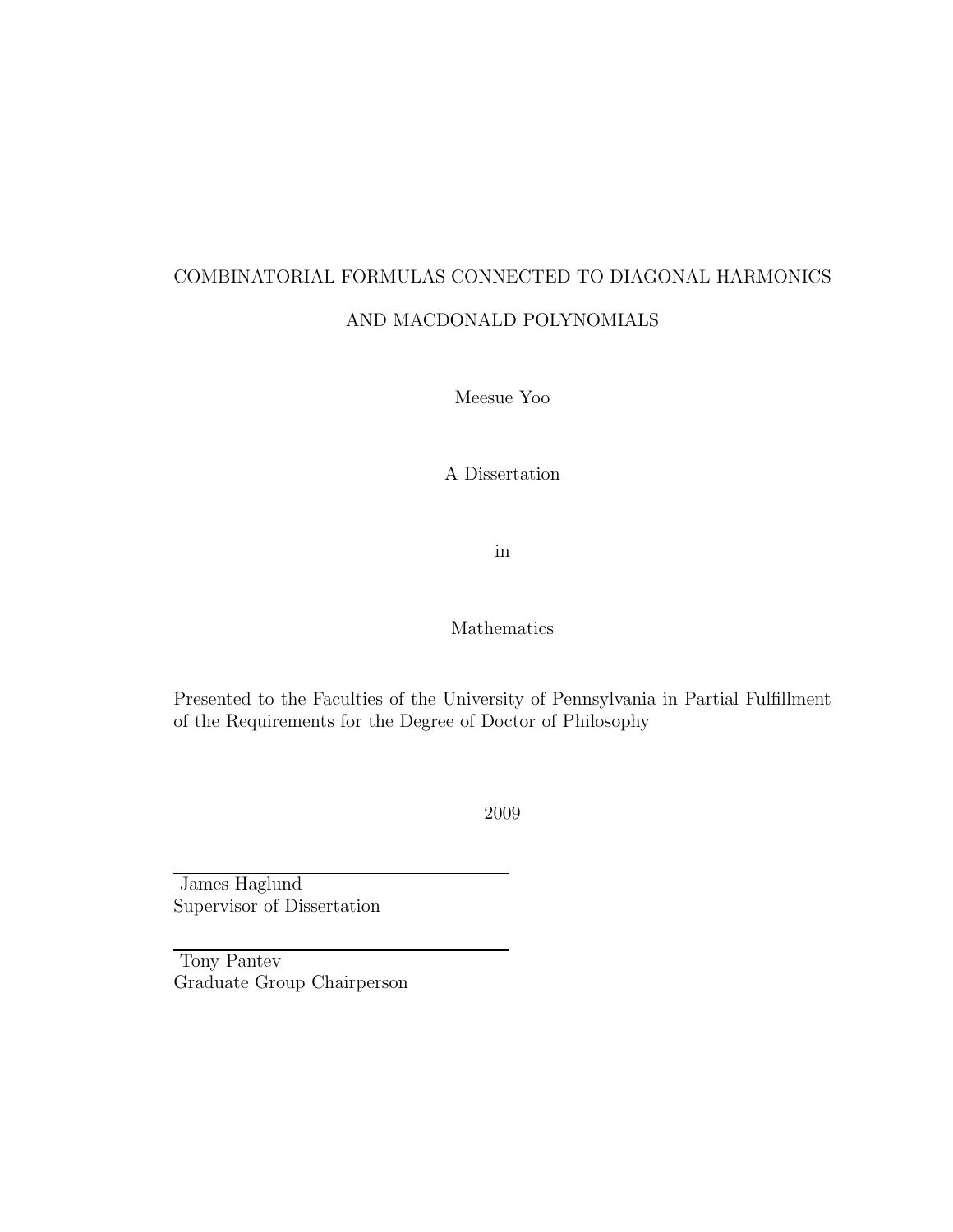## Acknowledgments

My greatest and eternal thanks go to my academic advisor Jim Haglund who showed consistent encouragement and boundless support. His mathematical instinct was truly inspiring and this work was only possible with his guidance. My gratitude is everlasting.

I am grateful to Jerry Kazdan and Jason Bandlow for kindly agreeing to serve on my dissertation committee, and Jennifer Morse, Sami Assaf and Antonella Grassi for graciously agreeing to write recommendation letters for me. I would also like to thank the faculty of the mathematics department for providing such a stimulating environment to study. I owe many thanks to the department secretaries, Janet, Monica, Paula and Robin. I was only able to finish the program with their professional help and cordial caring.

I would like to thank my precious friends Elena and Enka for being on my side and encouraging me whenever I had hard times. I owe thanks to Daeun for being a friend whom I can share my emotions with, Tong for being a person whom I can share my little worries with, Tomoko, Sarah and John for being such comfortable friends whom I shared cups of tea with, and Min, Sieun and all other my college classmates for showing such cheers for me. My thanks also go to my adorable friends Soong and Jinhee for keeping unswerving friendship with me.

My most sincere thanks go to my family, Hyun Suk Lee, Young Yoo, Mi Jeong Yoo and Cheon Gum Yoo, for their unconditional support and constant encouragement. I could not have made all the way through without their love and faith in me.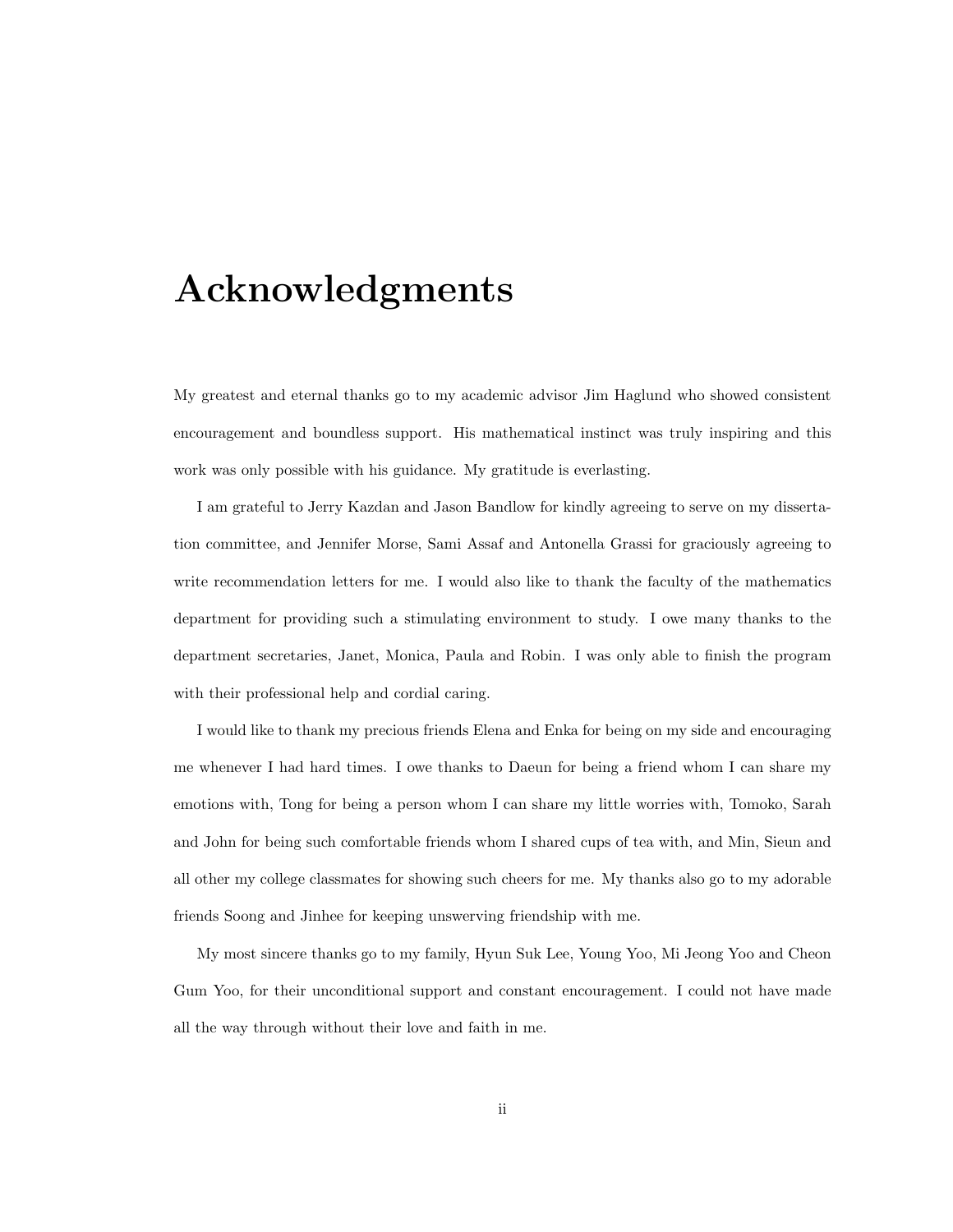#### ABSTRACT

### COMBINATORIAL FORMULAS CONNECTED TO DIAGONAL HARMONICS AND MACDONALD POLYNOMIALS

#### Meesue Yoo

#### James Haglund, Advisor

We study bigraded  $S_n$ -modules introduced by Garsia and Haiman as an approach to prove the Macdonald positivity conjecture. We construct a combinatorial formula for the Hilbert series of Garsia-Haiman modules as a sum over standard Young tableaux, and provide a bijection between a group of fillings and the corresponding standard Young tableau in the hook shape case. This result extends the known property of Hall-Littlewood polynomials by Garsia and Procesi to Macdonald polynomials.

We also study the integral form of Macdonald polynomials and construct a combinatorial formula for the coefficients in the Schur expansion in the one-row case and the hook shape case.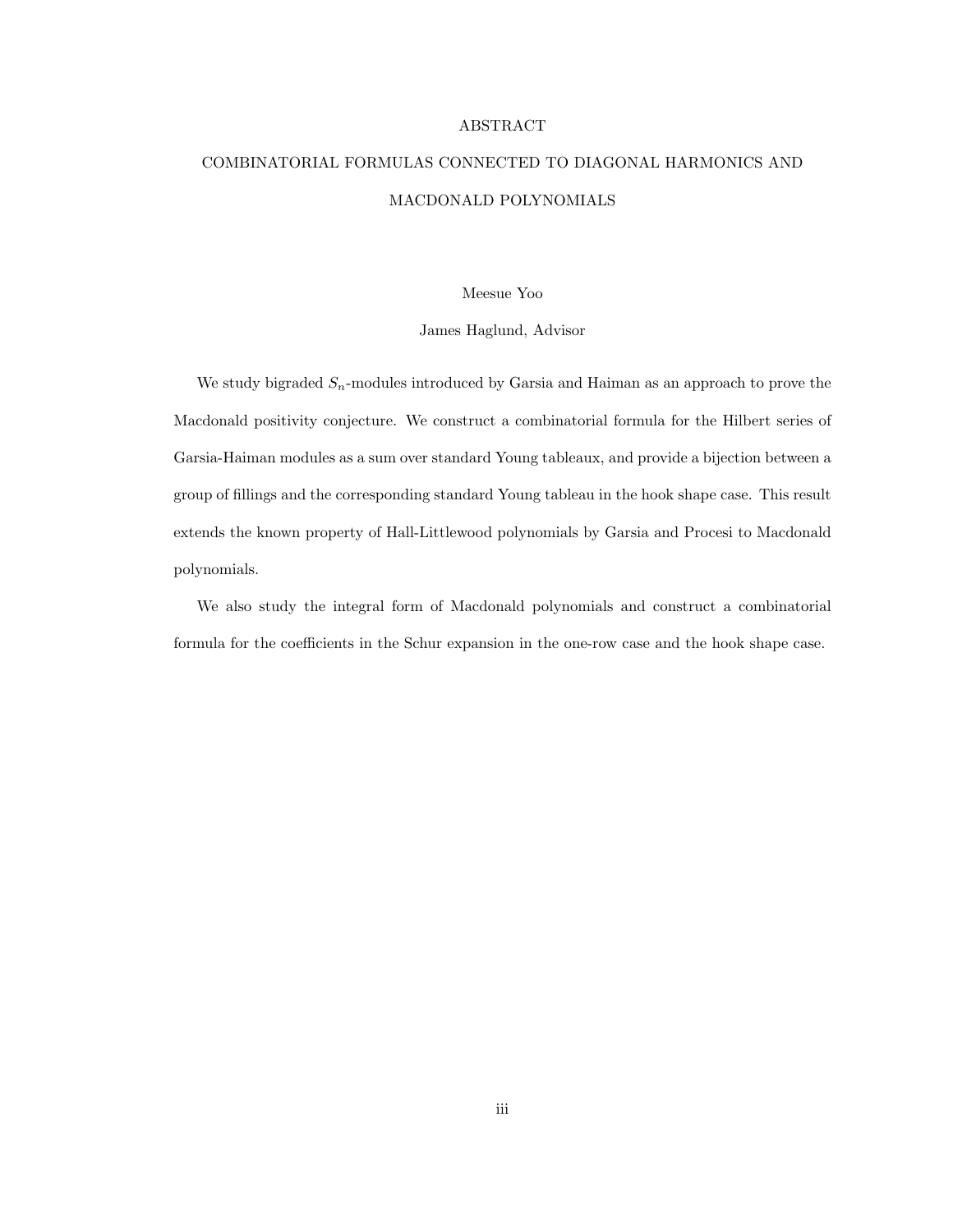# **Contents**

| <b>Introduction and Basic Definitions</b><br>1           |     |                                                                                                                           |    |  |  |  |
|----------------------------------------------------------|-----|---------------------------------------------------------------------------------------------------------------------------|----|--|--|--|
|                                                          | 1.1 |                                                                                                                           |    |  |  |  |
| 1.2                                                      |     |                                                                                                                           |    |  |  |  |
|                                                          |     | 1.2.1                                                                                                                     | 9  |  |  |  |
|                                                          |     | 1.2.2                                                                                                                     | 19 |  |  |  |
|                                                          | 1.3 |                                                                                                                           | 21 |  |  |  |
|                                                          |     | 1.3.1                                                                                                                     | 21 |  |  |  |
|                                                          |     | 1.3.2                                                                                                                     | 22 |  |  |  |
|                                                          |     | A Combinatorial Formula for Macdonald Polynomials<br>1.3.3                                                                | 31 |  |  |  |
|                                                          | 1.4 |                                                                                                                           | 33 |  |  |  |
| Combinatorial Formula for the Hilbert Series<br>$\bf{2}$ |     |                                                                                                                           |    |  |  |  |
|                                                          |     | 41                                                                                                                        |    |  |  |  |
|                                                          |     | The Case When $\mu' = (n - 1, 1) \dots \dots \dots \dots \dots \dots \dots \dots \dots \dots$<br>2.1.1                    | 44 |  |  |  |
|                                                          |     | 2.1.2                                                                                                                     | 46 |  |  |  |
| 2.2                                                      |     |                                                                                                                           |    |  |  |  |
|                                                          |     | Proof of Theorem 2.2.1 $\ldots$ $\ldots$ $\ldots$ $\ldots$ $\ldots$ $\ldots$ $\ldots$ $\ldots$ $\ldots$ $\ldots$<br>2.2.1 | 55 |  |  |  |
|                                                          |     | 2.2.2                                                                                                                     | 63 |  |  |  |
|                                                          |     | 2.2.3                                                                                                                     | 69 |  |  |  |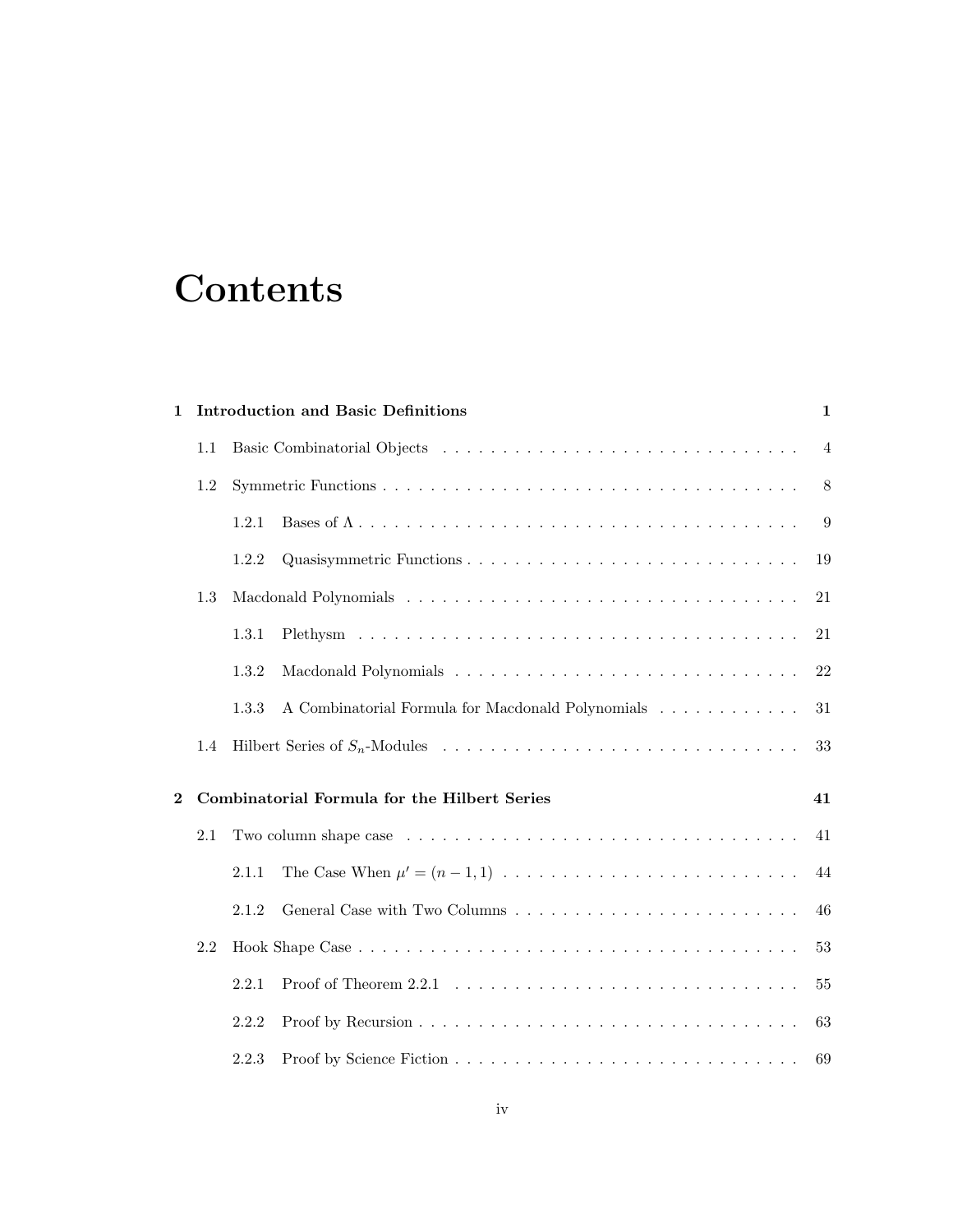|                                                                                                       | 2.2.4 |                                                                 |     |
|-------------------------------------------------------------------------------------------------------|-------|-----------------------------------------------------------------|-----|
| 3 Schur Expansion of $J_\mu$                                                                          |       |                                                                 |     |
| 3.1                                                                                                   |       |                                                                 |     |
| 3.2                                                                                                   |       |                                                                 |     |
|                                                                                                       | 3.2.1 |                                                                 |     |
|                                                                                                       |       |                                                                 |     |
|                                                                                                       |       | 4 Further Research                                              | 109 |
| 4.1 Combinatorial formula of the Hilbert series of $M_{\mu}$ for $\mu$ with three or more columns 109 |       |                                                                 |     |
| 4.2                                                                                                   |       | Finding the basis for the Hilbert series of $S_n$ -modules  110 |     |

4.3 Constructing the coefficients in the Schur expansion of  $J_\mu[X;q,t]$  for general  $\mu~~.$  . 110  $\,$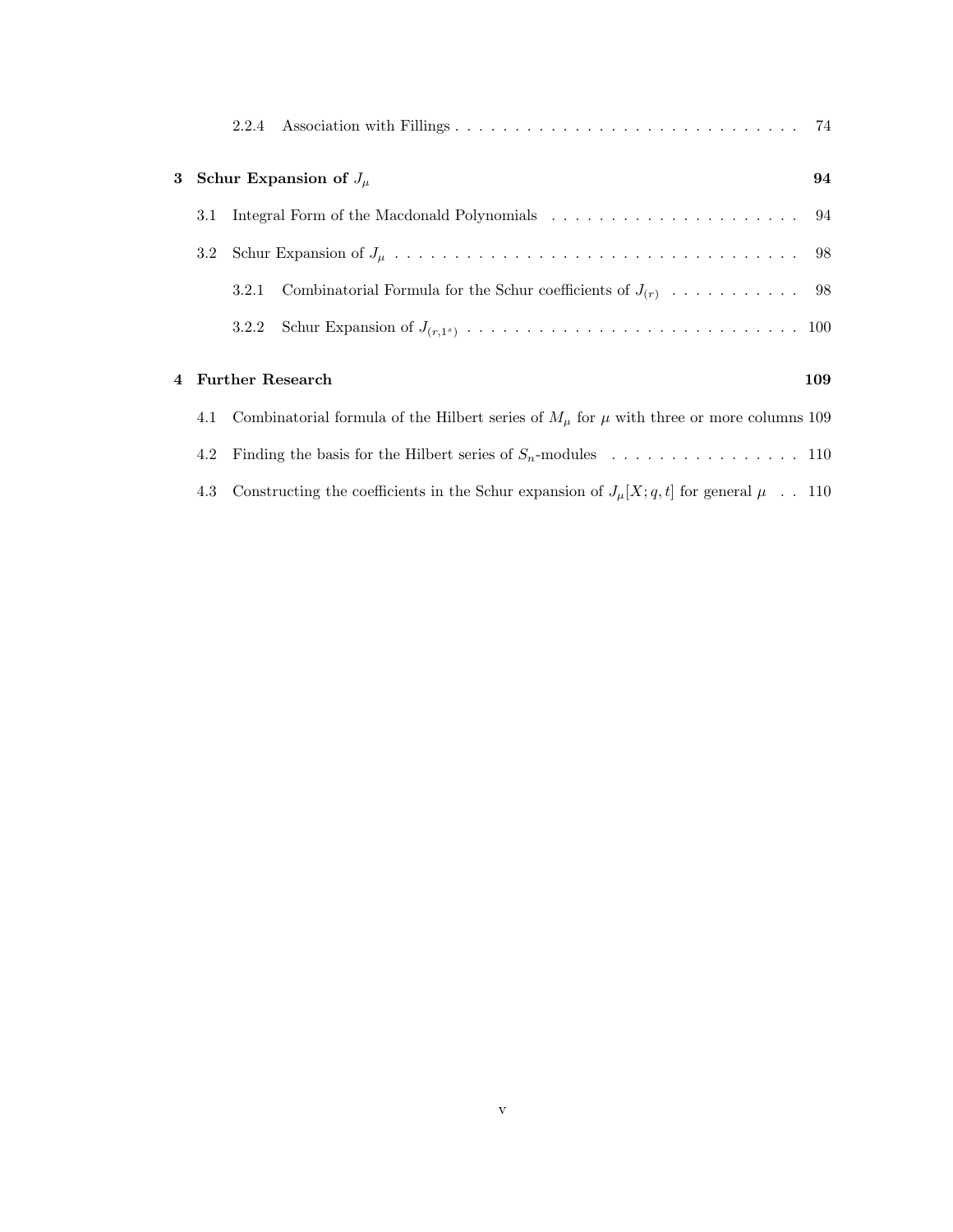# List of Tables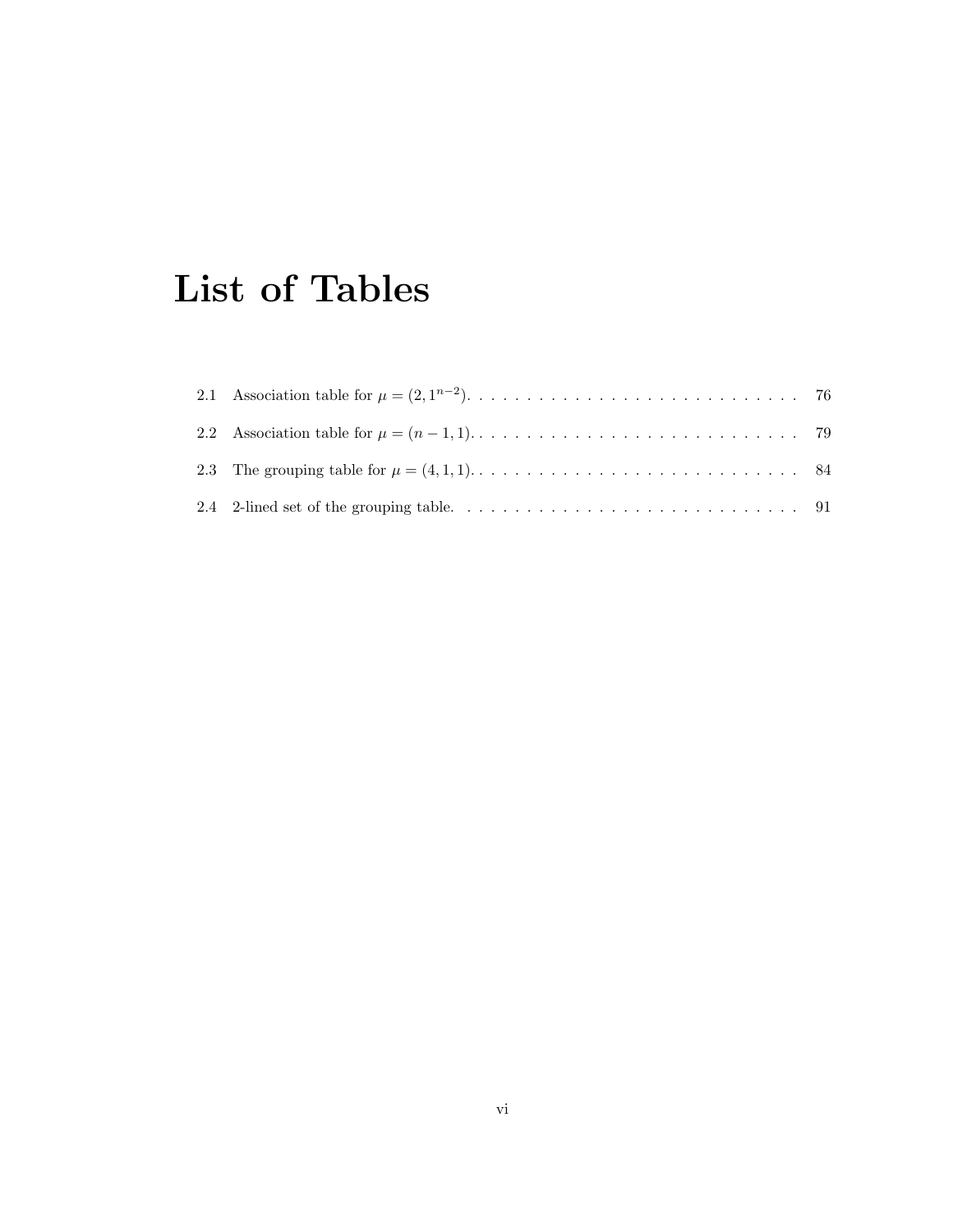# List of Figures

| 1.1     |                                                                                                                   | 5       |  |  |  |  |
|---------|-------------------------------------------------------------------------------------------------------------------|---------|--|--|--|--|
| 1.2     | The Young diagram for $(4, 4, 2, 1)' = (4, 3, 2, 2). \dots \dots \dots \dots \dots \dots \dots \dots$             | $\bf 5$ |  |  |  |  |
| $1.3\,$ |                                                                                                                   | $\,6$   |  |  |  |  |
| 1.4     |                                                                                                                   | 6       |  |  |  |  |
| 1.5     |                                                                                                                   | 7       |  |  |  |  |
| 1.6     | An example of 4-corner case with corner cells $A_1, A_2, A_3, A_4$ and inner corner cells                         |         |  |  |  |  |
|         |                                                                                                                   | $37\,$  |  |  |  |  |
| 1.7     |                                                                                                                   | $38\,$  |  |  |  |  |
| 2.1     | . The second contract of the second second $\mathcal{L}_\mathbf{1}$<br>(i) The first case<br>(ii) The second case | 46      |  |  |  |  |
| 2.2     |                                                                                                                   | 48      |  |  |  |  |
| 2.3     |                                                                                                                   | 80      |  |  |  |  |
| 2.4     | Modified Garsia-Procesi tree for a partition $\mu = (2, 1, 1)$                                                    | 81      |  |  |  |  |
| 2.5     |                                                                                                                   | 88      |  |  |  |  |
| 2.6     | SYT corresponding to 1-lined set in grouping table $\ldots \ldots \ldots \ldots \ldots \ldots$                    | $89\,$  |  |  |  |  |
| 2.7     | SYT corresponding to 2-lined set in grouping table $\ldots \ldots \ldots \ldots \ldots \ldots$                    | 90      |  |  |  |  |
| 2.8     | SYT corresponding to $k$ -lined set in grouping table $\ldots \ldots \ldots \ldots \ldots$                        | 91      |  |  |  |  |
| 2.9     | SYT corresponding to the last line in grouping table $\ldots \ldots \ldots \ldots \ldots$                         | 92      |  |  |  |  |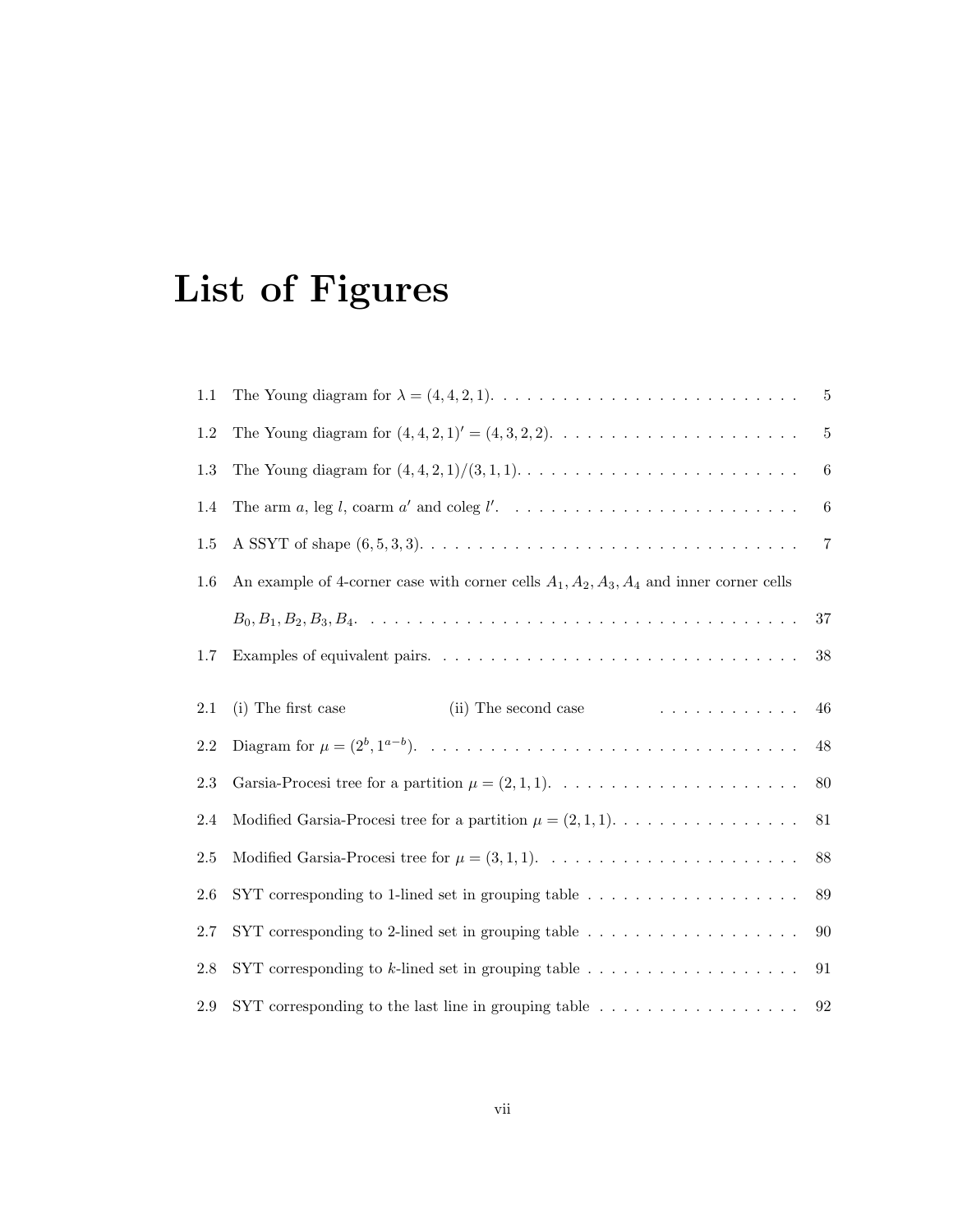## Chapter 1

# Introduction and Basic Definitions

The theory of symmetric functions arises in various areas of mathematics such as algebraic combinatorics, representation theory, Lie algebras, algebraic geometry, and special function theory. In 1988, Macdonald introduced a unique family of symmetric functions with two parameters characterized by certain triangularity and orthogonality conditions which generalizes many well-known classical bases.

Macdonald polynomials have been in the core of intensive research since their introduction due to their applications in many other areas such as algebraic geometry and commutative algebra. However, given such an indirect definition of these polynomials satisfying certain conditions, the proof of existence does not give an explicit way of construction. Nonetheless, Macdonald conjectured that the integral form  $J_{\mu}[X; q, t]$  of Macdonald polynomials, obtained by multiplying a certain polynomial to the Macdonald polynomials, can be extended in terms of modified Schur functions  $s_{\lambda}[X(1-t)]$  with coefficients in  $\mathbb{N}[q,t]$ , i.e.,

$$
J_\mu[X;q,t]=\sum_{\lambda\vdash |\mu|}K_{\lambda\mu}(q,t)s_\lambda[X(1-t)],\quad K_{\lambda\mu}(q,t)\in\mathbb{N}[q,t],
$$

where the coefficients  $K_{\lambda\mu}(q,t)$  are called q, t-Kostka functions. This is the famous Macdonald positivity conjecture. This conjecture was supported by the following known property of Hall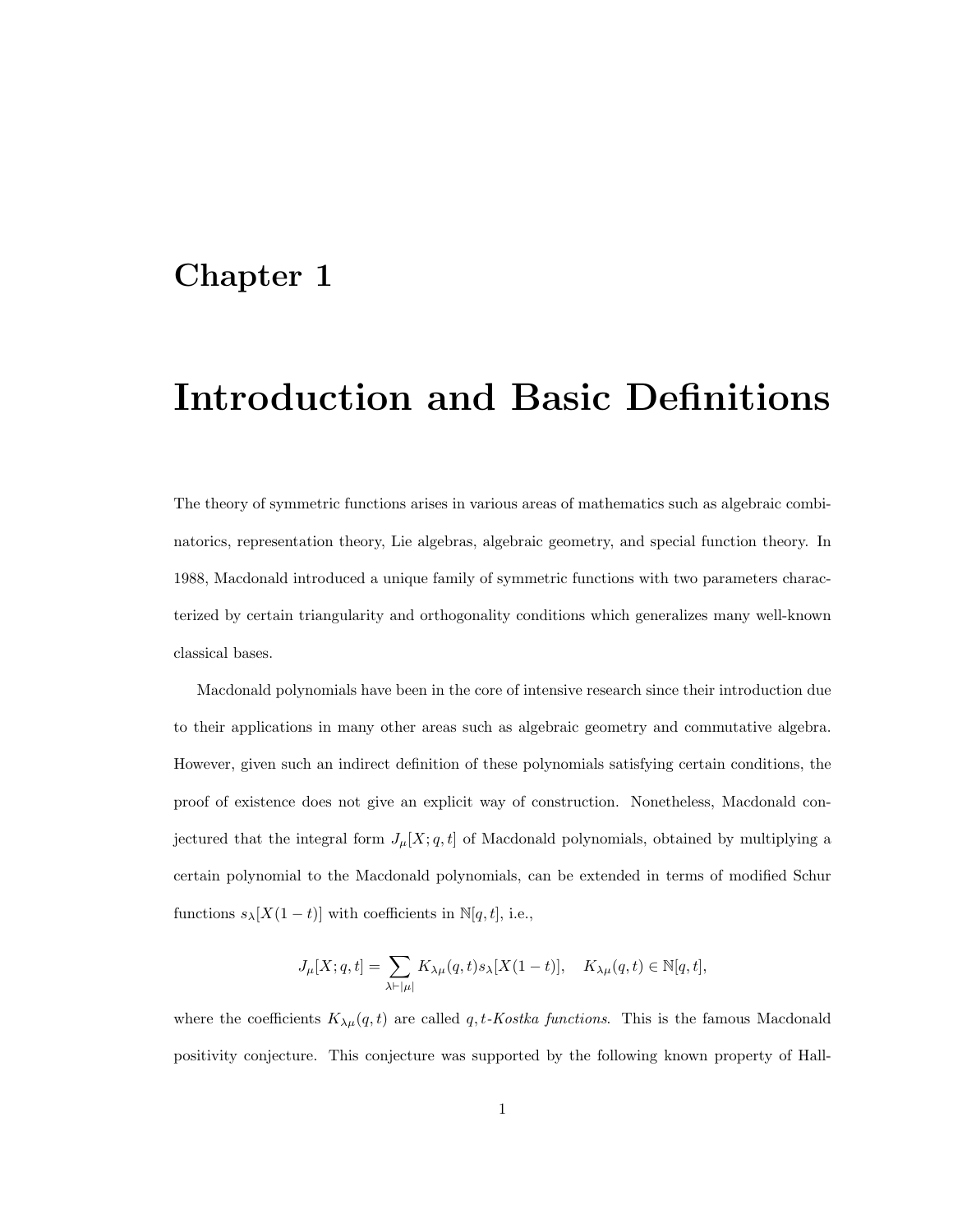Littlewood polynomials  $P_{\lambda}(X; t) = P_{\lambda}(X; 0, t)$  which was proved combinatorially by Lascoux and Schützenberger [LS78]

$$
K_{\lambda\mu}(0,t)=K_{\lambda\mu}(t)=\sum_{T}t^{ch(T)},
$$

summed over all SSYT of shape  $\lambda$  and weight  $\mu$ , where  $ch(T)$  is the *charge* statistic. In 1992, Stembridge [Ste94] found a combinatorial interpretation of  $K_{\lambda\mu}(q,t)$  when  $\mu$  has a hook shape, and Fishel [Fis95] found statistics for the two-column case which also gives a combinatorial formula for the two-row case.

To prove the Macdonald positivity conjecture, Garsia and Haiman [GH93] introduced certain bigraded  $S_n$ -modules and conjectured that the modified Macdonald polynomials  $\tilde{H}_{\mu}(X; q, t)$  could be realized as the bigraded characters of those modules. This is the well-known n! conjecture. Haiman proved this conjecture in 2001 [Hai01] by showing that it is intimately connected with the Hilbert scheme of n points in the plane and with the variety of commuting matrices, and this result proved the positivity conjecture immediately.

In 2004, Haglund [Hag04] conjectured and Haglund, Haiman and Loehr [HHL05] proved a combinatorial formula for the monomial expansion of the modified Macdonald polynomials. This celebrated combinatorial formula brought a breakthrough in Macdonald polynomial theory. Unfortunately, it does not give any combinatorial description of  $K_{\lambda\mu}(q, t)$ , but it provides a shortcut to prove the positivity conjecture. In 2007, Assaf [Ass07] proved the positivity conjecture purely combinatorially by showing Schur positivity of dual equivalence graphs and connecting them to the modified Macdonald polynomials.

In this thesis, we study the bigraded  $S_n$ -modules introduced by Garsia and Haiman [GH93] in their approach to the Macdonald positivity conjecture and construct a combinatorial formula for the Hilbert series of the Garsia-Haiman modules in the hook shape case. The monomial expansion formula of Haglund, Haiman and Loehr for the modified Macdonald polynomials gives a way of calculating the Hilbert series as a sum over all possible fillings from  $n!$  permutations of  $n$  elements, but we introduce a combinatorial formula which calculates the same Hilbert series as a sum over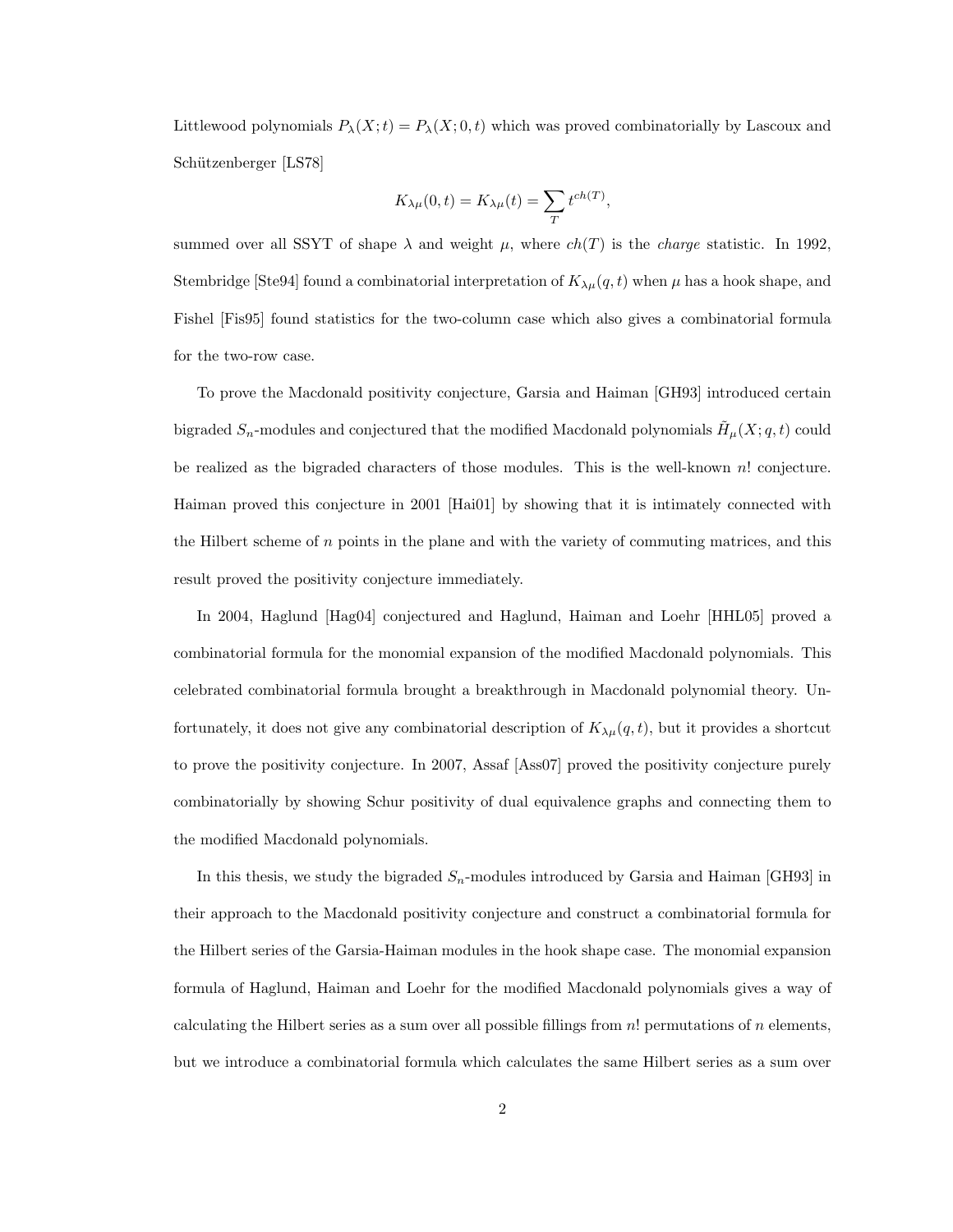standard Young tableaux (SYT, from now on) of the given hook shape. Noting that there are only  $\frac{n!}{\prod_{c\in\lambda}h(c)}$ , where  $h(c) = a(c) + l(c) + 1$  (see Definition 1.1.6 for the descriptions of  $a(c)$  and  $l(c)$ , many SYTs of shape  $\lambda$ , this combinatorial formula gives a way of calculating the Hilbert series much faster and easier than the monomial expansion formula.

The construction was motivated by a similar formula for the two-column case which was conjectured by Haglund and proved by Garsia and Haglund. To prove, we apply the similar strategy of deriving a recursion formula satisfied by both of the constructed combinatorial formulas and the Hilbert series that Garsia and Haglund used to prove the two-column case formula. In addition, we provide two independent proofs.

Also, we consider the integral form Macdonald polynomials,  $J_{\mu}[X; q, t]$ , and introduce a combinatorial formula for the Schur coefficients of  $J_{\mu}[X; q, t]$  in the one-row case and the hook shape case. As we mentioned in the beginning, Macdonald originally considered  $J_{\mu}[X; q, t]$  in terms of the modified Schur functions  $s_\lambda[X(1-t)]$  and the coefficients  $K_{\lambda\mu}(q,t)$  have been studied a lot due to the positivity conjecture. But no research has been done concerning the Schur expansion of  $J_{\mu}[X; q, t]$  so far. Along the way, Haglund noticed that the scalar product of  $J_{\mu}[X; q, q^k]/(1-q)^n$ and  $s_{\lambda}(x)$ , for any nonnegative k, is a polynomial in q with positive coefficients. Based on this observation, he conjectured that  $J_{\mu}[X; q, t]$  has the following Schur expansion

$$
J_{\mu}[X;q,t] = \sum_{\lambda \vdash n} \left[ \sum_{T \in \text{SSYT}(\lambda',\mu')}\prod_{c \in \mu} (1-t^{l(c)+1}q^{\text{qstat}(c,T)})q^{ch(T)} \right] s_{\lambda},
$$

for certain unkown integers  $qstat(c,T)$ . We define the  $qstat(c,T)$  for the one-row case and the hook shape case and construct the explicit combinatorial formula for the Schur coefficients in those two cases.

The thesis is organized as follows : in Chapter 1, we give definitions of basic combinatorial objects. In Section 1.2, we describe familiar bases of the space of symmetric functions including the famous Schur functions, and in Section 1.3, we define the Macdonald polynomials and introduce the monomial expansion formula for the Macdonald polynomials of Haglund, Haiman and Loehr.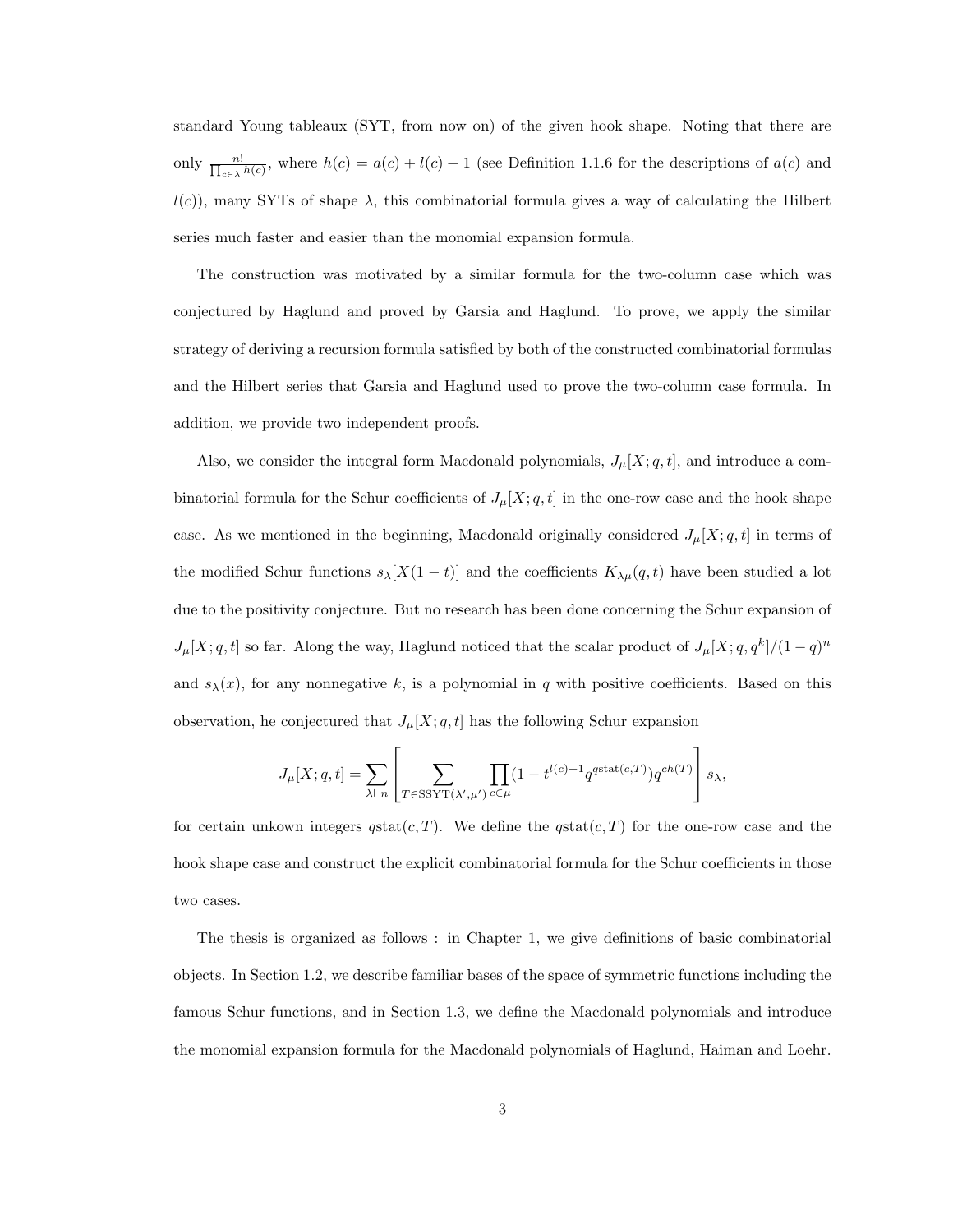In Section 1.4, we introduce the Garsia-Haiman modules and define their Hilbert series.

Chapter 2 is devoted to constructing and proving the combinatorial formula for the Hilbert series of Garsia-Haiman modules as a sum over standard Young tableaux. In Section 2.1, we review Garsia's proof for the two-column shape case, and in Section 2.2, we prove the combinatorial formula for the hook shape case. We provide three different proofs. The first one is by direct calculation using the monomial expansion formula of Macdonald polynomials, the second one is by deriving the recursive formula of Macdonald polynomials which is known by Garsia and Haiman, and the third one is by applying the science fiction conjecture. In addition to the combinatorial construction over SYTs, we provide a way of associating a group of fillings to one SYT, and prove that this association is a bijection.

In Chapter 3, we construct the combinatorial formula for the coefficients in the Schur expansion of the integral form of Macdonald polynomials. In Section 3.2, we construct and prove the combinatorial formula in one-row case and the hook case.

#### 1.1 Basic Combinatorial Objects

**Definition 1.1.1.** A *partition*  $\lambda$  of a nonnegative integer n is a non increasing sequence of positive integers  $(\lambda_1, \lambda_2, \ldots, \lambda_k) \in \mathbb{N}^k$  satisfying

$$
\lambda_1 \geq \cdots \geq \lambda_k
$$
 and  $\sum_{i=1}^k \lambda_i = n$ .

We write  $\lambda \vdash n$  to say  $\lambda$  is a partition of n. For  $\lambda = (\lambda_1, \lambda_2, \ldots, \lambda_k)$  a partition of n, we say the length of  $\lambda$  is k (written  $l(\lambda) = k$ ) and the size of  $\lambda$  is n (written  $|\lambda| = n$ ). The numbers  $\lambda_i$  are referred to as the *parts* of  $\lambda$ . We may also write

$$
\lambda=(1^{m_1},2^{m_2},\dots)
$$

where  $m_i$  is the number of times i occurs as a part of  $\lambda$ .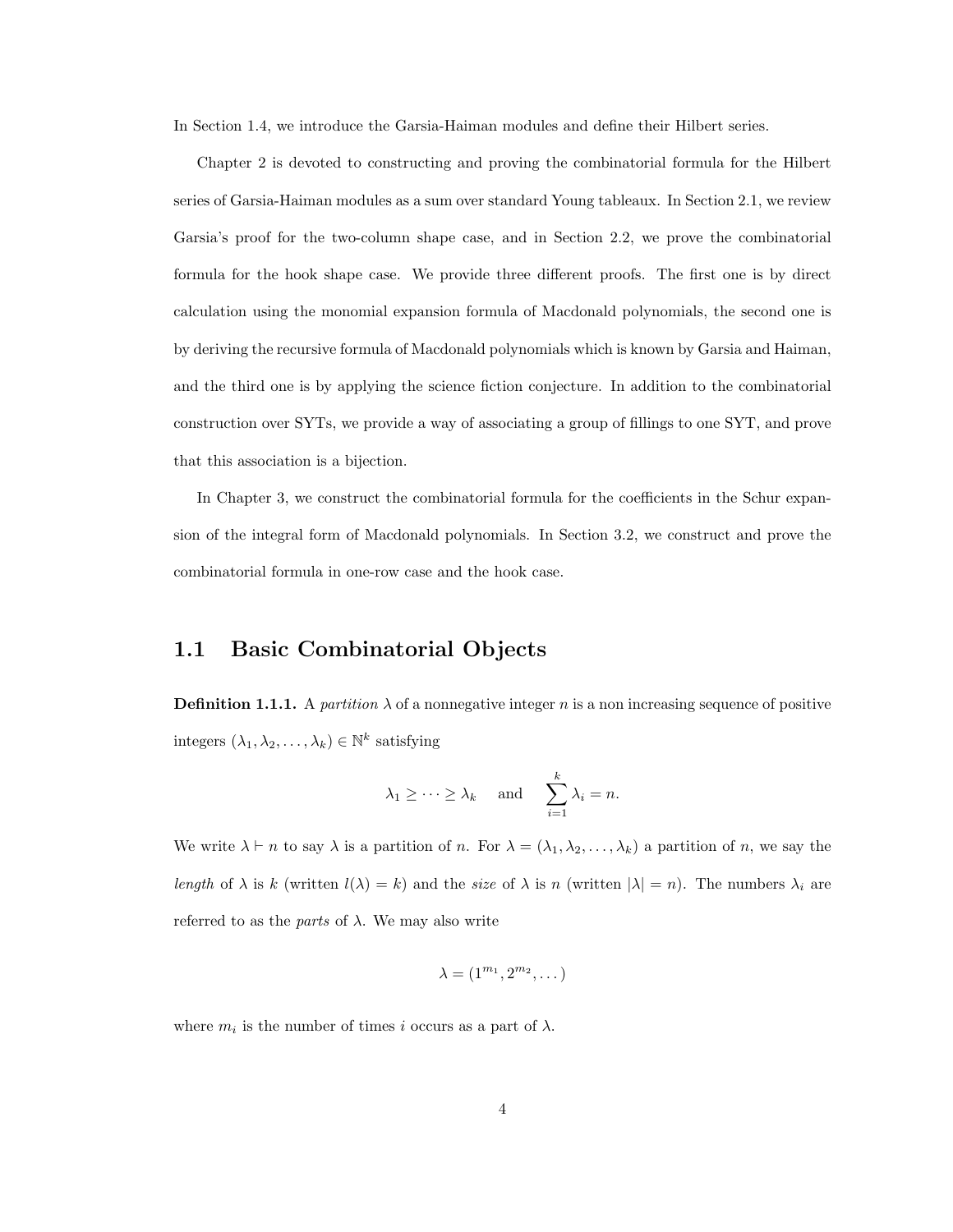**Definition 1.1.2.** The Young diagram (also called a Ferrers diagram) of a partition  $\lambda$  is a collection of boxes (or cells), left justified and with  $\lambda_i$  cells in the i<sup>th</sup> row from the bottom. The cells are indexed by pairs  $(i, j)$ , with i being the row index (the bottom row is row 1), and j being the column index (the leftmost column is column 1). Abusing notation, we will write  $\lambda$  for both the partition and its diagram.



Figure 1.1: The Young diagram for  $\lambda = (4, 4, 2, 1)$ .

**Definition 1.1.3.** The *conjugate*  $\lambda'$  of a partition  $\lambda$  is defined by

$$
\lambda'_j = \sum_{i \ge j} m_i.
$$

The diagram of  $\lambda'$  can be obtained by reflecting the diagram of  $\lambda$  across the main diagonal. In particular,  $\lambda'_1 = l(\lambda)$  and  $\lambda_1 = l(\lambda')$ . Obviously  $\lambda'' = \lambda$ .

|  | ᆖ |  |  |
|--|---|--|--|

Figure 1.2: The Young diagram for  $(4, 4, 2, 1)' = (4, 3, 2, 2).$ 

**Definition 1.1.4.** For partitions  $\lambda, \mu$ , we say  $\mu$  is contained in  $\lambda$  and write  $\mu \subset \lambda$ , when the Young diagram of  $\mu$  is contained within the diagram of  $\lambda$ , i.e.,  $\mu_i \leq \lambda_i$  for all i. In this case, we define the *skew diagram*  $\lambda/\mu$  by removing the cells in the diagram of  $\mu$  from the diagram of  $\lambda$ .

A skew diagram  $\theta = \lambda/\mu$  is a *horizontal m-strip* (resp. a vertical m-strip) if  $|\theta| = m$  and  $\theta_i' \leq 1$  (resp.  $\theta_i \leq 1$ ) for each  $i \geq 1$ . In other words, a horizontal (resp. vertical) strip has at most one square in each column (resp. row). Note that if  $\theta = \lambda/\mu$ , then a necessary and sufficient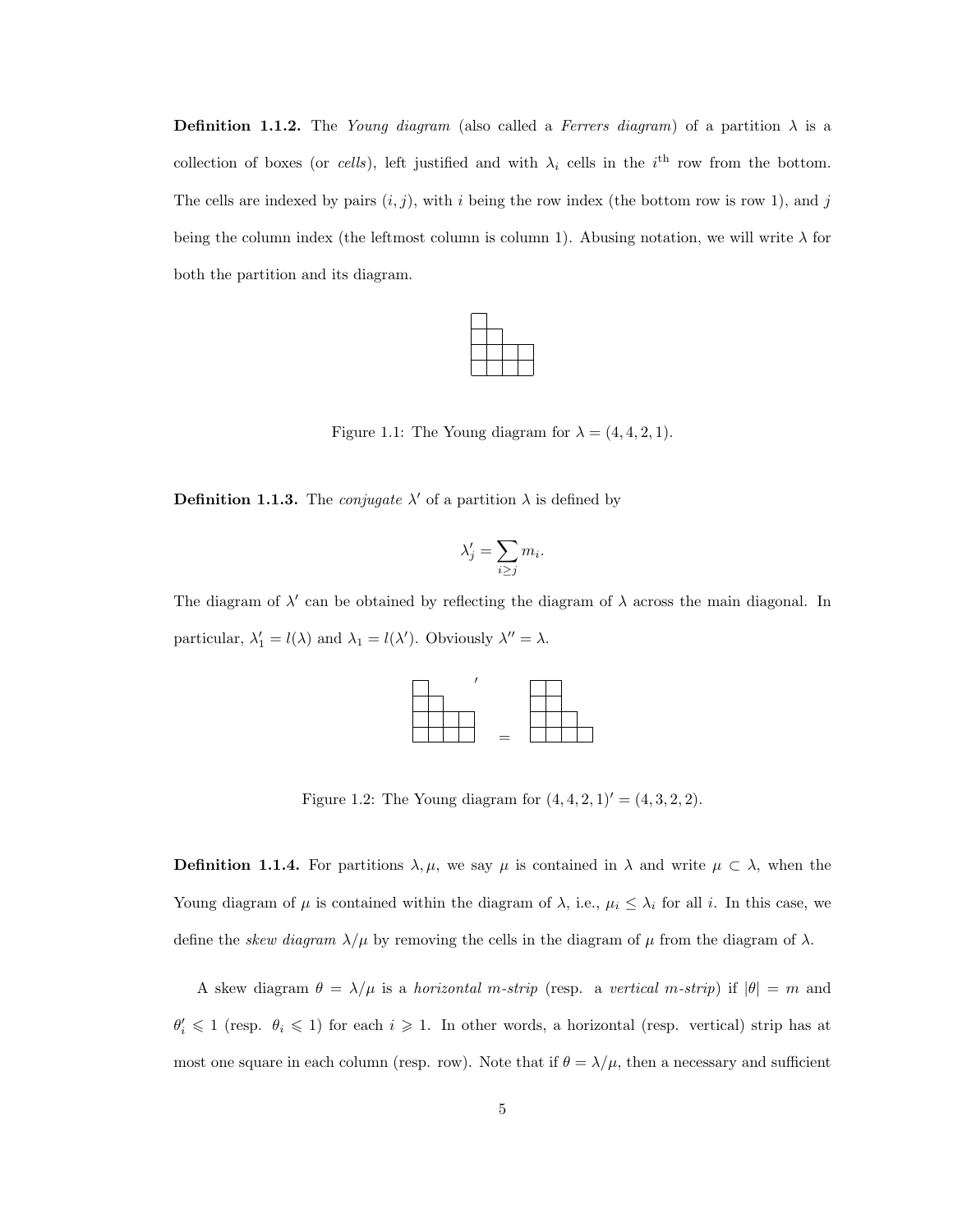

Figure 1.3: The Young diagram for  $(4, 4, 2, 1)/(3, 1, 1)$ .

condition for  $\theta$  to be a horizontal strip is that the sequences  $\lambda$  and  $\mu$  are interlaced, in the sense that  $\lambda_1 \geq \mu_1 \geq \lambda_2 \geq \mu_2 \geq \ldots$ 

A skew diagram  $\lambda/\mu$  is a *border strip* (also called a *skew hook*, or a *ribbon*) if  $\lambda/\mu$  is connected and contains no  $2 \times 2$  block of squares, so that successive rows (or columns) of  $\lambda/\mu$  overlap by exactly one square.

**Definition 1.1.5.** The *dominance order* is a partial ordering, denoted by  $\leq$ , defined on the set of partitions of n and this is given by defining  $\lambda \leq \mu$  for  $|\lambda| = |\mu| = n$  if for all positive integers k,

$$
\sum_{i=1}^k \lambda_i \le \sum_{i=1}^k \mu_i.
$$

**Definition 1.1.6.** Given a square  $c \in \lambda$ , define the leg (respectively coleg) of c, denoted  $l(c)$ (resp.  $l'(c)$ ), to be the number of squares in  $\lambda$  that are strictly above (resp. below) and in the same column as c, and the *arm* (resp. coarm) of c, denoted  $a(c)$  (resp.  $a'(c)$ ), to be the number of squares in  $\lambda$  strictly to the right (resp. left) and in the same row as c. Also, if c has coordinates  $(i, j)$ , we let south $(c)$  denote the square with coordinates  $(i - 1, j)$ .



Figure 1.4: The arm  $a$ , leg l, coarm  $a'$  and coleg l'.

For each partition  $\lambda$  we define

$$
n(\lambda) = \sum_{i \ge 1} (i-1)\lambda_i
$$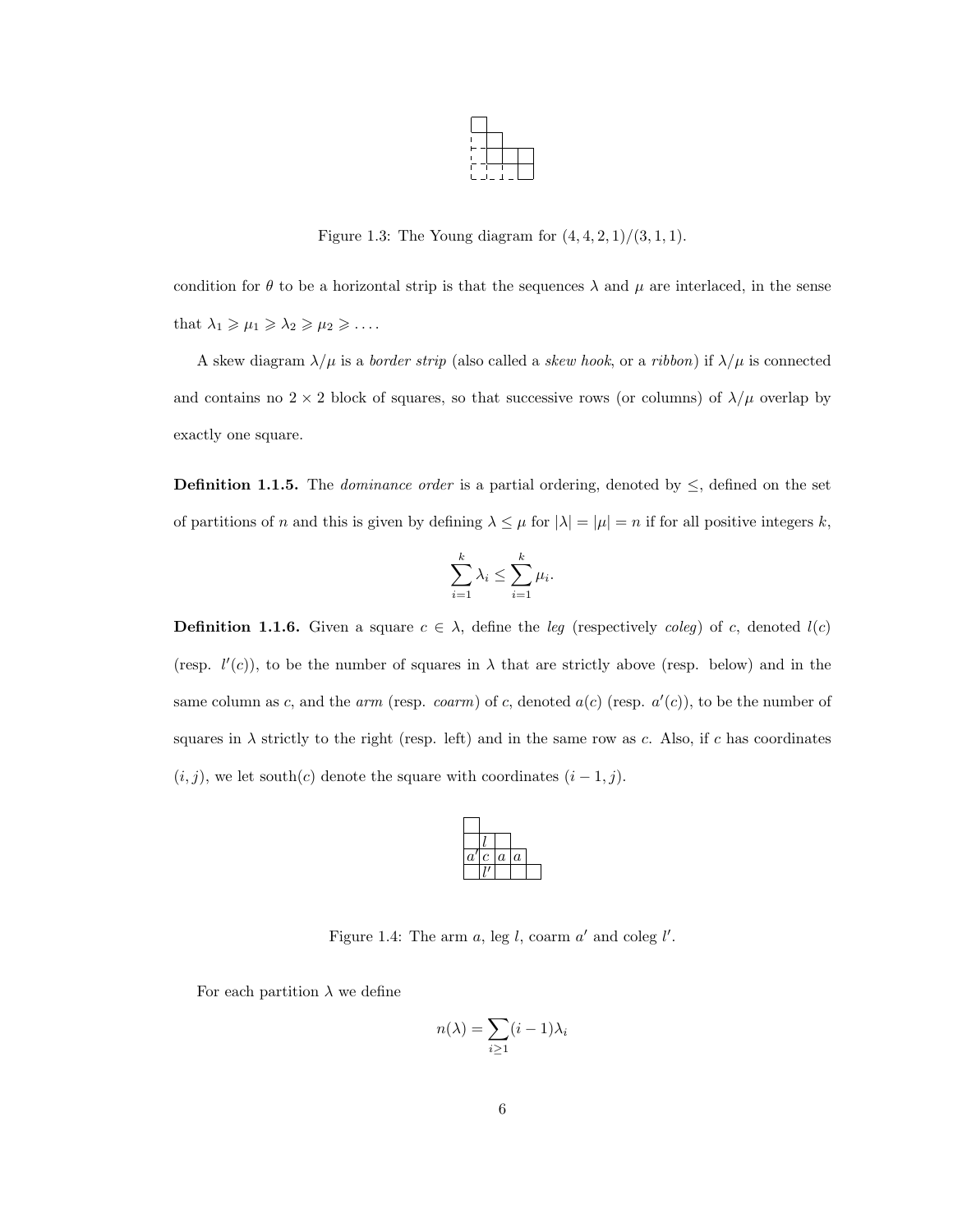so that each  $n(\lambda)$  is the sum of the numbers obtained by attaching a zero to each node in the first (bottom) row of the diagram of  $\lambda$ , a 1 to each node in the second row, and so on. Adding up the numbers in each column, we see that

$$
n(\lambda) = \sum_{i \ge 1} {\lambda'_i \choose 2}.
$$

**Definition 1.1.7.** Let  $\lambda$  be a partition. A tableau of shape  $\lambda \vdash n$  is a function T from the cells of the Young diagram of  $\lambda$  to the positive integers. The *size* of a tableau is its number of entries. If T is of shape  $\lambda$  then we write  $\lambda = \text{sh}(T)$ . Hence the size of T is just  $|\text{sh}(T)|$ . A semistandard Young tableau (SSYT) of shape  $\lambda$  is a tableau which is weakly increasing from the left to the right in every row and strictly increasing from the bottom to the top in every column. We may also think of an SSYT of shape  $\lambda$  as the Young diagram of  $\lambda$  whose boxes have been filled with positive integers (satisfying certain conditions). A semistandard Young tableau is standard (SYT) if it is a bijection from  $\lambda$  to  $[n]$  where  $[n] = \{1, 2, \ldots, n\}.$ 

| G, |  |  |
|----|--|--|

Figure 1.5: A SSYT of shape  $(6, 5, 3, 3)$ .

For a partition  $\lambda$  of n and a composition  $\mu$  of n, we define

 $SSYT(\lambda) = {\text{semi-standard Young tableau } T : \lambda \to \mathbb{N}},$ SSYT $(\lambda, \mu)$  = {SSYT  $T : \lambda \to \mathbb{N}$  with entries  $1^{\mu_1}, 2^{\mu_2}, \dots$ }, SYT( $\lambda$ ) = {SSYT  $T : \lambda \stackrel{\sim}{\to} [n]$ } = SSYT( $\lambda$ , 1<sup>n</sup>).

For  $T \in \text{SSYT}(\lambda, \mu)$ , we say T is a SSYT of shape  $\lambda$  and weight  $\mu$ . Note that if  $T \in \text{SSYT}(\lambda, \mu)$ for partitions  $\lambda$  and  $\mu$ , then  $\lambda \geq \mu$ .

**Definition 1.1.8.** For a partition  $\lambda$ , we define the *hook polynomial* to be a polynomial in q by

$$
H_{\lambda}(q) = \prod_{c \in \lambda} (1 - q^{a(c) + l(c) + 1})
$$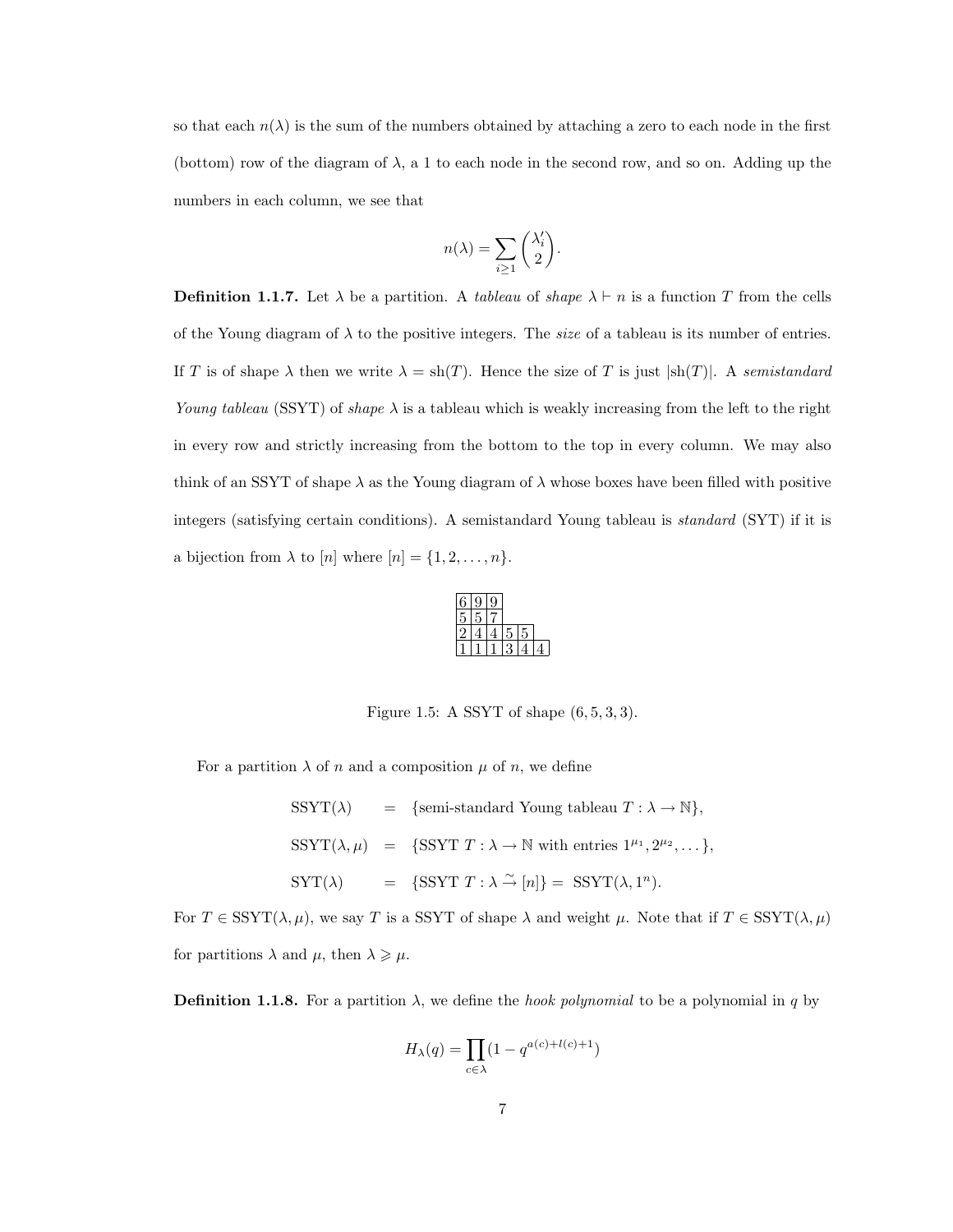where  $a(c)$  is the arm of c and  $l(c)$  is the leg of c.

We say that T has type  $\alpha = (\alpha_1, \alpha_2, \dots)$ , denoted  $\alpha = \text{type}(T)$ , if T has  $\alpha_i = \alpha_i(T)$  parts equal to i. For any T of type  $\alpha$ , write

$$
x^T = x_1^{\alpha_1(T)} x_2^{\alpha_2(T)} \cdots.
$$

Note that  $\alpha_i = |T^{-1}(i)|$ .

#### 1.2 Symmetric Functions

Consider the ring  $\mathbb{Z}[x_1,\ldots,x_n]$  of polynomials in n independent variables  $x_1,\ldots,x_n$  with rational integer coefficients. The symmetric group  $S_n$  acts on this ring by permuting the variables, and a polynomial is symmetric if it is invariant under this action. The symmetric polynomials form a subring

$$
\Lambda_n = \mathbb{Z}[x_1,\ldots,x_n]^{S_n}.
$$

 $\Lambda_n$  is a graded ring : we have

$$
\Lambda_n=\oplus_{k\geq 0}\Lambda_n^k
$$

where  $\Lambda_n^k$  consists of the homogeneous symmetric polynomials of degree k, together with the zero polynomial. If we add  $x_{n+1}$ , we can form  $\Lambda_{n+1} = \mathbb{Z}[x_1,\ldots,x_{n+1}]^{S_{n+1}}$ , and there is a natural surjection  $\Lambda_{n+1} \to \Lambda_n$  defined by setting  $x_{n+1} = 0$ . Note that the mapping  $\Lambda_{n+1}^k \to \Lambda_n^k$  is a surjection for all  $k \geq 0$ , and a bijection if and only if  $k \leq n$ . If we define  $\Lambda^k$  as its inverse limit, i.e.,

$$
\Lambda^k = \lim_{\overleftarrow{n}} \Lambda_n^k
$$

for each  $k \geq 0$ , and let

$$
\Lambda=\oplus_{k\geq 0}\Lambda^k
$$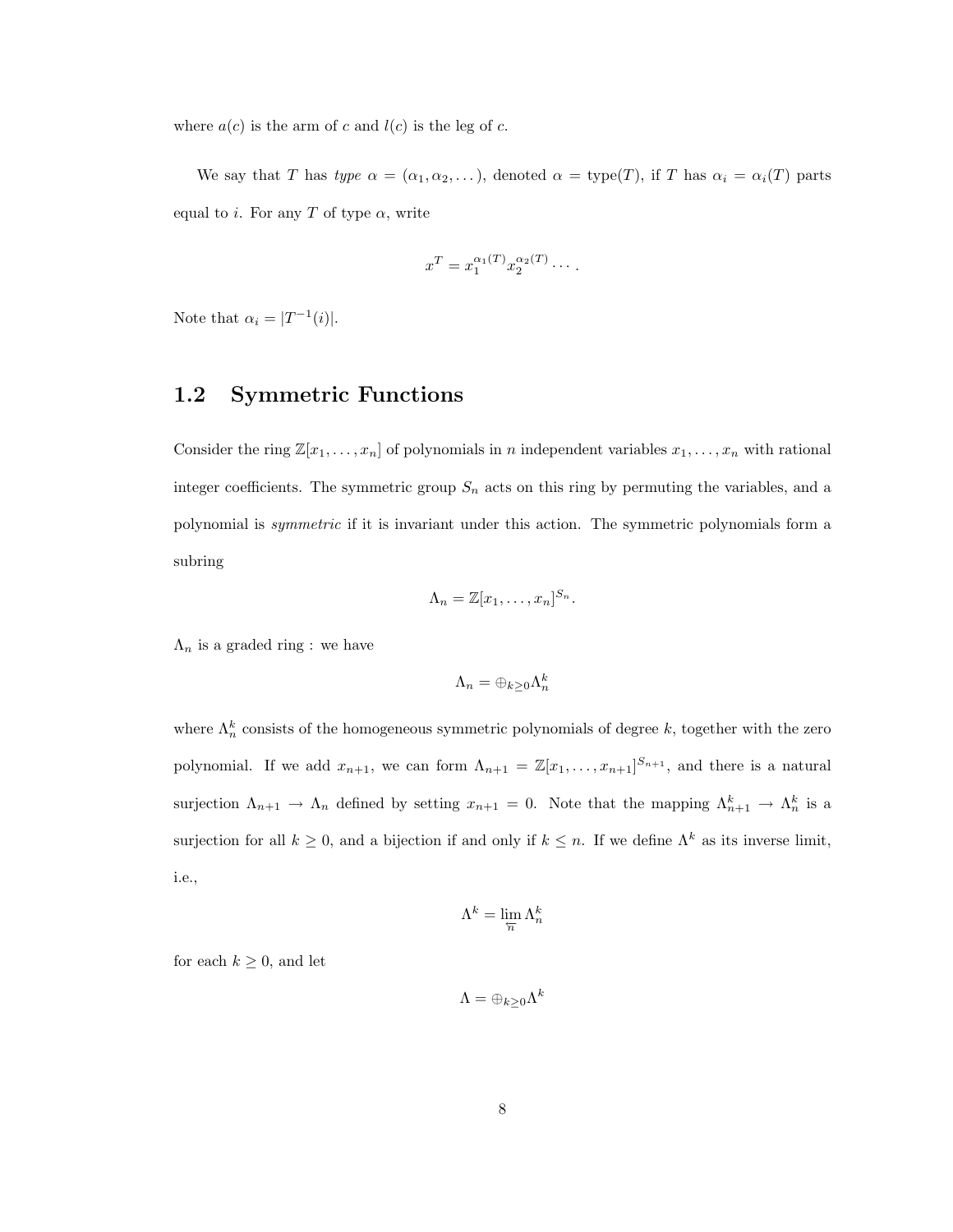then this graded ring is called a *ring of symmetric functions*. For any commutative ring  $R$ , we write

$$
\Lambda_R = \Lambda \otimes_{\mathbb{Z}} R, \quad \Lambda_{n,R} = \Lambda_n \otimes_{\mathbb{Z}} R
$$

for the ring of symmetric functions (symmetric polynomials in  $n$  indeterminates, respectively) with coefficients in R.

#### 1.2.1 Bases of  $\Lambda$

For each  $\alpha = (\alpha_1, \dots, \alpha_n) \in \mathbb{N}^n$ , we denote by  $x^{\alpha}$  the monomial

$$
x^{\alpha} = x_1^{\alpha_1} \cdots x_n^{\alpha_n}.
$$

Let  $x = (x_1, x_2, ...)$  be a set of indeterminates, and let  $n \in \mathbb{N}$ . Let  $\lambda$  be any partition of size n. The polynomial

$$
m_{\lambda} = \sum x^{\alpha}
$$

summed over all *distinct* permutations  $\alpha$  of  $\lambda = (\lambda_1, \lambda_2, \dots)$ , is clearly symmetric, and the  $m_\lambda$  (as λ runs through all partitions of  $\lambda \vdash n$ ) form a Z-basis of  $\Lambda^n$ . Moreover, the set  $\{m_\lambda\}$  is a basis for  $\Lambda$ . They are called *monomial symmetric functions*.

For each integer  $n \geq 0$ , the n<sup>th</sup> elementary symmetric function  $e_n$  is the sum of all products of *n* distinct variables  $x_i$ , so that  $e_0 = 1$  and

$$
e_n = \sum_{i_1 < i_2 < \dots < i_n} x_{i_1} x_{i_2} \dots x_{i_n} = m_{(1^n)}
$$

for  $n \geq 1$ . The generating function for the  $e_n$  is

$$
E(t) = \sum_{n \ge 0} e_n t^n = \prod_{i \ge 1} (1 + x_i t)
$$

(t being another variable), as one sees by multiplying out the product on the right. For each partition  $\lambda = (\lambda_1, \lambda_2, \dots)$  define

$$
e_{\lambda}=e_{\lambda_1}e_{\lambda_2}\cdots.
$$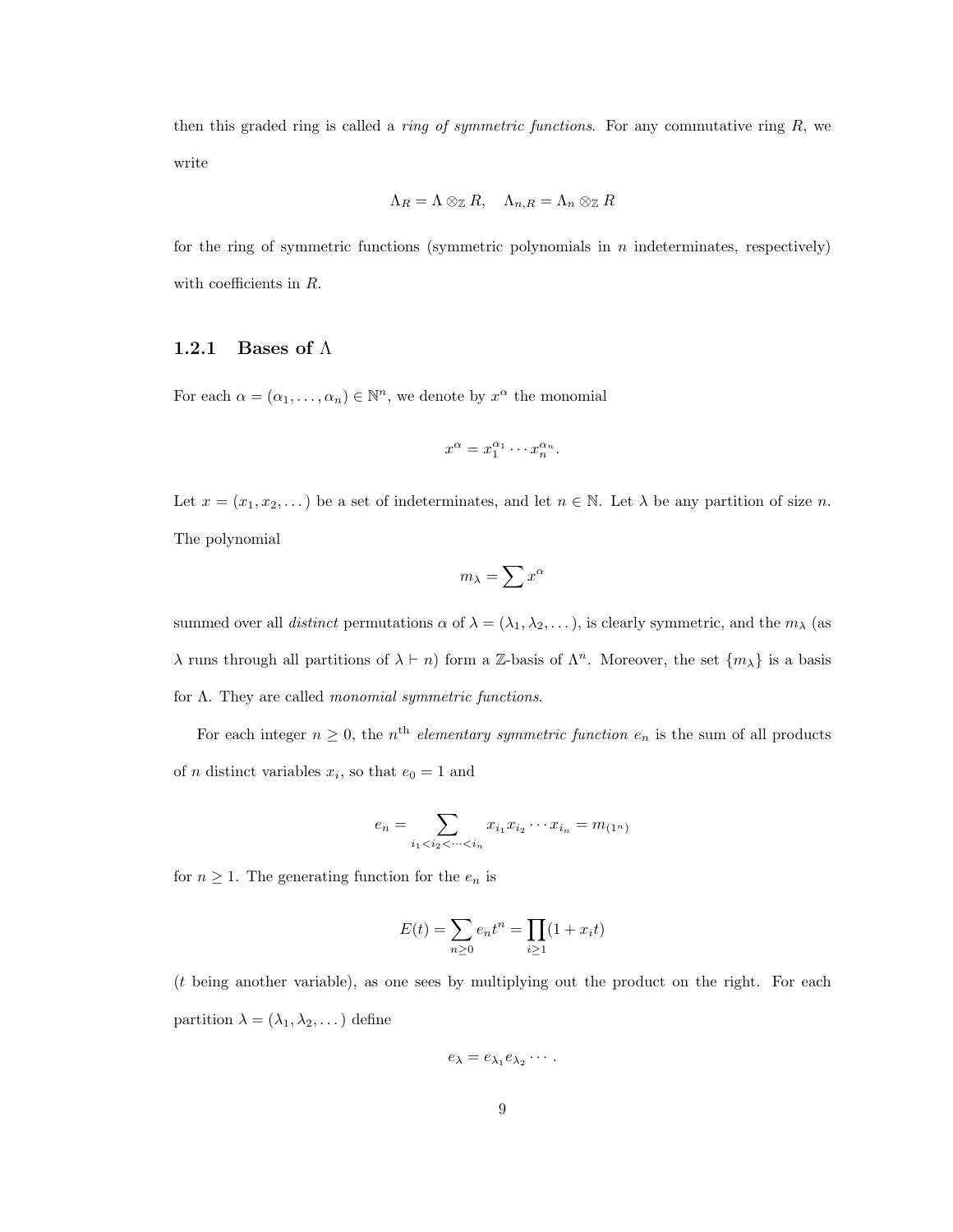For each  $n \geq 0$ , the n<sup>th</sup> complete symmetric function  $h_n$  is the sum of all monomials of total degree *n* in the variables  $x_1, x_2, \ldots$ , so that

$$
h_n = \sum_{|\lambda|=n} m_{\lambda}.
$$

In particular,  $h_0 = 1$  and  $h_1 = e_1$ . The generating function for the  $h_n$  is

$$
H(t) = \sum_{n\geq 0} h_n t^n = \prod_{i\geq 1} (1 - x_i t)^{-1}.
$$

For each partition  $\lambda=(\lambda_1,\lambda_2,\dots)$  define

$$
h_{\lambda}=h_{\lambda_1}h_{\lambda_2}\cdots.
$$

For each  $n \geq 1$  the  $n^{\text{th}}$  power sum symmetric function is

$$
p_n = \sum x_i^n = m_{(n)}.
$$

For each partition  $\lambda = (\lambda_1, \lambda_2, \dots)$  define

$$
p_{\lambda}=p_{\lambda_1}p_{\lambda_2}\cdots.
$$

The generating function for the  $p_n$  is

$$
P(t) = \sum_{n\geq 1} p_n t^{n-1} = \sum_{i\geq 1} \sum_{n\geq 1} x_i^n t^{n-1} = \sum_{i\geq 1} \frac{x_i}{1 - x_i t} = \sum_{i\geq 1} \frac{d}{dt} \log \frac{1}{1 - x_i t}.
$$

Note that

$$
P(t) = \frac{d}{dt} \log \prod_{i \ge 1} (1 - x_i t)^{-1} = \frac{d}{dt} \log H(t) = H'(t) / H(t),
$$

and likewise

$$
P(-t) = \frac{d}{dt} \log E(t) = E'(t)/E(t).
$$

Proposition 1.2.1. We have

$$
h_n = \sum_{\lambda \vdash n} z_{\lambda}^{-1} p_{\lambda}
$$

$$
e_n = \sum_{\lambda \vdash n} \epsilon_{\lambda} z_{\lambda}^{-1} p_{\lambda},
$$

where  $\epsilon_{\lambda} = (-1)^{|\lambda| - l(\lambda)}$ ,  $z_{\lambda} = \prod_{i \geqslant 1} i^{m_i} \cdot m_i!$ ,  $m_i$  is the number of parts of  $\lambda$  equal to i.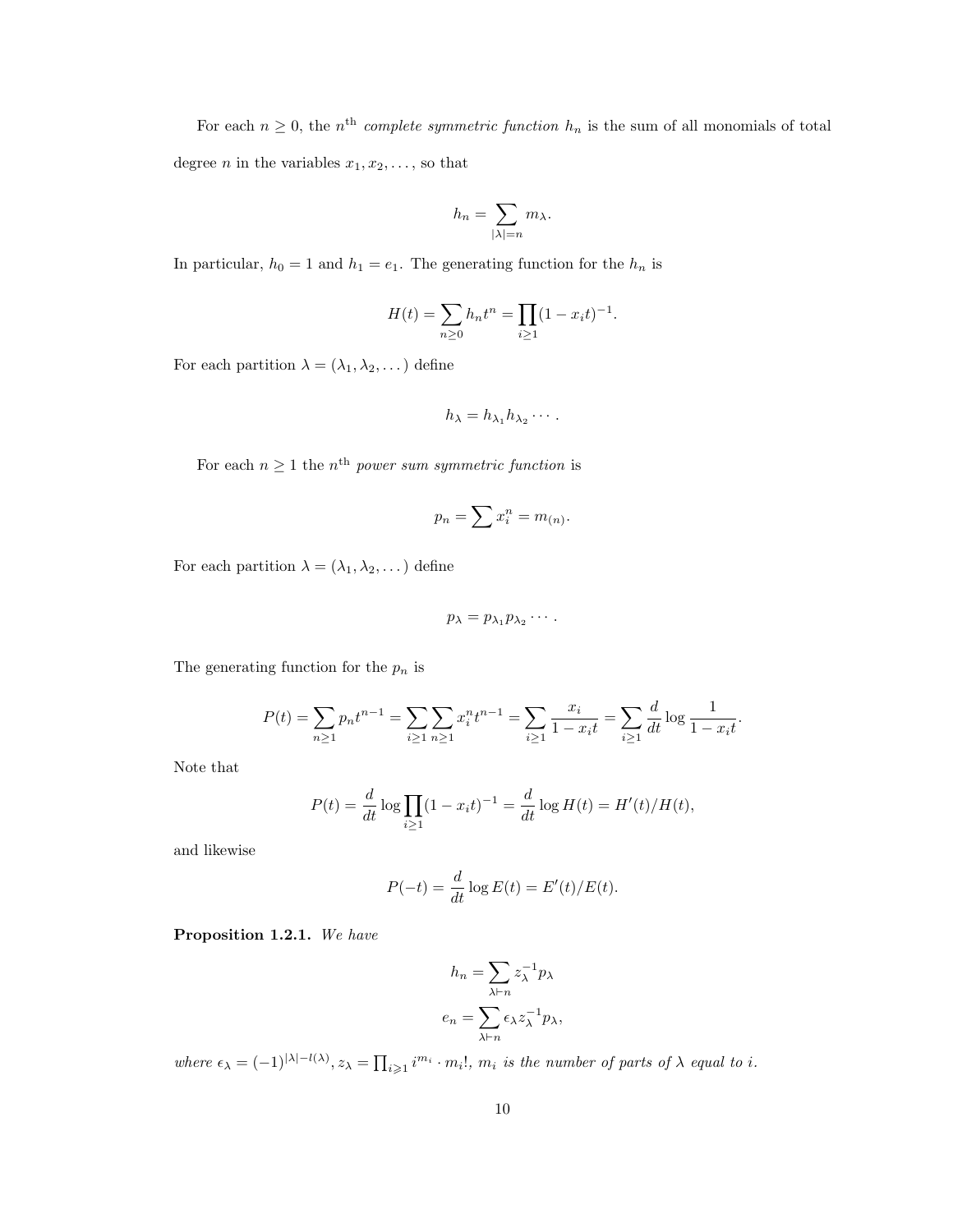**Proposition 1.2.2.** The  $m_{\lambda}, e_{\lambda}$  and  $h_{\lambda}$  form Z-bases of  $\Lambda$ , and the  $p_{\lambda}$  form a Q-basis for  $\Lambda_{\mathbb{Q}}$ , where  $\Lambda_{\mathbb Q} = \Lambda \otimes_{\mathbb Z} {\mathbb Q}.$ 

Proof. See [Mac98] or [Sta99].

#### Schur Functions

**Definition 1.2.3.** We define a scalar product on  $\Lambda$  so that the bases  $(h_{\lambda})$  and  $(m_{\lambda})$  become dual to each other :

$$
\langle h_{\lambda}, m_{\mu} \rangle = \delta_{\lambda \mu}.
$$

This is called the Hall inner product. Note that the power sum symmetric functions are orthogonal with respect to the Hall inner product :

$$
\langle p_\lambda, p_\mu \rangle = z_\lambda \delta_{\lambda \mu}
$$

where  $z_{\lambda} = \prod_i i^{n_i} n_i!$  and  $n_i = n_i(\lambda)$  is the number of i occurring as a part of  $\lambda$ .

**Definition 1.2.4.** Let  $\lambda$  be a partition. The Schur function  $s_{\lambda}$  of shape  $\lambda$  in the variables  $x = (x_1, x_2, \dots)$  is the formal power series

$$
s_\lambda(x)=\sum_T x^T
$$

summed over all SSYTs T of shape  $\lambda$ .

Example 1.2.5. The SSYTs T of shape  $(2, 1)$  with largest part at most three are given by

2 2 3 3 3 3 3 2 1 1 1 2 1 1 1 3 2 2 2 3 1 2 1 3

Hence

$$
s_{21}(x_1, x_2, x_3) = x_1^2 x_2 + x_1 x_2^2 + x_1^2 x_3 + x_1 x_3^2 + x_2^2 x_3 + x_2 x_3^2 + 2x_1 x_2 x_3
$$

$$
= m_{21}(x_1, x_2, x_3) + 2m_{111}(x_1, x_2, x_3).
$$

 $\Box$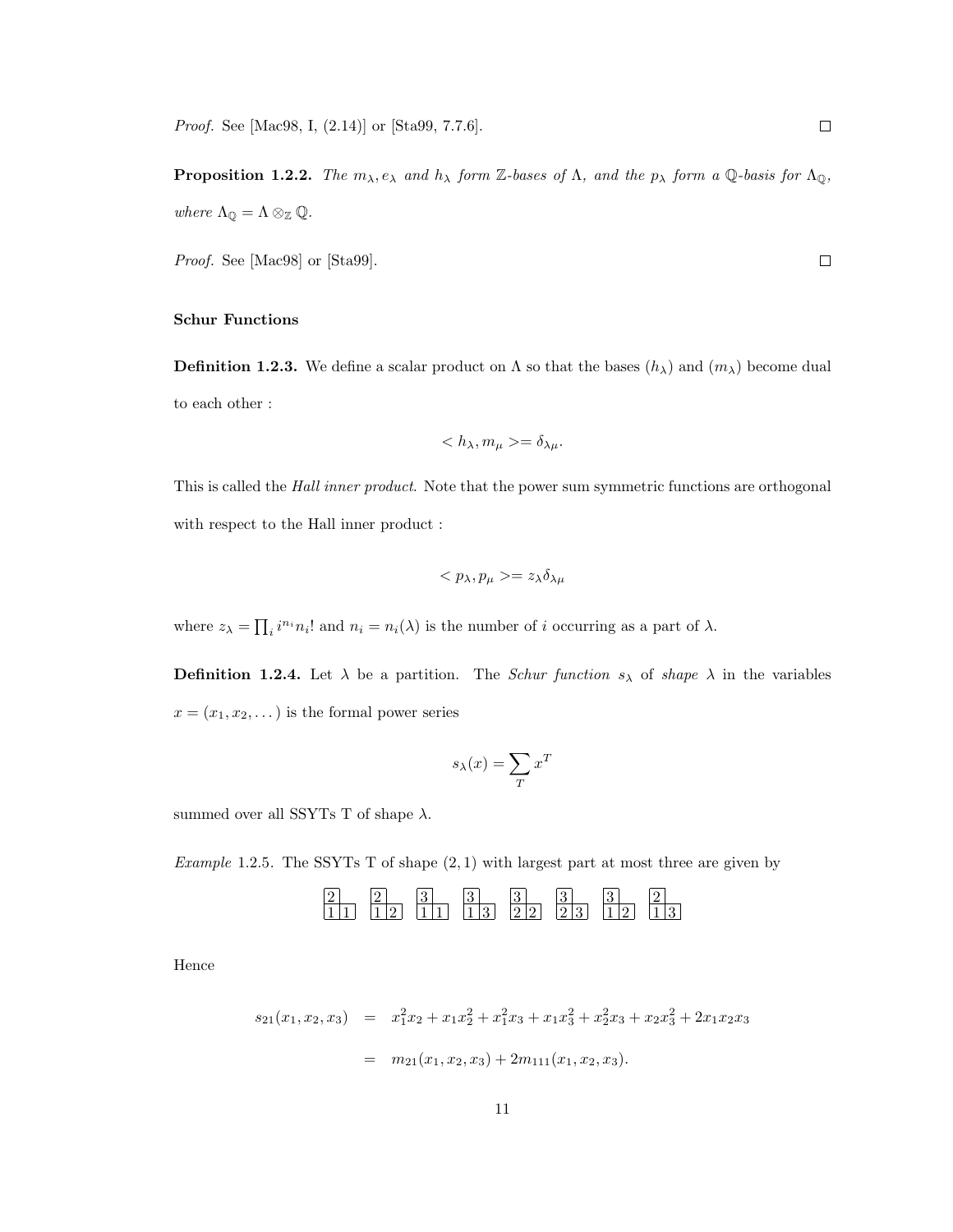We also define the *skew Schur functions*,  $s_{\lambda/\mu}$ , by taking the sum over semistandard Young tableaux of shape  $\lambda/\mu$ . Note that the Schur functions are orthonormal with respect to the Hall inner product :

$$
=\delta_{\lambda\mu}
$$

so the  $s_\lambda$  form an *orthonormal* basis of  $\Lambda$ , and the  $s_\lambda$  such that  $|\lambda| = n$  form an orthonormal basis of  $\Lambda^n$ . In particular, the Schur functions  $\{s_\lambda\}$  could be defined as the unique family of symmetric functions with the following two properties :

(i) 
$$
s_{\lambda} = m_{\lambda} + \sum_{\mu < \lambda} K_{\lambda \mu} m_{\mu},
$$

(ii) 
$$
\langle s_{\lambda}, s_{\mu} \rangle = \delta_{\lambda \mu}
$$
.

The coefficient  $K_{\lambda\mu}$  is known as the *Kostka number* and it is equal to the number of SSYT of shape  $\lambda$  and weight  $\mu$ . The importance of Schur functions arises from their connections with many branches of mathematics such as representation theory of symmetric functions and algebraic geometry.

Proposition 1.2.6. We have

$$
h_{\mu} = \sum_{\lambda} K_{\lambda \mu} s_{\lambda}.
$$

*Proof.* By the definition of the Hall inner product,  $\langle h_\mu, m_\nu \rangle = \delta_{\mu\nu}$  and by the property (i) of the above two conditions of Schur functions,  $s_{\lambda} = \sum_{\lambda} K_{\lambda\mu} m_{\mu}$ . So,

$$
\langle h_{\mu}, s_{\lambda} \rangle = \langle h_{\mu}, \sum_{\lambda} K_{\lambda \mu} m_{\mu} \rangle = K_{\lambda \mu}.
$$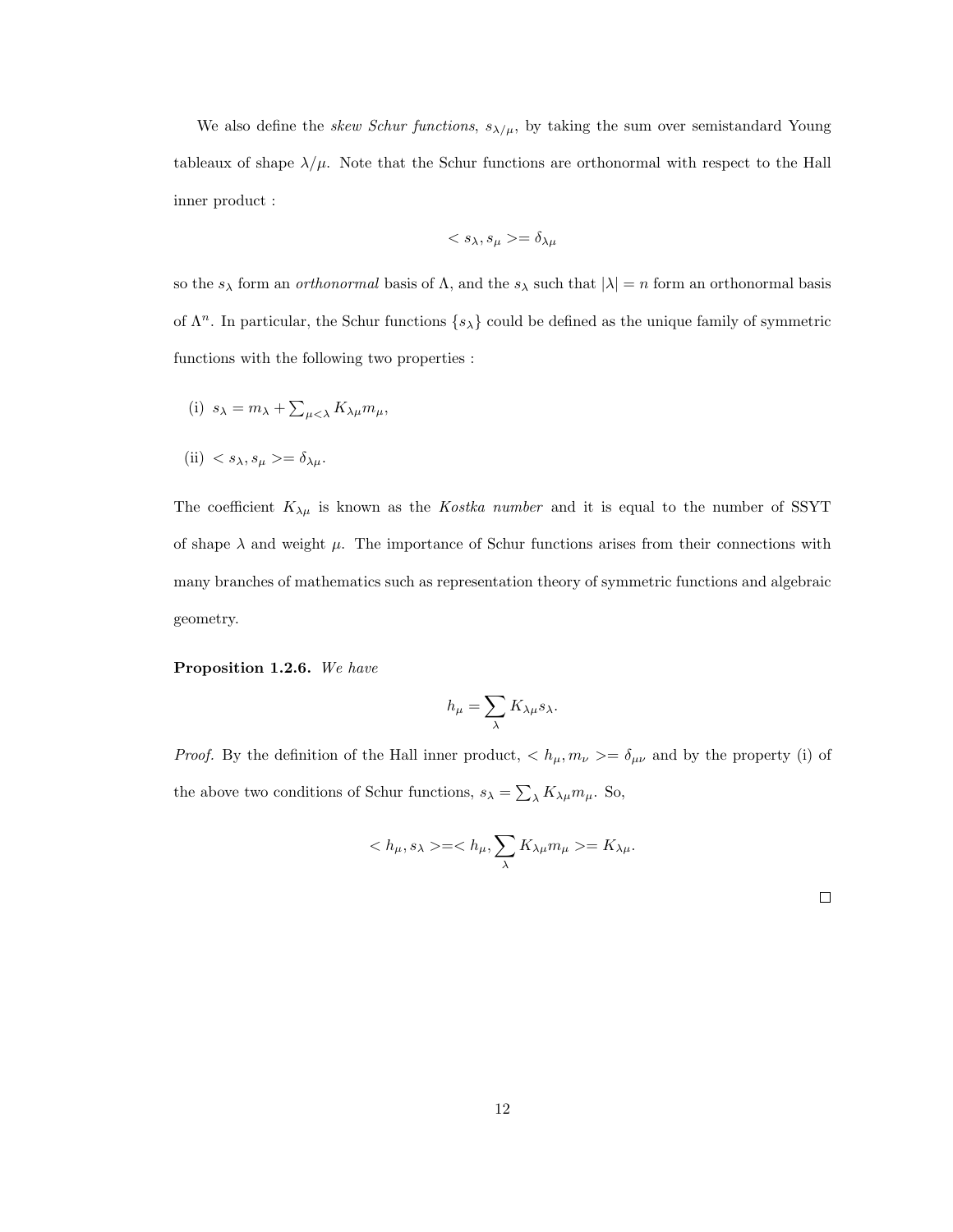#### The Littlewood-Richardson Rule

The integer  $\langle s_{\lambda}, s_{\mu} s_{\nu}\rangle = \langle s_{\lambda/\nu}, s_{\mu}\rangle = \langle s_{\lambda/\mu}, s_{\nu}\rangle$  is denoted  $c_{\mu\nu}^{\lambda}$  and is called a *Littlewood-*Richardson coefficient. Thus

$$
s_{\mu}s_{\nu} = \sum_{\lambda} c_{\mu\nu}^{\lambda} s_{\lambda}
$$

$$
s_{\lambda/\nu} = \sum_{\mu} c_{\mu\nu}^{\lambda} s_{\mu}
$$

$$
s_{\lambda/\mu} = \sum_{\nu} c_{\mu\nu}^{\lambda} s_{\nu}.
$$

We have a nice combinatorial interpretation of  $c^{\lambda}_{\mu\nu}$  and to introduce it, we make several definitions first.

We consider a *word* w as a sequence of positive integers. Let T be a SSYT. Then we can derive a word  $w$  from  $T$  by reading the elements in  $T$  from right to left, starting from bottom to top.

**Definition 1.2.7.** A word  $w = a_1 a_2 ... a_N$  is said to be a *lattice permutation* if for  $1 \le r \le N$ and  $1 \leq i \leq n-1$ , the number of occurrences of i in  $a_1 a_2 \ldots a_r$  is not less than the number of occurrences of  $i + 1$ .

Now we are ready to state the Littlewood-Richardson rule.

**Theorem 1.2.8.** Let  $\lambda, \mu, \nu$  be partitions. Then  $c_{\mu\nu}^{\lambda}$  is equal to the number of SSYT T of shape  $\lambda/\mu$  and weight  $\nu$  such that  $w(T)$ , the word obtained from T, is a lattice permutation.

Proof. See [Mac98, I. 9].

*Example* 1.2.9. Let  $\lambda = (4, 4, 2, 1), \mu = (2, 1)$  and  $\nu = (4, 3, 1)$ . Then there are two SSYT's satisfying the Littlewood-Richardson rule :



Indeed, the words 11221312 and 11221213 are lattice permutations. Thus,  $c^{\lambda}_{\mu\nu} = 2$ .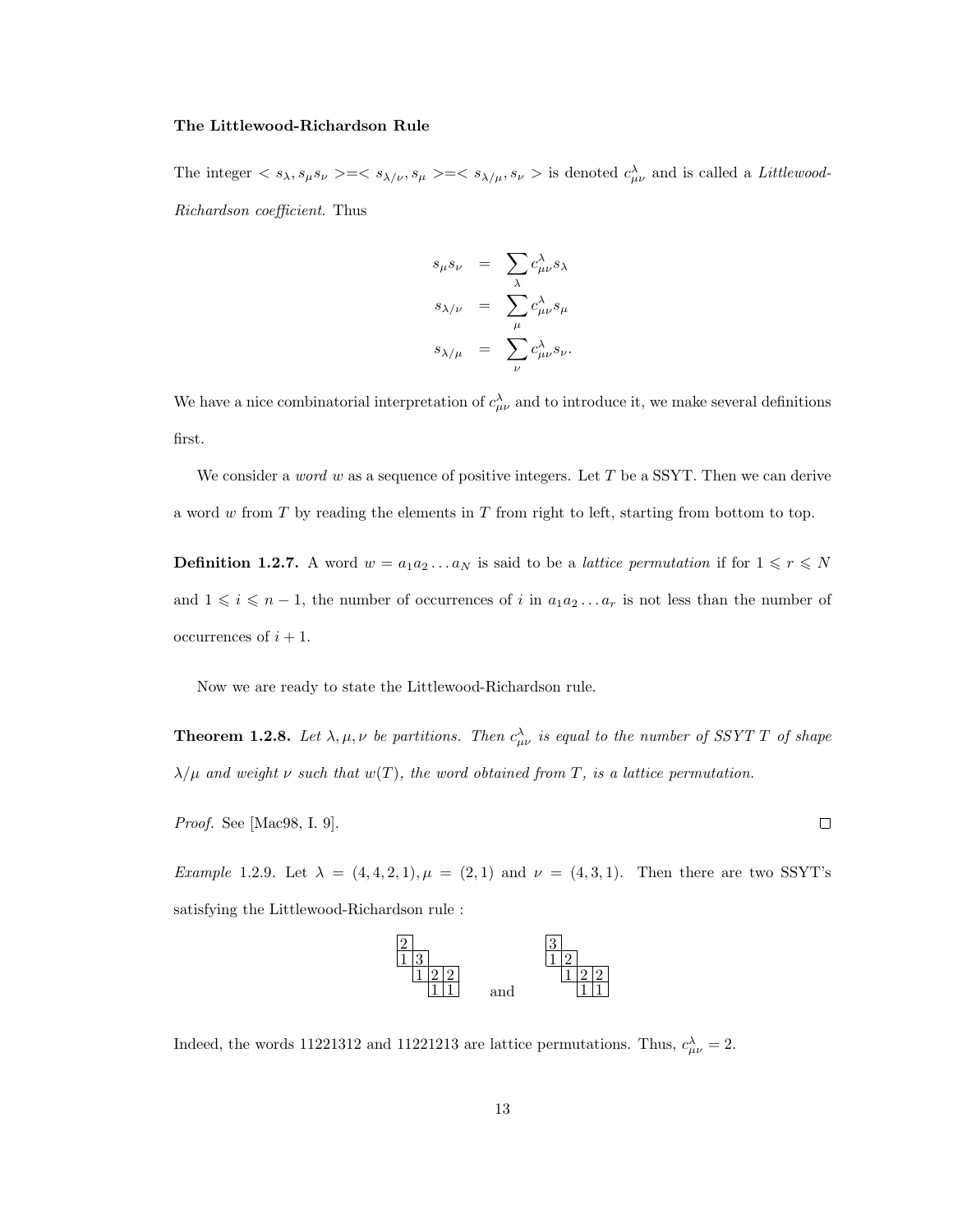#### Classical Definition of Schur Functions

We consider a finite number of variables, say  $x_1, x_2, \ldots, x_n$ . Let  $\alpha = (\alpha_1, \ldots, \alpha_n) \in \mathbb{N}^n$  and  $\omega \in S_n$ . As usual, we write  $x^{\alpha} = x_1^{\alpha_1} \cdots x_n^{\alpha_n}$ , and define

$$
\omega(x^{\alpha}) = x_1^{\alpha_{\omega(1)}} \cdots x_n^{\alpha_{\omega(n)}}.
$$

Now we define the polynomial  $a_{\alpha}$  obtained by antisymmetrizing  $x^{\alpha}$ , namely,

$$
a_{\alpha} = a_{\alpha}(x_1, \dots, x_n) = \sum_{\omega \in S_n} \epsilon(\omega) \omega(x^{\alpha}), \qquad (1.2.1)
$$

where  $\epsilon(\omega)$  is the *sign* ( $\pm$ ) of the permutation  $\omega$ . Note that the right hand side of (1.2.1) is the expansion of a determinant, that is to say,

$$
a_{\alpha} = \det(x_i^{\alpha_j})_{i,j=1}^n.
$$

The polynomial  $a_{\alpha}$  is skew-symmetric, i.e., we have

$$
\omega(a_{\alpha}) = \epsilon(\omega)a_{\alpha}
$$

for any  $\omega \in S_n$ , so  $a_{\alpha} = 0$  unless all the  $\alpha_i$ 's are distint. Hence we may assume that  $\alpha_1 > \alpha_2$  $\cdots > \alpha_n \geq 0$ , and therefore we may write  $\alpha = \lambda + \delta$  where  $\lambda$  is a partition with  $l(n) \leq n$  and  $\delta = (n-1, n-2, \ldots, 1, 0)$ . Since  $\alpha_j = \lambda_j + n - j$ , we have

$$
a_{\alpha} = a_{\lambda + \delta} = \det \left( x_i^{\lambda_j + n - j} \right)_{i,j=1}^n.
$$
\n(1.2.2)

This determinant is divisible in  $\mathbb{Z}[x_1, \ldots, x_n]$  by each of the differences  $x_i - x_j (1 \leq i \leq j \leq n)$ , and thus by their product, which is the Vandermonde determinant

$$
a_{\delta} = \det(x_i^{n-j}) = \prod_{1 \le i < j \le n} (x_i - x_j).
$$

Moreover, since  $a_{\alpha}$  and  $a_{\delta}$  are skew-symmetric, the quotient is symmetric with homogeneous degree  $|\lambda| = |\alpha| - |\delta|$ , i.e.,  $a_{\alpha}/a_{\delta} \in \Lambda_n^{|\lambda|}$ .

Theorem 1.2.10. We have

$$
a_{\lambda+\delta}/a_{\delta}=s_{\lambda}(x_1,\ldots,x_n).
$$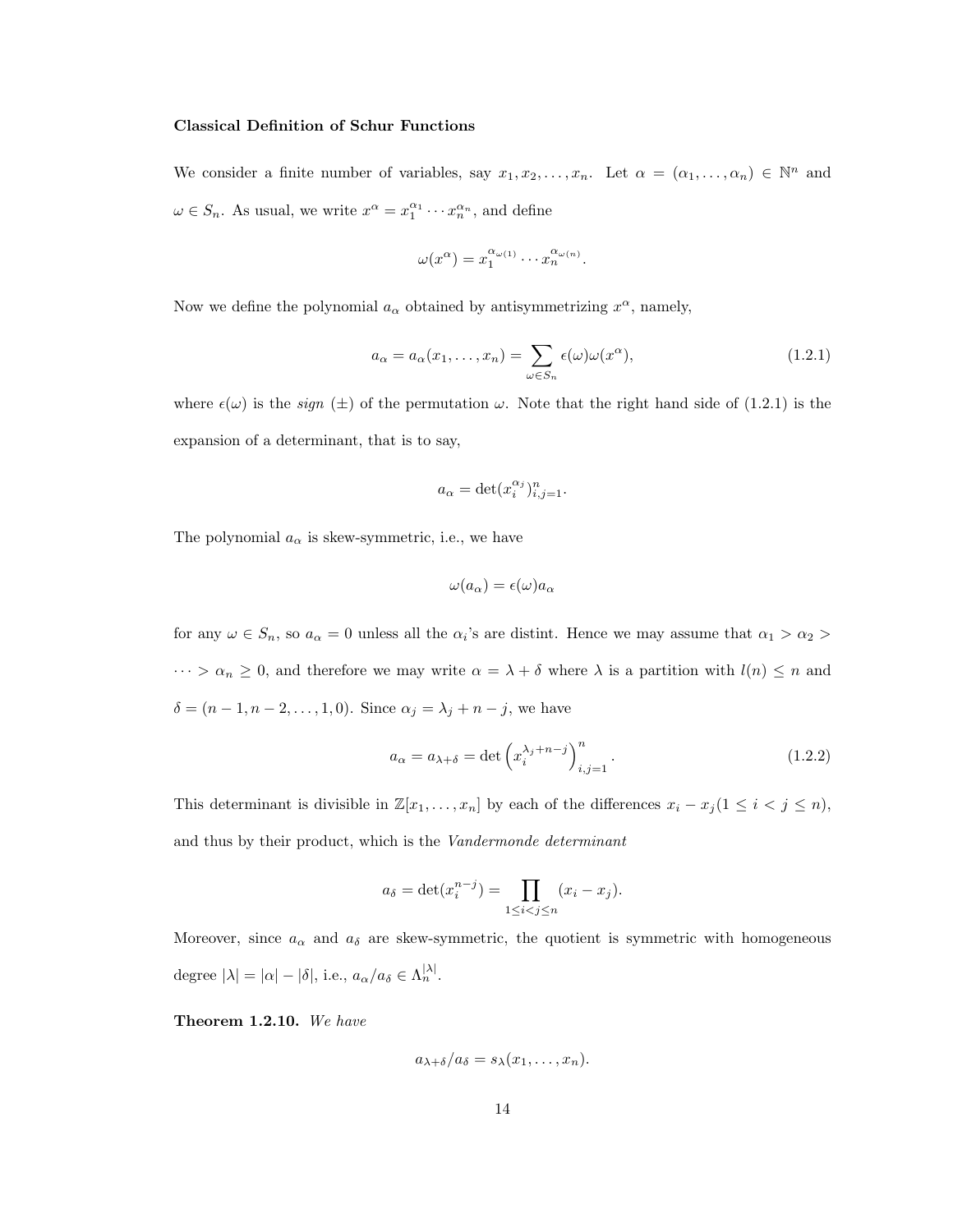Proof. See [Mac98, I.3] or [Sta99, 7.15.1].

**Proposition 1.2.11.** For any partition  $\lambda$ , we have

$$
s_{\lambda}(1, q, q^2, \dots) = \frac{q^{n(\lambda)}}{H_{\lambda}(q)}
$$

where  $H_{\lambda}(q) = \prod_{c \in \lambda} (1 - q^{a(c) + l(c) + 1})$  is the hook polynomial.

Proof. By Theorem 1.2.10, we have

$$
s_{\lambda}(1, q, q^2, \dots, q^{n-1}) = \frac{\det (q^{(i-1)(\lambda_j + n - j)})_{i,j=1}^n}{\det (q^{(i-1)(n-j)})_{i,j=1}^n}
$$
  

$$
= (-1)^{\binom{n}{2}} \prod_{1 \le i < j \le n} \frac{q^{\lambda_i + n - i} - q^{\lambda_j + n - j}}{q^{i-1} - q^{j-1}}
$$

Let  $\mu_i = \lambda_i + n - i$ , and note the q-integers  $[k]_q = 1 - q^k$  and  $[k]_q! = [1]_q[2]_q \cdots [k]_q$ . Then (using the fact  $\prod_{1 \leq i < j \leq n} [j - i]_q = \prod_{i=1}^n [n - i]_q!$ 

$$
s_{\lambda}(1, q, q^{2}, \dots, q^{n-1}) = \frac{q^{\sum_{i < j} \mu_{j}} \prod_{i < j} [\mu_{i} - \mu_{j}]_{q} \cdot \prod_{i \geq 1} [\mu_{i}]_{q}!}{q^{\sum_{i < j} (i-1)} \prod_{i < j} [j-i]_{q} \cdot \prod_{i \geq 1} [\mu_{i}]_{q}!}
$$
\n
$$
= q^{n(\lambda)} \prod_{u \in \lambda} \frac{[n+c(u)]_{q}}{[h(u)]_{q}},
$$

where  $c(u) = l'(u) - a'(u)$ ,  $h(u) = a(u) + l(u) + 1$ , noting that

$$
\prod_{u \in \lambda} [h(u)] = \frac{\prod_{i \geq 1} [\mu_i]_q!}{\prod_{1 \leq i < j \leq n} [\mu_i - \mu_j]_q}, \quad \prod_{u \in \lambda} [n + c(u)]_q = \prod_{i=1}^n \frac{[\mu_i]_q!}{[n - i]_q!}.
$$

If we now let  $n \to \infty$ , then the numerator  $\prod_{u \in \lambda} (1 - q^{n+c(u)})$  goes to 1, so we get

$$
s_{\lambda}(1, q, q^2, \dots) = \frac{q^{n(\lambda)}}{H_{\lambda}(q)}.
$$

 $\Box$ 

#### Zonal Symmetric Functions

These are symmetric functions  $Z_{\lambda}$  characterized by the following two properties :

(i)  $Z_{\lambda} = m_{\lambda} + \sum_{\mu < \lambda} c_{\lambda \mu} m_{\mu}$ , for suitable coefficients  $c_{\lambda \mu}$ ,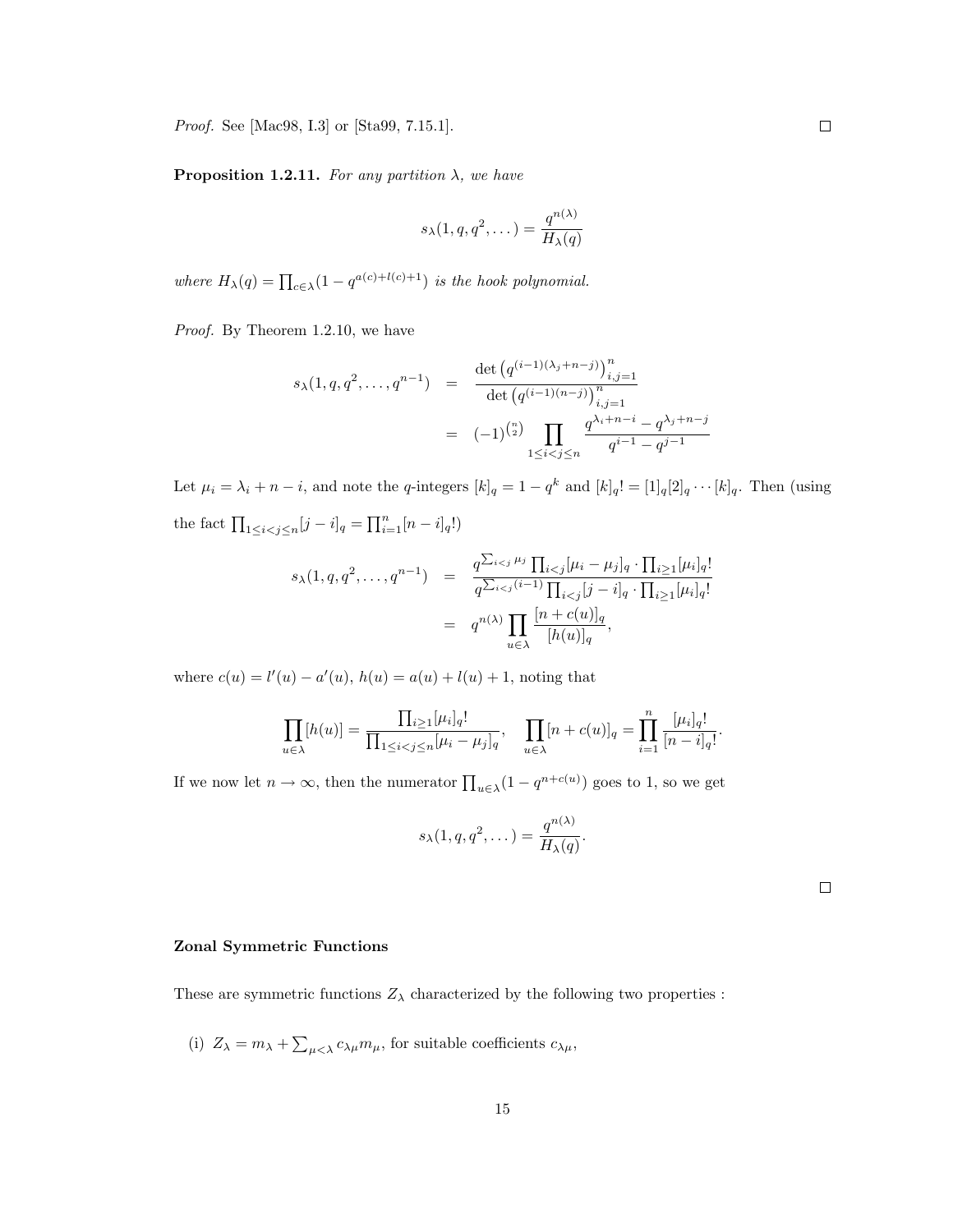(ii)  $Z_{\lambda}, Z_{\mu} >_2 = 0$ , if  $\lambda \neq \mu$ ,

where the scalar product  $< \quad , \quad >_2$  on  $\Lambda$  is defined by

$$
\langle p_{\lambda}, p_{\mu} \rangle_2 = \delta_{\lambda \mu} 2^{l(\lambda)} z_{\lambda},
$$

 $l(\lambda)$  being the length of the partition  $\lambda$  and  $z_{\lambda}$  defined as before.

#### Jack's Symmetric Functions

The Jack's symmetric functions  $P_{\lambda}^{(\alpha)} = P_{\lambda}^{(\alpha)}$  $\lambda^{(\alpha)}(X;\alpha)$  are a generalization of the Schur functions and the zonal symmetric functions and they are characterized by the following two properties :

- (i)  $P_{\lambda}^{(\alpha)} = m_{\lambda} + \sum_{\mu < \lambda} c_{\lambda \mu} m_{\mu}$ , for suitable coefficients  $c_{\lambda \mu}$ ,
- (ii)  $\langle P_{\lambda}^{(\alpha)}, P_{\mu}^{(\alpha)} \rangle_{\alpha} = 0$ , if  $\lambda \neq \mu$ ,

where the scalar product  $\langle , \rangle_{\alpha}$  on  $\Lambda$  is defined by

$$
\langle p_{\lambda}, p_{\mu} \rangle_2 = \delta_{\lambda \mu} \alpha^{l(\lambda)} z_{\lambda}.
$$

Remark 1.2.12. We have the following specializations :

- (a)  $\alpha = 1$ :  $P_{\lambda}^{(\alpha)} = s_{\lambda}$
- (b)  $\alpha = 2$ :  $P_{\lambda}^{(\alpha)} = Z_{\lambda}$
- (c)  $P_{\lambda}^{(\alpha)}$  $\lambda^{(\alpha)}(X;\alpha) \to e_{\lambda'}$  as  $\alpha \to 0$
- (d)  $P_{\lambda}^{(\alpha)}$  $\lambda^{(\alpha)}(X;\alpha) \to m_\lambda$  as  $\alpha \to \infty$

#### Hall-Littlewood Symmetric Functions

The Hall-Littlewood symmetric functions  $P_{\lambda}(X;t)$  are characterized by the following two properties :

(i)  $P_{\lambda} = m_{\lambda} + \sum_{\mu < \lambda} c_{\lambda \mu} m_{\mu}$ , for suitable coefficients  $c_{\lambda \mu}$ ,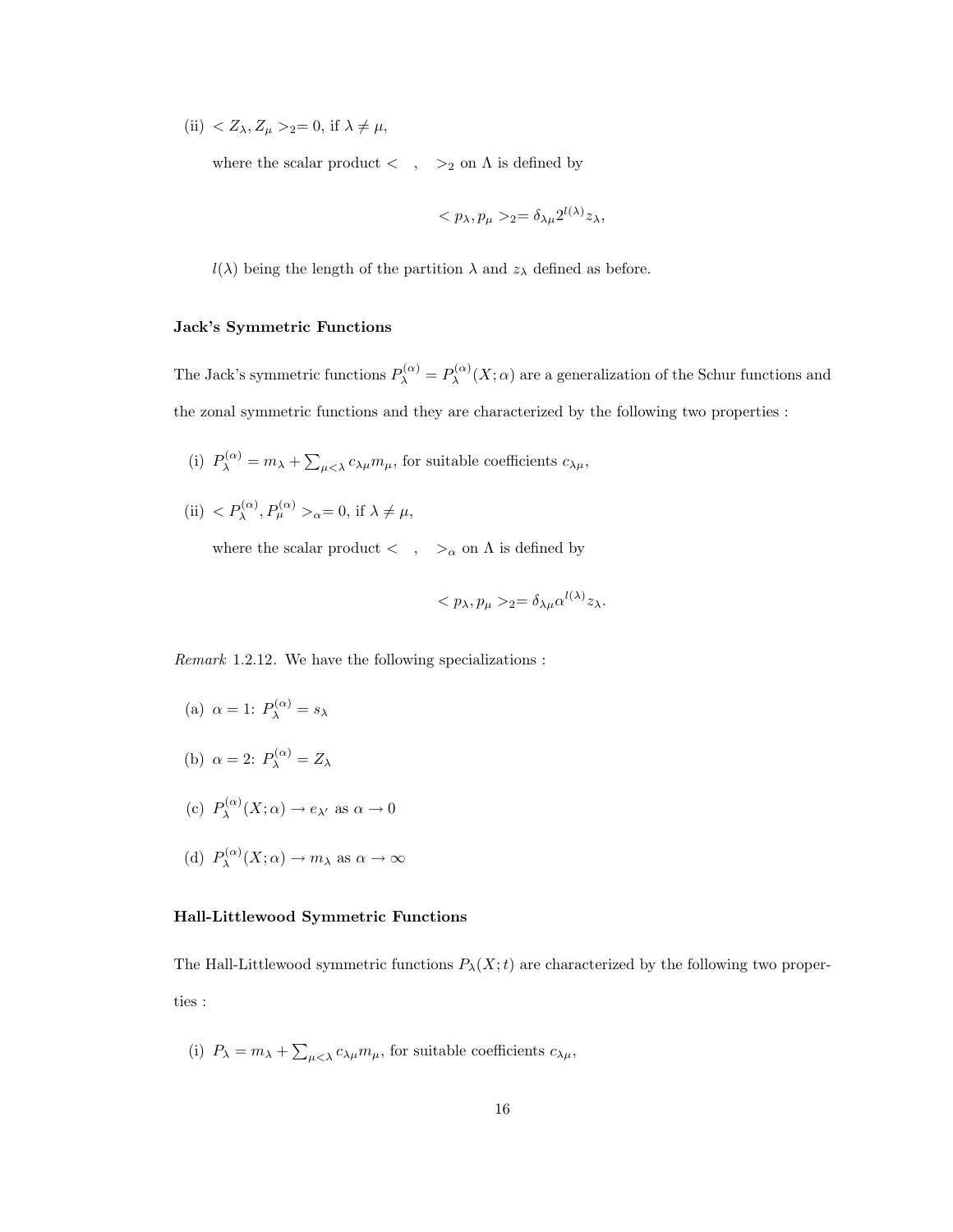(ii)  $\langle P_{\lambda}, P_{\mu} \rangle_t = 0$ , if  $\lambda \neq \mu$ ,

where the scalar product  $\langle , \rangle_t$  on  $\Lambda$  is defined by

$$
_{t}=\delta_{\lambda\mu}z_{\lambda}\prod_{i=1}^{l(\lambda)}(1-t^{\lambda_{i}})^{-1}.
$$

Note that when  $t = 0$ , the  $P_{\lambda}$  reduce to the Schur functions  $s_{\lambda}$ , and when  $t = 1$  to the monomial symmetric functions  $m_{\lambda}$ .

**Definition 1.2.13.** The Kostka numbers  $K_{\lambda\mu}$  defined by

$$
s_\lambda = \sum_{\mu \leq \lambda} K_{\lambda \mu} m_\mu
$$

generalizes to the *Kostka-Foulkes polynomials*  $K_{\lambda\mu}(t)$  defined as follows :

$$
s_\lambda = \sum_{\mu \leq \lambda} K_{\lambda \mu}(t) P_\mu(x;t)
$$

where the  $P_{\mu}(x;t)$  are the Hall-Littlewood functions.

Since  $P_{\lambda}(x; 1) = m_{\lambda}$ , we have  $K_{\lambda\mu}(1) = K_{\lambda\mu}$ . Foulkes conjectured, and Hotta and Springer [HS77] proved that  $K_{\lambda\mu}(t) \in \mathbb{N}[t]$  using a cohomological interpretation. Later Lascoux and Schützenberger [LS78] proved combinatorially that

$$
K_{\lambda\mu}(t) = \sum_{T} t^{ch(T)}
$$

summed over all SSYT of shape  $\lambda$  and weight  $\mu$ , where  $ch(T)$  is the *charge* statistic.

#### Charge Statistic

We consider words (or sequences)  $w = a_1 \cdots a_n$  in which each  $a_i$  is a positive integer. The weight of w is the sequence  $\mu = (\mu_1, \mu_2, \dots)$ , where  $\mu_i$  counts the number of times i occurring in w. Assume that  $\mu$  is a partition, i.e.,  $\mu_1 \geq \mu_2 \geq \cdots$ . If  $\mu = (1^n)$  so that w is a derangement of  $12 \ldots n$ , then we call w a *standard* word.

To define a charge of word  $w$ , we assgin an *index* to each element of  $w$  in the following way.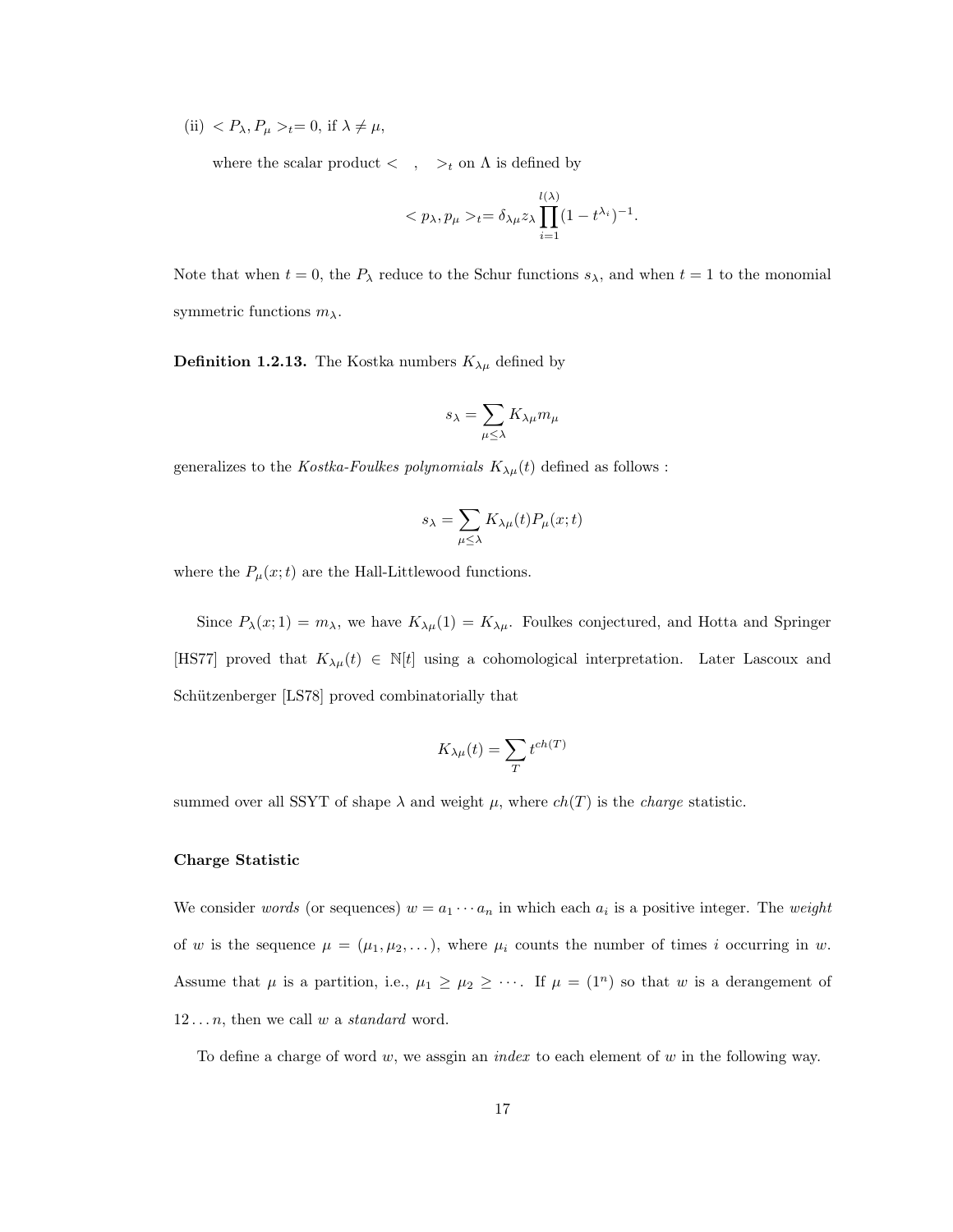- (i) If w is a standard word, then we assign the index 0 to the number 1, and if r has index i, then  $r+1$  has index i if it lies to the right of r and it has index  $i+1$  if it lies to the left of r.
- (ii) If w is any word with repeated numbers, then we extract standard subwords from  $w$  as follows. Reading from the left, choose the first 1 that occurs in  $w$ , then the first 2 to the right of the chosen 1, and so on. If at any stage there is no  $s + 1$  to the right of the chosen s, go back to the beginning. This procedure extracts a standard subword, say  $w_1$ , of  $w$ . We erase  $w_1$  from w and repeat the same procedure to obtain a standard subword  $w_2$ , and so on. For each standard word  $w_j$ , we assign the index as we did for the standard word.
- (iii) If a SSYT T is given, we can extract a word  $w(T)$  from T by reading the elements from the right to the left, starting from the bottom to the top.

Then we define the *charge ch(w)* of w to be the sum of the indices. If w has many subwords, then

$$
ch(w) = \sum_{j} ch(w_j).
$$

Example 1.2.14. Let  $w = 21613244153$ . Then we extract the first standard word  $w_1 = 162453$ from  $w: 2 \underline{1} 6 1 3 \underline{2} 4 4 1 \underline{5} 3$ . If we erase  $w_1$  from  $w$ , we are left with 21341, and extract  $w_2 = 2134$ from  $2\overline{1}\,\overline{3}\,\overline{4}\,1$ , and finally the last subword  $w_3 = 1$ . The indices (attached as subscripts) of  $w_1$  are  $1_06_22_04_15_13_0$ , so  $ch(w_1) = 2+1+1 = 4$ . The indices of  $w_2$  are  $2_11_03_14_1$ , so  $ch(w_2) = 1+1+1=3$ , and finally the index of  $w_3$  is  $1_0$  and  $ch(w_3) = 0$ . Thus,

$$
ch(w) = ch(w1) + ch(w2) + ch(w3) = 4 + 3 + 0 = 7.
$$

Then Lascoux and Schützenberger proves the following theorem in [LS78].

**Theorem 1.2.15.** (i) We have

$$
K_{\lambda\mu}(t) = \sum_{T} t^{ch(T)}
$$

summed over all SSYT T of shape  $\lambda$  and weight  $\mu$ .

(ii) If  $\lambda \geq \mu$ ,  $K_{\lambda\mu}(t)$  is monic of degree  $n(\mu) - n(\lambda)$ . (Note that  $K_{\lambda\mu}(t) = 0$  if  $\lambda \ngeq \mu$ ).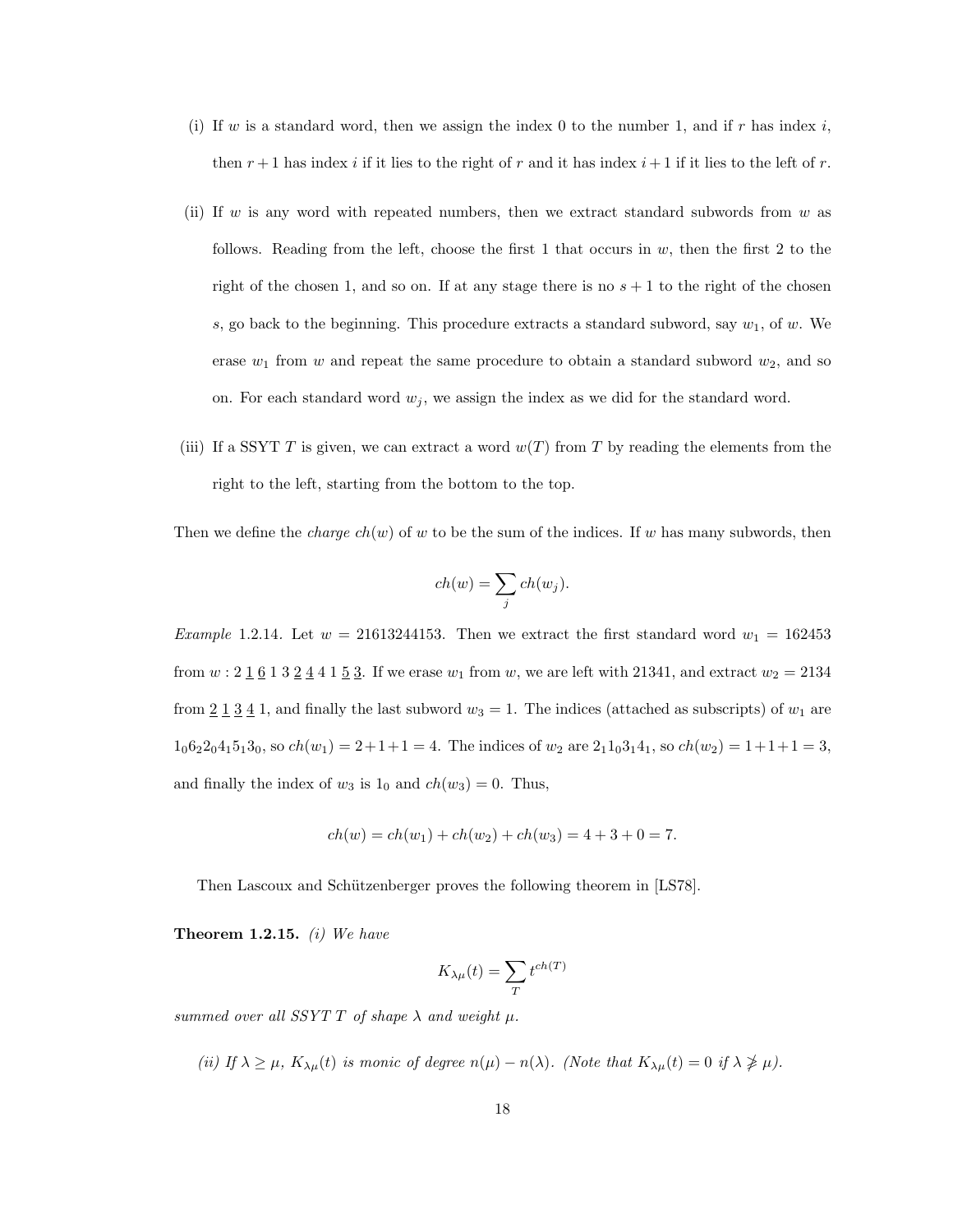#### 1.2.2 Quasisymmetric Functions

**Definition 1.2.16.** A formal power series  $f = f(x) \in \mathbb{Q}[[x_1, x_2, \dots]]$  is quasisymmetric if for any composition  $\alpha = (\alpha_1, \alpha_2, \dots, \alpha_k)$ , we have

$$
f|_{x_{i_1}^{a_1}\cdots x_{i_k}^{a_k}} = f|_{x_{j_1}^{a_1}\cdots x_{j_k}^{a_k}}
$$

whenever  $i_1 < \cdots < i_k$  and  $j_1 < \cdots < j_k$ .

Clearly every symmetric function is quasisymmetric, and sums and products of quasisymmetric functions are also quasisymmetric. Let  $\mathcal{Q}^n$  denote the set of all homogeneous quasisymmetric functions of degree n, and let  $Comp(n)$  denote the set of compositions of n.

**Definition 1.2.17.** Given  $\alpha = (\alpha_1, \alpha_2, \dots, \alpha_k) \in \text{Comp}(n)$ , define the monomial quasisymmetric function  $M_{\alpha}$  by

$$
M_{\alpha} = \sum_{i_1 < \dots < i_k} x_{i_1}^{a_1} \cdots x_{i_k}^{a_k}.
$$

Then it is clear that the set  $\{M_{\alpha} : \alpha \in \text{Comp}(n)\}\)$  forms a basis for  $\mathcal{Q}^n$ . One can show that if  $f \in \mathcal{Q}^m$  and  $g \in \mathcal{Q}^n$ , then  $fg \in \mathcal{Q}^{m+n}$ , thus if  $\mathcal{Q} = \mathcal{Q}^0 \oplus \mathcal{Q}^1 \oplus \cdots$ , then  $\mathcal Q$  is a  $\mathbb Q$ -algebra, and it is called the *algebra of quasisymmetric functions* (over  $\mathbb{Q}$ ).

Note that there exists a natural one-to-one correspondence between compositions  $\alpha$  of n and subsets S of  $[n-1] = \{1, 2, \ldots, n-1\}$ , namely, we associate the set  $S_\alpha = \{\alpha_1, \alpha_1 + \alpha_2, \ldots, \alpha_1 + \alpha_2 + \ldots\}$  $\cdots + \alpha_{k-1}$ } with the composition  $\alpha$ , and the composition  $\text{co}(S) = (s_1, s_2 - s_1, s_3 - s_2, \ldots, n - s_{k-1})$ with the set  $S = \{s_1, s_2, \ldots, s_{k-1}\}\right\}$ . Then it is clear that  $\text{co}(S_\alpha) = \alpha$  and  $S_{\text{co}(S)} = S$ . Using these relations, we define another basis for the quasisymmetric functions.

**Definition 1.2.18.** Given  $\alpha \in \text{Comp}(n)$ , we define the fundamental quasisymmetric function  $Q_{\alpha}$ 

$$
Q_{\alpha} = \sum_{\substack{i_1 \leq \cdots \leq i_n \\ i_j < i_{j+1} \text{ if } j \in S_{\alpha}}} x_{i_1} x_{i_2} \cdots x_{i_n}.
$$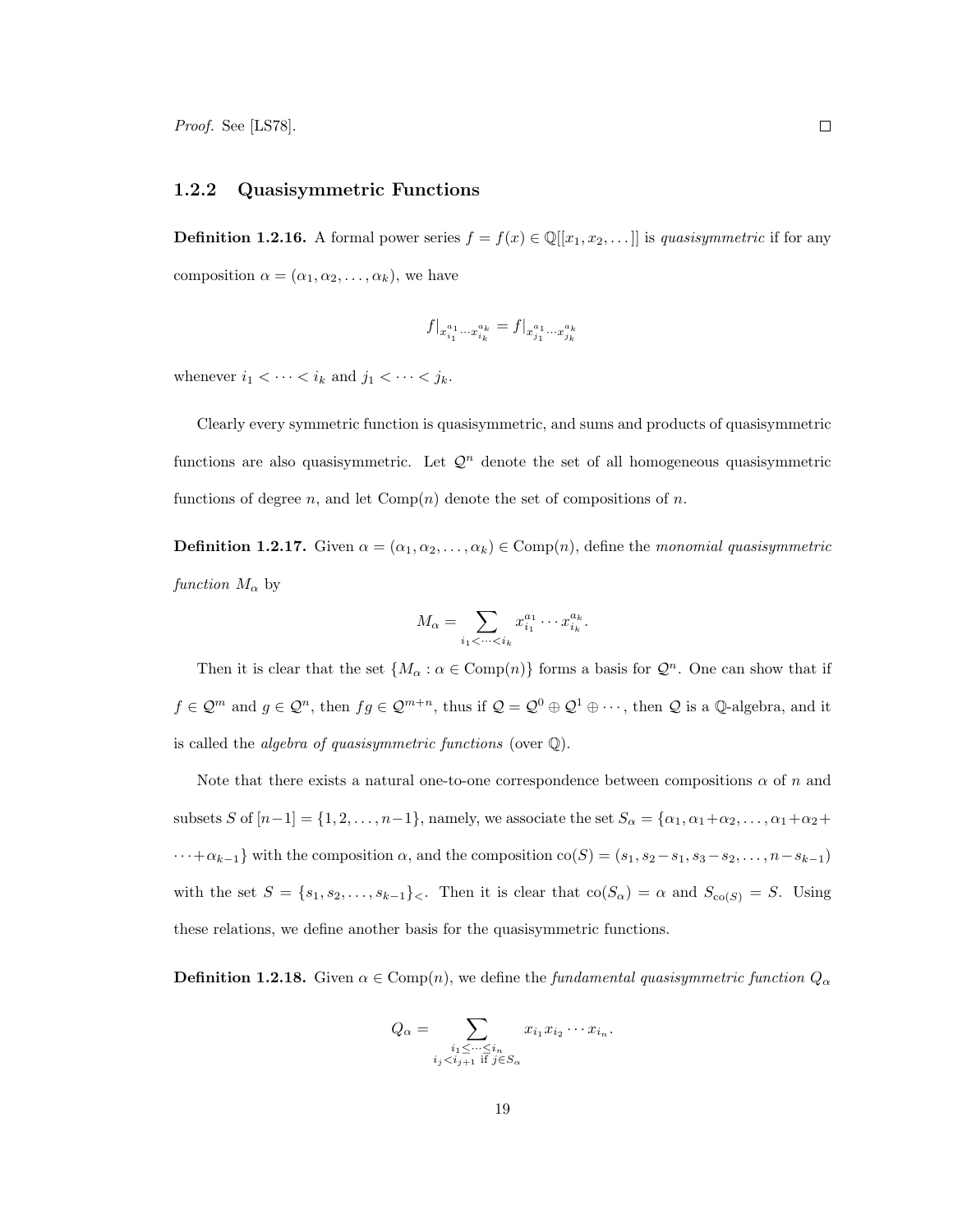**Proposition 1.2.19.** For  $\alpha \in Comp(n)$  we have

$$
Q_\alpha = \sum_{S_\alpha \subseteq T \subseteq [n-1]} M_{co(T)}.
$$

Hence the set  $\{Q_\alpha : \alpha \in \mathit{Comp}(n)\}$  is a basis for  $\mathcal{Q}^n$ .

Proof. See [Sta99, 7.19.1].

The main purpose of introducing the quasisymmetric functions is because of the quasisymmetric expansion of the Schur functions. We define a *descent* of an SYT  $T$  to be an integer  $i$  such that  $i+1$  appears in a upper row of T than i, and define the *descent set*  $D(T)$  to be the set of all descents of T.

Theorem 1.2.20. We have

$$
s_{\lambda/\mu}=\sum_{T}Q_{co(D(T))},
$$

where T ranges over all SYTs of shape  $\lambda/\mu$ .

Proof. See [Sta99, 7.19.7].

Example 1.2.21. For  $n = 3$ ,

$$
s_3 = \frac{|1| \cdot 2| \cdot 3}{Q_{\text{co}(\varnothing)}}
$$

$$
s_{21} = \frac{2}{1 \cdot 3} + \frac{3}{1 \cdot 2}
$$

$$
Q_{\text{co}(1)} \qquad Q_{\text{co}(2)}
$$

$$
s_{111} = \frac{3}{1 \cdot 2}
$$

$$
Q_{\text{co}(1,2)}
$$

For  $n = 4$ ,

$$
s_4 = \frac{|1| \cdot 2 \cdot |3| \cdot 4}{Q_{\text{co}(\varnothing)}}
$$

$$
s_{31} = \frac{2}{13|4|} + \frac{3}{12|4|} + \frac{4}{12|3|}
$$
  
\n
$$
Q_{\text{co}(1)} \qquad Q_{\text{co}(2)} \qquad Q_{\text{co}(3)}
$$
  
\n
$$
20
$$

 $\Box$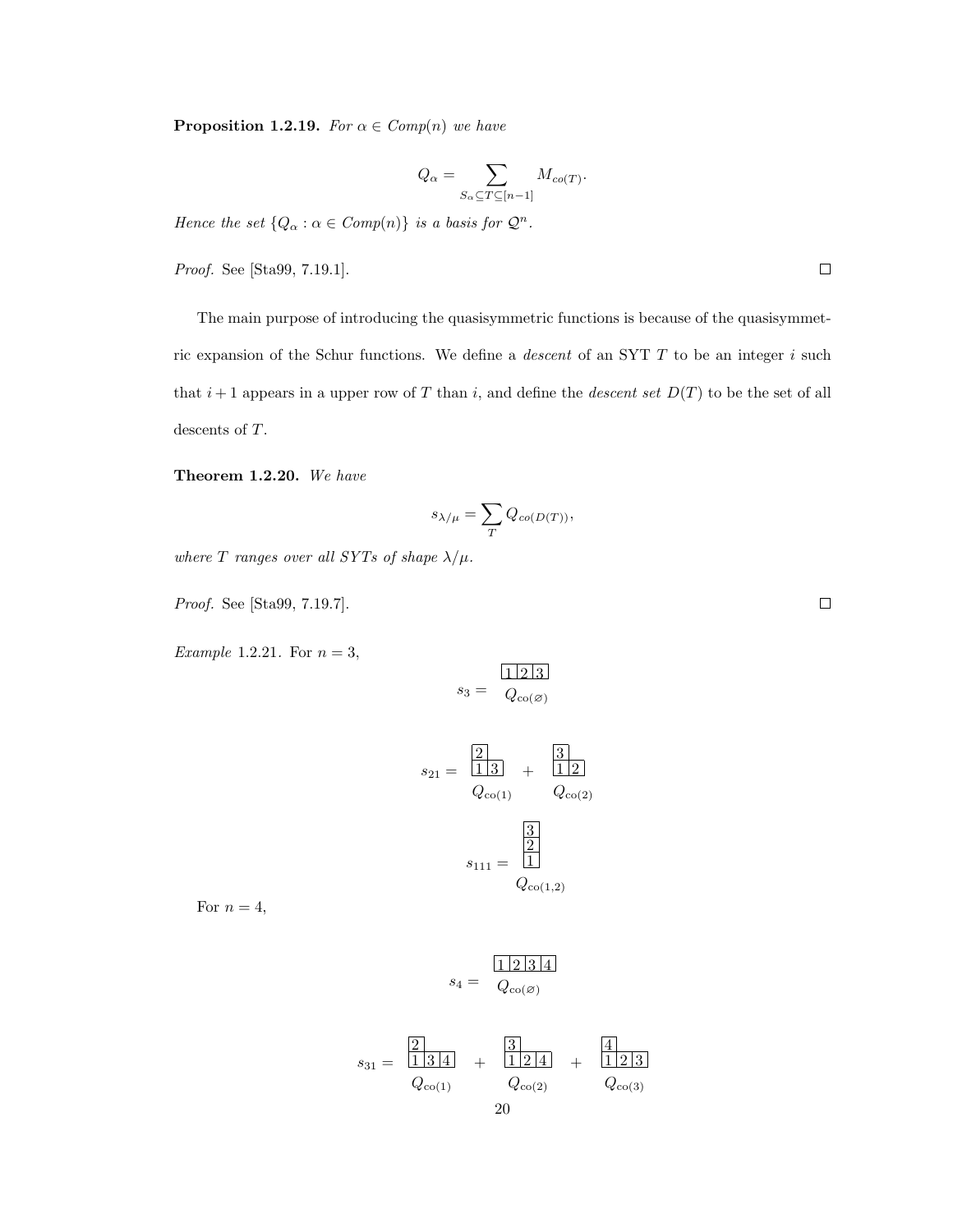$$
s_{22} = \frac{\frac{3}{1}\frac{4}{1}}{1\frac{2}{1}}
$$
  
\n
$$
Q_{\text{co}(2)} \qquad Q_{\text{co}(1,3)}
$$
  
\n
$$
s_{211} = \frac{\frac{3}{2}}{1\frac{4}{1}} + \frac{\frac{4}{2}}{1\frac{3}{1}} + \frac{\frac{4}{3}}{1\frac{2}{1}}
$$
  
\n
$$
Q_{\text{co}(1,2)} \qquad Q_{\text{co}(1,3)} \qquad Q_{\text{co}(2,3)}
$$
  
\n
$$
s_{1111} = \frac{\frac{4}{3}}{1}
$$
  
\n
$$
Q_{\text{co}(1,2,3)}
$$

#### 1.3 Macdonald Polynomials

#### 1.3.1 Plethysm

In Proposition 1.2.2, we showed that the power sum functions  $p_{\lambda}$  form a basis of the ring of symmetric functions. This implies that the ring of symmetric functions can be realized as the ring of polynomials in the power sums  $p_1, p_2, \ldots$  Under this consideration, we introduce an operation called plethysm which simplifies the notation for compositions of power sum functions and symmetric functions.

**Definition 1.3.1.** Let  $E = E(t_1, t_2, \dots)$  be a formal Laurent series with rational coefficients in  $t_1, t_2, \ldots$  We define the *plethystic substitution*  $p_k[E]$  by replacing each  $t_i$  in E by  $t_i^k$ , i.e.,

$$
p_k[E] := E(t_1^k, t_2^k, \dots).
$$

For any arbitrary symmetric function f, the plethystic substitution of E into f, denoted by  $f[E]$ , is obtained by extending the specialization  $p_k \mapsto p_k[E]$  to  $f.$ 

Note that if  $X = x_1 + x_2 + \cdots$ , then for  $f \in \Lambda$ ,

$$
f[X] = f(x_1, x_2, \dots).
$$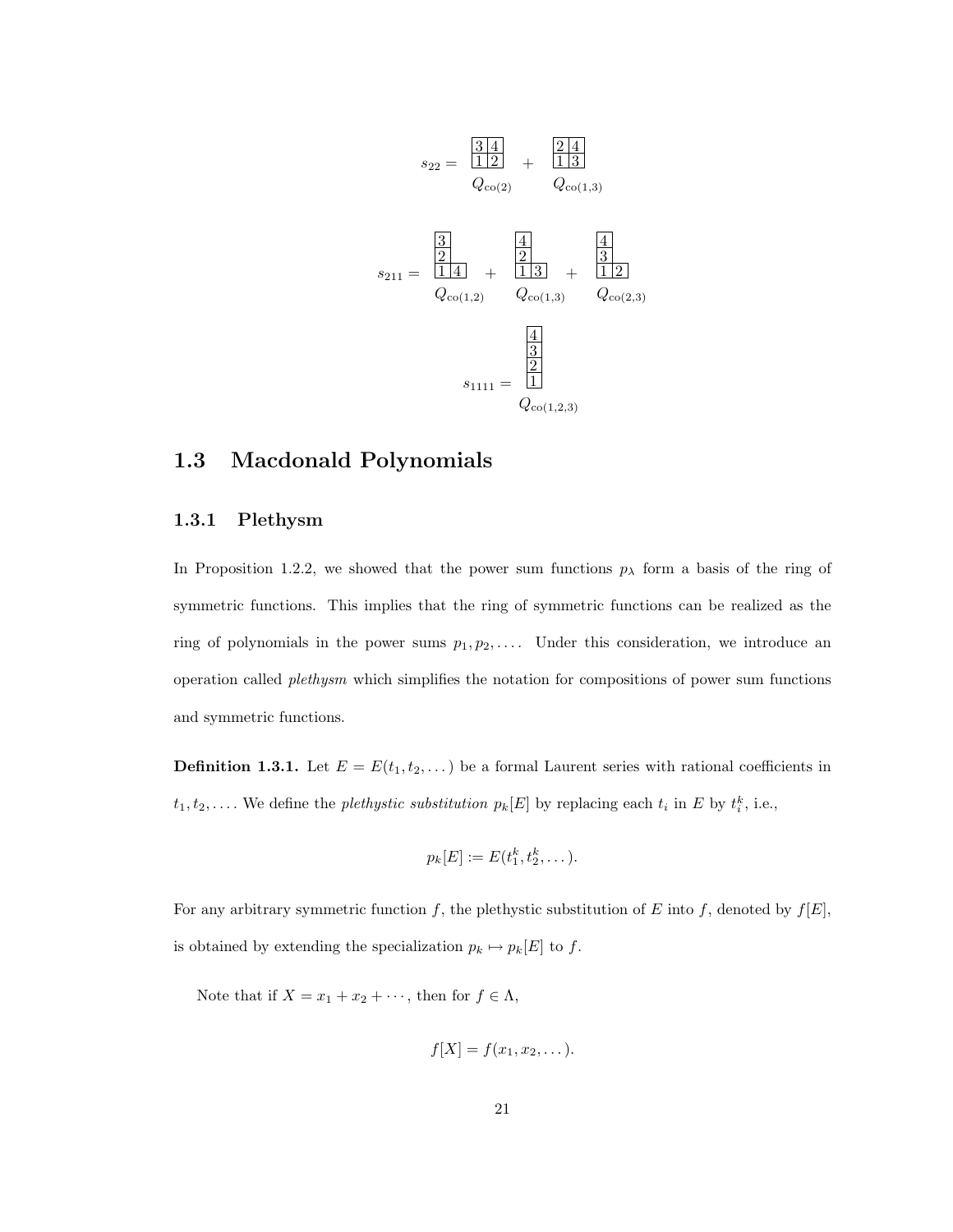For this reason, we consider this operation as a kind of substitution. In plethystic expression, X stands for  $x_1 + x_2 + \cdots$  so that  $f[X]$  is the same as  $f(X)$ . See [Hai99] for a fuller account.

*Example* 1.3.2. For a symmetric function  $f$  of degree  $d$ ,

- (a)  $f[tX] = t^d f[X]$ .
- (b)  $f[-X] = (-1)^d \omega f[X]$ .
- (c)  $p_k[X+Y] = p_k[X] + p_k[Y]$ .
- (d)  $p_k[-X] = -p_k[X]$ .

Remark 1.3.3. Note that in plethystic notation, the indeterminates are not numeric variables, but they need to be considered as formal symbols.

#### 1.3.2 Macdonald Polynomials

Macdonald introduced a family of symmetric polynomials which becomes a basis of the space of symmetric functions in infinitely many indeterminates  $x_1, x_2, \ldots$ , with coefficients in the field  $\mathbb{Q}(q,t)$ ,  $\Lambda_{\mathbb{Q}(q,t)}$ . We first introduce a q, t-analog of the Hall inner product and define

$$
\langle p_{\lambda}, p_{\mu} \rangle_{q,t} = \delta_{\lambda\mu} z_{\lambda}(q,t)
$$

where

$$
z_{\lambda}(q,t) = z_{\lambda} \prod_{i=1}^{l(\lambda)} \frac{1 - q^{\lambda_i}}{1 - t^{\lambda_i}}.
$$

In [Mac88], Macdonald proved the existence of the unique family of symmetric functions indexed by partitions  $\{P_{\lambda}[X; q, t]\}$ , with coefficients in  $\mathbb{Q}(q, t)$ , having triangularity with respect to the Schur functions and orthogonality with respect to the  $q$ ,  $t$ -analog of the Hall inner product.

**Theorem 1.3.4.** There exists a unique family of symmetric polynomials indexed by partitions,  ${P_\lambda[X; q, t]},$  such that

1. 
$$
P_{\lambda} = s_{\lambda} + \sum_{\mu < \lambda} \xi_{\mu,\lambda}(q,t) s_{\mu}
$$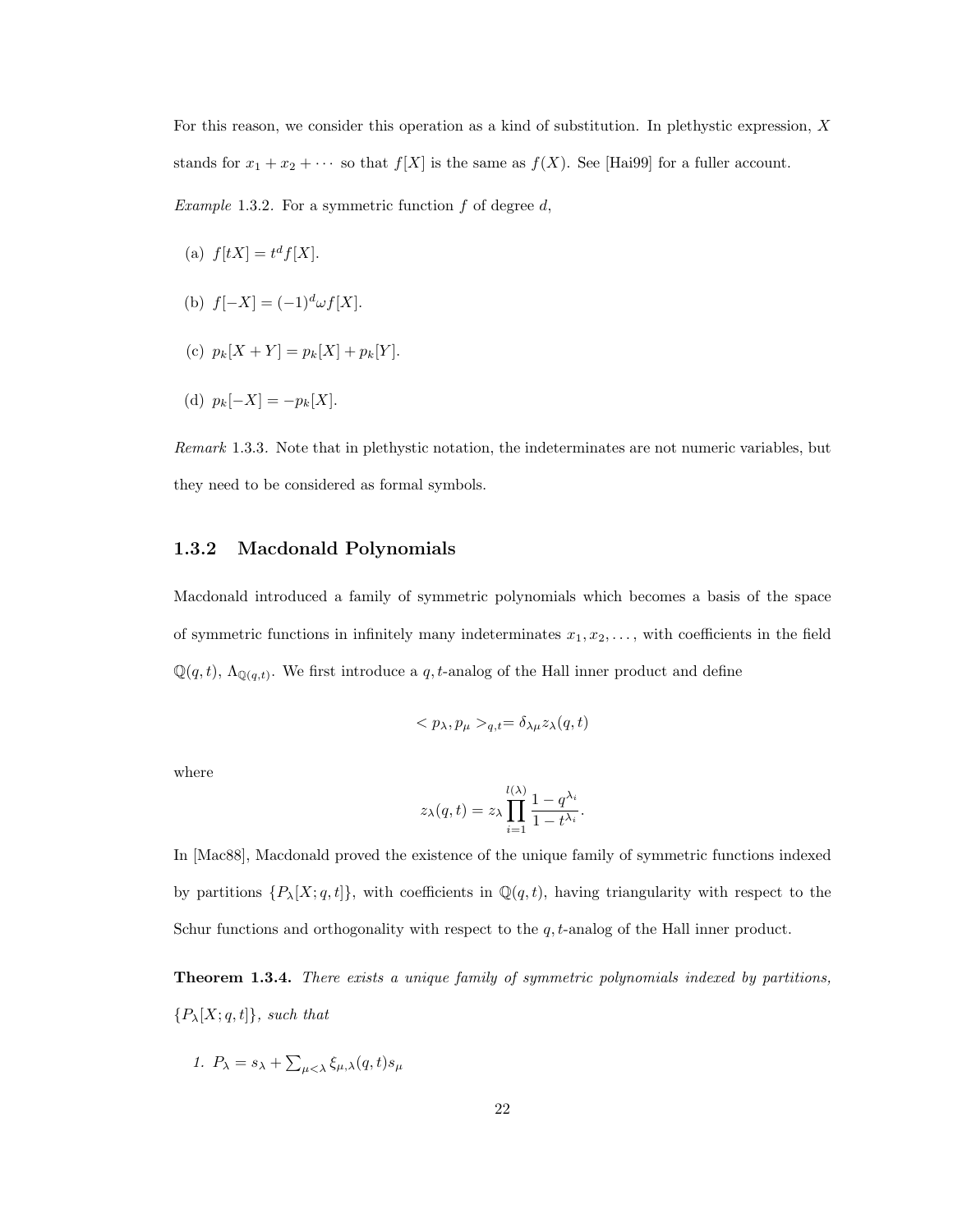2. 
$$
P_{\lambda}, P_{\mu} >_{q,t} = 0 \text{ if } \lambda \neq \mu
$$

where  $\xi_{\mu,\lambda}(q,t) \in \mathbb{Q}(q,t)$ .

Proof. See [Mac98].

Macdonald polynomials specialize to Schur functions, complete homogeneous, elementary and monomial symmetric functions and Hall-Littlewood functions.

Proposition 1.3.5.

$$
P_{\lambda}[X;t,t] = s_{\lambda}[X], \qquad P_{\lambda}[X;q,1] = m_{\lambda}[X]
$$

$$
P_{\lambda}[X;1,t] = e_{\lambda'}[X], \qquad P_{(1^n)}[X;q,t] = e_n[X]
$$

Proof. See [Mac88] or [Mac98].

Proposition 1.3.6.

$$
P_{\lambda}[X;q,t] = P_{\lambda}[X;q^{-1},t^{-1}].
$$

Proof. Note that

$$
\langle f, g \rangle_{q^{-1}, t^{-1}} = (q^{-1}t)^n \langle f, g \rangle_{q,t} .
$$

Because of this property,  $P_{\lambda}[X; q^{-1}, t^{-1}]$  also satisfies two characteristic properties of  $P_{\lambda}[X; q, t]$ in Theorem 1.3.4. By the uniqueness of such polynomials, we get the identity

$$
P_{\lambda}[X; q, t] = P_{\lambda}[X; q^{-1}, t^{-1}].
$$

 $\Box$ 

#### Integral Forms

In order to simplify the notations, we use the following common abbreviations.

$$
h_{\lambda}(q,t) = \prod_{c \in \lambda} (1 - q^{a(c)} t^{l(c)+1}), \quad h'_{\lambda}(q,t) = \prod_{c \in \lambda} (1 - t^{l(c)} q^{a(c)+1}), \quad d_{\lambda}(q,t) = \frac{h_{\lambda}(q,t)}{h'_{\lambda}(q,t)}.
$$

 $\Box$ 

 $\hfill \square$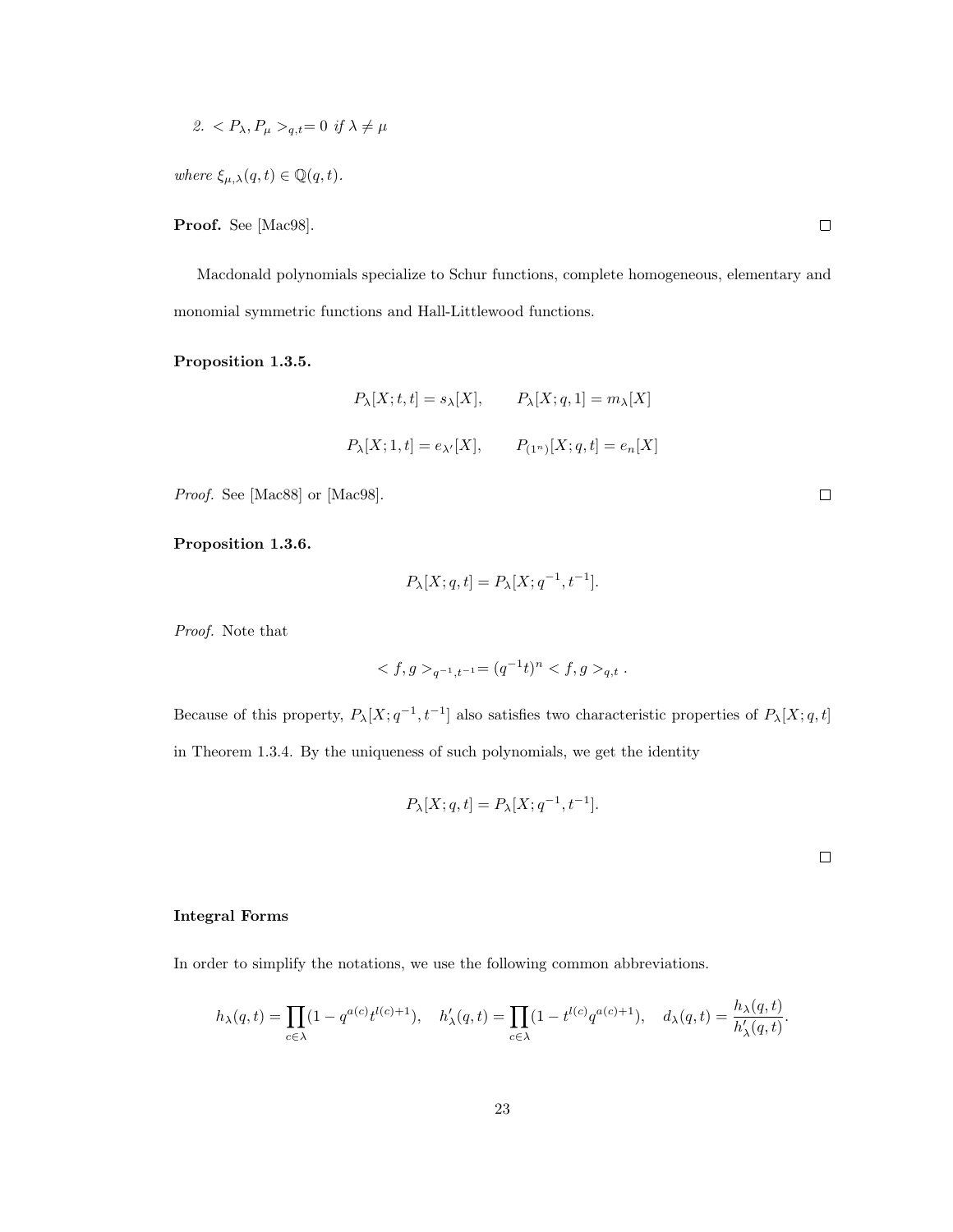We now define the *integral form* of Macdonald polynomials :

$$
J_\mu[X;q,t]=h_\mu(q,t)P_\mu[X;q,t]=h_\mu'(q,t)Q_\mu[X;q,t]
$$

where  $Q_{\lambda}[X; q, t] = \frac{P_{\lambda}[X; q, t]}{d_{\lambda}(q, t)}$ . Macdonald showed that the integral form of the Macdonald polynomials  $J_\lambda$  has the following expansion in terms of  $\{s_\mu[X(1-t)]\}$  :

$$
J_\mu[X;q,t]:=\sum_{\lambda\vdash |\mu|}K_{\lambda\mu}(q,t)s_\lambda[X(1-t)],
$$

where  $K_{\lambda\mu}(q,t) \in \mathbb{Q}(q,t)$  which satisfies  $K_{\lambda\mu}(1,1) = K_{\lambda\mu}$ . These functions are called the q, t-Kostka functions. Macdonald introduced the  $J_{\lambda}[X; q, t]$  and the q, t-Kostka functions in [Mac88] and he conjectured that the q, t-Kostka functions were polynomials in  $\mathbb{N}[q, t]$ . This is the famous Macdonald positivity conjecture. This was proved by Mark Haiman in 2001 by showing that it is intimately connected with the Hilbert scheme of points in the plane and with the variety of commuting matrices, and Sami Assaf proved combinatorially by introducing the dual equivalence graphs in [Ass07], 2007.

Now we introduce a q, t-analog of the  $\omega$  involution.

**Definition 1.3.7.** We define the homomorphism  $\omega_{q,t}$  on  $\Lambda_{\mathbb{Q}(q,t)}$  by

$$
\omega_{q,t}(p_r) = (-1)^{r-1} \frac{1-q^r}{1-t^r} p_r
$$

for all  $r\geq 1,$  and so

$$
\omega_{q,t}(p_\lambda) = \epsilon_\lambda p_\lambda \prod_{i=1}^{l(\lambda)} \frac{1-q^{\lambda_i}}{1-t^{\lambda_i}}.
$$

Proposition 1.3.8. We have

$$
\omega_{q,t} P_{\lambda}(X; q, t) = Q_{\lambda'}(X; t, q)
$$
  

$$
\omega_{q,t} Q_{\lambda}(X; q, t) = P_{\lambda'}(X; t, q).
$$

Note that since  $\omega_{t,q} = \omega_{q,t}^{-1}$ , these two assertions are equivalent.

Proof. See [Mac98].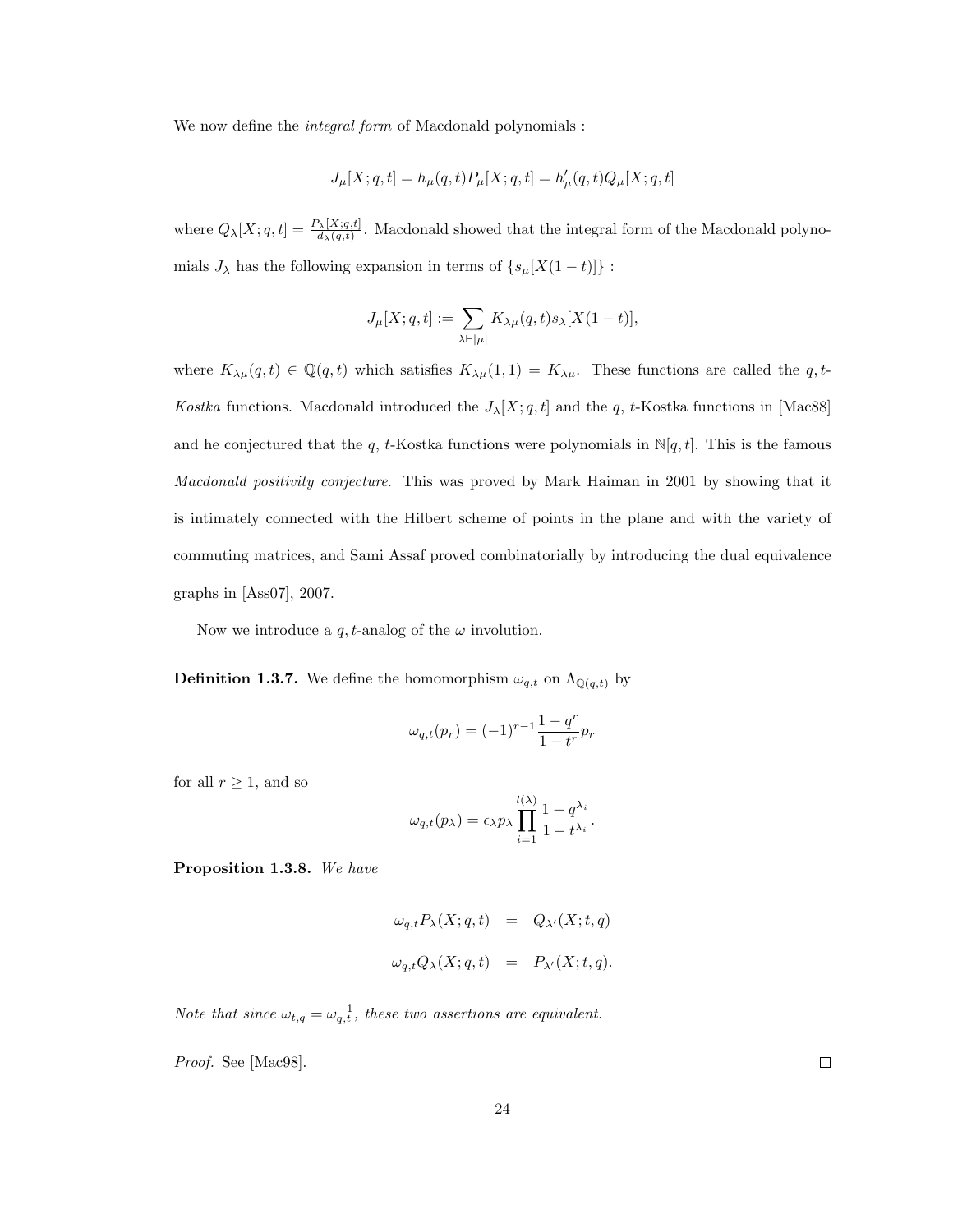We introduce two important properties of  $q$ ,  $t$ -Kostka polynomials.

#### Proposition 1.3.9.

$$
K_{\lambda\mu}(q,t) = q^{n(\mu')}t^{n(\mu)}K_{\lambda'\mu}(q^{-1},t^{-1}).
$$
\n(1.3.1)

Proof. Note that

$$
h_{\lambda}(q^{-1}, t^{-1}) = \prod_{c \in \lambda} (1 - q^{-a(c)} t^{-l(c) - 1})
$$
  
= 
$$
(-1)^{|\lambda|} q^{-n(\lambda')} t^{-n(\lambda) - |\lambda|} h_{\lambda}(q, t),
$$

since  $\sum_{c \in \lambda} a(c) = n(\lambda')$  and  $\sum_{c \in \lambda} l(c) = n(\lambda)$ . Hence,

$$
J_{\mu}[X; q^{-1}, t^{-1}] = h_{\mu}(q^{-1}, t^{-1}) P_{\mu}[X; q^{-1}, t^{-1}] = h_{\mu}(q^{-1}, t^{-1}) P_{\mu}[X; q, t]
$$
  

$$
= (-1)^{|\mu|} q^{-n(\mu')} t^{-n(\mu)-|\mu|} h_{\mu}(q, t) P_{\mu}[X; q, t]
$$
  

$$
= (-1)^{|\mu|} q^{-n(\mu')} t^{-n(\mu)-|\mu|} J_{\mu}[X; q, t].
$$

Also, we note that

$$
s_{\lambda}[X(1-t^{-1})] = (-t)^{|\lambda|} s_{\lambda'}[X(1-t)].
$$

Then, on one hand

$$
J_{\mu}[X;q^{-1},t^{-1}] = \sum_{\lambda} K_{\lambda\mu}(q^{-1},t^{-1})s_{\lambda}[X(1-t)]
$$
  

$$
= \sum_{\lambda \vdash |\mu|} K_{\lambda\mu}(q^{-1},t^{-1})(-t)^{|\lambda|}s_{\lambda'}[X(1-t)]
$$
  

$$
= \sum_{\lambda' \vdash |\mu|} K_{\lambda'\mu}(q^{-1},t^{-1})(-t)^{|\lambda'|}s_{\lambda}[X(1-t)].
$$

On the other hand,

$$
J_{\mu}[X; q^{-1}, t^{-1}] = (-1)^{|\mu|} q^{-n(\mu')} t^{-n(\mu)-|\mu|} J_{\mu}[X; q, t]
$$
  

$$
= (-1)^{|\mu|} q^{-n(\mu')} t^{-n(\mu)-|\mu|} \sum_{\lambda \vdash |\mu|} K_{\lambda \mu} s_{\lambda}[X(1-t)].
$$

By comparing two coefficients of  $s_\lambda[X(1-t)],$  we get the desired identity

$$
K_{\lambda\mu}(q,t)=q^{n(\mu')}t^{n(\mu)}K_{\lambda'\mu}(q^{-1},t^{-1}).
$$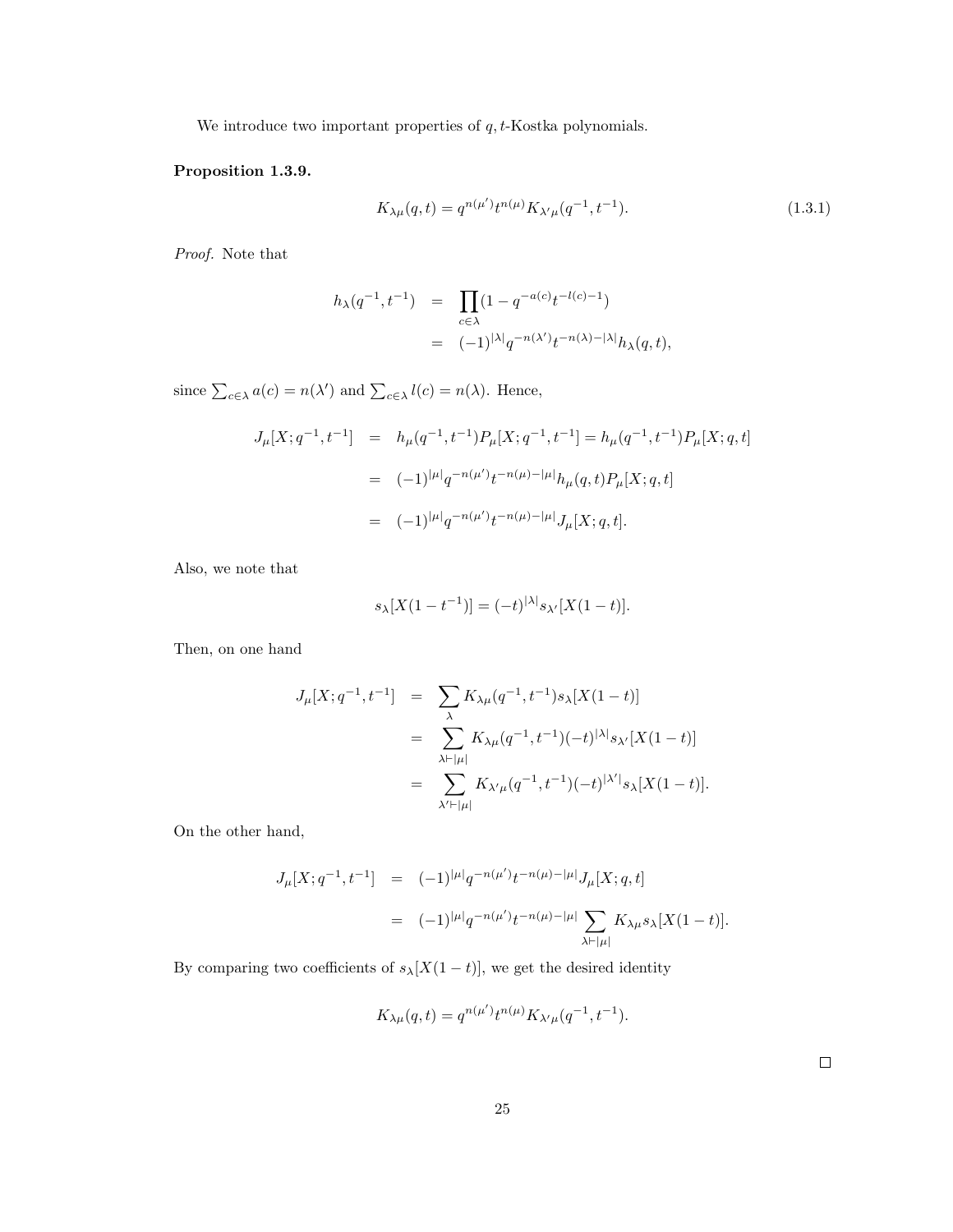Proposition 1.3.10.

$$
K_{\lambda\mu}(q,t) = K_{\lambda'\mu'}(t,q). \tag{1.3.2}
$$

Proof. Note that

$$
\begin{array}{rcl} \omega_{q,t}J_\mu[X;q,t] & = & h_\mu(q,t)\omega_{q,t}P_\mu[X;q,t] \\ \\ & = & h_\mu(q,t)Q_{\mu'}[X;t,q] \end{array}
$$

by Proposition 1.3.8. Since  $h'_{\mu'}(t,q) = h_{\mu}(q,t)$ , we have

$$
\begin{array}{lcl} \omega_{q,t}J_{\mu}[X;q,t] & = & h'_{\mu'}(t,q)\omega_{q,t}Q_{\mu'}[X;t,q] \\ \\ & = & J_{\mu'}[X;t,q]. \end{array}
$$

Also, note that

$$
\omega_{q,t} s_{\lambda}[X(1-t)] = s_{\lambda'}[X(1-q)].
$$

So,

$$
\omega_{q,t} J_{\mu}[X;q,t] = \sum_{\lambda \vdash |\mu|} K_{\lambda \mu}(q,t) \omega_{q,t} s_{\lambda}[X(1-t)]
$$
  

$$
= \sum_{\lambda \vdash |\mu|} K_{\lambda \mu}(q,t) s_{\lambda'}[X(1-q)].
$$

And

$$
J_{\mu'}[X;t,q] = \sum_{\lambda \vdash |\mu|} K_{\lambda \mu'}(t,q) s_{\lambda}[X(1-q)]
$$
  

$$
= \sum_{\lambda' \vdash |\mu|} K_{\lambda' \mu'}(t,q) s_{\lambda'}[X(1-q)].
$$

Since  $\omega_{q,t} J_\mu[X; q, t] = J_{\mu'}[X; t, q]$ , by comparing the coefficients of  $s_{\lambda'}[X(1-q)]$ , we get

$$
K_{\lambda\mu}(q,t) = K_{\lambda'\mu'}(t,q).
$$

 $\Box$ 

We can give a definite formula for  $K_{\lambda\mu}(q,t)$  when  $\mu$  has only one row or one column. To do that, we need several definitions.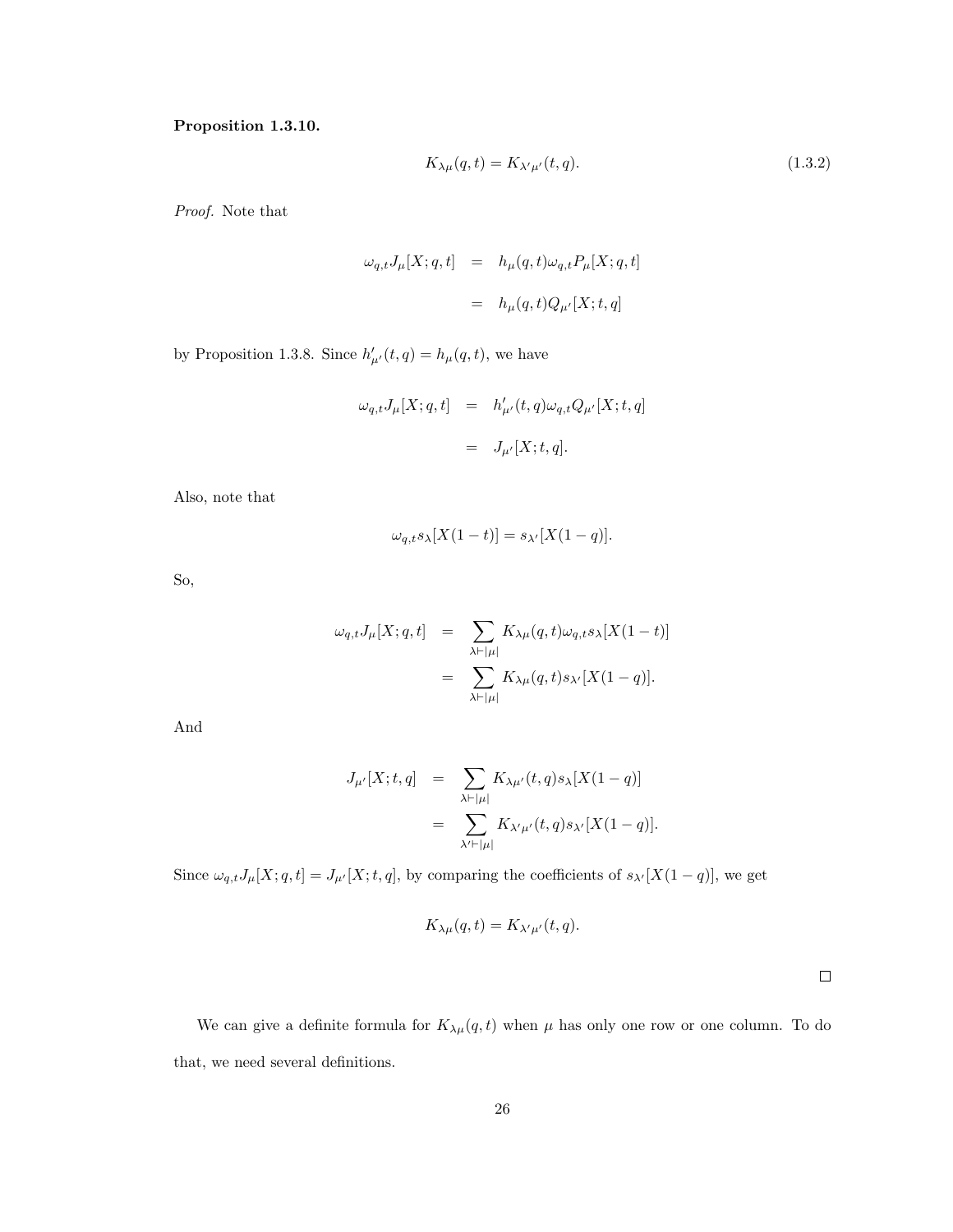If  $a$  is an indeterminate, we define

$$
(a;q)_r = (1-a)(1-aq)\cdots(1-aq^{r-1})
$$

and we define the infinite product, denoted by  $(a;q)_{\infty}$ ,

$$
(a;q)_{\infty} = \prod_{r=0}^{\infty} (1 - aq^r)
$$

regarded as a formal power series in  $a$  and  $q$ . For two sequences of independent indeterminates  $x = (x_1, x_2, \dots)$  and  $y = (y_1, y_2, \dots)$ , define

$$
\prod(x, y; q, t) = \prod_{i,j} \frac{(tx_i y_j; q)_{\infty}}{(x_i y_j; q)_{\infty}}.
$$

Note that then we have

$$
\prod(x, y; q, t) = \sum_{\lambda} z_{\lambda}(q, t)^{-1} p_{\lambda}(x) p_{\lambda}(y).
$$

Now let  $g_n(x; q, t)$  denote the coefficient of  $y^n$  in the power-series expansion of the infinite product

$$
\prod_{i\geq 1} \frac{(tx_iy;q)_\infty}{(x_iy;q)_\infty} = \sum_{n\geq 0} g_n(x;q,t)y^n,
$$

and for any partition  $\lambda = (\lambda_1, \lambda_2, \dots)$  define

$$
g_{\lambda}(x;q,t) = \prod_{i \ge 1} g_{\lambda_i}(x;q,t).
$$

Then we have

$$
g_n(x;q,t) = \sum_{\lambda \vdash n} z_{\lambda}(q,t)^{-1} p_{\lambda}(x),
$$

and hence

$$
\prod(x, y; q, t) = \prod_{j} \left( \sum_{n \geq 0} g_n(x; q, t) y_j^n \right)
$$
  
= 
$$
\sum_{\lambda} g_{\lambda}(x; q, t) m_{\lambda}(y).
$$

We note the following proposition.

**Proposition 1.3.11.** Let  $\{u_\lambda\}$ ,  $\{v_\lambda\}$  be two  $\mathbb{Q}(q,t)$ -bases of  $\Lambda_{\mathbb{Q}(q,t)}^n$ , indexed by the partitions of n. For each  $n \geq 0$ , the following conditions are equivalent :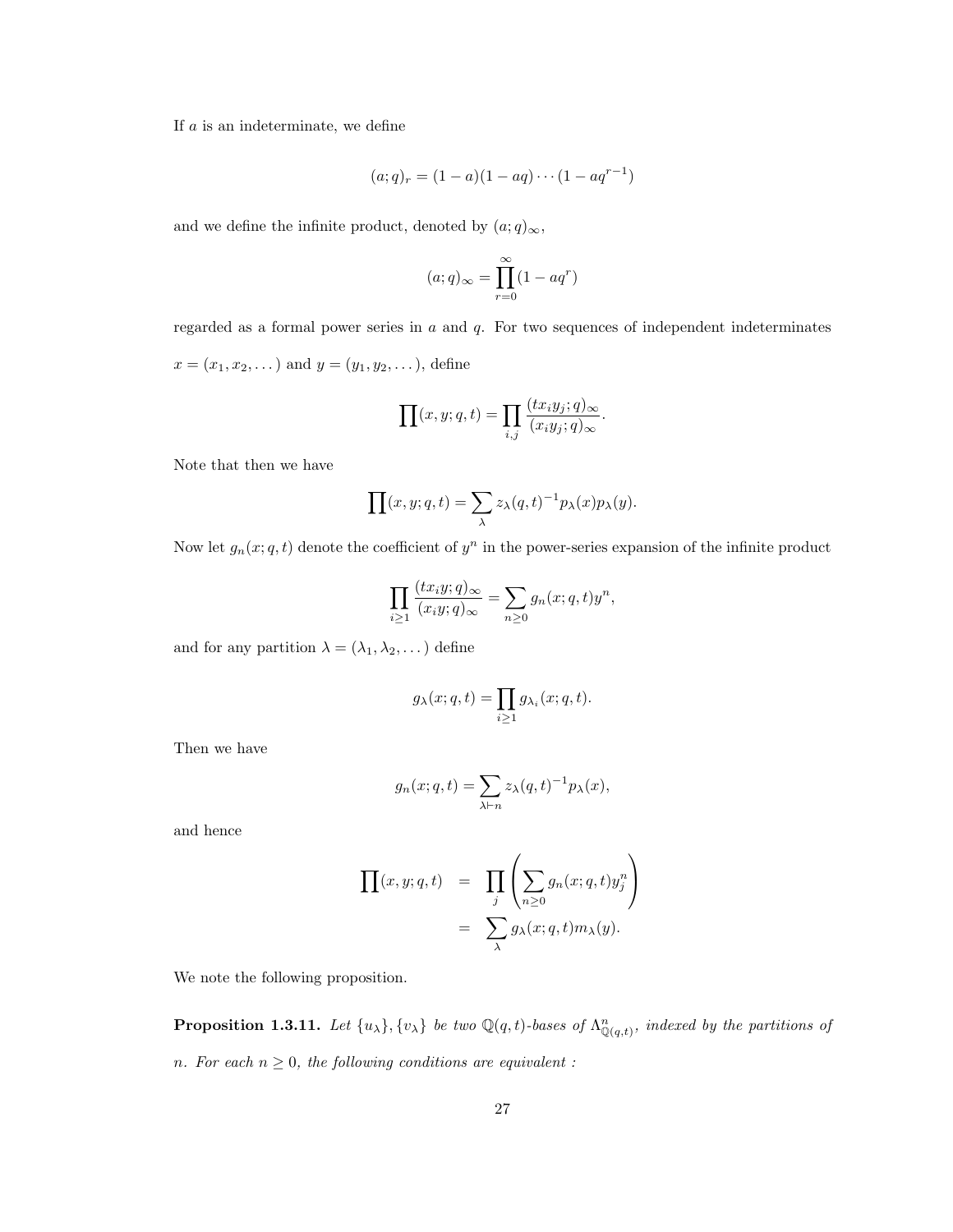$(a) < u_{\lambda}, v_{\mu} > = \delta_{\lambda\mu}$  for all  $\lambda, \mu$ ,

(b) 
$$
\sum_{\lambda}(x)v_{\lambda}(y) = \prod(x, y; q, t).
$$

Proof. See [Mac98].

Then by Proposition 1.3.11,

$$
\langle g_{\lambda}(X;q,t), m_{\mu}(x) \rangle = \delta_{\lambda\mu} \tag{1.3.3}
$$

so that the  $g_{\lambda}$  form a basis of  $\Lambda_{\mathbb{Q}(q,t)}$  dual to the basis  $\{m_{\lambda}\}.$ 

Now we consider  $P_\lambda$  when  $\lambda = (n)$ , i.e.,  $\lambda$  has only one row with size n. By (1.3.3),  $g_n$  is orthogonal to  $m_{\mu}$  for all partitions  $\mu \neq (n)$ , hence to all  $P_{\mu}$  except for  $\mu = (n)$ . So  $g_n$  must be a scalar multiple of  $P_{(n)}$ , and actually  $P_{(n)}$  is

$$
P_{(n)} = \frac{(q;q)_n}{(t;q)_n} g_n.
$$

And by the way of defining  $J_{\lambda}$ ,

$$
J_{(n)}(X;q,t) = (t;q)_n P_{(n)} = (q;q)_n g_n(X;q,t).
$$
\n(1.3.4)

#### Proposition 1.3.12.

$$
K_{\lambda,(n)}(q,t)=\frac{q^{n(\lambda)}(q;q)_n}{H_\lambda(q)}
$$

and so by duality,

$$
K_{\lambda,(1^n)}(q,t)=\frac{t^{n(\lambda')}(t;t)_n}{H_\lambda(t)},
$$

where  $H_{\lambda}(q)$  is the hook polynomial defined in Definition 1.1.8.

Proof. Note that we have

$$
\sum_{n\geq 0} g_n(X; q, t) = \prod_{i,j} \frac{1 - tx_i q^{j-1}}{1 - x_i q^{j-1}}
$$

$$
= \sum_{\lambda} s_{\lambda}(1, q, q^2, \dots) s_{\lambda}[X(1-t)]
$$

$$
= \sum_{\lambda} q^{n(\lambda)} \frac{s_{\lambda}[X(1-t)]}{H_{\lambda}(q)}
$$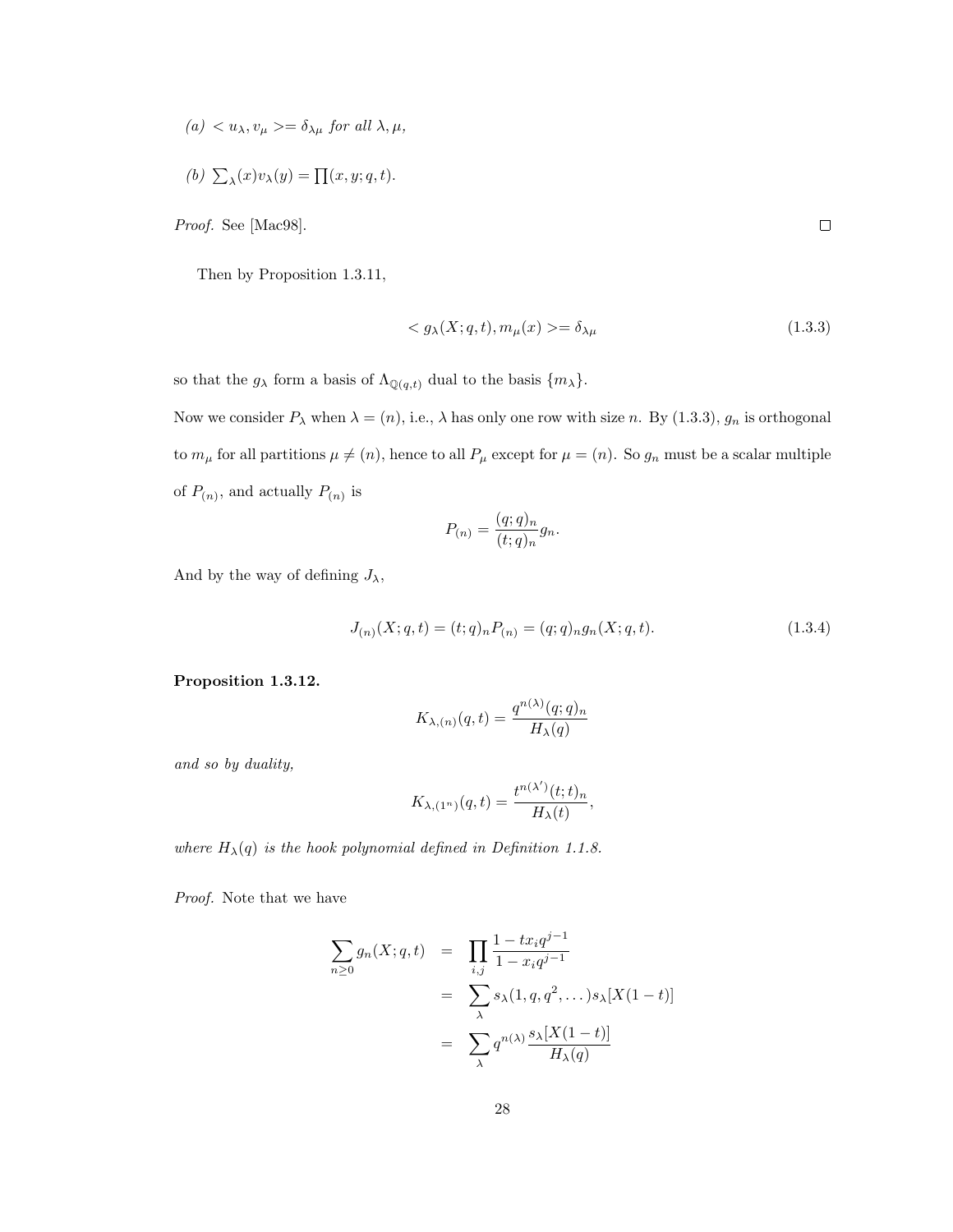by Theorem 1.2.11. So, in (1.3.4),

$$
J_{(n)}(X;q,t) = (q;q)_n g_n(X;q,t) = \sum_{\lambda \vdash n} \frac{q^{n(\lambda)}(q;q)_n}{H_{\lambda}(q)} s_{\lambda}[X(1-t)]
$$

and therefore

$$
K_{\lambda,(n)}(q,t) = \frac{q^{n(\lambda)}(q;q)_n}{H_{\lambda}(q)}
$$

.

Note that  $K_{\lambda\mu}(q, t)$  has a duality property (1.3.2)

$$
K_{\lambda\mu}(q,t) = K_{\lambda'\mu'}(t,q)
$$

and this property gives  $K_{\lambda,(1^n)}(q,t) = t^{n(\lambda')}(t;t)_n / H_{\lambda}(t)$ .

#### Modified Macdonald Polynomials

In many cases, it is convenient to work with the modified Macdonald polynomials. We define

$$
H_{\mu}[X;q,t] := J_{\mu}\left[\frac{X}{1-t};q,t\right] = \sum_{\lambda \vdash |\mu|} K_{\lambda,\mu}(q,t) s_{\lambda}[X].
$$

We make one final modification to make the modified Macdonald polynomials

$$
\tilde{H}_{\mu}[X;q,t]:=t^{n(\mu)}H_{\mu}[X;q,1/t]=\sum_{\lambda\vdash |\mu|}\tilde{K}_{\lambda,\mu}(q,t)s_{\lambda}[X].
$$

 $\tilde{K}_{\lambda,\mu}(q,t) = t^{n(\mu)} K_{\lambda,\mu}(q,t^{-1})$  are called the *modified* q, t-Kostka functions. Macdonald defined the coefficients  $\tilde{K}_{\lambda\mu}(q,t)$  in such a way that on setting  $q=0$  they yield the famous (modified) Kostka-Foulkes polynomials  $\tilde{K}_{\lambda\mu}(t) = \tilde{K}_{\lambda\mu}(0,t)$ .

#### Proposition 1.3.13.

$$
\tilde{K}_{\lambda,\mu}(q,t) \in \mathbb{N}[q,t].
$$

Proof. See [Hai01] or [Ass07].

 $\tilde{H}_{\mu}[X; q, t]$  can be characterized independently of the  $P_{\mu}[X; q, t]$ .

**Proposition 1.3.14.** The functions  $\tilde{H}_{\mu}[X; q, t]$  are the unique functions in  $\Lambda_{\mathbb{Q}(q,t)}$  satisfying the following triangularity and orthogonality conditions :

 $\Box$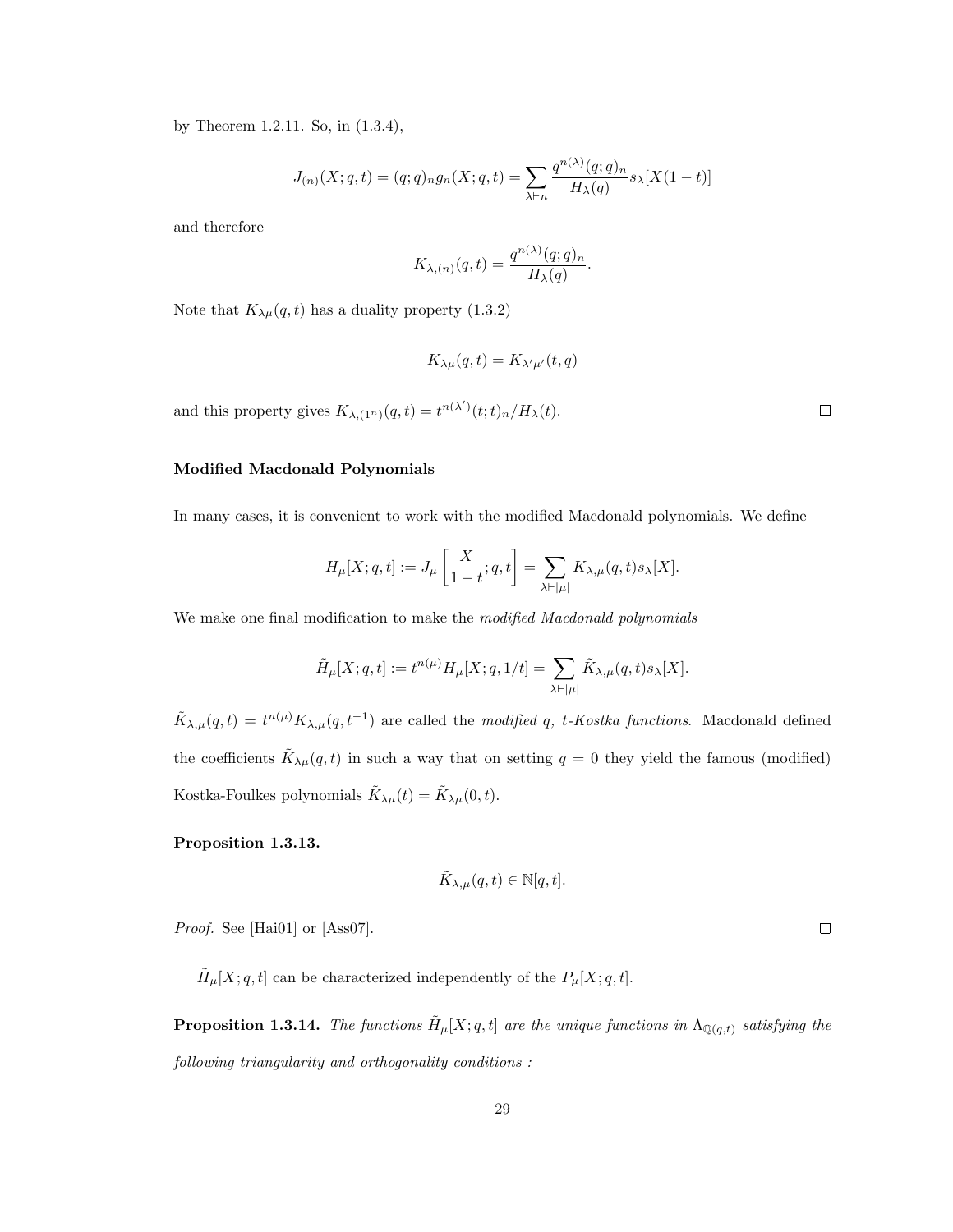- (1)  $\tilde{H}_{\mu}[X(1-q); q, t] = \sum_{\lambda \geq \mu} a_{\lambda \mu}(q, t) s_{\lambda},$
- (2)  $\tilde{H}_{\mu}[X(1-t); q, t] = \sum_{\lambda \geq \mu'} b_{\lambda \mu}(q, t) s_{\lambda},$

$$
(3) < \tilde{H}_{\mu}, s_{(n)} > = 1,
$$

for suitable coefficients  $a_{\lambda\mu},b_{\lambda\mu}\in\mathbb Q(q,t).$ 

Proof. See [Hai99], [Hai01].

Corollary 1.3.15. For all  $\mu$ , we have

$$
\omega \tilde{H}_\mu[X;q,t]=t^{n(\mu)}q^{n(\mu')} \tilde{H}_\mu[X;q^{-1},t^{-1}]
$$

and, consequently,  $\tilde{K}_{\lambda'\mu}(q,t) = t^{n(\mu)}q^{n(\mu')} \tilde{K}_{\lambda\mu}(q^{-1},t^{-1}).$ 

*Proof.* One can show that  $\omega t^{n(\mu)} q^{n(\mu')} \tilde{H}_{\mu}[X; q^{-1}, t^{-1}]$  satisfies (1) and (2) of Proposition 1.3.14, and so it is a scalar multiple of  $\tilde{H}_{\mu}$ . (3) of Proposition 1.3.14 requires that  $\tilde{K}_{(1^n),\mu} = t^{n(\mu)}q^{n(\mu')}$ which is equivalent to  $K_{(1^n),\mu} = q^{n(\mu')}$  and this is known in [Mac98].  $\Box$ 

**Proposition 1.3.16.** For all  $\mu$ , we have

$$
\tilde{H}_{\mu}[X;q,t] = \tilde{H}_{\mu'}[X;t,q]
$$

and consequently,  $\tilde{K}_{\lambda\mu}(q,t) = \tilde{K}_{\lambda\mu'}(t,q)$ .

Proof. The left hand side is

$$
\tilde{H}_{\mu}[X;q,t] = \sum_{\lambda} \tilde{K}_{\lambda\mu}(q,t) s_{\lambda}[X] \n= \sum_{\lambda} t^{n(\mu)} K_{\lambda\mu}(q,t^{-1}) s_{\lambda}[X].
$$
\n(1.3.5)

And the right hand side is

$$
\tilde{H}_{\mu'}[X;t,q] = \sum_{\lambda} \tilde{K}_{\lambda\mu'}(t,q)s_{\lambda}[X] \n= \sum_{\lambda} q^{n(\mu')} K_{\lambda\mu'}(t,q^{-1})s_{\lambda}[X].
$$
\n(1.3.6)

 $\Box$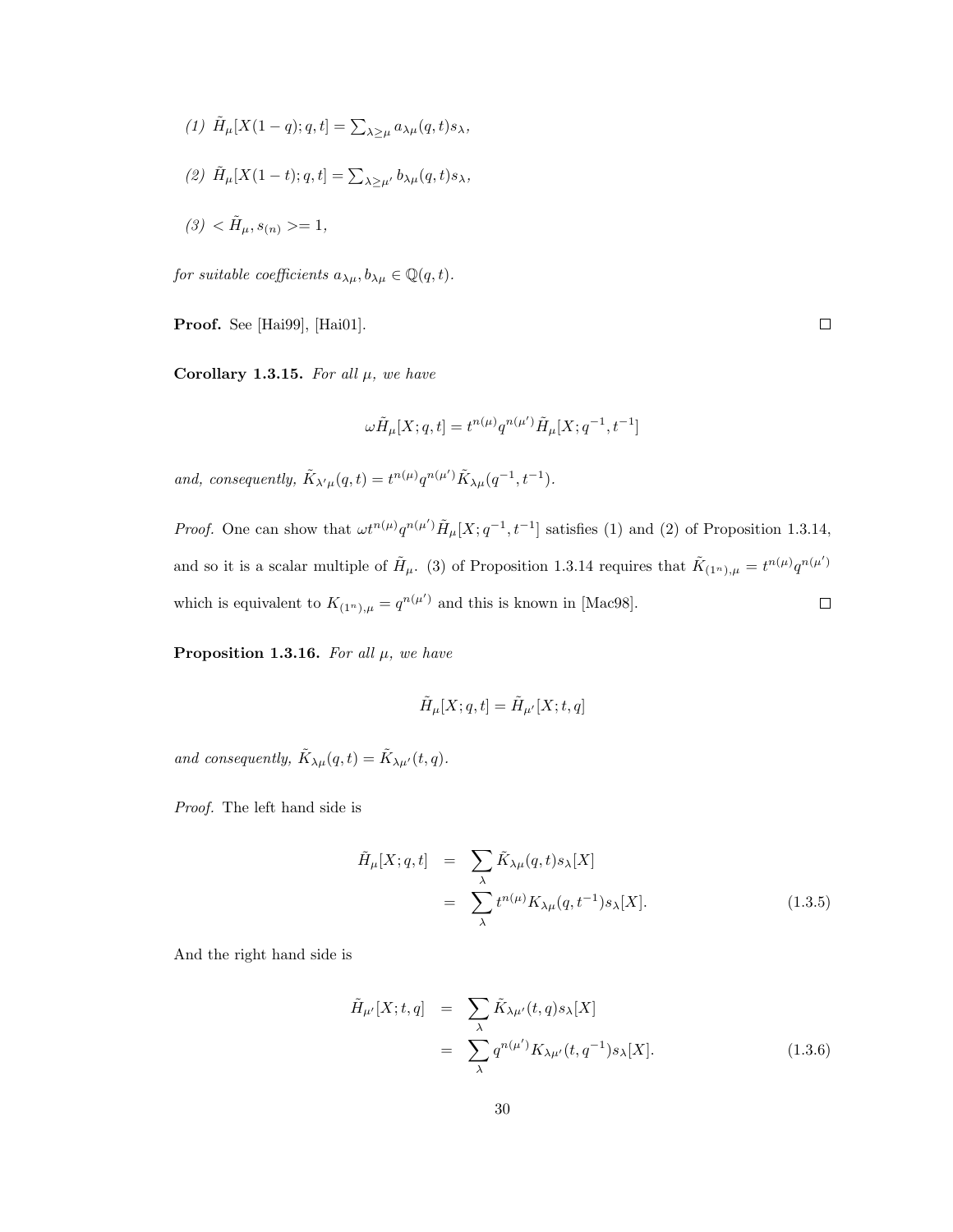Comparing  $(1.3.5)$  and  $(1.3.6)$ , we need to show that

$$
t^{n(\mu)} K_{\lambda\mu}(q, t^{-1}) = q^{n(\mu')} K_{\lambda\mu'}(t, q^{-1}).
$$

We note two properties of  $q, t$ -Kostka functions  $(1.3.1)$  and  $(1.3.2)$ . Using those properties,  $t^{n(\mu)} K_{\lambda\mu}(q, t^{-1})$  becomes

$$
t^{n(\mu)} K_{\lambda \mu}(q, t^{-1}) = t^{n(\mu)} q^{n(\mu')} t^{-n(\mu)} K_{\lambda \mu'}(t, q^{-1})
$$
  
= 
$$
q^{n(\mu')} K_{\lambda \mu'}(t, q^{-1})
$$

and this finishes the proof.

#### 1.3.3 A Combinatorial Formula for Macdonald Polynomials

In 2004, Haglund [Hag04] conjectured a combinatorial formula for the monomial expansion of the modified Macdonald polynomials  $\tilde{H}_{\mu}[x;q,t],$  and this was proved by Haglund, Haiman and Loehr [HHL05] in 2005. This celebrated combinatorial formula accelerated the research of symmetric functions theory concerning Macdonald polynomials. Beefore we give a detailed description of the formula, we introduce some definitions.

**Definition 1.3.17.** A *word* of length n is a function from  $\{1, 2, \ldots, n\}$  to the positive integers. The weight of a word is the vector

$$
wt(w) = \{|w^{-1}(1)|, |w^{-1}(2)|, \dots\}.
$$

We will think of words as vectors

$$
w = (w(1), w(2), \dots) = (w_1, w_2, \dots)
$$

and we write the word  $w = (w_1, w_2, \dots)$  as simply  $w_1 w_2 \dots w_n$ . A word with weight  $(1, 1, \dots, 1)$ is called a permutation.

**Definition 1.3.18.** A filling of a diagram L of size n with a word  $\sigma$  of length n (written  $(\sigma, L)$ ) is a function from the cells of the diagram to  $\mathbb{Z}_+$  given by labeling the cells from top to bottom

 $\Box$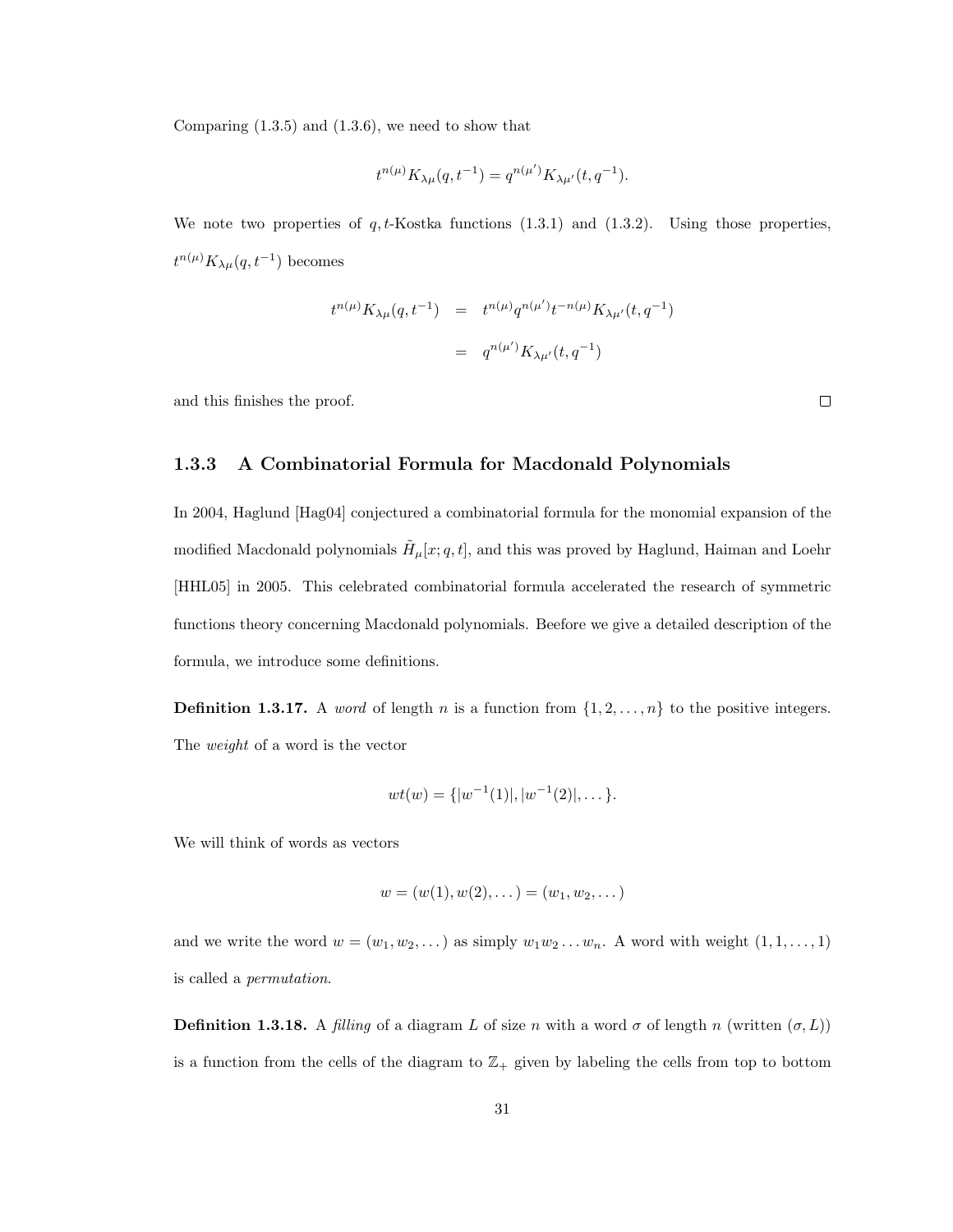and left to right within rows by 1 to n in order, then applying  $\sigma$ . We simply use  $\sigma$  to denote a filled diagram.

**Definition 1.3.19.** The reading order is the total ordering on the cells of  $\mu$  given by reading them row by row, from top to bottom, and from left to right within each row. More formally,  $(i, j) < (i', j')$  in the reading order if  $(-i, j)$  is lexicographically less than  $(-i', j')$ .

**Definition 1.3.20.** A descent of  $\sigma$  is a pair of entries  $\sigma(u)$  and  $\sigma(v)$ , where the cell v is the south of u, that is  $v = (i, j), u = (i + 1, j)$ , and the elements of u and v satisfy  $\sigma(u) > \sigma(v)$ . Define

$$
Des(\sigma) = \{ u \in \mu : \sigma(u) > \sigma(v) \text{ is a descent } \},
$$

$$
\mathrm{maj}(\sigma) = \sum_{u \in \mathrm{Des}(\sigma)} (\mathrm{leg}(u) + 1).
$$

Example 1.3.21. The example below has two descents, as shown.

$$
\sigma = \frac{\begin{array}{c} 6/2 \\ 2/5/8 \\ 4/4/1 \end{array}}{\begin{array}{c} 2+1 \\ 2/1 \end{array}} \quad \text{Des}(\sigma) = \frac{\begin{array}{c} 6 \\ 5/8 \\ \end{array}}{\begin{array}{c} 2+1 \\ 2/1 \end{array}}
$$

The maj $(\sigma)=(0+1)+(1+1)+(0+1)=4.$ 

**Definition 1.3.22.** Three cells  $u, v, w \in \mu$  are said to form a *triple* if they are situated as shown below,

$$
\begin{array}{c}\n\overline{u} \\
\overline{v}\n\end{array}\n\qquad\n\begin{array}{c}\n\overline{w} \\
\overline{w}\n\end{array}
$$

namely, v is directly below u, and w is in the same row as u, to its right. Let  $\sigma$  be a filling. When we order the entries  $\sigma(u), \sigma(v), \sigma(w)$  from the smallest to the largest, if they make a counterclockwise rotation, then the triple is called an *inversion triple*. If the two cells u and w are in the first row (i.e., in the bottom row), then they contribute an inversion triple if  $\sigma(u) > \sigma(w)$ . Define

$$
inv(\sigma)
$$
 = the number of inversion triples in  $\sigma$ .

We also define a *coinversion triple* if the orientation from the smallest entry to the largest one is clockwise, and  $\text{coinv}(\sigma)$  is the number of coinversion triples in  $\sigma$ .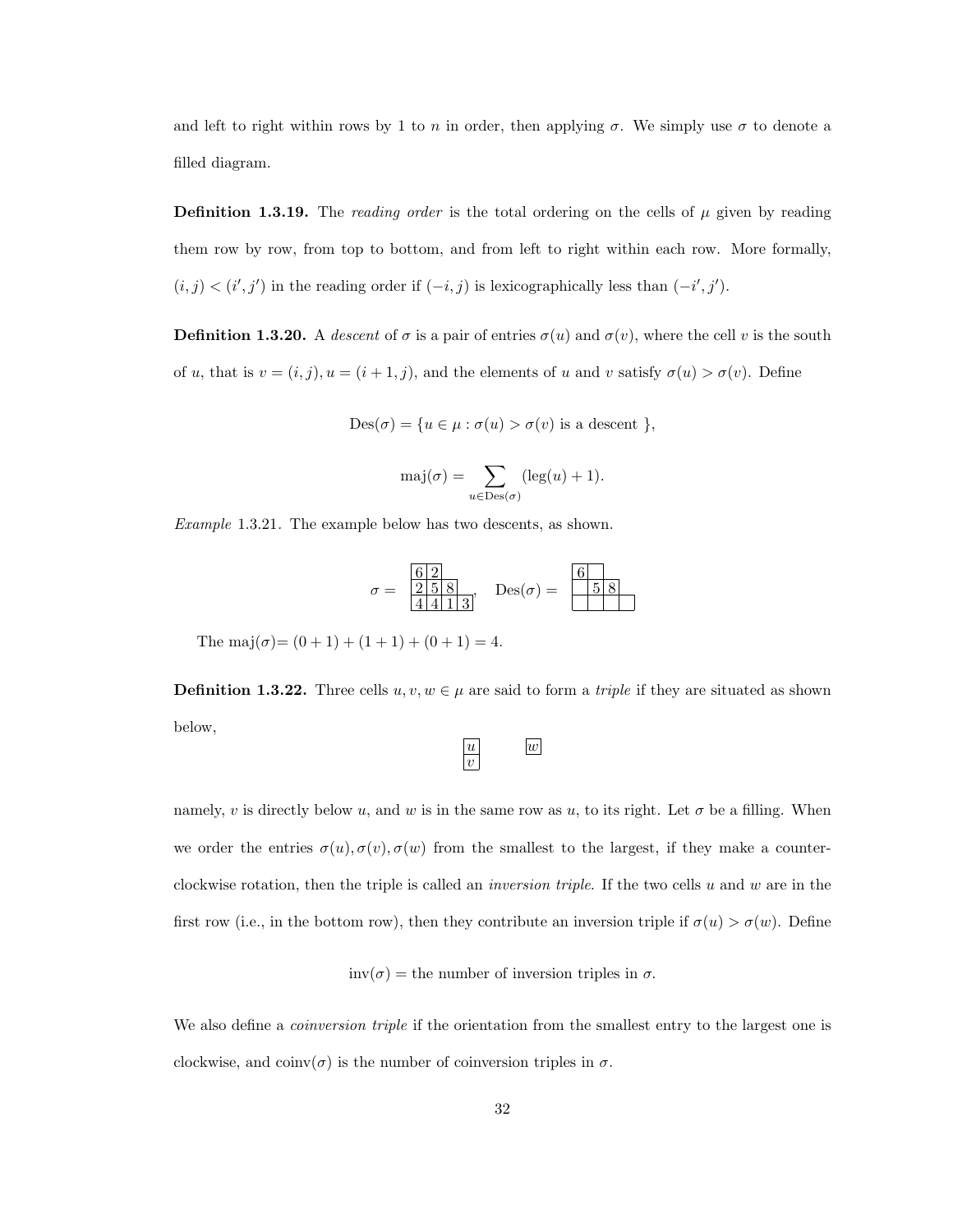Now the combinatorial formula of Haglund, Haiman and Loehr is as follows.

Theorem 1.3.23.

$$
\tilde{H}_{\mu}(X;q,t) = \sum_{\sigma:\mu \to \mathbb{Z}_+} q^{inv(\sigma)} t^{maj(\sigma)} X^{\sigma}.
$$
\n(1.3.7)

Proof. See [HHL05].

# 1.4 Hilbert Series of  $S_n$ -Modules

To prove the positivity conjecture of Macdonald polynomials, Garsia and Haiman introduced certain bigraded  $S_n$  modules  $M_\mu$  [GH93]. We give several important definitions and results of their research here.

Let  $\mu$  be a partition. We shall identify  $\mu$  with its Ferrers' diagram. Let  $(p_1, q_1), \ldots, (p_n, q_n)$ denote the pairs  $(l', a')$  of the cells of the diagram of  $\mu$  arranged in lexicographic order and set

$$
\triangle_{\mu}(X,Y) = \triangle_{\mu}(x_1,\ldots,x_n;y_1,\ldots,y_n) = \det ||x_i^{p_j} y_i^{q_j} ||_{i,j=1,\ldots,n}.
$$

Example 1.4.1. For  $\mu = (3, 1), \{(p_j, q_j)\} = \{(0, 0), (0, 1), (0, 2), (1, 0)\},$  and

$$
\triangle_{\mu} = \det \begin{pmatrix} 1 & y_1 & y_1^2 & x_1 \\ & 1 & y_2 & y_2^2 & x_2 \\ & & 1 & y_3 & y_3^2 & x_3 \\ & & & 1 & y_4 & y_4^2 & x_4 \end{pmatrix}
$$

This given, we let  $M_{\mu}[X, Y]$  be the space spanned by all the partial derivatives of  $\Delta_{\mu}(x, y)$ . In symbols

$$
M_{\mu}[X,Y] = \mathcal{L}[\partial_x^p \partial_y^q \triangle \mu(x,y)]
$$

where  $\partial_x^p = \partial_{x_1}^{p_1} \cdots \partial_{x_n}^{p_n}, \partial_y^p = \partial_{y_1}^{p_1} \cdots \partial_{y_n}^{p_n}$ . The natural action of a permutation  $\sigma = (\sigma_1, \ldots, \sigma_n)$  on a polynomial  $P(x_1, \ldots, x_n; y_1, \ldots, y_n)$  is the so called *diagonal action* which is defined by setting

$$
\sigma P(x_1,\ldots,x_n;y_1,\ldots,y_n):=P(x_{\sigma(1)},\ldots,x_{\sigma(n)};y_{\sigma(1)},\ldots,y_{\sigma(n)}).
$$

 $\Box$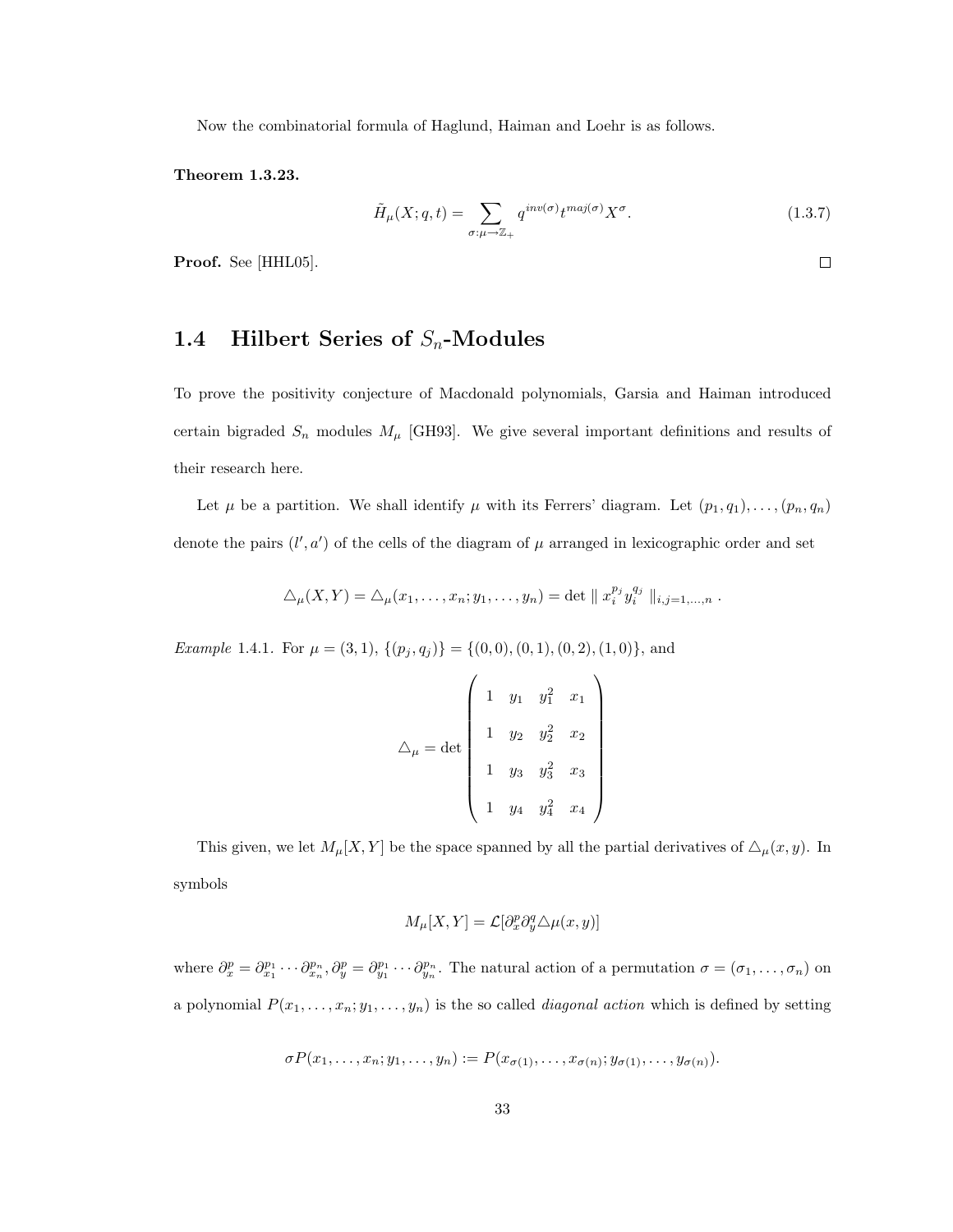Since  $\sigma \Delta_{\mu} = \pm \Delta_{\mu}$  according to the sign of  $\sigma$ , the space  $M_{\mu}$  necessarily remains invariant under this action.

Note that, since  $\Delta_{\mu}$  is bihomogeneous of degree  $n(\mu)$  in x and  $n(\mu')$  in y, we have the direct sum decomposition

$$
M_{\mu} = \bigoplus_{h=0}^{n(\mu)} \bigoplus_{k=0}^{n(\mu')} \mathcal{H}_{h,k}(M_{\mu}),
$$

where  $\mathcal{H}_{h,k}(M_\mu)$  denotes the subspace of  $M_\mu$  spanned by its bihomogeneous elements of degree h in x and degree  $k$  in y. Since the diagonal action clearly preserves bidegree, each of the subspaces  $\mathcal{H}_{h,k}(M_\mu)$  is also  $S_n$ -invariant. Thus we see that  $M_\mu$  has the structure of a bigraded module. We can write a bivariate Hilbert series such as

$$
F_{\mu}(q,t) = \sum_{h=0}^{n(\mu)} \sum_{k=0}^{n(\mu')} t^h q^k \dim(\mathcal{H}_{h,k}(M_{\mu})).
$$
\n(1.4.1)

In dealing with graded  $S_n$ -modules, we will generally want to record not only the dimensions of homogeneous components but their characters. The generating function of the characters of its bihomogeneous components, which we shall refer to as the bigraded character of  $M_{\mu}$ , may be written in the form

$$
\chi^{\mu}(q,t) = \sum_{h=0}^{n(\mu)} \sum_{k=0}^{n(\mu')} t^h q^k \text{char} \mathcal{H}_{h,k}(M_{\mu}).
$$

We also have an associated bigraded Frobenius characteristic  $\mathcal{F}(M_\mu)$  which is simply the image of  $\chi^{\mu}(q,t)$  under the Frobenius map. Note that the Frobenius map from  $S_n$ -characters to symmetric functions homogeneous of degree  $n$  is defined by

$$
\Phi(\chi) = \frac{1}{n!} \sum_{\omega \in S_n} \chi(\omega) p_{\tau(\omega)}(X),
$$

where  $\tau(\omega)$  is the partition whose parts are the lengths of the cycles of the permutation  $\omega$ . Since the Schur function  $s_{\lambda}(X)$  is the Frobenius image of the irreducible  $S_n$ -character  $\chi^{\lambda}$ , we have, i.e.,  $\Phi(\chi^{\lambda}) = s_{\lambda}(X)$ , for any character,

$$
\Phi(\chi)=\sum_{\lambda} \mathrm{mult}(\chi^{\lambda},\chi) s_{\lambda}.
$$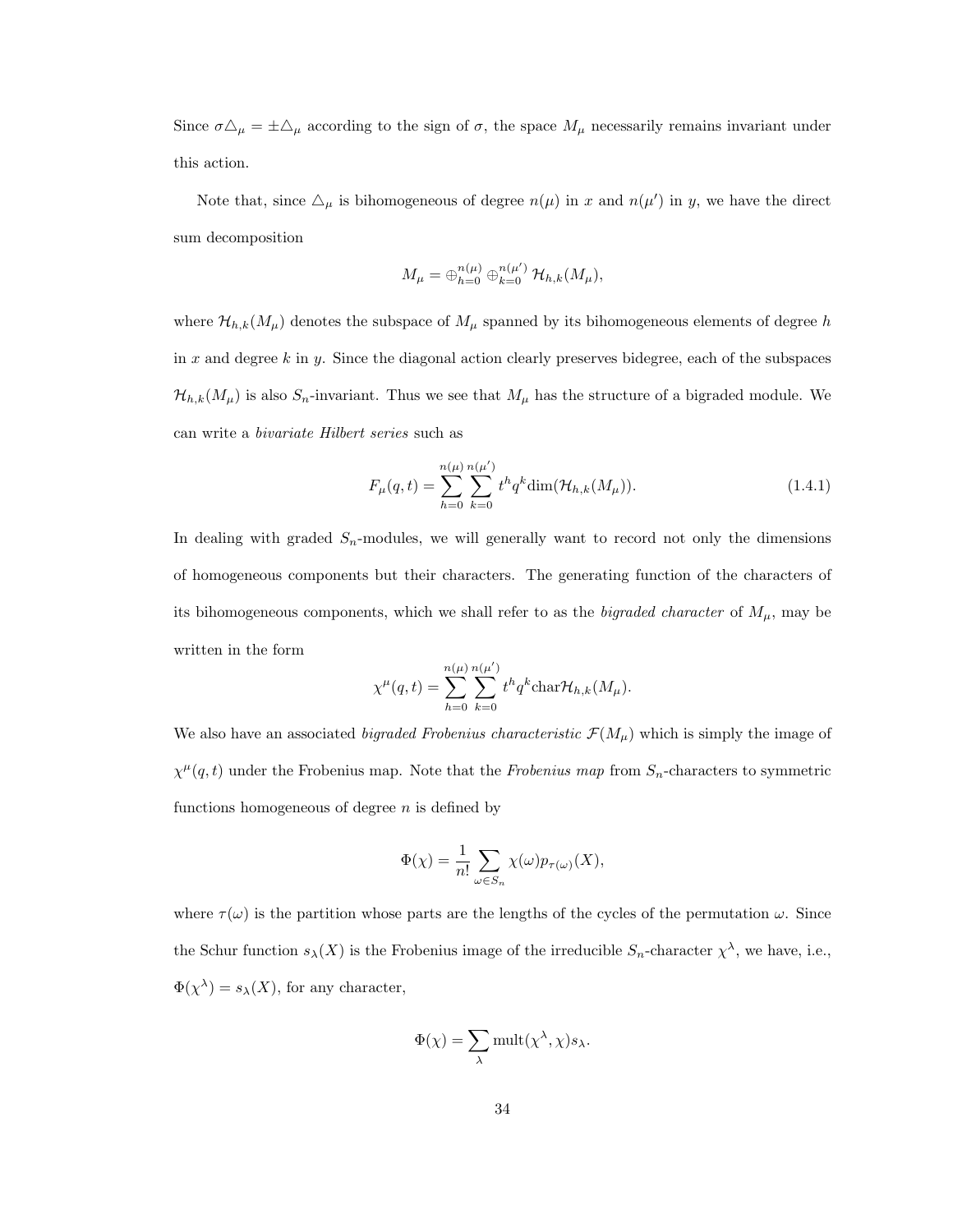Then we can define the *Frobenius series* of a doubly graded  $S_n$  module  $M_\mu$  to be

$$
\mathcal{F}_{M_{\mu}} = C_{M_{\mu}}(X; q, t) = \sum_{\lambda \vdash n} s_{\lambda}(X) C_{\lambda \mu}(q, t)
$$

where  $C_{\lambda\mu}(q,t)$  is the bivariate generating function of the multiplicity of  $\chi^{\lambda}$  in the various bihomogeneous components of  $M_{\mu}$ . M. Haiman proved [Hai02a] that the bigraded Frobenius series  $\mathcal{F}_{M_{\mu}}$  is equal to the modified Macdonald polynomials  $\tilde{H}[X; q, t]$ .

#### Theorem 1.4.2.

$$
C_{M_{\mu}}(X;q,t)=\tilde{H}_{\mu}(X;q,t)
$$

which forces the equality

$$
C_{\lambda\mu}(q,t) = \tilde{K}_{\lambda\mu}(q,t).
$$

In particular, we have  $\tilde{K}_{\lambda\mu} \in \mathbb{N}[q,t]$ .

Proof. See [Hai02a, Hai02b].

Theorem 1.4.2 proves the Macdonald's positivity conjecture and in particular, it implies that the dimension of Garsia-Haiman module  $M_{\mu}$  is n! which was known as the "n! conjecture".

**Corollary 1.4.3.** The dimension of the space  $M_{\mu}$  is n!.

For a symmetric function  $f$ , we write

 $\partial_{p_1}f$ 

to denote the result of differentiating f with respect to  $p_1$  after expanding f in terms of the power sum symmetric function basis. Then it is known that for any Schur function  $s_{\lambda}$ , we have

$$
\partial_{p_1} s_\lambda = \sum_{\nu \to \lambda} s_\nu
$$

where " $\nu \rightarrow \lambda$ " is to mean that the sum is carried out over partitions  $\nu$  that are obtained from  $\lambda$ by removing one of its corners. When  $\lambda$  is a partition, the well-known *branching-rule* 

$$
\chi^\lambda\downarrow_{S_{n-1}}^{S_n}=\sum_{\nu\to\lambda}\chi^\nu
$$

 $\Box$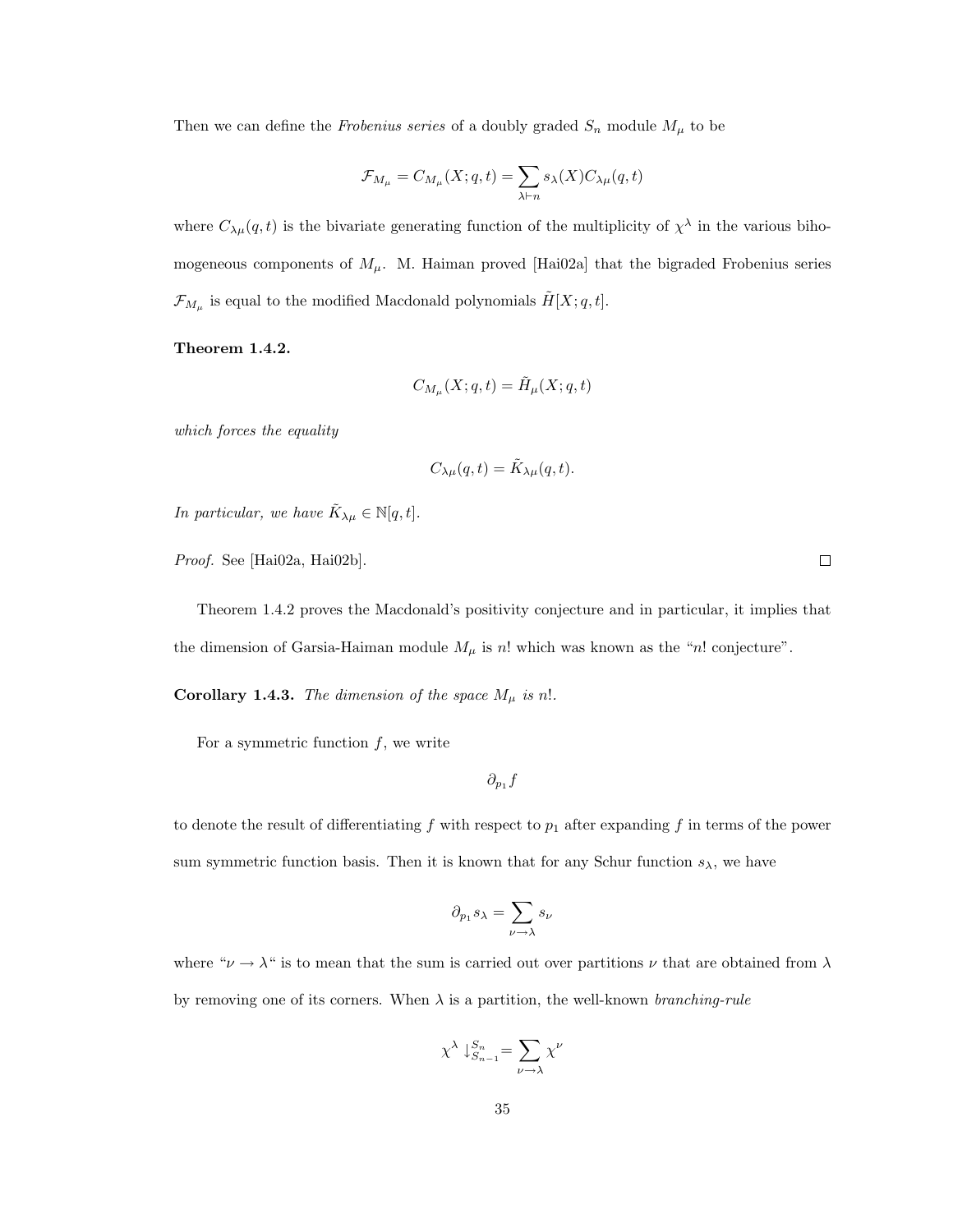implies

$$
\partial_{p_1} \tilde{H}_{\mu}(X;q,t) = \sum_{h=0}^{n(\mu)} \sum_{k=0}^{n(\mu')} t^h q^k \Phi(\text{char}\mathcal{H}_{h,k}(M_{\mu}) \downarrow_{S_{n-1}}^{S_n}).
$$

Namely,  $\partial_{p_1} \tilde{H}_{\mu}(X; q, t)$  gives the bigraded Frobenius characteristic of  $M_{\mu}$  restricted to  $S_{n-1}$ . In particular, we must have

$$
F_{\mu}(q,t) = \partial_{p_1}^n \tilde{H}_{\mu}(X;q,t),
$$

where  $F_{\mu}(q, t)$  is the bivariate Hilbert series defined in (1.4.1). Noting the fact that the operator  $\partial_{p_1}$  is the Hall scalar product adjoint to multiplication by the elementary symmetric function  $e_1$ , we can transform one of the Pieri rules given by Macdonald in [Mac88] into the expansion of  $\partial_{p_1}\tilde{H}_{\mu}(X;q,t)$  in terms of the polynomials  $\tilde{H}_{\nu}(x;q,t)$  whose index  $\nu$  immediately precedes  $\mu$  in the Young partial order (which is defined simply by containment of Young diagrams). To explain this more precisely, we introduce some notations first.

Let  $\mu$  be a partition of n and let  $\{\nu^{(1)}, \nu^{(2)}, \ldots, \nu^{(d)}\}$  be the collection of partitions obtained by removing one of the corners of  $\mu$ . And for a cell  $c \in \mu$ , we define *weight* to be the monomial  $w(c) = t^{l'(c)}q^{a'(c)}$ , where  $a'(c)$  denotes the coarm of c and  $l'(c)$  denotes the coleg of c as defined in Section 1.1. We call the weights of the corners

$$
\mu/\nu^{(1)}, \mu/\nu^{(2)}, \ldots, \mu/\nu^{(d)}
$$

respectively

$$
x_1, x_2, \ldots, x_d.
$$

Moreover, if  $x_i = t^{l'_i} q^{a'_i}$ , then we also let

$$
u_i = t^{l'_{i+1}} q^{a'_i} \quad \text{(for } i = 1, 2, \dots, d-1\text{)}
$$

be the weights of what we might refer to as the *inner corners* of  $\mu$ . Finally, we set

$$
u_0 = t^{l'_1}/q
$$
,  $u_d = q^{a'_d}/t$  and  $x_0 = 1/tq$ .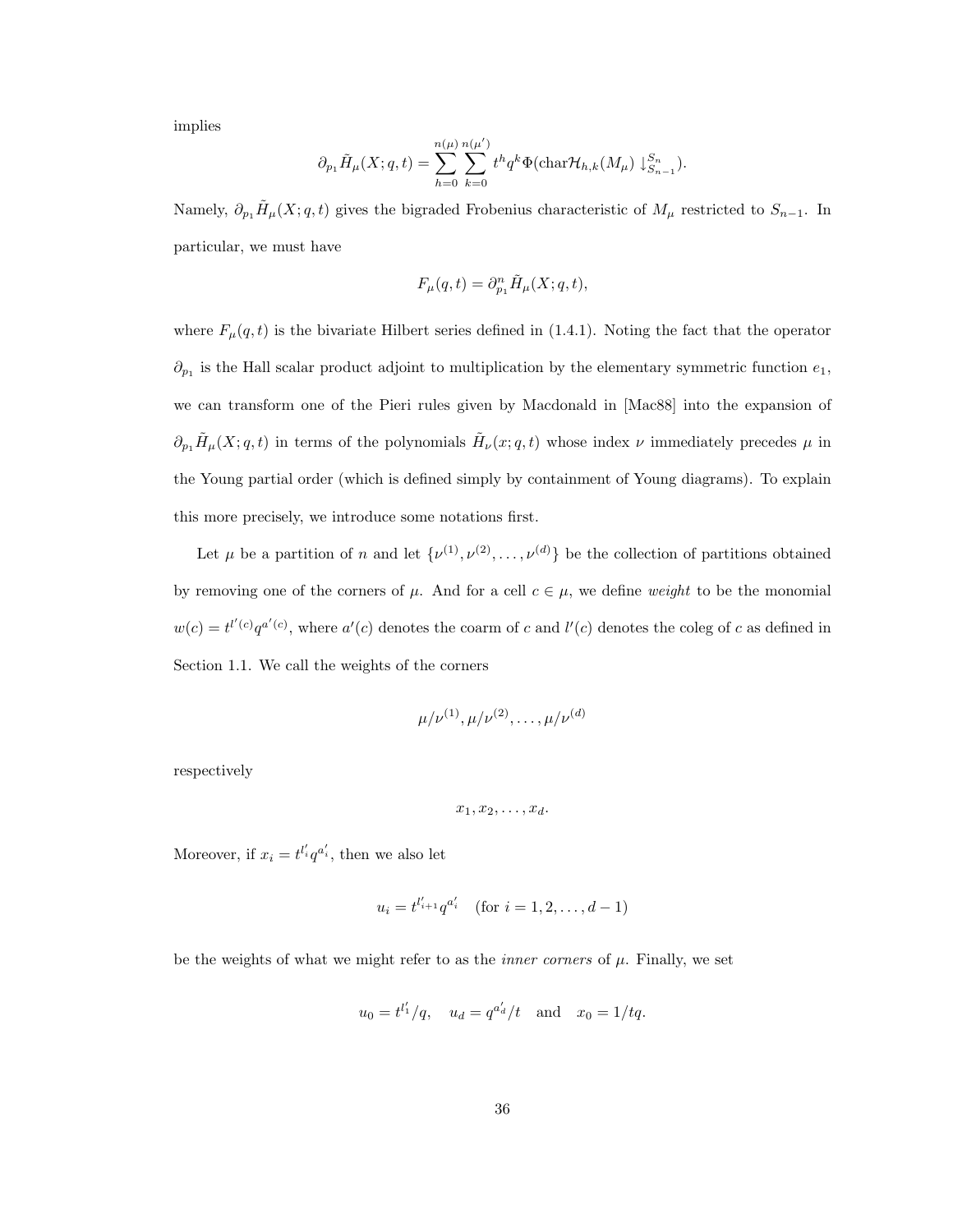

Figure 1.6: An example of 4-corner case with corner cells  $A_1, A_2, A_3, A_4$  and inner corner cells  $B_0, B_1, B_2, B_3, B_4.$ 

#### Proposition 1.4.4.

$$
\partial_{p_1} \tilde{H}_{\mu}(X;q,t) = \sum_{i=1}^d c_{\mu\nu^{(i)}}(q,t) \tilde{H}_{\nu^{(i)}}(X;q,t)
$$
\n(1.4.2)

 $\Box$ 

where

$$
c_{\mu\nu^{(i)}}(q,t) = \frac{1}{(1 - 1/t)(1 - 1/q)} \frac{1}{x_i} \frac{\prod_{j=0}^d (x_i - u_j)}{\prod_{j=1; j \neq i}^d (x_i - x_j)}.
$$

*Proof.* See [BBG<sup>+</sup>99].

#### Science Fiction

While studying the modules  $M_{\mu}$ , Garsia and Haiman made a huge collection of conjectures based on representation theoretical heuristics and computer experiments. This collection of conjectures is called "science fiction" and most of them are still open. In particular, they conjectured the existence of a family of polynomials  $G_D(X; q, t)$ , indexed by arbitrary lattice square diagrams D, which the modified Macdonald polynomials  $\tilde{H}_{\mu}(X; q, t)$  can be imbedded in. To be more precise, we give some definitions first.

We say that two lattice square diagrams  $D_1$  and  $D_2$  are equivalent and write  $D_1 \approx D_2$  if and only if they differ by a sequence of row and column rearrangements.

The *conjugate* of D, denoted by  $D'$ , is the diagram obtained by reflecting the diagram D about the diagonal  $x = y$ . We say that a diagram D is *decomposable* if D can be decomposed into the union of two diagrams  $D_1$  and  $D_2$  in such a way that no rook placed on a cell in  $D_1$  attacks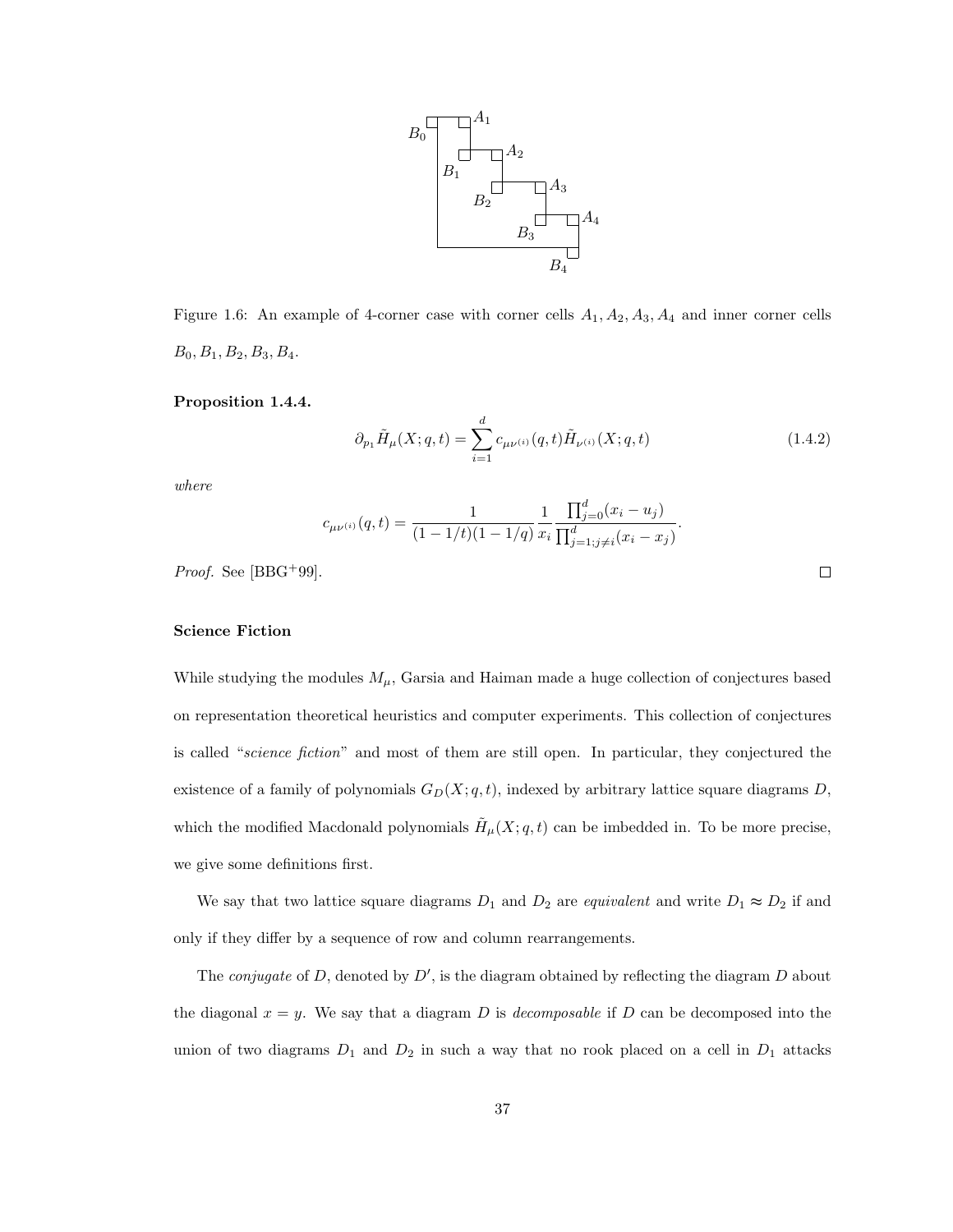

Figure 1.7: Examples of equivalent pairs.

any cell in  $D_2$ . If D is decomposable into  $D_1$  and  $D_2$ , then we write  $D = D_1 \times D_2$ . This given, Garsia and Haiman conjectured the existence of a family of polynomials  $\{G_D(X; q, t)\}_D$ , indexed by diagrams  $D$  equivalent to skew Young diagrams, with the following properties :

- (1)  $G_D(X; q, t) = \tilde{H}_{\mu}(X; q, t)$  if D is the Young diagram of  $\mu$ .
- (2)  $G_{D_1}(X; q, t) = G_{D_2}(X; q, t)$  if  $D_1 \approx D_2$ .
- (3)  $G_D(X; q, t) = G_{D'}(X; t, q)$ .
- (4)  $G_D(X; q, t) = G_{D_1}(X; q, t)G_{D_2}(X; q, t)$  if  $D = D_2 \times D_2$ .
- (5) The polynomials  $G_D$  satisfy the following equation :

$$
\partial_{p_1} G_D(X;q,t) = \sum_{c \in D} q^{a'(c)} t^{l(c)} G_{D \backslash c}(X;q,t).
$$

**Proposition 1.4.5.** Properties (3) and (5) imply that for any lattice square diagram  $D$  we have

$$
\partial_{p_1} G_D(X; q, t) = \sum_{c \in D} q^{a(c)} t^{l'(c)} G_{D \setminus c}(X; q, t).
$$
\n(1.4.3)

Proof. The property (5) gives

$$
\partial_{p_1}G_{D'}(X;t,q)=\sum_{c\in D'}t^{a'(c)}q^{l(c)}G_{D'\setminus c}(X;t,q).
$$

Applying the property (3) to the left hand side of the equation of (5) gives

$$
\partial_{p_1} G_D(X; q, t) = \partial_{p_1} G_{D'}(X; t, q) = \sum_{c \in D'} t^{a'(c)} q^{l(c)} G_{D' \setminus c}(X; t, q).
$$

Note that  $l(c)$  for  $c \in D'$  is equal to  $a'(c)$  for  $c \in D$  and  $a'(c)$  for  $c \in D'$  is equal to  $l(c)$  for  $c \in D$ . Hence, by applying the property (3) to the right hand side, we get

$$
\partial_{p_1} G_D(X; q, t) = \sum_{c \in D} q^{a(c)} t^{l'(c)} G_{D \setminus c}(X; q, t).
$$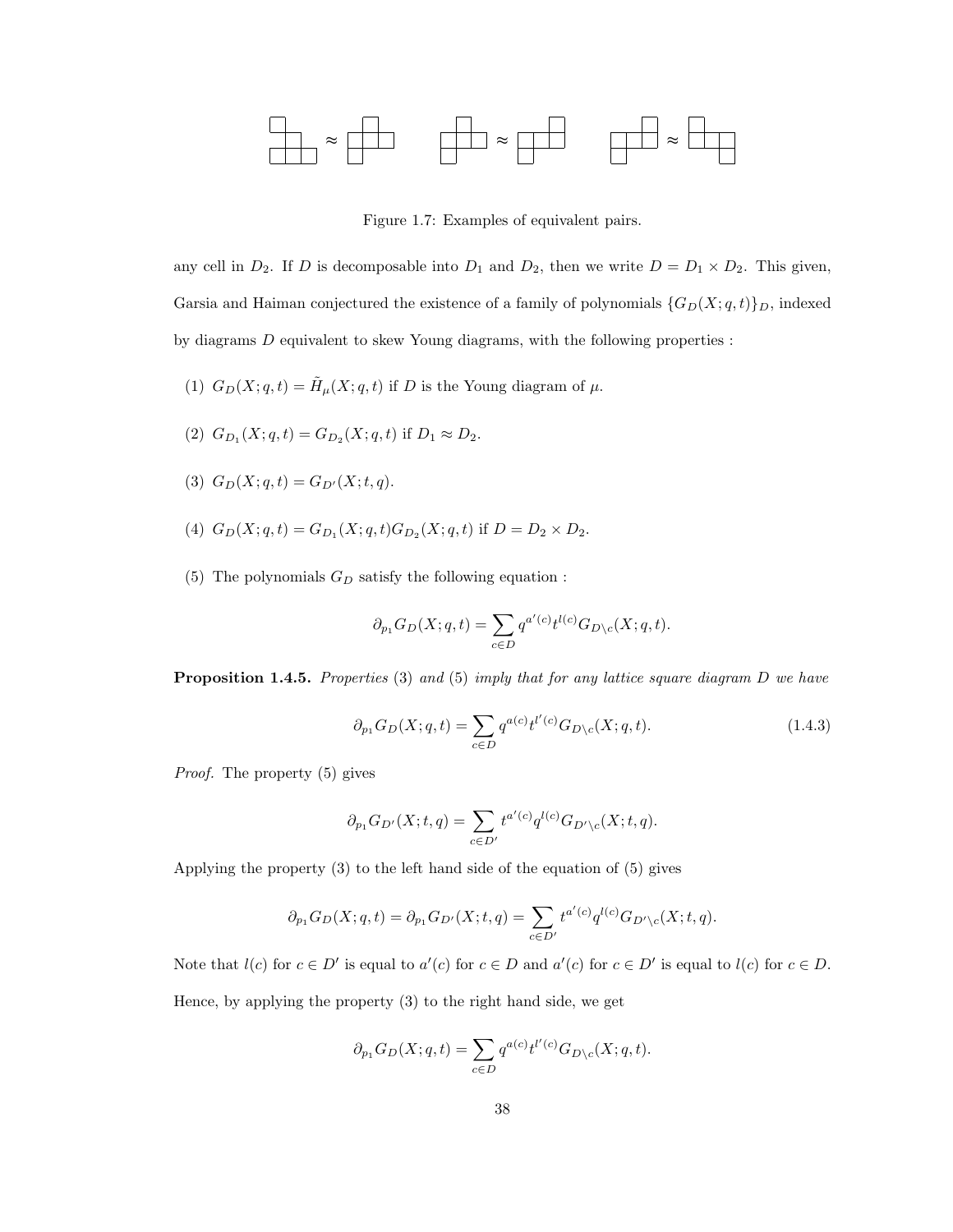By Proposition 1.3.16, we can at least see that the condition (1) and (3) are consistent. It is possible to use these properties to explicitly determine the polynomials  $G_D(X; q, t)$  in special cases. In particular, we consider the details for the hook case which will give useful information for later sections.

#### Hook Case

For convenience, we set the notation for diagram of hooks and broken hooks as

$$
[l, b, a] = \begin{cases} (a + 1, 1^{l}) & \text{if } b = 1, \\ (1^{l}) \times (a) & \text{if } b = 0. \end{cases}
$$

Namely, [l, 1, a] represents a hook with leg l and arm a, and [l, 0, a] represents the product of a column of length  $l$  by a row of length  $a$ . Then in the hook case, the property  $(5)$  and  $(1.4.3)$  yield the recursions

$$
\partial_{p_1} G_{[l,1,a]} = [l]_t G_{[l-1,1,a]} + t^l G_{[l,0,a]} + q[a]_q G_{[l,1,a-1]}, \qquad (1.4.4)
$$

$$
\partial_{p_1} G_{[l,1,a]} = t[l]_t G_{[l-1,1,a]} + q^a G_{[l,0,a]} + [a]_q G_{[l,1,a-1]}, \qquad (1.4.5)
$$

where  $[l]_t = (1 - t^l)/(1 - t)$  and  $[a]_q = (1 - q^a)/(1 - q)$ . Subtracting (1.4.5) from (1.4.4) and simplifying gives the following two recursions

$$
G_{[l,0,a]} = \frac{t^l - 1}{t^l - q^a} G_{[l-1,1,a]} + \frac{1 - q^a}{t^l - q^a} G_{[l,1,a-1]},
$$
\n(1.4.6)

$$
G_{[l,1,a-1]} = \frac{1-t^l}{1-q^a} G_{[l-1,1,a]} + \frac{t^l - q^a}{1-q^a} G_{[l,0,a]}.
$$
\n(1.4.7)

Transforming the Pieri rule ([Mac88]) gives the identity

$$
\tilde{H}_{(1^l)}(X;q,t)\tilde{H}_{(a)}(X;q,t) = \frac{t^l-1}{t^l-q^a}\tilde{H}_{(a+1,1^{l-1})}(X;q,t) + \frac{1-q^a}{t^l-q^a}\tilde{H}_{(a,1^l)}(X;q,t)
$$

which by comparing with (1.4.6) implies  $G_{[l,0,a]} = \tilde{H}_{(1^l)}(X;q,t)\tilde{H}_{(a)}(X;q,t)$  with the initial conditions  $G_{[l,1,a]} = \tilde{H}_{(a+1,1^l)}(X;q,t)$ . For  $\mu = (a+1,1^l)$ , the formula in Proposition 1.4.4 gives

$$
\partial_{p_1} \tilde{H}_{(a+1,1^l)} = [l]_t \frac{t^{l+1} - q^a}{t^l - q^a} \tilde{H}_{(a+1,1^{l-1})} + [a]_q \frac{t^l - q^{a+1}}{t^l - q^a} \tilde{H}_{(a,1^l)}.
$$
\n(1.4.8)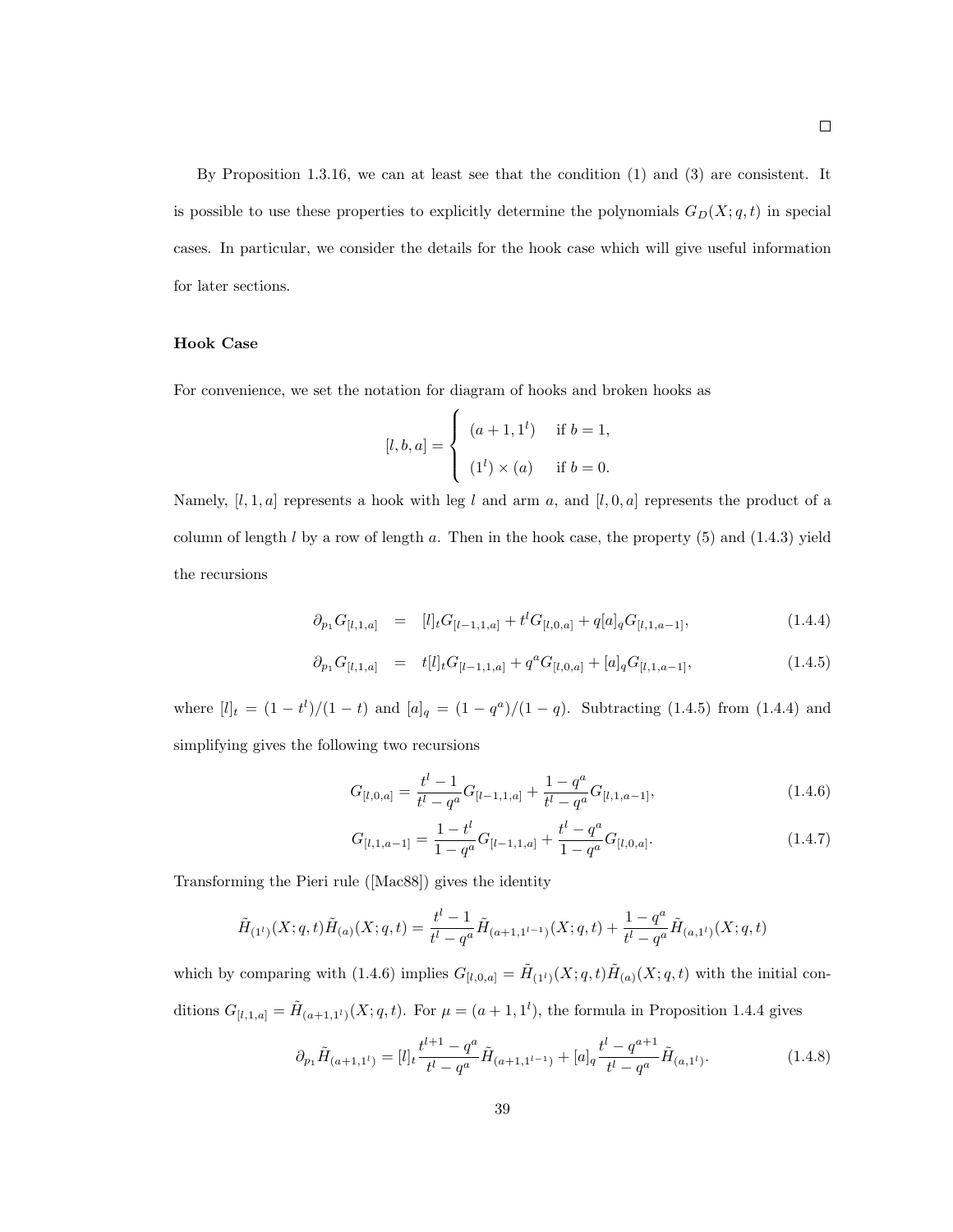On the other hand, by using (1.4.6) in (1.4.4), we can eliminate the broken hook term and get the following equation

$$
\partial_{p_1} G_{[l,1,a]} = [l]_t \frac{t^{l+1} - q^a}{t^l - q^a} G_{[l-1,0,a]} + [a]_q \frac{t^l - q^{a+1}}{t^l - q^a} G_{[l,1,a-1]} \tag{1.4.9}
$$

which is exactly consistent with  $(1.4.8)$ . We set the Hilbert series for the hook shape diagram

$$
F_{[l,b,a]} = n! G_{[l,b,a]}|_{p_1^n},
$$

then (1.4.4) yields the Hilbert series recursion

$$
F_{[l,1,a]} = [l]_t F_{[l-1,1,a]} + t^l F_{[l,0,a]} + q[a]_q F_{[l,1,a-1]}.
$$

Note that we find in [Mac88] that

$$
\tilde{H}_{(1^l)}(X;q,t) = (t)_l h\left[\frac{X}{1-t}\right]
$$
 and  $\tilde{H}_{(a)}(X;q,t) = (q)_l h\left[\frac{X}{1-q}\right]$ ,

where  $q_m = (1-q)(1-q^2)\cdots(1-q^{m-1})$ . Combining this with  $G_{[l,0,a]} = \tilde{H}_{(1^l)}(X;q,t)\tilde{H}_{(a)}(X;q,t)$ gives

$$
F_{[l,0,a]} = \binom{l+a}{a} [l]_t! [a]_q! \tag{1.4.10}
$$

where  $[l]_t!$  and  $[a]_q!$  are the t and q-analogues of the factorials.

We finish this section by giving a formula for the Macdonald hook polynomials which we can get by applying (1.4.5) recursively.

Theorem 1.4.6.

$$
\tilde{H}_{(a+1,1^l)} = \sum_{i=0}^l \frac{(t)_l}{(t)_{l-i}} \frac{(q)_a}{(q)_{a+i}} \frac{t^{l-i} - q^{a+i+1}}{1 - q^{a+i+1}} \tilde{H}_{(1^{l-i})} \tilde{H}_{(a+i+1)}.
$$

Proof. See [GH95].

 $\Box$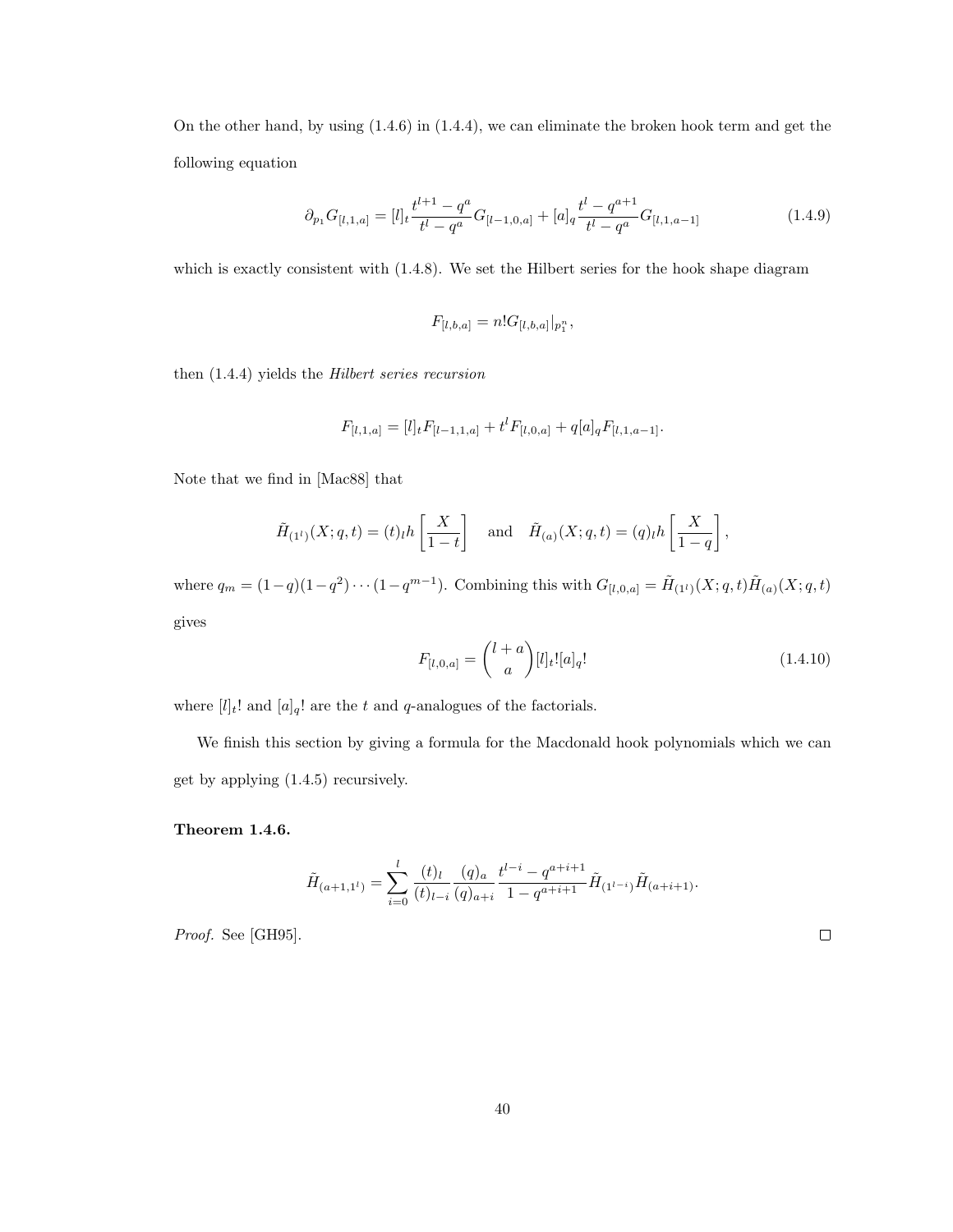# Chapter 2

# Combinatorial Formula for the Hilbert Series

In this chapter, we construct a combinatorial formula for the Hilbert series  $F_{\mu}$  in (1.4.1) as a sum over SYT of shape  $\mu$ . We provide three different proofs for this result, and in Section 2.2.4, we introduce a way of associating the fillings to the corresponding standard Young tableaux. We begin by recalling definitions of  $q$ -analogs :

$$
[n]_q = 1 + q + \dots + q^{n-1},
$$
  

$$
[n]_q! = [1]_q \cdots [n]_q.
$$

# 2.1 Two column shape case

Let  $\mu = (2^a, 1^b)$  (so  $\mu' = (a + b, b)$ ). We use  $\tilde{F}_{\mu'}(q, t)$  to denote the Hilbert series of the modified Macdonald polynomials  $t^{n(\mu)}\tilde{H}_{\mu}(X;1/t,q)$ . Note that from the combinatorial formula for Macdonald polynomials in Theorem 1.3.7, the coefficient of  $x_1x_2\cdots x_n$  in  $\widetilde{H}_{\mu}(x;\frac{1}{t},q)$   $t^{n(\mu)}$  is given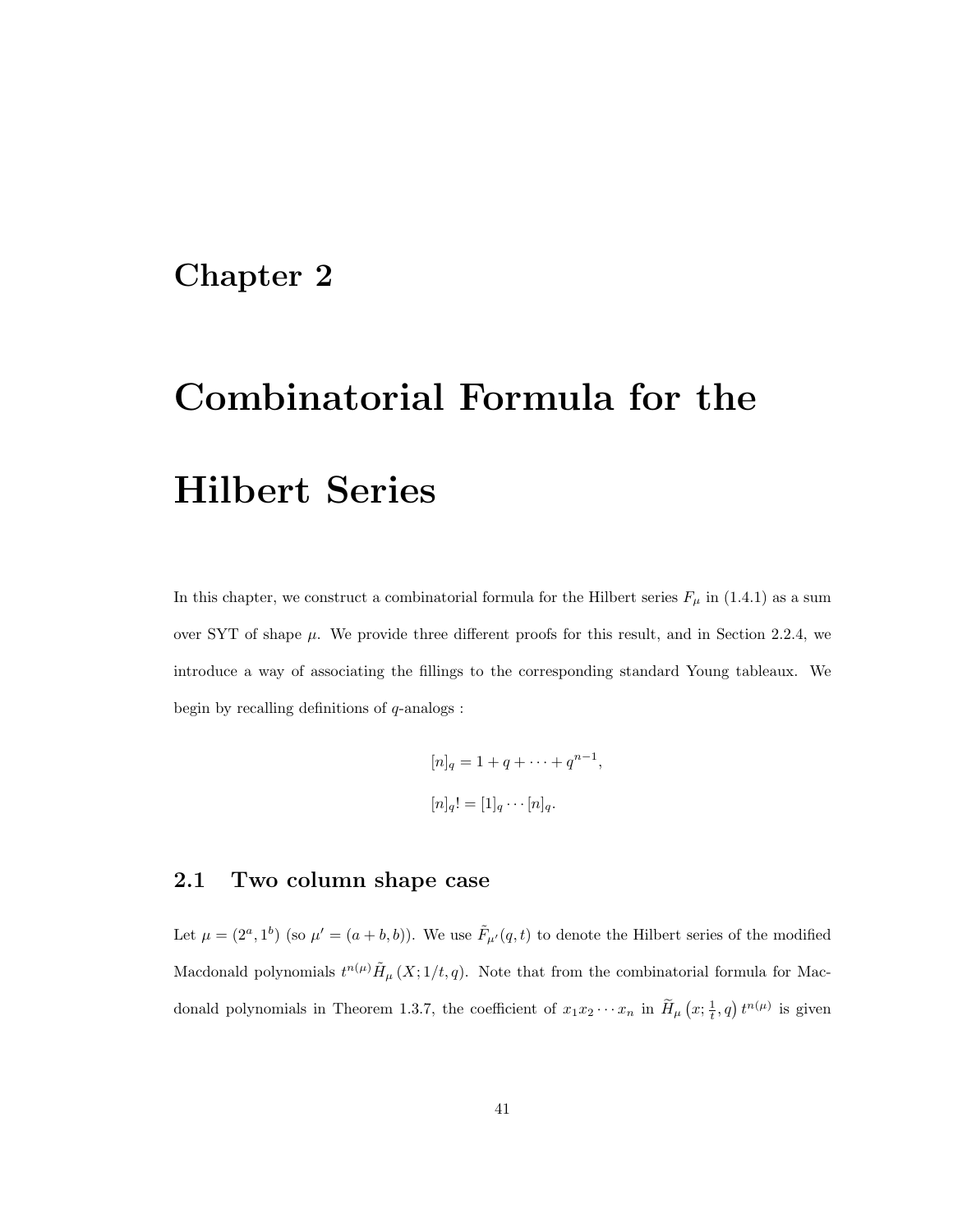by

$$
\tilde{F}_{\mu'}(q,t) := \sum_{\sigma \in S_n} q^{\text{maj}(\sigma,\mu')} t^{\text{coinv}(\sigma,\mu')},\tag{2.1.1}
$$

where maj $(\sigma, \mu')$  and coinv $(\sigma, \mu')$  are as defined in Section 1.3.3. Now we Define

$$
\tilde{G}_{\mu'}(q,t) := \sum_{T \in \text{SYT}(\mu')} \prod_{i=1}^n [a_i(T)]_t \cdot \prod_{j=1}^{\mu'_2} \left(1 + qt^{b_j(T)}\right)
$$
\n(2.1.2)

where  $a_i(T)$  and  $b_j(T)$  are determined in the following way : starting with the cell containing 1, add cells containing 2, 3, ..., i, one at a time. After adding the cell containing i,  $a_i(T)$  counts the number of columns which have the same height with the column containing the square just added with i. And  $b_j(T)$  counts the number of cells in the first to the strictly right of the cell  $(2, j)$  which contain bigger element than the element in  $(2, j)$ . Then we have the following theorem :

Theorem 2.1.1. We have

$$
\tilde{F}_{\mu'}(q,t) = \tilde{G}_{\mu'}(q,t).
$$

Remark 2.1.2. The motivation of the conjectured formula is from the equation (5.11) in [Mac98], p.229. The equation (5.11) is the first t-factor of our conjectured formula, i.e., when  $q = 0$ . Hence our formula extends the formula for Hall-Littlewood polynomials to Macdonald polynomials. Example 2.1.3. Let  $\mu = (2, 1)$ . We calculate  $\tilde{F}_{\mu}(q, t) = \sum_{\sigma \in S_3} q^{\text{maj}(\sigma, \mu')} t^{\text{coinv}(\sigma, \mu')}$  first. All the possible fillings of shape  $(2, 1)$  are the followings.

| 2 3 | التراث<br> 3 2 | $\boxed{1}$ | 3 1 | 1 2 | 2 |
|-----|----------------|-------------|-----|-----|---|

From the above tableaux, reading from the left, we get

$$
\tilde{F}_{(2,1)}(q,t) = t + 1 + qt + 1 + qt + q = 2 + q + t + 2qt.
$$
\n(2.1.3)

Now we consider  $\tilde{G}_{(2,1)}(q,t)$  over the two standard tableaux

$$
T_1 = \frac{2}{1 \ 3}
$$
,  $T_2 = \frac{3}{1 \ 2}$ .

For the first SYT  $T_1$ , if we add 1, there is only one column with height 1, so we have  $a_1(T_1) = 1$ . And then if we add 2, since it is going on the top of the square with 1, it makes a column with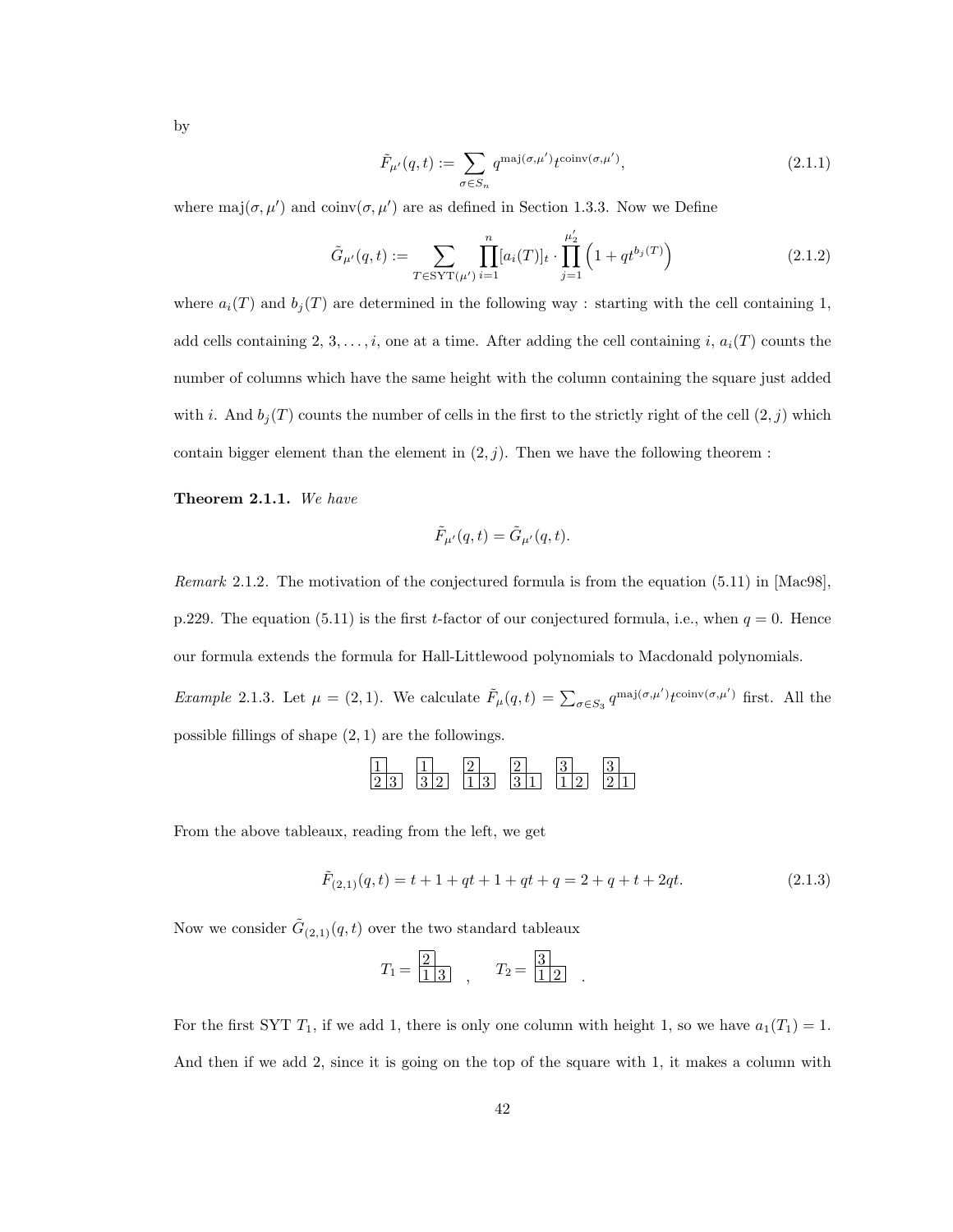height 2. There is only one column with height 2 which gives  $a_2(T_1) = 1$  again. Adding the square with 3 gives the factor 1 as well, since the column containing the square with 3 is height 1 and there is only one column with height 1. Hence for the SYT  $T_1$ , the first factor is 1, i.e.,

$$
a_i(T_1): \boxed{1} \rightarrow \boxed{2} \rightarrow \boxed{1 \atop 1 \atop 1} \rightarrow \boxed{2} \rightarrow \boxed{1 \atop 1 \atop 1 \atop 1} \rightarrow \boxed{3} [a_i(T_1)]_t = 1.
$$

To decide  $b_j(T_1)$ , we compare the element in the first row to the right of the square in the second row. In  $T_1$ , we only have one cell in the second row which has the element 2. 3 is bigger than 2 and the cell containing 3 is in the first row to the right of the first column. So we get  $b_1(T_1) = 1$ , i.e.,

$$
\prod_{j=1}^{\mu'_2} \left( 1 + qt^{b_j(T_1)} \right) = 1 + qt.
$$

Hence, the first standard Young tableau  $T_1$  gives  $1 \cdot (1 + qt)$ .

We repeat the same procedure for  $T_2$  to get  $a_i(T_2)$  and  $b_j(T_2)$ . If we add the second box containing 2 to the right of the box with 1, then it makes two columns with height 1, so we get  $a_2(T_2) = 2$  and that gives the factor  $[2]_t = (1 + t)$ . Adding the last square gives the factor 1, so the first factor is  $(1 + t)$ .

$$
a_i(T_2): \boxed{1} \to \boxed{1 \ 2} \to \boxed{3} \Rightarrow \prod_{i=1}^3 [a_i(T_2)]_t = (1+t).
$$
  

$$
[1]_t \quad [2]_t \quad [1]_t \quad [2]_t = [1]_t
$$

Now we consider  $b_j(T_2)$ . Since 3 is the biggest element in this case and it is in the second row,  $b_1(T_2) = 0$  and that makes the second factor  $(1 + q)$ . Hence from the SYT  $T_2$ , we get

$$
\prod_{i=1}^{3} [a_i(T_2)]_t \cdot \prod_{j=1}^{\mu'_2=1} \left(1 + qt^{b_j(T_2)}\right) = (1+t)(1+q).
$$

We add two polynomials from  $T_1$  and  $T_2$  to get  $\tilde{G}_{(2,1)}(q,t)$  and the resulting polynomial is

$$
\tilde{G}_{(2,1)}(q,t) = 1 \cdot (1+qt) + (1+t)(1+q) = 2+q+t+2qt.
$$
\n(2.1.4)

We compare  $(2.1.3)$  and  $(2.1.4)$  and confirm that

$$
\tilde{F}_{(2,1)}(q,t) = \tilde{G}_{(2,1)}(q,t).
$$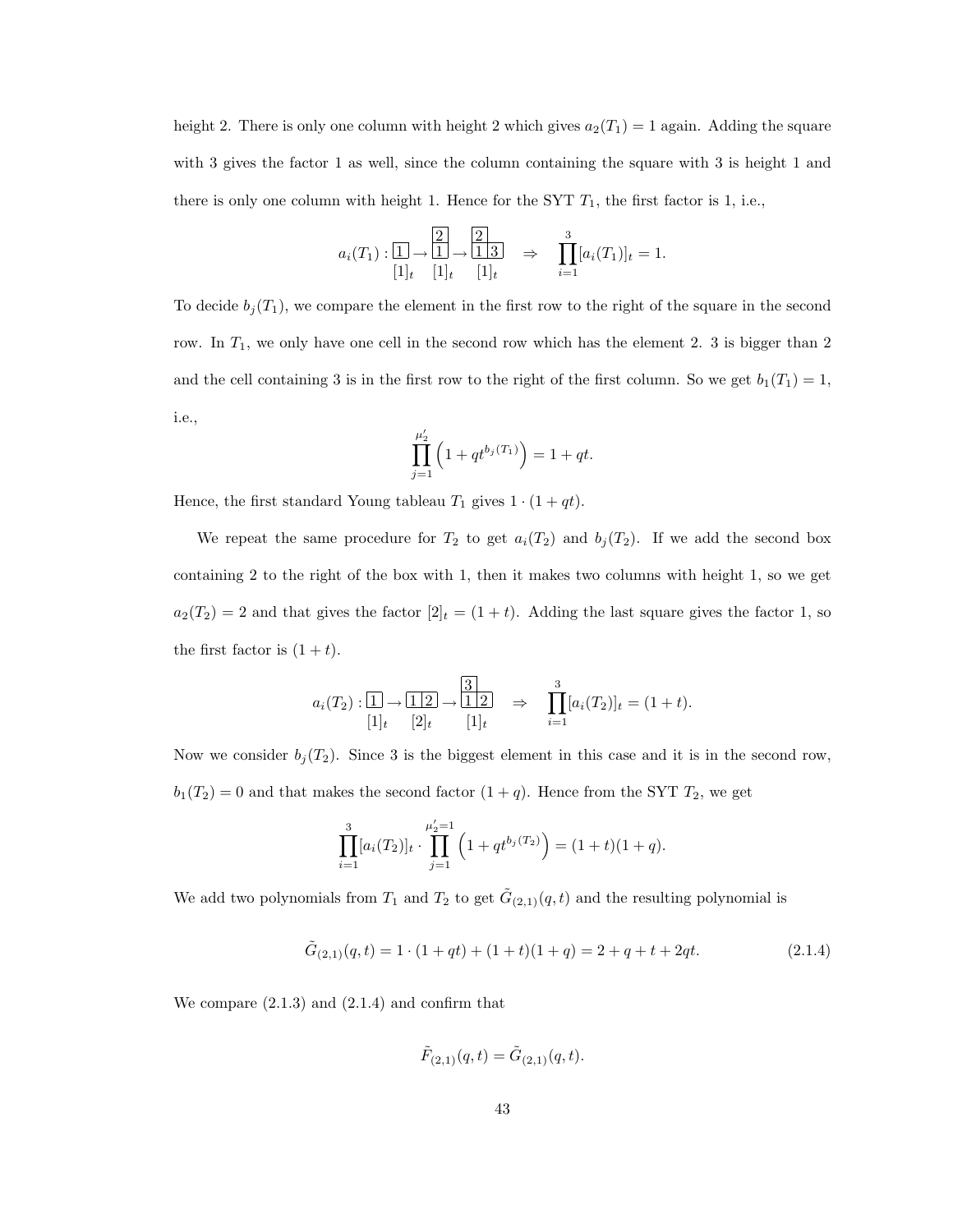# **2.1.1** The Case When  $\mu' = (n-1,1)$

We give a proof of Theorem 2.1.1 when  $\mu = (2, 1^{n-2})$ , or  $\mu' = (n-1, 1)$ .

Proposition 2.1.4. We have

$$
\tilde{F}_{(n-1,1)}(q,t) = \tilde{G}_{(n-1,1)}(q,t).
$$

*Proof.* First of all, we consider when  $q = 1$ . Then, then

$$
\tilde{F}_{\mu'}(1,t) = \sum_{\sigma \in S_n} q^{\text{maj}(\sigma,\mu')} t^{\text{coinv}(\sigma,\mu')} \Big|_{q=1} = \sum_{\sigma \in S_n} t^{\text{coinv}(\sigma,\mu')}
$$

and for any element in the cell of the second row, say  $\sigma_1$ ,  $t^{\text{coinv}(\sigma_2 \sigma_3 \cdots \sigma_n)}$  is always  $[n-1]_t!$ . So we have

$$
\tilde{F}_{(n-1,1)}(1,t) = \sum_{\sigma \in S_n} t^{\text{coinv}(\sigma,\mu')} = n \cdot [n-1]_t!.
$$
\n(2.1.5)

On the other hand, to calculate  $\tilde{G}_{(n-1,1)}(1,t)$ , we consider a standard Young tableau with j in the second row. Then by the property of the standard Young tableaux, the first row has elements  $1, 2, \cdots, j-1, j+1, \cdots, n$ , from the left.

$$
T = \boxed{\frac{j}{1} \begin{array}{|l|} \hline \cdots & \hline j-1 & j+1 & \cdots & n \end{array}}
$$

Then the first factor  $\prod_{i=1}^{n} [a_i(T)]_t$  becomes

$$
[j-1]_t! \cdot [j-1]_t \cdots [n-2]_t = [n-2]_t! \cdot [j-1]_t
$$

and since there are  $n - j$  many numbers which are bigger than j in the second row to the right of the first column,  $b_j(T)$  is  $n - j$ . Thus we have

$$
\tilde{G}_{(n-1,1)}(1,t) = \sum_{j=2}^{n} [n-2]_t! \cdot [j-1]_t \cdot (1+t^{n-j}).
$$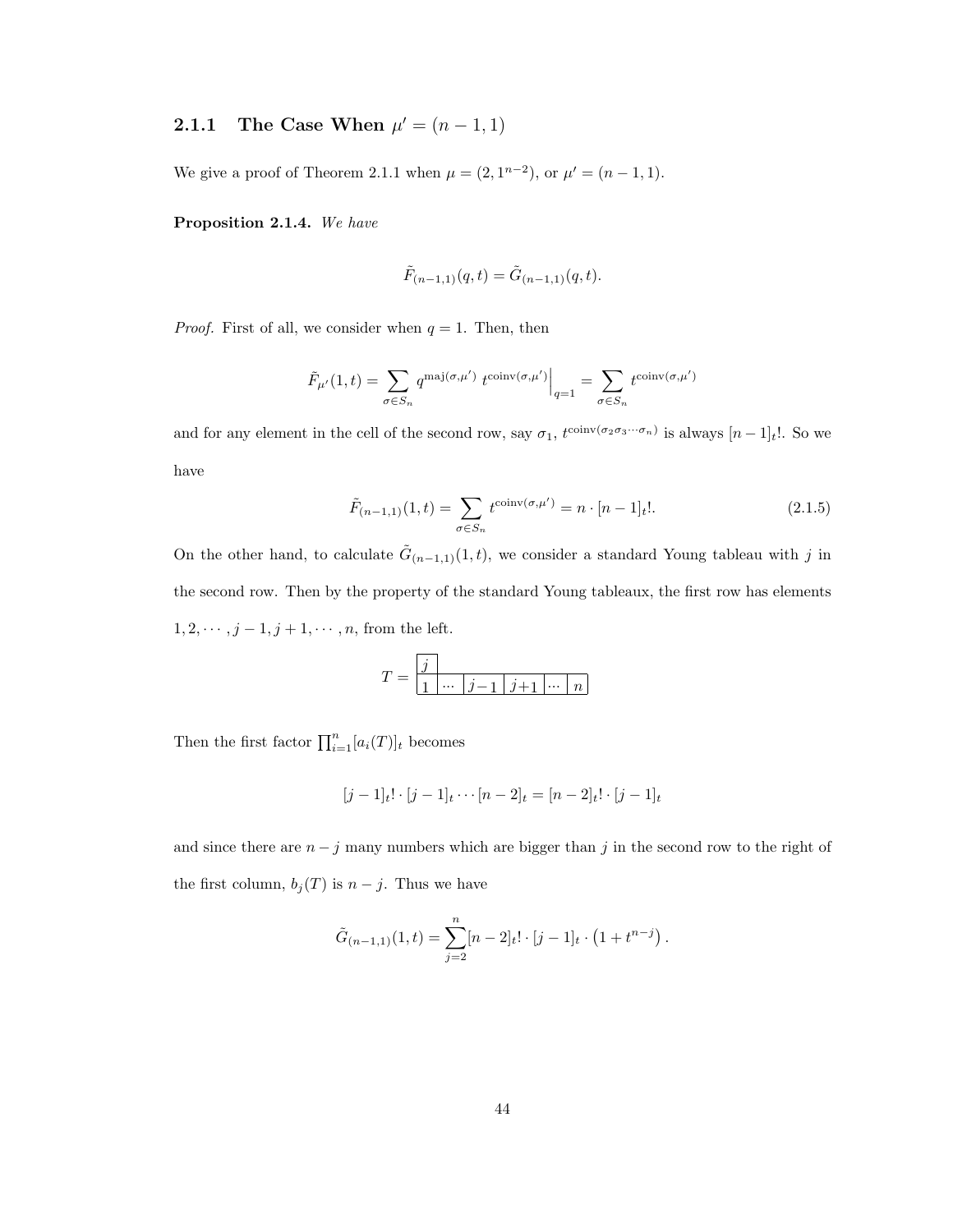If we expand the sum and simplify,

$$
\tilde{G}_{(n-1,1)}(1,t) = \sum_{j=2}^{n} [n-2]_t! \cdot [j-1]_t \cdot (1+t^{n-j})
$$
\n
$$
= [n-2]_t! \left( \sum_{j=2}^{n} [j-1]_t \cdot (1+t^{n-j}) \right)
$$
\n
$$
= \frac{[n-2]_t!}{t-1} \left( \sum_{j=2}^{n} (t^{j-1} - 1)(1+t^{n-j}) \right)
$$
\n
$$
= \frac{[n-2]_t!}{t-1} \left( (t+\cdots+t^{n-1}) + (n-1)(t^{n-1} - 1) - (1+\cdots+t^{n-2}) \right)
$$
\n
$$
= \frac{[n-2]_t!}{t-1} \cdot (t^{n-1} - 1) \cdot n
$$
\n
$$
= [n-2]_t! \cdot [n-1]_t \cdot n
$$
\n
$$
= n \cdot [n-1]_t!.
$$
\n(2.1.6)

By comparing (2.1.5) and (2.1.6), we conclude that  $\tilde{F}_{(n-1,1)}(1,t) = \tilde{G}_{(n-1,1)}(1,t)$ .

In general, to compute  $\tilde{G}_{(n-1,1)}(q,t)$ , we only need to put q in front of  $t^{n-j}$  and simply we get

$$
\tilde{G}_{(n-1,1)}(q,t) = \sum_{j=2}^{n} [n-2]_t! [j-1]_t (1+qt^{n-j}).
$$
\n(2.1.7)

Now we compute  $\tilde{F}_{(n-1,1)}(q,t)$ . If 1 is the element of the cell in the second row, then there is no descent which makes maj zero, so as we calculated before,  $t^{\text{coinv}(\sigma,\mu')} = [n-1]_t!$ . When 2 is in the second row, there are two different cases when 1 is right below 2 and when 3 or bigger numbers up to n comes below 2. In the first case, since the square containing 2 contributes a descent, it gives a q factor. So the whole factor becomes  $q(t^{n-2} \cdot [n-2]_t!)$ . In the second case, since there are no descents, the factor has only t's, and it gives us  $\sum_{j=3}^{n} t^{n-j} \cdot [n-2]_t!$  in the end. In general, let's say the element i comes in the second row. Then we consider two cases when the element below i is smaller than i and when it is bigger than i. And these two different cases give us

$$
q(t^{n-2} \cdot [n-2]_t! + \dots + t^{n-i-1} \cdot [n-2]_t!) + \sum_{j=i+1}^n t^{n-j} \cdot [n-2]_t!.
$$

The first term with q is from the first case, and the second with no  $q$  is from the second case. Lastly, when  $n$  comes in the second row, then the square in the second row always makes a descent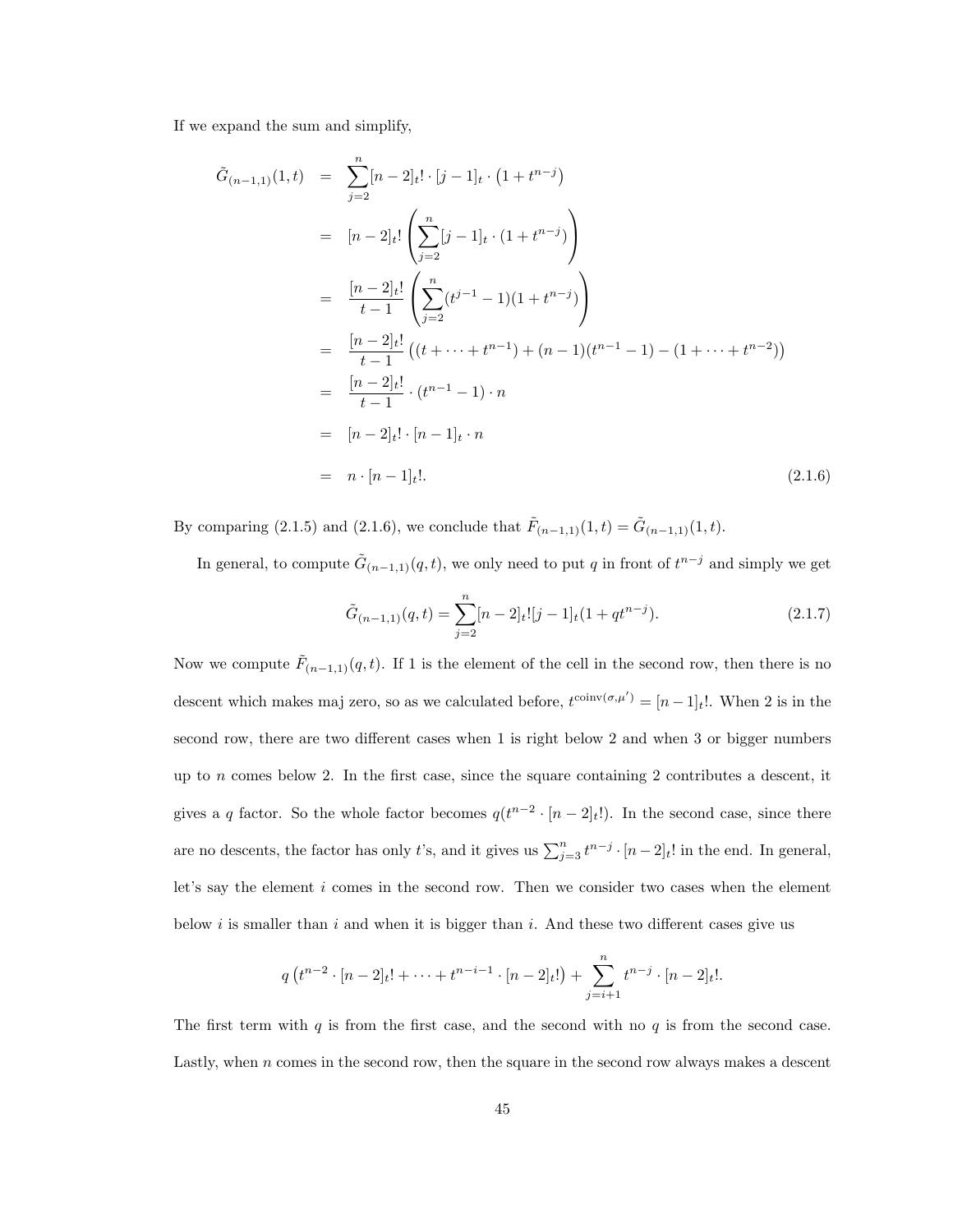and it gives  $q([n-1]_t!)$ . If we add all the possible terms, then we get

$$
\tilde{F}_{(n-1,1)}(q,t) = \sum_{\sigma \in S_n} q^{\text{maj}(\sigma,\mu')} t^{\text{coinv}(\sigma,\mu')}
$$
\n
$$
= [n-1]_t! + \sum_{k=3}^n \left[ q[n-2]_t! \left( \sum_{l=0}^{k-3} t^{n-2-l} \right) + \sum_{j=k}^n t^{n-j} [n-2]_t! \right] + q([n-1]_t!)
$$
\n
$$
= [n-2]_t! \left( \sum_{j=2}^n qt^{n-j} [j-1]_t + \sum_{j=2}^n [j-1]_t \right)
$$
\n
$$
= [n-2]_t! \sum_{j=2}^n [j-1]_t (1+qt^{n-j}). \tag{2.1.8}
$$

By comparing  $(2.1.8)$  to  $(2.1.7)$ , we confirm that

$$
\tilde{F}_{(n-1,1)}(q,t) = \tilde{G}_{(n-1,1)}(q,t).
$$

 $\Box$ 

#### 2.1.2 General Case with Two Columns

#### Recursion

For the standard Young tableaux with two columns, i.e., of shape  $\mu' = (n - s, s)$ , there are two possible cases : the first case is when the cell with  $n$  is in the second row, and the second case is



Figure 2.1: (i) The first case (ii) The second case

when *n* comes in the end of the first row. Based on this observation, we can derive a recursion for  $\tilde{G}_{(n-s,s)}(q,t)$ : starting from the shape  $(n-s,s-1)$ , if we put the cell with n in the right most position in the second row, it gives  $[s]_t$  factor since adding a cell in the second row increases the number of columns of height 2, from  $s-1$  to s. And for  $b_j$  statistics, we get  $b_{\mu'_2} = 0$  which contributes  $(1 + q)$  factor, because there is no elements in the first row which is bigger than n. So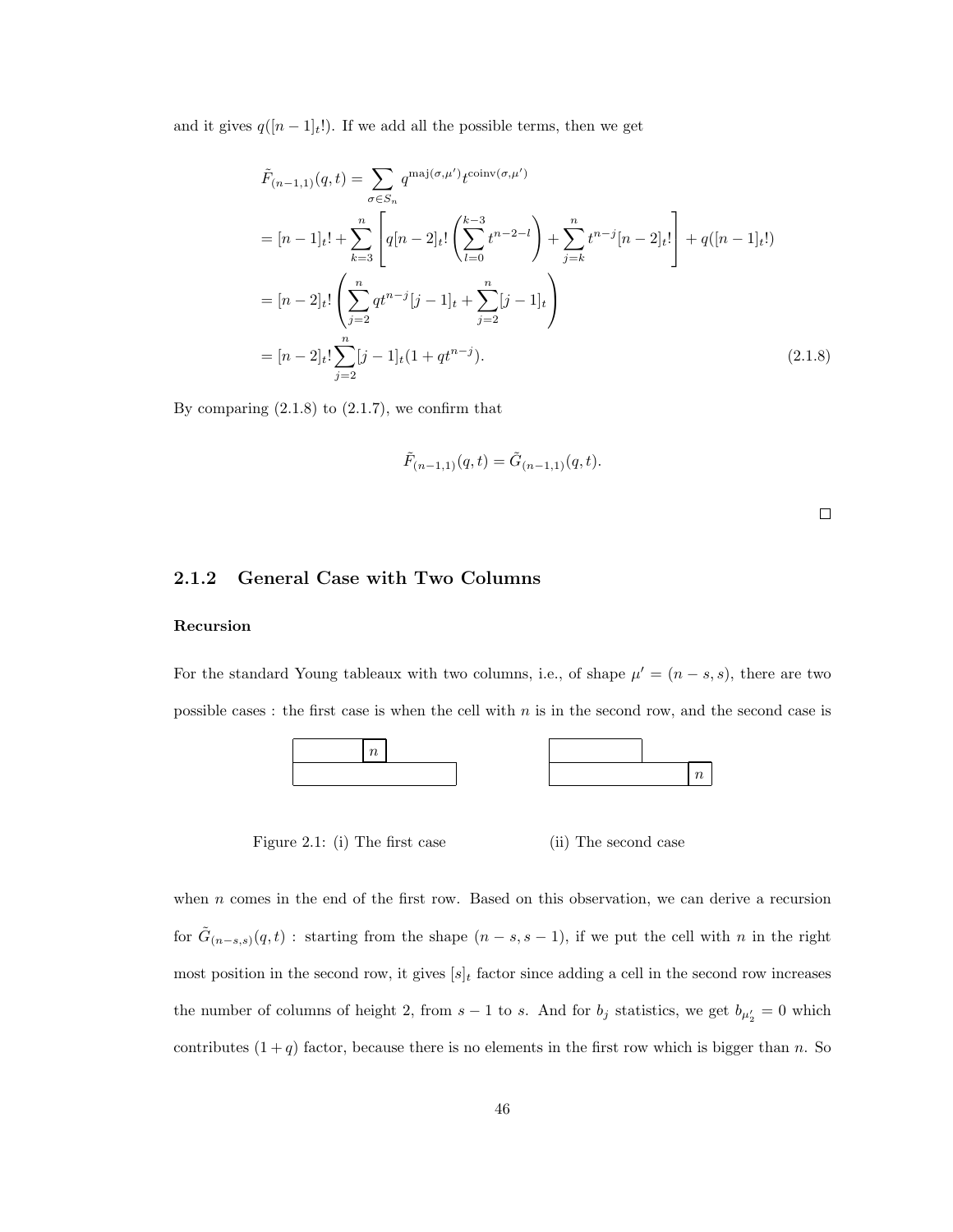the first case contributes

$$
[s]_t(1+q)\tilde{G}_{(n-s,s-1)}(q,t).
$$

If the cell with  $n$  comes in the end of the first row, adding the cell with  $n$  in the end of the first row increases the number of height 1 columns, from  $(n - 2s - 1)$  to  $(n - 2s)$ , so it gives  $a_n = [n - 2s]_t$ factor. And having n in the right most position of the first row increases  $b_j$ 's by 1. This can be expressed by changing  $q$  to  $qt$ , so in this case, we get

$$
[n-2s]_t \tilde{G}_{(n-s-1,s)}(qt,t).
$$

Therefore, the recursion formula for the tableaux with two rows is

$$
\tilde{G}_{(n-s,s)}(q,t)=[s]_t(1+q)\tilde{G}_{(n-s,s-1)}(q,t)+[n-2s]_t\tilde{G}_{(n-s-1,s)}(qt,t).
$$

Hence, we can prove Theorem 2.1.1 by showing that  $\tilde{F}_{(n-s,s)}(q,t)$  satisfies the same recursion. To compare it to the Hilbert series  $F_{\mu}(q,t)$  in (1.4.1), we do the transformations  $\tilde{G}_{\mu'}(q,t)$  $G_{\mu}\left(\frac{1}{t};q\right)t^{n(\mu)},$  and get the recursion for  $G_{\mu}(q,t)$ 

$$
G_{(2^s,1^{n-2s})}(q,t) = [s]_t(1+q)G_{(2^{s-1},1^{n-2s+1})}(q,t) + [n-2s]_t t^s G_{(2^s,1^{n-2s-1})}(q/t,t). \tag{2.1.9}
$$

#### Proof by recursion

We want to show that  $F_{(2^a, q^{a-b})}(q, t)$ , for  $a = n - s, b = s$ , satisfies the same recursion to  $(2.1.9)$ , i,e.,

$$
F_{(2^b,1^{a-b})}(q,t) = [b]_t(1+q)F_{(2^{b-1},1^{a-b+1})}(q,t) + [a-b]_t b^b F_{(2^b,1^{a-b-1})}(q/t,t).
$$
\n(2.1.10)

Note that if  $\phi$  is the Frobenius image of an  $S_n$  character  $\chi$ , then the partial derivative  $\partial_{p_1}\phi^1$  yields the Frobenius image of the restriction of  $\chi$  to  $S_{n-1}$ . In particular,  $\partial_{p_1}^n \tilde{H}_{\mu}$  must give the bigraded Hilbert series of  $\mu$ , i.e.,  $F_{\mu} = \partial_{p_1}^n \tilde{H}_{\mu}$ . Hence, (2.1.10) can be generalized as  $\partial_{p_1}^{n-1}$  derivatives of the

<sup>&</sup>lt;sup>1</sup>Here  $p_1$  denotes the first power sum symmetric polynomial and  $\partial_{p_1}\phi$  means the partial derivative of  $\phi$  as a polynomial in the power symmetric function.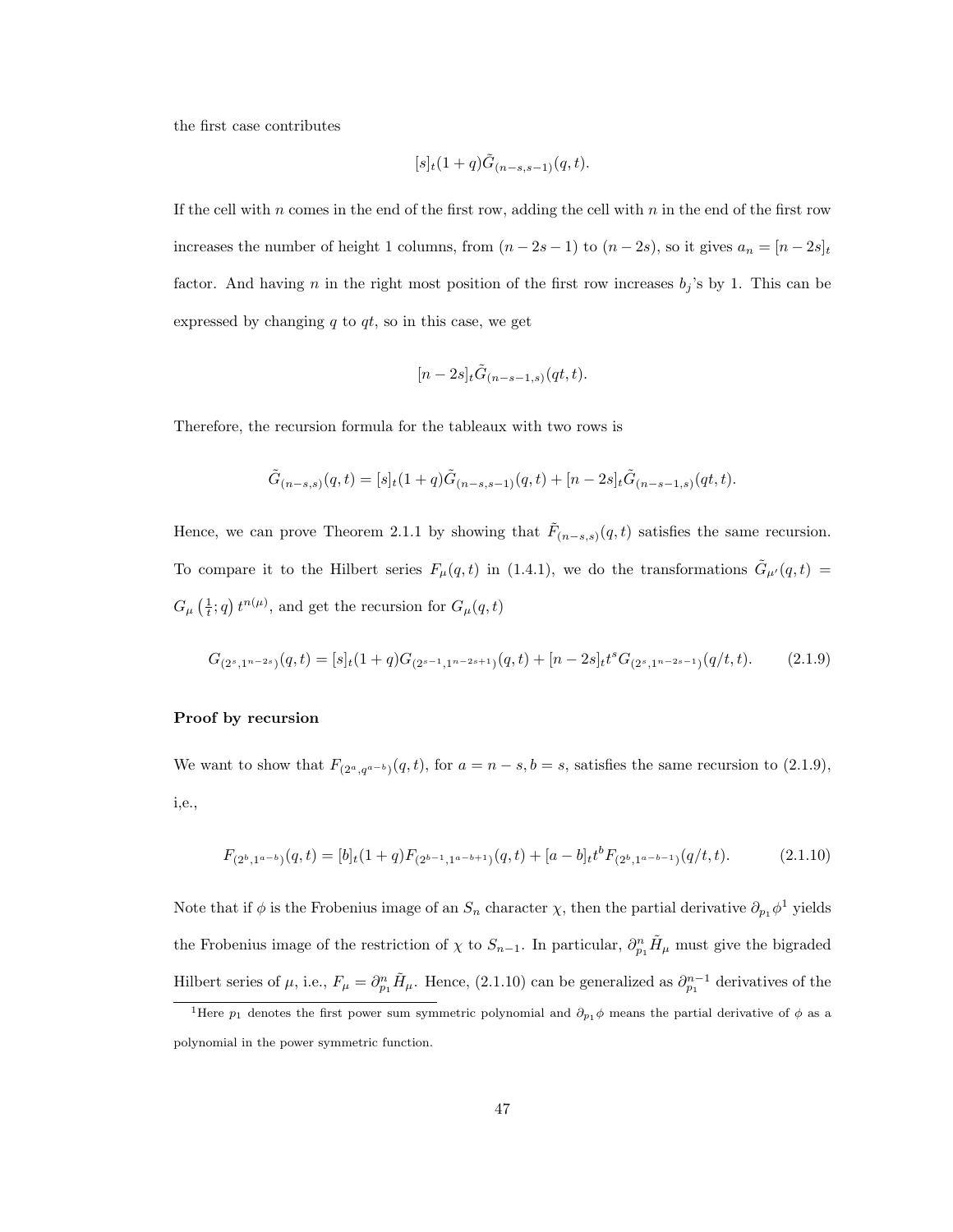"Frobenius characteristic" recursion

$$
\partial_{p_1} \tilde{H}_{(2^b,1^{a-b})}(q,t) = [b]_t(1+q)\tilde{H}_{(2^{b-1},1^{a-b+1})}(q,t) + [a-b]_t b^b \tilde{H}_{(2^b,1^{a-b-1})}(q/t,t). \tag{2.1.11}
$$

A. Garsia proved (2.1.11) when he was visiting Penn. We provide the outline of his proof here. The proof will be divided into two separated parts. In the first part, we transform (2.1.11) into an equivalent simpler identity by eliminating common terms occurring in both sides. In the second part, we prove the simpler identity. The second part is based on the fact that the  $q,t$ -Kostka polynomials  $K_{\lambda\mu}(q,t)$  for  $\mu$  a two-column partition may be given as a completely explicit expression for all  $\lambda$  which is proved by Stembridge in [Ste94].

#### Proposition 2.1.5.

$$
\partial_{p_1} \tilde{H}_{(2^b,1^{a-b})}(q,t) = [b]_t(1+q)\tilde{H}_{(2^{b-1},1^{a-b+1})}(q,t) + [a-b]_t t^b \tilde{H}_{(2^b,1^{a-b-1})}(q/t,t).
$$

Proof. We can simplify the identity  $(2.1.11)$  by using Proposition 1.4.4 saying that we have the following identity

$$
\partial_{p_1}\tilde{H}_{\mu}=\sum_{i=1}^m c_{\mu\nu^{(i)}}(q,t)\tilde{H}_{\nu^{(i)}}
$$

where, by [GT96]

$$
c_{\mu\nu^{(i)}}(q,t) = \frac{1}{(1 - 1/t)(1 - 1/q)} \frac{1}{x_i} \frac{\prod_{j=0}^m (x_i - u_j)}{\prod_{j=1, j \neq i}^m (x_i - x_j)}.
$$

For the detailed description of  $x_i$ 's and  $u_j$ 's, see section 1.4. In the case with  $\mu = (2^b, 1^{a-b})$ , the



Figure 2.2: Diagram for  $\mu = (2^b, 1^{a-b}).$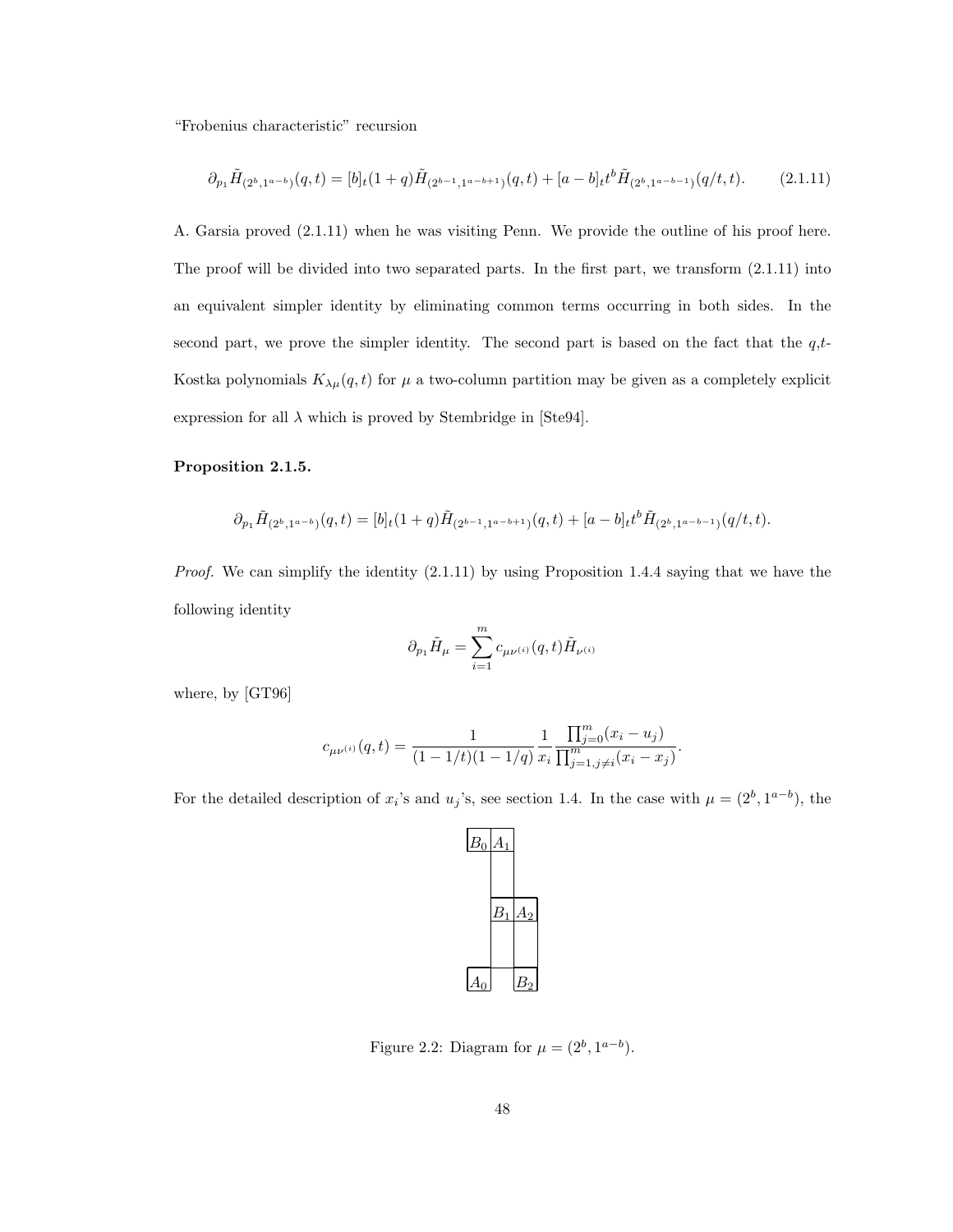diagram degenerates to Figure 2.2 with  $A_0 = (-1, -1), A_1 = (1, a), A_2 = (2, b), B_0 = (-1, a), B_1 =$  $\left(1, b\right), B_2 = \left(2, -1\right)$  and with weights

$$
x_0 = 1/tq
$$
,  $x_1 = t^{a-1}$ ,  $x_2 = t^{b-1}q$   
 $u_0 = t^{a-1}/q$ ,  $u_1 = t^{b-1}$ ,  $u_2 = q/t$ .

For our convenience, we set

$$
\tilde{H}_{2^{b}1^{a-b}}(x;q,t) = \tilde{H}_{a,b}, \quad \tilde{H}_{2^{b}1^{a-b-1}}(x;q,t) = \tilde{H}_{a-1,b}, \quad \tilde{H}_{2^{b-1}1^{a-b+1}}(x;q,t) = \tilde{H}_{a,b-1},
$$
  

$$
c_{\mu\nu^{(1)}} = c_a, \quad c_{\mu\nu^{(2)}} = c_b.
$$

Then by substituting the weights and  $c_a, c_b$ 's and simplifying, we finally get

$$
\partial_{p_1} \tilde{H}_{a,b} = \frac{(t^{a-b}-1)(t^a-q)}{(t-1)(t^{a-b}-q)} \tilde{H}_{a-1,b} + \frac{(t^b-1)(t^{a-b}-q^2)}{(t-1)(t^{a-b}-q)} \tilde{H}_{a,b-1}.
$$
\n(2.1.12)

It turns out that the rational functions appearing in the right hand side can be unraveled by means of the substitutions

$$
\tilde{H}_{a-1,b} = \phi_{a,b} + T_{a-1,b}\psi_{a,b}, \quad \tilde{H}_{a,b-1} = \phi_{a,b} + T_{a,b-1}\psi_{a,b}
$$

with

$$
T_{a-1,b} = t^{a-1+b} {b \choose 2} q^b, \quad T_{a,b-1} = t^{a \choose 2} {b-1 \choose 2} q^{b-1}.
$$

By solving the above system of equations, we derive

$$
\phi_{a,b} = \frac{T_{a,b-1}\tilde{H}_{a-1,b} - T_{a-1,b}\tilde{H}_{a,b-1}}{T_{a,b-1} - T_{a-1,b}}, \quad \psi_{a,b} = \frac{\tilde{H}_{a,b-1} - \tilde{H}_{a-1,b}}{T_{a,b-1} - T_{a-1,b}}
$$

Using these expressions and simplifying expresses the recursion  $(2.1.12)$  in the following way :

$$
\partial_{p_1} \tilde{H}_{a,b} = (1+q)[b]_t \tilde{H}_{a,b-1} + [a-b]_t (t^b \phi_{a,b} + T_{a-1,b} \psi_{a,b}).
$$

Comparing this recursion to  $(2.1.11)$  reduces the problem to showing the following identity :

$$
t^{b}\phi_{a,b} + T_{a-1,b}\psi_{a,b} = t^{b}\tilde{H}_{a-1,b}(q/t,t).
$$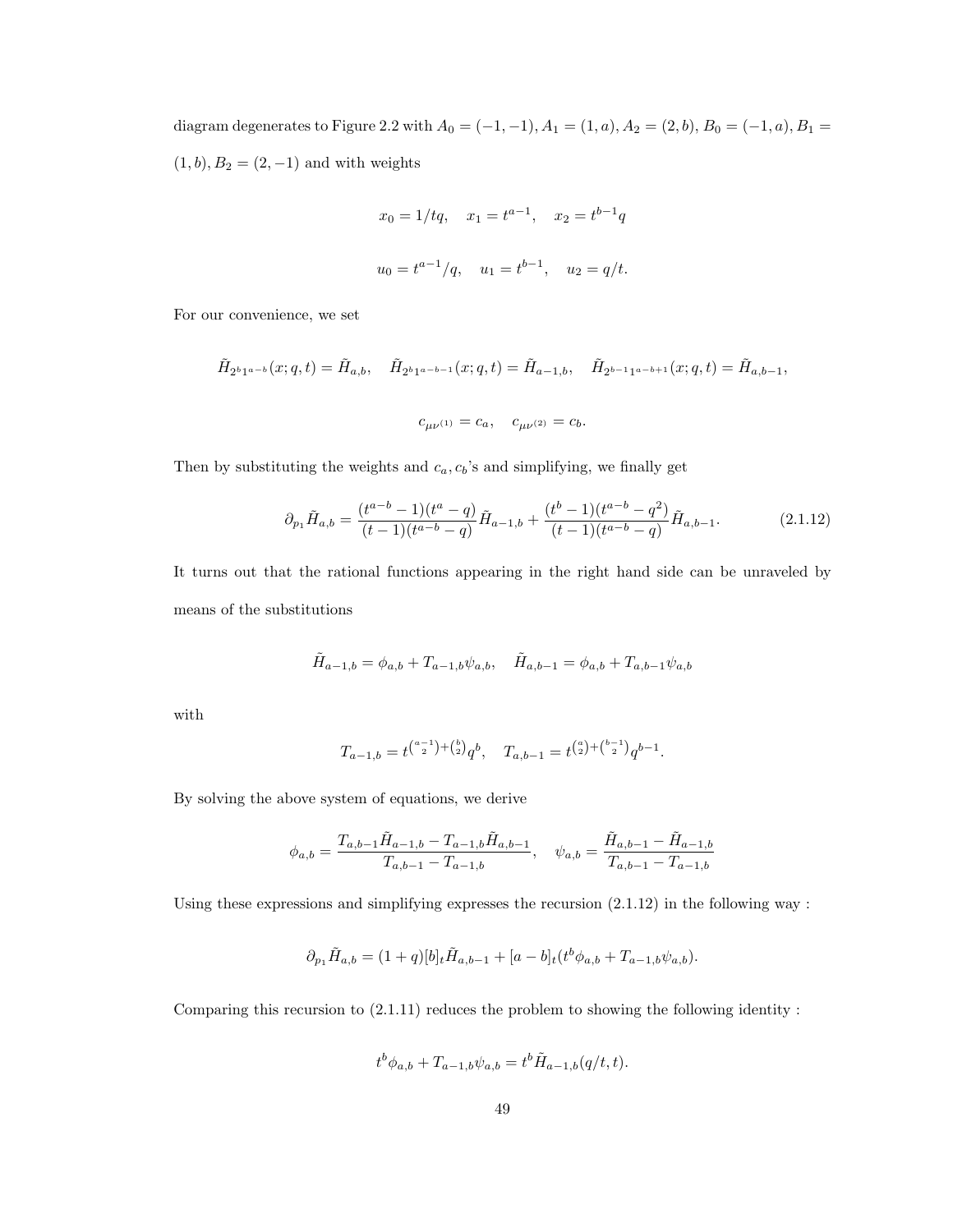To make it more convenient, we shift the parameters  $a, b$  to  $a + 1, b$  and prove the identity

$$
t^{b}\phi_{a+1,b} + T_{a,b}\psi_{a+1,b} = t^{b}\tilde{H}_{a,b}(q/t,t).
$$
\n(2.1.13)

To prove (2.1.13), we note the Macdonald specialization

$$
\tilde{H}_{\mu}[1-x; q, t] = \prod_{i=1}^{l(\mu)} \prod_{j=1}^{\mu_i} (1 - xt^{i-1}q^{j-1}) \qquad \text{(where } l(\mu) = \mu'_1\text{)} \tag{2.1.14}
$$

which comes from the generalization of the Koornwinder-Macdonald reciprocity formula when  $\lambda = 0$ . See [Hag08], [GHT99] for the explicit formula and the proof. For  $\mu = (2^b, 1^{a-b})$ , (2.1.14) gives

$$
\tilde{H}_{a,b}[1-x;q,t] = \prod_{i=1}^{a} (1 - xt^{i-1}) \times \prod_{i=1}^{n} (1 - qxt^{i-1}) = (x;t)_a(qx;t)_b.
$$
\n(2.1.15)

For our convenience, we set  $\tilde{H}_{a,b}(X;t) = \tilde{H}_{(2^b,1^{a-b})}(X;0,t)$ . Then  $(2.1.15)$  reduces to

$$
\tilde{H}_{a,b}(1-x;t)=(x;t)_a.
$$

Since the Macdonald polynomials are triangularly related to the Hall-Littlewood polynomials, we have  $\theta_s^{a,b}(q,t)$  satisfying

$$
\tilde{H}_{a,b}(X;q,t) = \sum_{s=0}^{b} \tilde{H}_{a+s,b-s}(X;t)\theta_s^{a,b}(q,t).
$$
\n(2.1.16)

By specializing the alphabet  $X = 1 - x$ , this relation becomes

$$
(x;t)_a(qx;t)_b = \sum_{s=0}^b (x;t)_{a+s} \theta_s^{a,b}(q,t)
$$

and (2.1.16) becomes

$$
\tilde{H}_{a,b}(X;q,t) = \sum_{s=0}^{b} \tilde{H}_{a+s,b-s}(X;t)(x;t)_{a}(qx;t)_{b}\Big|_{(x;t)_{a+s}}.
$$
\n(2.1.17)

.

Making the shift in variables  $a \to a + 1$  and  $b \to b - 1$  in (2.1.17) gives

$$
\tilde{H}_{a+1,b-1}(X;q,t) = \sum_{s=1}^{b} \tilde{H}_{a+s,b-s}(X;t)(x;t)_{a+1}(qx;t)_{b-1}\Big|_{(x;t)_{a+s}}
$$

Using this and (2.1.17), we get

$$
(t^{a-b+1} - q)\phi_{a+1,b} = t^{a-b+1} \tilde{H}_{a,b}(X;t)(x;t)_a (qx;t)_b|_{(x;t)_a}
$$
\n
$$
+ \sum_{s=1}^b \tilde{H}_{a+s,b-s}(X;t)(t^{a-b+1}(x;t)_a(qx;t)_b - q(x;t)_{a+1}(qx;t)_{b-1})|_{(x;t)_{a+s}}.
$$
\n(2.1.18)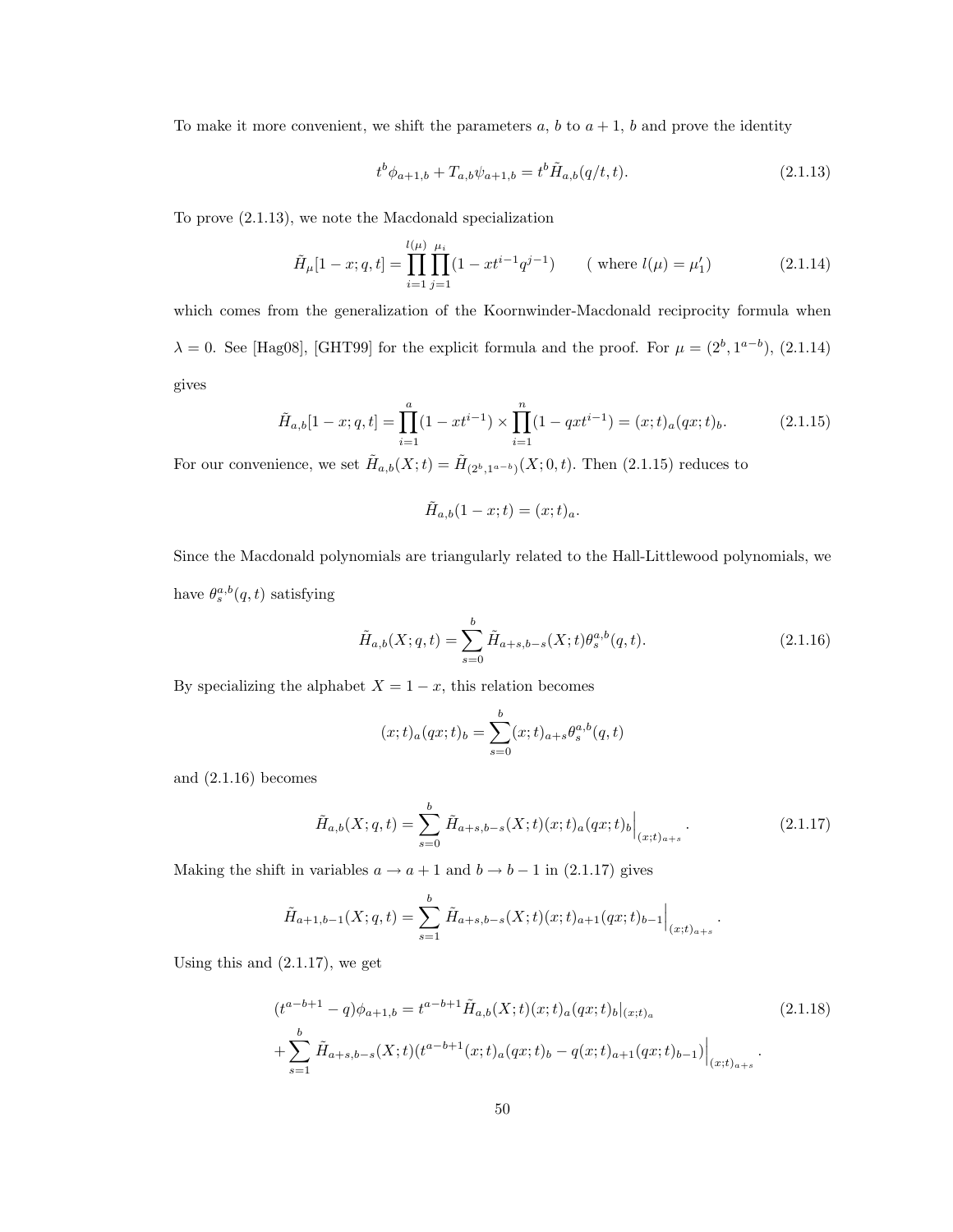Now we have

$$
t^{a-b+1}(x;t)_a(qx;t)_b - q(x;t)_{a+1}(qx;t)_{b-1}
$$
  
=  $(x;t)_a(qx;t)_{b-1}(t^{a-b+1}(1-xqt^{b-1}) - q(1 - xt^a))$   
=  $(t^{a-b+1} - q)(x;t)_a(qx;t)_{b-1}$ 

and (2.1.18) becomes

$$
\phi_{a+1,b} = \frac{t^{a-b+1}}{t^{a-b+1} - q} \tilde{H}_{a,b}(X;t)(x;t)_a(qx;t)_b \Big|_{(x;t)_a}
$$

$$
+ \sum_{s=1}^b \tilde{H}_{a+s,b-s}(X;t)(x;t)_a(qx;t)_{b-1} \Big|_{(x;t)_{a+s}}.
$$

To get  $T_{a,b}\psi_{a+1,b}$ , we note that

$$
\tilde{H}_{a,b}(X;q,t) - \tilde{H}_{a+1,b-1}(X;q,t) = \sum_{s=0}^{b} \tilde{H}_{a+s,b-s}(X;t)(x;t)_a(qx;t)_b \Big|_{(x;t)_{a+s}}
$$
\n
$$
- \sum_{s=1}^{b} \tilde{H}_{a+s,b-s}(X;t)(x;t)_{a+1}(qx;t)_{b-1} \Big|_{(x;t)_{a+s}}
$$
\n
$$
= \tilde{H}_{a,b}(X;t)(x;t)_a(qx;t)_b \Big|_{(x;t)_a} + \sum_{s=1}^{b} \tilde{H}_{a+s,b-s}(X;t)(x;t)_a(qx;t)_{b-1}(-qxt^{b-1} + xt^a)
$$
\n
$$
= \tilde{H}_{a,b}(X;t)(x;t)_a(qx;t)_b \Big|_{(x;t)_a} + xt^{b-1} \sum_{s=1}^{b} \tilde{H}_{a+s,b-s}(X;t)(x;t)_a(qx;t)_{b-1}(-q+t^{a-b+1})
$$

and then

$$
T_{a,b}\psi_{a+1,b} = \frac{-q}{t^{a-b+1} - q} \tilde{H}_{a,b}(X;t)(x;t)_a (qx;t)_b \Big|_{(x;t)_a}
$$

$$
-qxt^{b-1} \sum_{s=1}^b \tilde{H}_{a+s,b-s}(X;t)(x;t)_a (qx;t)_{b-1} \Big|_{(x;t)_{a+s}}.
$$

Note that (2.1.17) gives

$$
t^{b}\tilde{H}_{a,b}(X;q/t,t) = (t^{b} - t^{b-1}qx) \sum_{s=0}^{b} \tilde{H}_{a+s,b-s}(X;t)(x;t)_{a}(qx;t)_{b-1}\Big|_{(x;t)_{a+s}}.
$$
\n(2.1.19)

To prove (2.1.13), we show that the right hand side of (2.1.19) can also be obtained by adding the right hand sides of the following two equalities.

$$
t^{b}\phi_{a,b} = \frac{t^{a+1}}{t^{a-b+1} - q} \left. \tilde{H}_{a,b}(X;t)(x;t)_a(qx;t)_b \right|_{(x;t)_a}
$$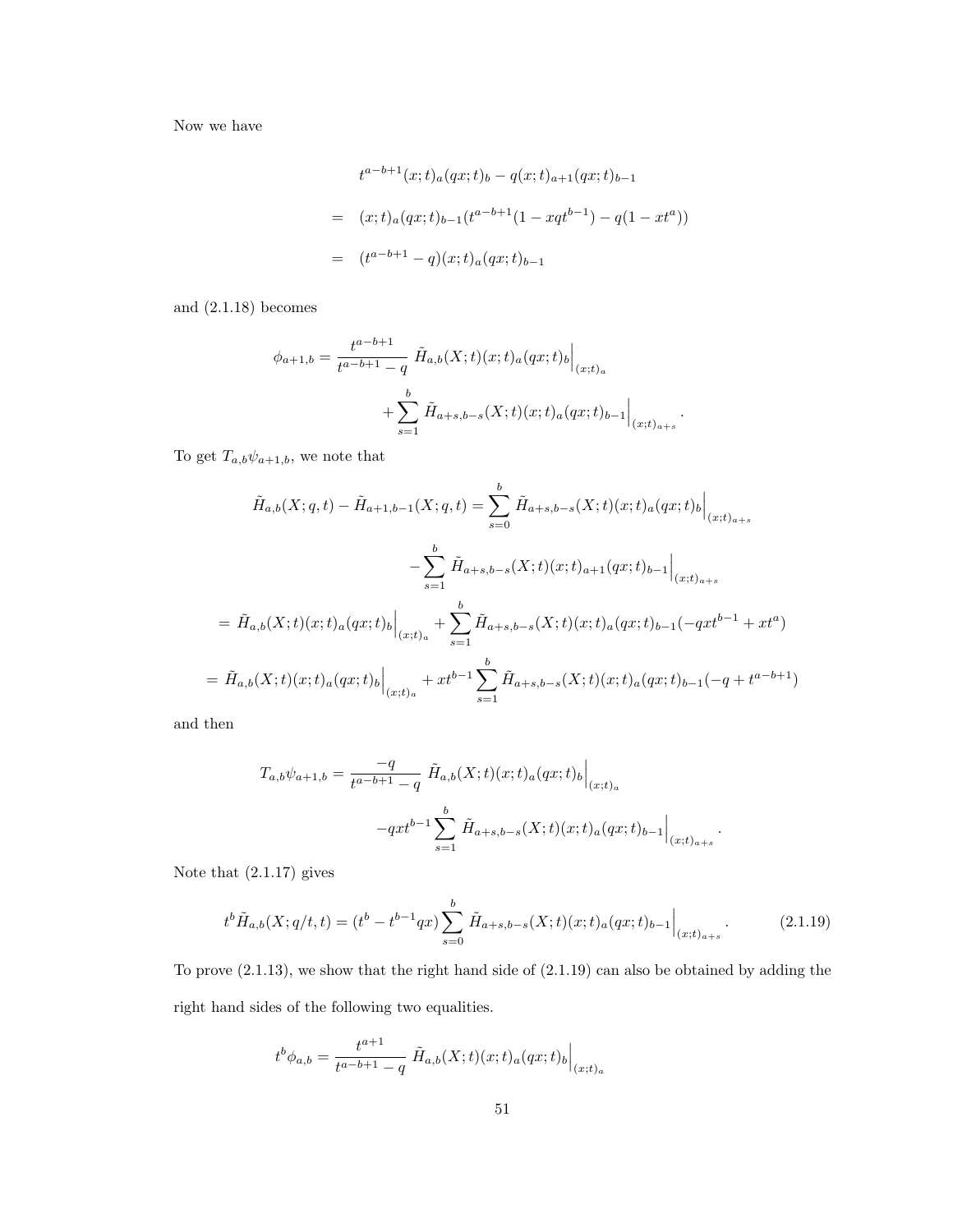$$
+t^{b}\sum_{s=1}^{b} \tilde{H}_{a+s,b-s}(X;t)(x;t)_{a}(qx;t)_{b-1}\Big|_{(x;t)_{a+s}}.
$$

$$
\psi_{a,b} = \frac{-q}{t^{a-b+1}-q} \tilde{H}_{a,b}(X;t)(x;t)_{a}(qx;t)_{b}\Big|_{(x;t)_{a}}
$$

$$
-qxt^{b-1}\sum_{s=1}^{b} \tilde{H}_{a+s,b-s}(X;t)(x;t)_{a}(qx;t)_{b-1}\Big|_{(x;t)_{a+s}}.
$$

Adding up the two above equalities gives

$$
t^{b}\phi_{a,b} + \psi_{a,b} = \frac{t^{a+1} - q}{t^{a-b+1} - q} \tilde{H}_{a,b}(X;t)(x;t)_{a}(qx;t)_{b} \Big|_{(x;t)_{a}}
$$

$$
+ (t^{b} - qxt^{b-1}) \sum_{s=1}^{b} \tilde{H}_{a+s,b-s}(X;t)(x;t)_{a}(qx;t)_{b-1} \Big|_{(x;t)_{a+s}}.
$$

Comparing with the right hand side of (2.1.19) reduces us to proving the equality

$$
\frac{t^{a+1}-q}{t^{a-b+1}-q}(x;t)_a(qx;t)_b|_{(x;t)_a}=(t^b-qxt^{b-1})\sum_{s=1}^b(x;t)_a(qx;t)_{b-1}|_{(x;t)_a}
$$

or, equivalently

$$
(t^{a+1}-q)(x;t)_a(qx;t)_b - (t^{a-b+1}-q)(t^b-qxt^{b-1})(x;t)_a(qx;t)_{b-1}|_{(x;t)_a} = 0.
$$

We can rewrite this in the form

$$
((t^{a+1}-q)(1-qxt^{b-1}) - (t^{a-b+1}-q)(t^b-qxt^{b-1}))(x;t)_a(qx;t)_{b-1}|_{(x;t)_a} = 0.
$$
 (2.1.20)

And a simple calculation gives

$$
(t^{a+1} - q)(1 - qxt^{b-1}) - (t^{a-b+1} - q)(t^b - qxt^{b-1}) = q(t^b - 1)(1 - xt^a)
$$

and (2.1.20) becomes

$$
q(t^{b}-1)(1 - xt^{a})(x;t)_{a}(qx;t)_{b-1}|_{(x;t)_{a}} = 0
$$

or

$$
q(t^{b}-1)(x;t)_{a+1}(qx;t)_{b-1}\big|_{(x;t)_{a}}=0
$$

which is clearly true. This completes the proof of  $(2.1.13)$  and thus the recursion  $(2.1.11)$  is established.  $\Box$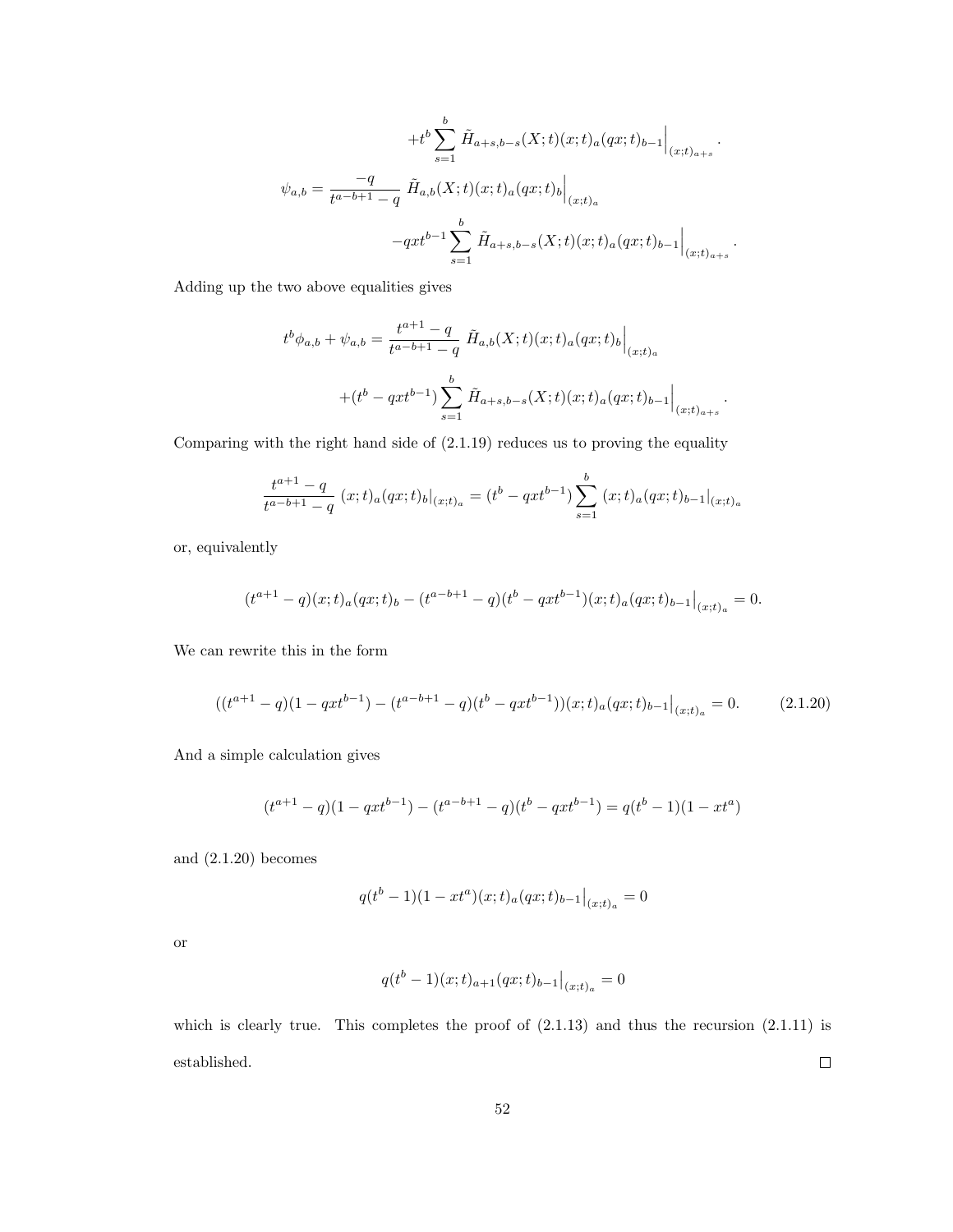#### Theorem 2.1.6.

$$
F_{(2^a,1^{a-b})}(q,t) = G_{(2^a,1^{a-b})}(q,t).
$$

Proof. The Frobenius characteristic recursion implies the recursion of the Hilbert series (2.1.10) and by comparing it to the recursion of  $G_{(2^a,1^{a-b})}(q,t)$ , (2.1.9), we can confirm that  $F_{(2^a,1^{a-b})}(q,t)$ satisfies the same recursion. Based on the fact that  $F_{(2,1)}(q,t) = G_{(2,1)}(q,t)$ , having the same recursion implies that the two polynomials are the same.  $\Box$ 

# 2.2 Hook Shape Case

In this section, we construct a combinatorial formula for the Hilbert series as a weighted sum over the standard Young tableaux of shape  $\mu$  when  $\mu$  has a hook shape and present proofs in three different ways.

Let  $\mu' = (n - s, 1^s)$  and define

$$
\tilde{G}_{(n-s,1^{s})}(q,t) = \sum_{T \in \text{SYT}(\mu')} \prod_{i=1}^{n} [a_i(T)]_t \cdot [s]_q! \left(1 + \sum_{j=1}^{s} q^j t^{\alpha_j(T)}\right)
$$

where  $a_i(T)$  is calculated in the same way as before, and  $\alpha_i(T)$  is the number of cells in the first row with column height 1 (i.e., strictly to the right of the first column) which contain bigger element than the element in the  $(\mu_1 - j + 1, 1)$  cell. Then for  $\tilde{F}_{(n-s,1^s)}(q,t) = \sum_{\sigma \in S_n} q^{\text{maj}(\sigma,\mu')} t^{\text{coinv}(\sigma,\mu')}$ , we have the following theorem :

#### Theorem 2.2.1.

$$
\tilde{F}_{(n-s,1^{s})}(q,t) = \tilde{G}_{(n-s,1^{s})}(q,t).
$$

Before we go into the details, we note a little fact :

**Proposition 2.2.2.** In one column tableaux, of shape  $\mu = (1^{n+1})$ , all the permutations in the column fixing the number, say  $k$ , in the bottom  $(1, 1)$  cell gives

$$
\sum_{\substack{\sigma \in S_n, \\ k \text{ in } (1,1)}} q^{\text{maj}(\sigma)} = q^{n+1-k} [n]_q!
$$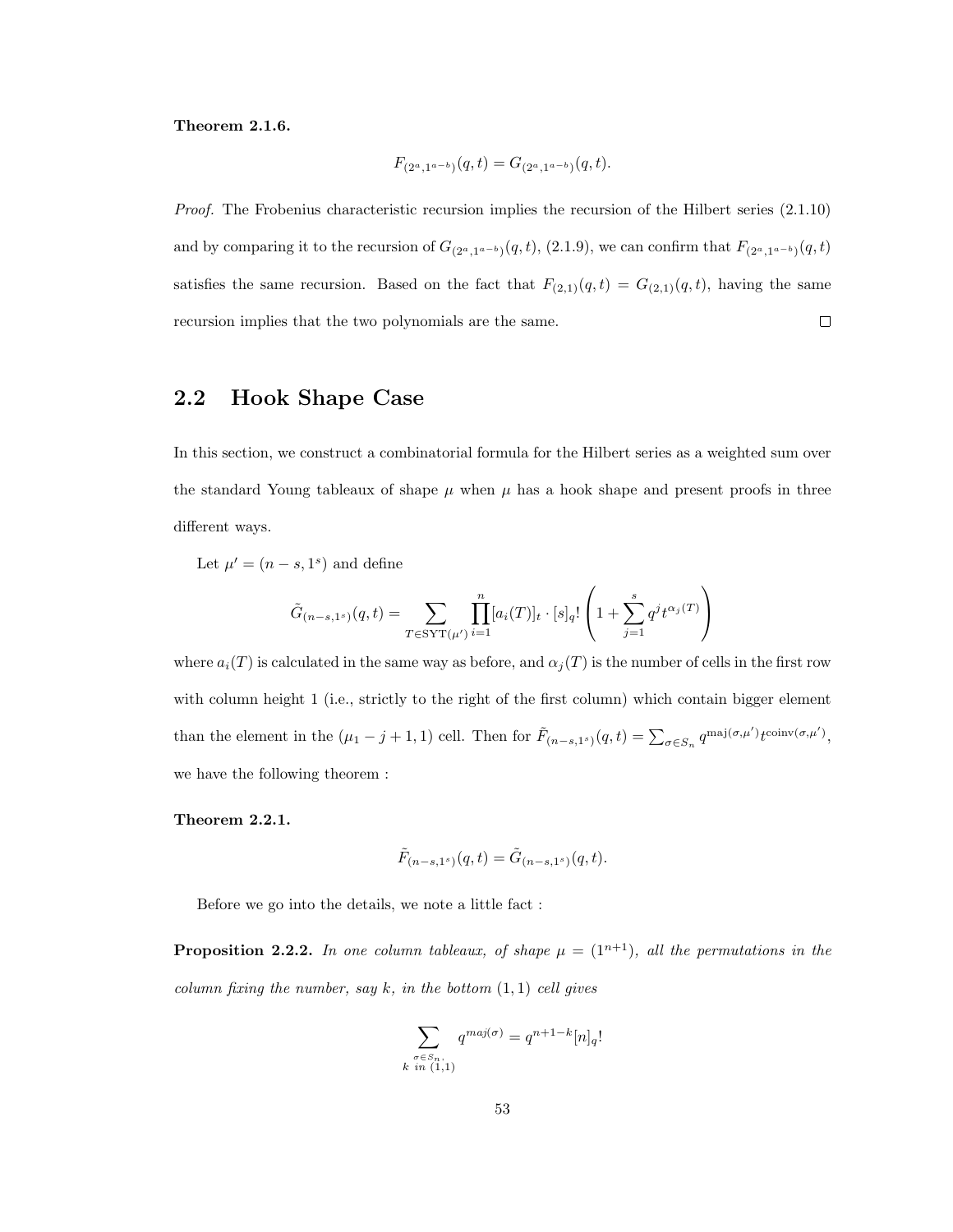where  $n + 1 - k$  means the number of elements in the column above k which are bigger than k.

*Proof.* We prove by induction. When  $n = 2$ , there are three possibilities for  $k :$  if  $k = 1$ , then putting 1, 2, 3 from the bottom gives  $q^3$  and 1, 3, 2 gives  $q^2$  so adding them up gives

$$
\sum_{\sigma \in S_2, 1 \text{ in } (1,1)} q^{\text{maj}(\sigma)} = q^2 (1+q) = q^2 [2]_q.
$$

If  $k = 2$ , then 2, 3, 1 from the bottom gives  $q^2$  and 2, 1, 3 gives q, so

$$
\sum_{\sigma \in S_2, 2 \text{ in } (1,1)} q^{\text{maj}(\sigma)} = q(1+q) = q[2]_q.
$$

Similarly, when  $k = 3$ , we have

$$
\sum_{\sigma \in S_2, 3 \text{ in } (1,1)} q^{\text{maj}(\sigma)} = 1 + q = [2]_q.
$$

Now we assume that for  $\mu = (1^n)$ ,  $\sum_{\sigma \in S_{n-1}, k \text{ in } (1,1)} q^{\text{maj}(\sigma)} = q^{n-k} [n-1]_q!$  is true. First of all, if 1 is in the (1, 1) cell, then no matter what element comes above 1 it makes a descent, so it always contributes  $n$  to the major index maj. Then we consider the permutations in the column above 1. If 2 comes above 1, then the permutations of  $n-1$  numbers not including 2 give  $q^{n-1}[n-1]_q!$ by the induction hypothesis. If 3 comes above 1, then the sum of  $q^{\text{maj}}$  over the permutations of  $n-1$  numbers is  $q^{n-2}[n-1]_q!$ . As the number above 1 gets larger by 1, the exponent of q in front of  $[n-1]_q!$  decreases by 1, and finally when  $n+1$  comes in the  $(2,1)$  cell, we get  $[n-1]_q!$ . Adding them all gives

$$
\sum_{\substack{\sigma \in S_n, \\ 1 \text{ in } (1,1)}} q^{\text{maj}(\sigma)} = q^n (1 + q + \dots + q^{n-1})[n-1]_q! = q^n [n]_q!.
$$

Secondly, we consider when  $n + 1$  is in the  $(1, 1)$  cell. Then it doesn't make descent no matter what element comes above it since  $n + 1$  is the biggest possible number, and the permutations of the column above  $(1, 1)$  cell is the same. Hence, this case gives

$$
\sum_{\substack{\sigma \in S_n, \\ n+1 \text{ in } (1,1)}} q^{\text{maj}(\sigma)} = (1 + q + \dots + q^{n-1})[n-1]_q! = [n]_q!.
$$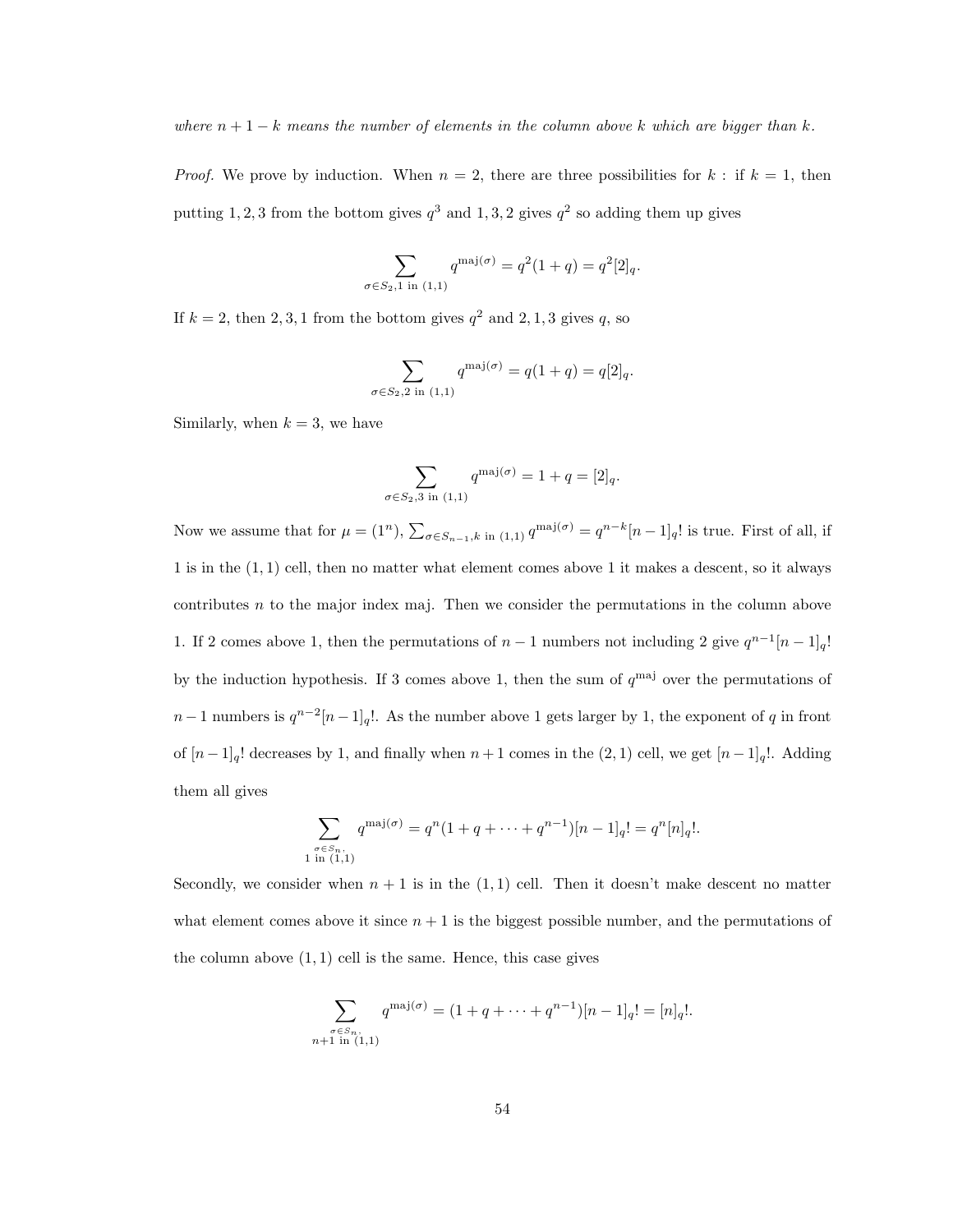In general, let's say  $k$ ,  $1 < k < n + 1$ , is in the  $(1, 1)$  cell. Then, if one of the numbers in  $\{1, 2, \ldots, k-1\}$  comes above k, it doesn't make a descent. So the permutations of the upper  $n-1$ numbers will give

$$
q^{n-1}[n-1]_q!, \quad q^{n-2}[n-1]_q!, \quad \ldots, \quad q^{n-k+1}[n-1]_q!
$$

as the elements above k changes from 1 to  $k-1$ . But if one of the numbers in  $\{k+1,\ldots,n+1\}$ comes above k, then it makes a descent and it contributes n to maj. So the permutations of  $n-1$ numbers in the column higher than row 2 give

$$
q^{2n-k}[n-1]_q!, \quad q^{2n-k-1}[n-1]_q!, \quad \ldots, \quad q^n[n-1]_q!
$$

as the number above k changes from  $k + 1$  to  $n + 1$ . Then, adding them all up gives

$$
\sum_{\sigma \in S_n, k \text{ in (1,1)}} q^{\text{maj}(\sigma)} = (q^{n-1} + \cdots q^{n-k+1} + q^{2n-k} + \cdots + q^n)[n-1]_q!
$$
  
=  $q^{n-k+1}(1 + q + \cdots + q^{n-1})[n-1]_q!$   
=  $q^{n+1-k}[n]_q!$ 

 $\Box$ 

which proves the proposition.

### 2.2.1 Proof of Theorem 2.2.1

#### When  $s = 2$ :

We start from a simple case when  $s = 2$  first. Consider standard Young tableaux having k and j in the first column from the top, and calculate  $\tilde{G}_{(n-s,1^2)}(q,t)$ :

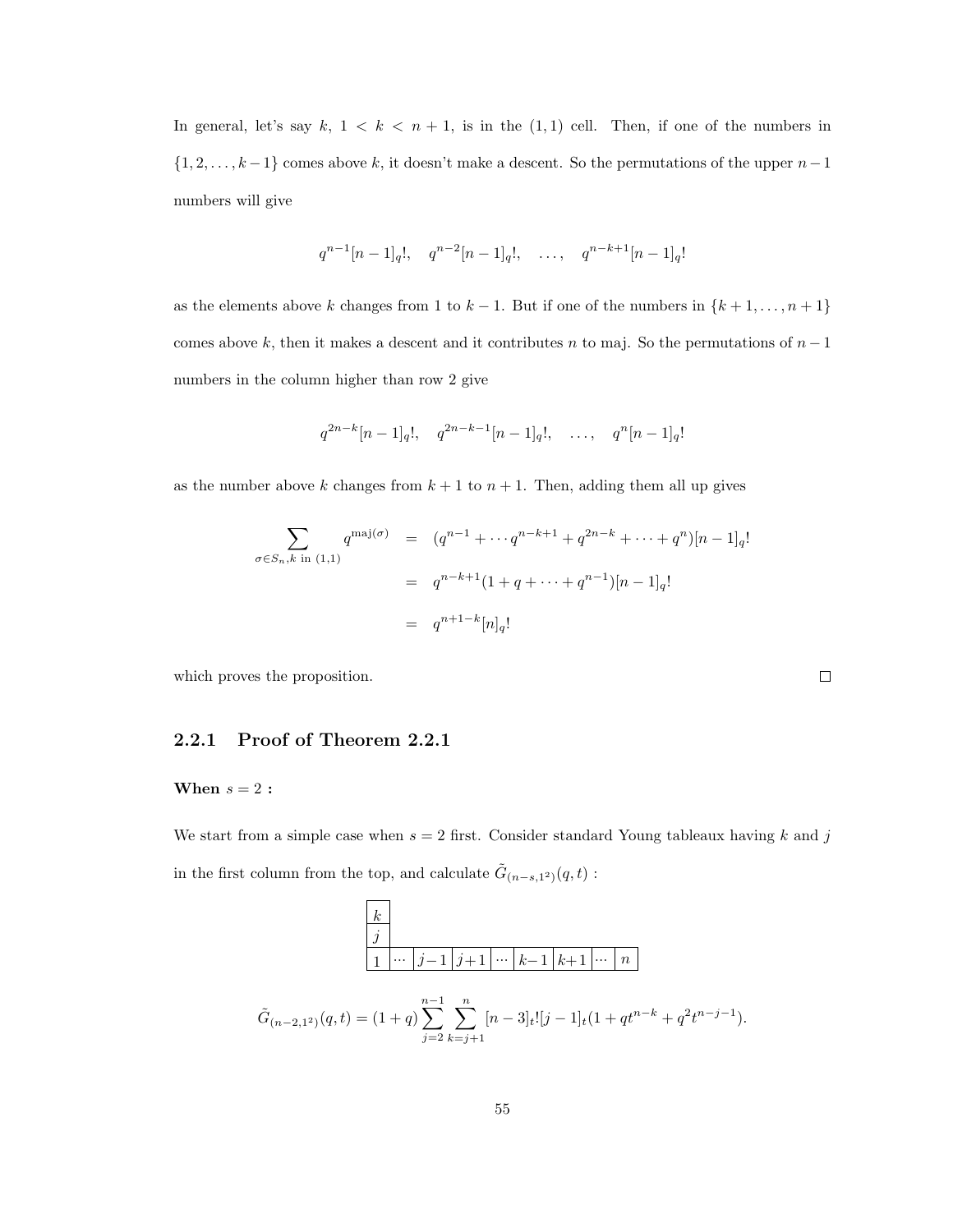Note that this is equal to

$$
\tilde{G}_{(n-2,1^2)}(q,t) = [n-3]_t! [2]_q \sum_{j=2}^{n-1} [j-1]_t \left( (n-j)(1+q^2 t^{n-j-1}) + q[n-j]_t \right). \tag{2.2.1}
$$

On the other hand, we calculate  $\tilde{F}_{(n-2,1^2)}(q,t)$  by calculating  $q^{\text{maj}}t^{\text{coinv}}$  and summing over all n! permutations. Note that permutation of the numbers in the first row, from the second column to the last, gives  $[n-3]_t!$  and we don't get any q factor from that part. Similarly, by Proposition 2.2.2, permutation of the top two cells in the first column gives  $(1+q)$  factor, and it doesn't change any t factor. So we can factor out  $[n-3]_t!(1+q)$  term, and think about the changes in q factor as we permute numbers in the first column. First, if we have 1 in the cell with  $(1, 1)$  coordinate, then no matter what number we have in  $(1, 2)$  coordinate cell, it makes a descent which contributes 1 to maj. Since there are  $\binom{n-1}{2}$  many possible choices for the numbers in the top two cells of the first column, and 1 itself has  $(n-3)$  coinversions, we get

$$
\binom{n-1}{2}t^{n-3}q^2
$$

in this case. If 2 comes in  $(1,1)$  coordinate cell, then we could have 1 either in the first column upper than 2, or in the first row to the right of  $(1,1)$  cell. If 1 is in the first column, we only have 1 maj in the first column, so it gives q factor. And there are  $(n-2)$  possible choices for the other number in the first column, and 2 contributes  $(n-3)$  coinversions. So this case gives  $(n-2)t^{n-3}q$ . If we have 1 in the first row, then both of two numbers in the first column are bigger than 2 and this gives  $q^2$  factor. There are  $\binom{n-2}{2}$  choices for them and 2 has  $(n-4)$  inversions, so this case gives  $\binom{n-2}{2}t^{n-4}q^2$ . Adding them up, in the case when we have 2 in  $(1, 1)$  cell, we get

$$
(n-2)t^{n-3}q + \binom{n-2}{2}t^{n-4}q^2.
$$

If we have 3 in the  $(1, 1)$  coordinate cell, then we have three different cases :

- (i) we have both of 1 and 2 in the first column,
- (ii) we have either 1 or 2 in the first column and another bigger than 3,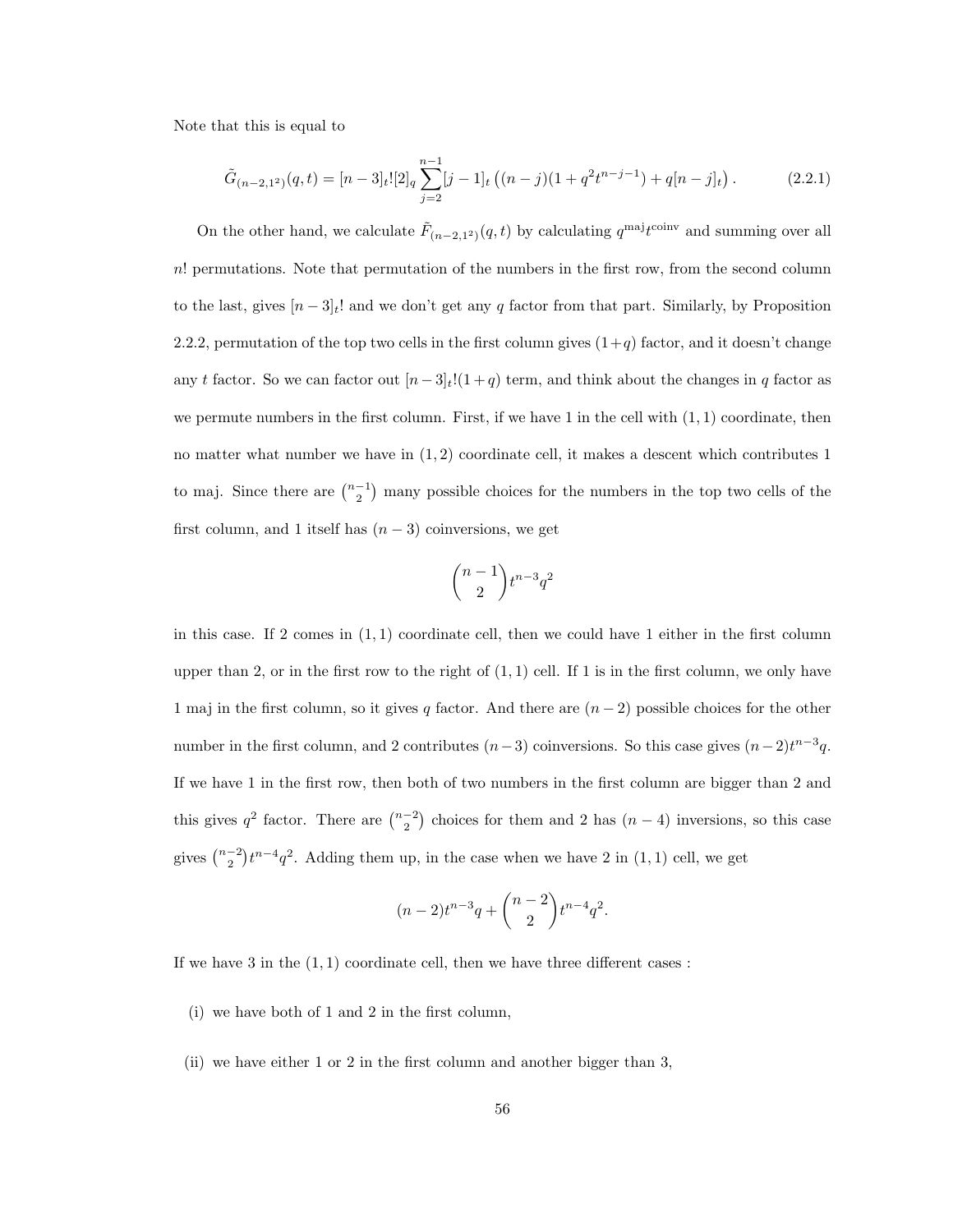(iii) we have two numbers bigger than 3 in the first column.

In case (i), we don't get any q factors, and 3 has  $(n-4)$  coinversions, so we just get  $t^{n-3}$ . In case (ii), one number which is bigger than 3 gives q factor, and there are  $2(n-3)$  possible choices for the numbers in the top two cells in the first column. And t has  $(n-4)$  coinversions, so this case gives us  $2(n-3)t^{n-4}q$ . In case (iii), since we have two bigger numbers than 3 in the top two cells above 3, it gives  $q^2$  factor, and this case 3 has  $(n-5)$  many coinversions, so this case gives  $\binom{n-3}{2}t^{n-5}q^2$ . By summing up all the possible cases when 3 is in the  $(1, 1)$  cell, we get

$$
t^{n-3} + 2(n-3)t^{n-4}q + \binom{n-3}{2}t^{n-5}q^2.
$$

In general, when we have i in (1, 1) coordinate cell, for  $3 \le i \le n-2$ , considering all three different cases, we get

$$
\binom{i-1}{2}t^{n-i} + (i-1)(n-i)t^{n-i-1}q + \binom{n-i}{2}t^{n-i-2}q^2.
$$

If  $(n-1)$  comes in the  $(1,1)$  cell, then we don't have the third case, so we only get

$$
\binom{n-2}{2}t + (n-2)q
$$

and finally if we have n in  $(1, 1)$  cell, then all the numbers are smaller than n, so we only have  $\binom{n-1}{2}$ . Now we sum up all the possible terms, and get  $\tilde{F}_{(n-2,1^2)}(q,t) = [n-3]_t![2]_q$ 

$$
\times \left( \sum_{j=2}^{n-1} \binom{j}{2} t^{n-j-1} + \sum_{j=2}^{n-1} (j-1)(n-j)t^{n-j-1}q + \sum_{j=2}^{n-1} \binom{n-j+1}{2} t^{n-j-1} q^2 \right).
$$

Note that

$$
\sum_{j=2}^{n-1} {j \choose 2} t^{n-j-1} = \sum_{j=2}^{n-1} \left( \sum_{k=1}^{j-1} k \right) t^{n-j-1} = \sum_{j=2}^{n-1} (n-j) \left( \sum_{k=1}^{j-1} t^{k-1} \right)
$$

$$
= \sum_{j=2}^{n-1} (n-j) [j-1]_t,
$$
(2.2.2)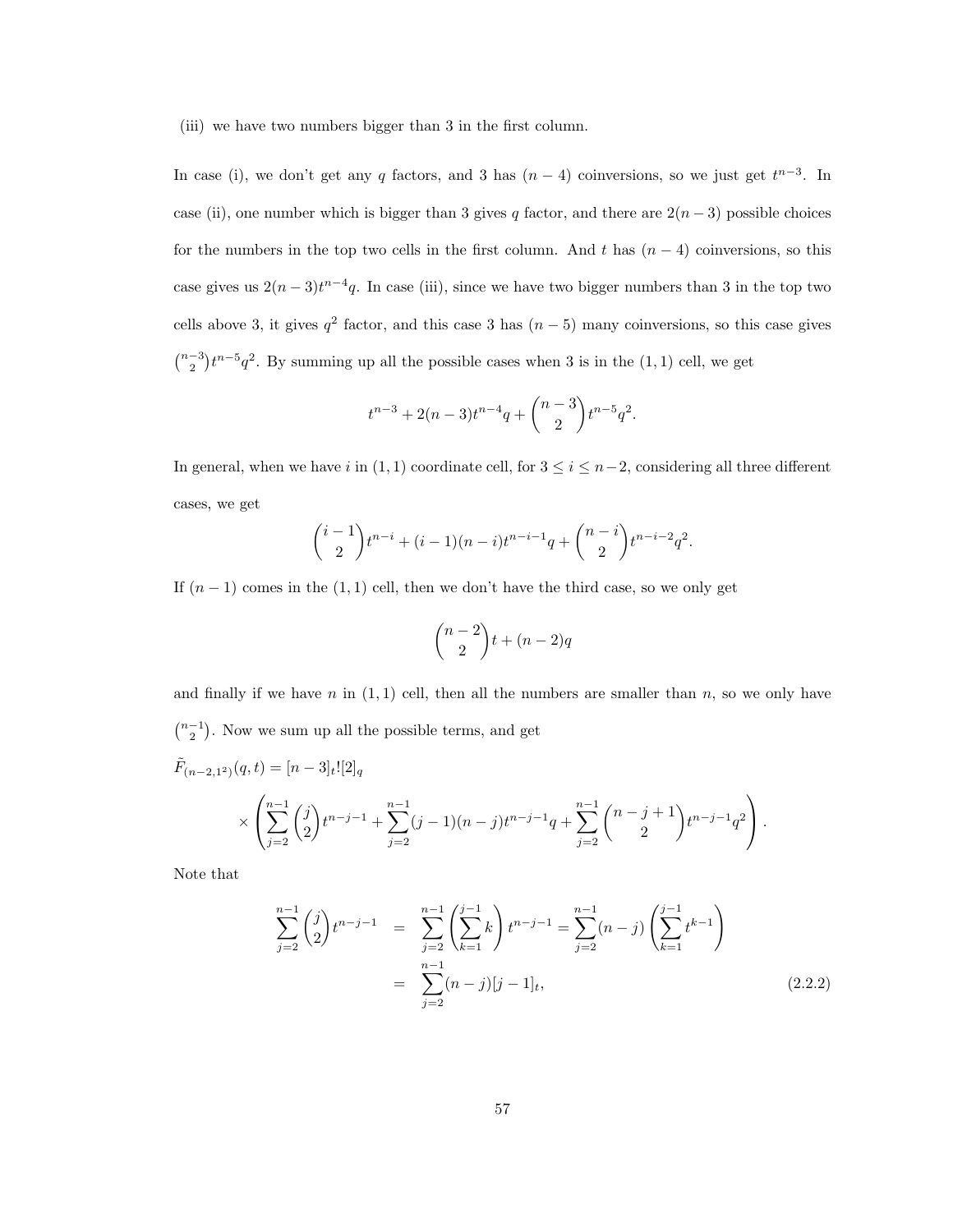$$
\sum_{j=2}^{n-1} [j-1]_t [n-j]_t
$$
  
=  $(n-2) \cdot 1 + (n-3) \cdot 2t + \dots + (j-1)(n-j)t^{n-j-1} + \dots + (n-2)t^{n-3}$   
= 
$$
\sum_{j=2}^{n-1} (j-1)(n-j)t^{n-j-1},
$$
 (2.2.3)

and

$$
\sum_{j=2}^{n-1} {n-j+1 \choose 2} t^{n-j-1} = \sum_{j=2}^{n-1} \left( \sum_{k=1}^{n-j} k \right) t^{n-j-1}
$$
  
=  $(1+2+\cdots+n-2)t^{n-3}+\cdots+(1+2+3)t^2+(1+2)t+1$   
=  $(n-2)t^{n-3}+(n-3)(1+t)t^{n-4}+\cdots+1 \cdot [n-2]_t$   
=  $\sum_{j=2}^{n-1} [j-1]_t (n-j)t^{n-j-1}.$  (2.2.4)

By using the above three identities (2.2.2), (2.2.3) and (2.2.4),  $\tilde{F}_{(n-2,1^2)}(q,t)$  is equal to

$$
\tilde{F}_{(n-2,1^2)}(q,t) = [n-3]_t! [2]_q \sum_{j=2}^{n-1} [j-1]_t \left( (n-j)(1+q^2 t^{n-j-1}) + q[n-j]_t \right).
$$
\n(2.2.5)

We compare this result to  $\tilde{G}_{(n-2,1^2)}(q,t)$  in (2.2.1) and confirm that (2.2.1) and (2.2.5) are the same, i.e.,

$$
\tilde{F}_{(n-2,1^2)}(q,t) = \tilde{G}_{(n-2,1^2)}(q,t).
$$

## For general  $s\geq 2$  :

:

Now we consider when  $\mu' = (n - s, 1^s)$  with  $s \geq 2$ .



For standard tableaux with  $j_s, \ldots, j_1$  in the first column from the top, we calculate  $\tilde{G}_{(n-s,1^s)}(q,t)$ 

$$
\tilde{G}_{(n-s,1^{s})}(q,t) = [n-s-1]_t! [s]_q! \sum_{j_1=2}^{n-s+1} \sum_{j_2=j_1+1}^{n-s+2} \cdots
$$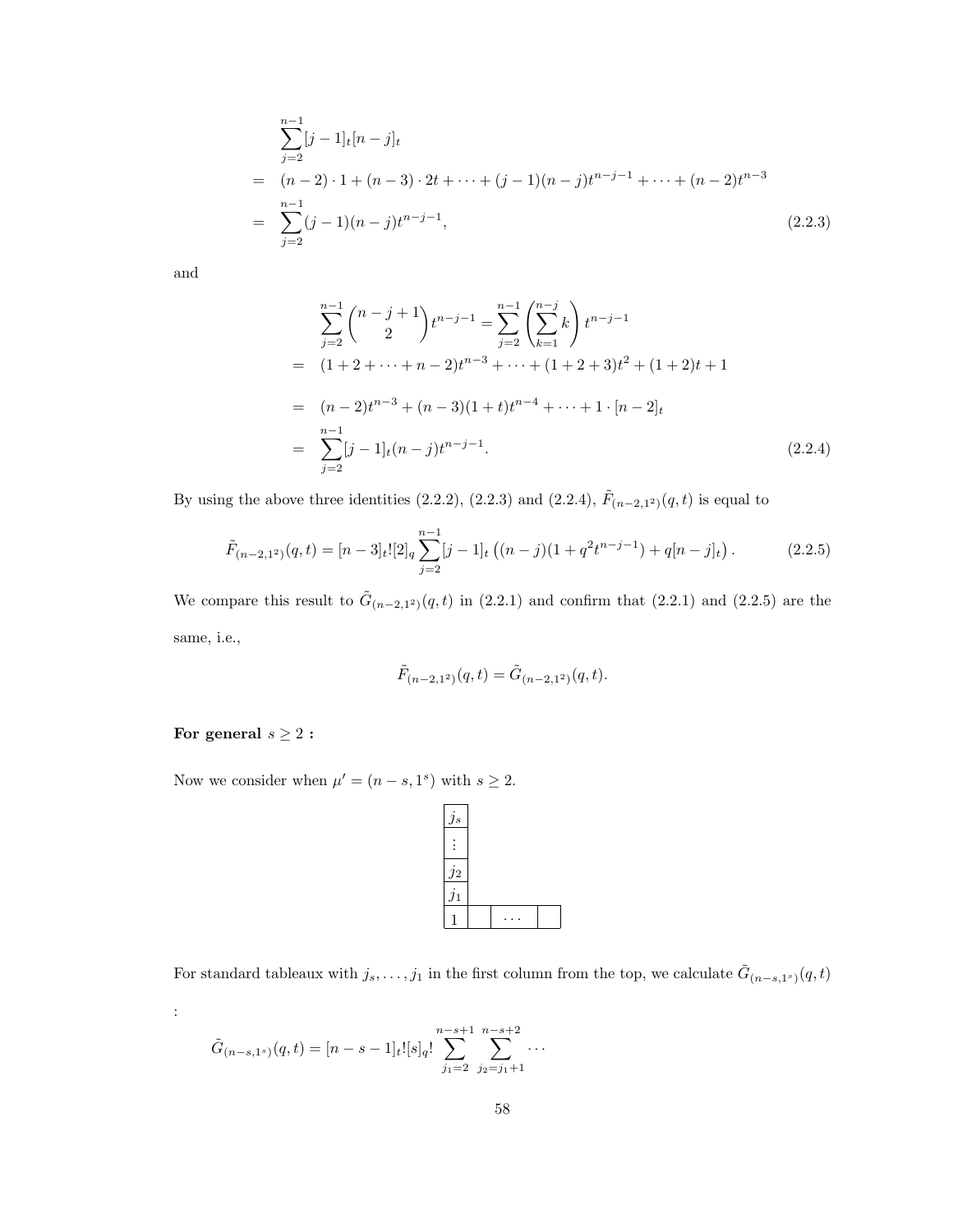$$
\cdots \sum_{j_s=j_{s-1}+1}^{n} [j_1-1]_t \left(1+q t^{n-j_s}+q^2 t^{n-j_{s-1}-1}+\cdots+q^{s} t^{n-j_1-(s-1)}\right). \tag{2.2.6}
$$

On the other hand, to calculate  $\tilde{F}_{(n-s,1^{s})}(q,t)$ , we vary the element in  $(1,1)$  cell and calculate all the possible monomials, as we did in the previous case with  $s = 2$ . By Proposition (2.2.2), we know that the permutations in the first row not including the very first cell give  $[n-s-1]_t$ ! factor, and from the permutations in the first column not including  $(1, 1)$  cell, we get  $[s]_q!$  factor. To see the general case, let's say we have i in  $(1,1)$  coordinate cell. If there are j many elements in the first column which are smaller than i, then there are  $(s - j)$  many numbers in the first column which are bigger than i, so it gives  $q^{s-j}$  factor, and there are  $n-i-(s-j)$  many numbers bigger than i in the first row, so it gives  $t^{n-i-(s-j)}$  factor. For the elements in the first column excluding the  $(1, 1)$  cell, we have  $\binom{i-1}{j}\binom{n-i}{s-j}$  many choices. Thus this case gives

$$
[n-s-1]_t![s]_q! {i-1 \choose j} {n-i \choose s-j} t^{n-i-(s-j)} q^{s-j},
$$

where j changes from 0 to s, and i changes from 1 to n. So by considering all the permutations of n numbers, we get

$$
\tilde{F}_{(n-s,1^{s})}(q,t) = [n-s-1]_t! [s]_q! \sum_{i=1}^{n} \left( \sum_{j=0}^{s} {i-1 \choose j} {n-i \choose s-j} t^{n-i-(s-j)} q^{s-j} \right).
$$

To show that this is the same to  $\tilde{G}_{(n-s,1^s)}(q,t)$  in (2.2.6), we only need to show that the coefficients of  $q^k$  match, for  $0 \leq k \leq s$ . In other words, we need to prove the following identity

$$
\sum_{i=1}^{n} {i-1 \choose j} {n-i \choose s-j} t^{n-i-(s-j)} = \sum_{j_1=2}^{n-s+1} \sum_{j_2=j_1+1}^{n-s+2} \cdots \sum_{j_s=j_{s-1}+1}^{n} [j_1-1]_t t^{n-j_{s-j+1}-j+1}
$$
(2.2.7)

for all  $0 \leq j \leq s$ .

We first consider when  $j = 0$ . Then what we want to show is the following:

$$
\sum_{i=s+1}^{n} {i-1 \choose s} t^{n-i} = \sum_{j_1=2}^{n-s+1} \sum_{j_2=j_1+1}^{n-s+2} \cdots \sum_{j_s=j_{s-1}+1}^{n} [j_1-1]_t
$$
\n
$$
= \sum_{j_1=2}^{n-s+1} [j_1-1]_t \sum_{j_2=j_1+1}^{n-s+2} \cdots \sum_{j_s=j_{s-1}+1}^{n} 1.
$$
\n(2.2.8)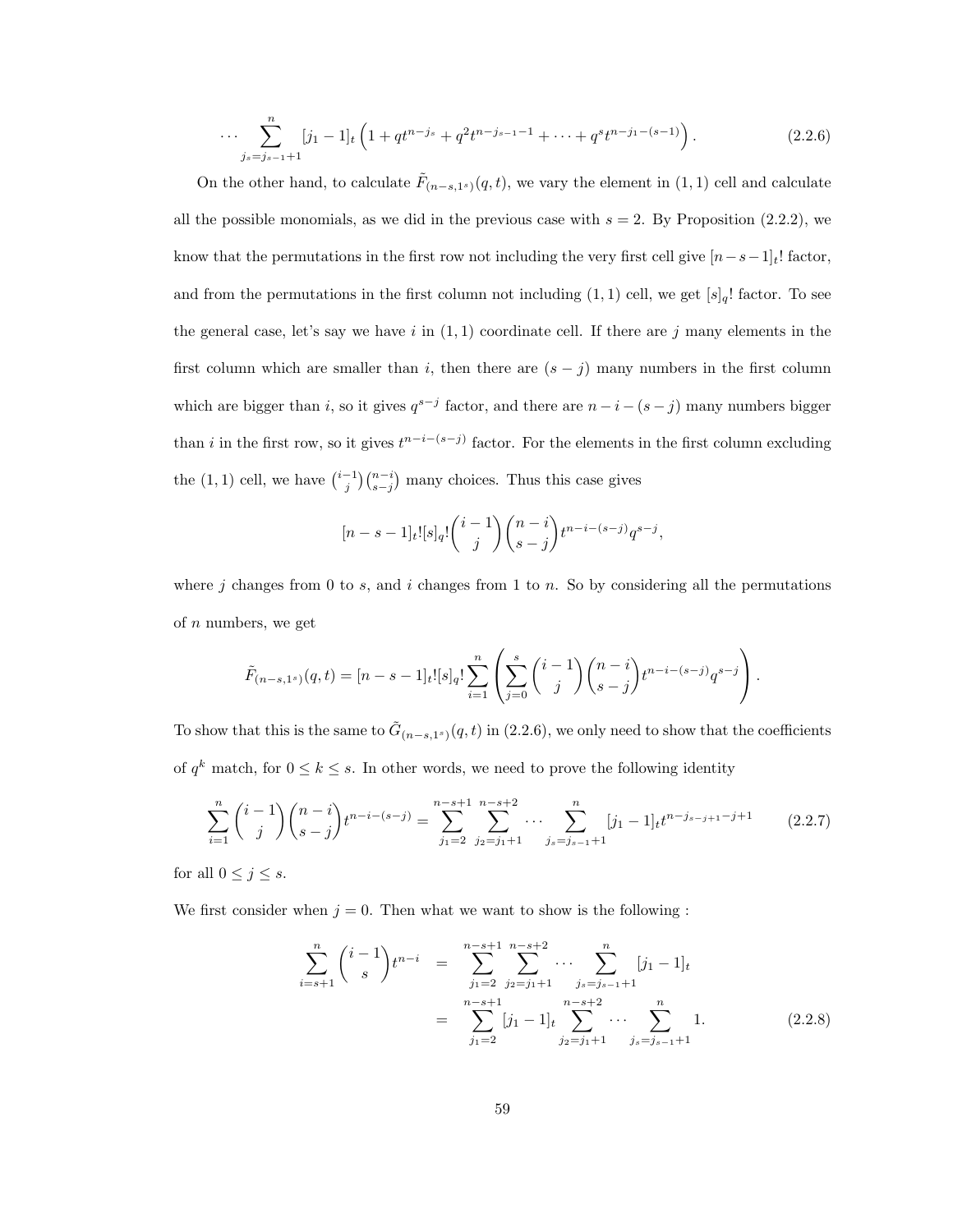Lemma 2.2.3.

$$
\sum_{j_2=j_1+1}^{n-s+2} \cdots \sum_{j_s=j_{s-1}+1}^{n} 1 = \binom{n-j_1}{s-1}.
$$

Proof.

$$
\sum_{j_2=j_1+1}^{n-s+2} \cdots \sum_{j_{s-2}=\atop j_{s-3}+1}^{n-2} \sum_{j_{s-1}=\atop j_{s-2}+1}^{n-1} \sum_{j_s=\atop j_{s-1}+1}^{n} 1 = \sum_{j_2=j_1+1}^{n-s+2} \cdots \sum_{j_{s-2}=\atop j_{s-3}+1}^{n-2} \sum_{j_{s-1}=\atop j_{s-2}+1}^{n-1} (n-j_{s-1})
$$

$$
= \sum_{j_2=j_1+1}^{n-s+2} \cdots \sum_{j_{s-2}=\atop j_{s-2}+s+1}^{n-2} {n-1 \choose 2}.
$$

Note the following identity

$$
\sum_{r=m}^{n} {r \choose k} = {n+1 \choose k+1} - {m \choose k+1}.
$$
\n(2.2.9)

 $\Box$ 

By using the above identity, the inner most summation becomes

$$
\sum_{j_{s-2}=j_{s-3}+1}^{n-2} \binom{n-j_{s-2}}{2} = \sum_{j_{s-2}=2}^{n-j_{s-3}-1} \binom{j_{s-3}}{2} = \binom{n-j_{s-3}}{3}.
$$

We apply the above identity (2.2.9) repeatedly until we get

$$
\sum_{j_2=j_1+1}^{n-s+2} \cdots \sum_{j_s=j_{s-1}+1}^{n} 1 = \sum_{j_2=j_1+1}^{n-s+2} {n-j_2 \choose s-2} = \sum_{j_2=s-2}^{n-j_1-1} {j_2 \choose s-2} = {n-j_1 \choose s-1}
$$

which proves the lemma.

By applying Lemma (2.2.3) , the right hand side of (2.2.8) becomes

$$
\sum_{j_1=2}^{n-s+1} [j_1-1]_t \sum_{j_2=j_1+1}^{n-s+2} \cdots \sum_{j_s=j_{s-1}+1}^{n} 1 = \sum_{j_1=2}^{n-s+1} [j_1-1]_t \binom{n-j_1}{s-1}
$$

and

$$
\sum_{j_1=2}^{n-s+1} [j_1 - 1]_t {n-j_1 \choose s-1}
$$
  
=  ${n-2 \choose s-1} + (1+t){n-3 \choose s-1} + \dots + (1+t+\dots+t^{n-s-1})$   
=  $\sum_{j=s-1}^{n-2} {j \choose s-1} + \sum_{j=s-1}^{n-3} {j \choose s-1}t + \dots + {s-1 \choose s-1}t^{n-s-1}$   
=  $\sum_{k=0}^{n-s-1} \sum_{j=s-1}^{n-2-k} {j \choose s-1}t^k = \sum_{k=0}^{n-s-1} {n-1-k \choose s}t^k$   
=  $\sum_{i=s+1}^{n} {i-1 \choose s}t^{n-i}.$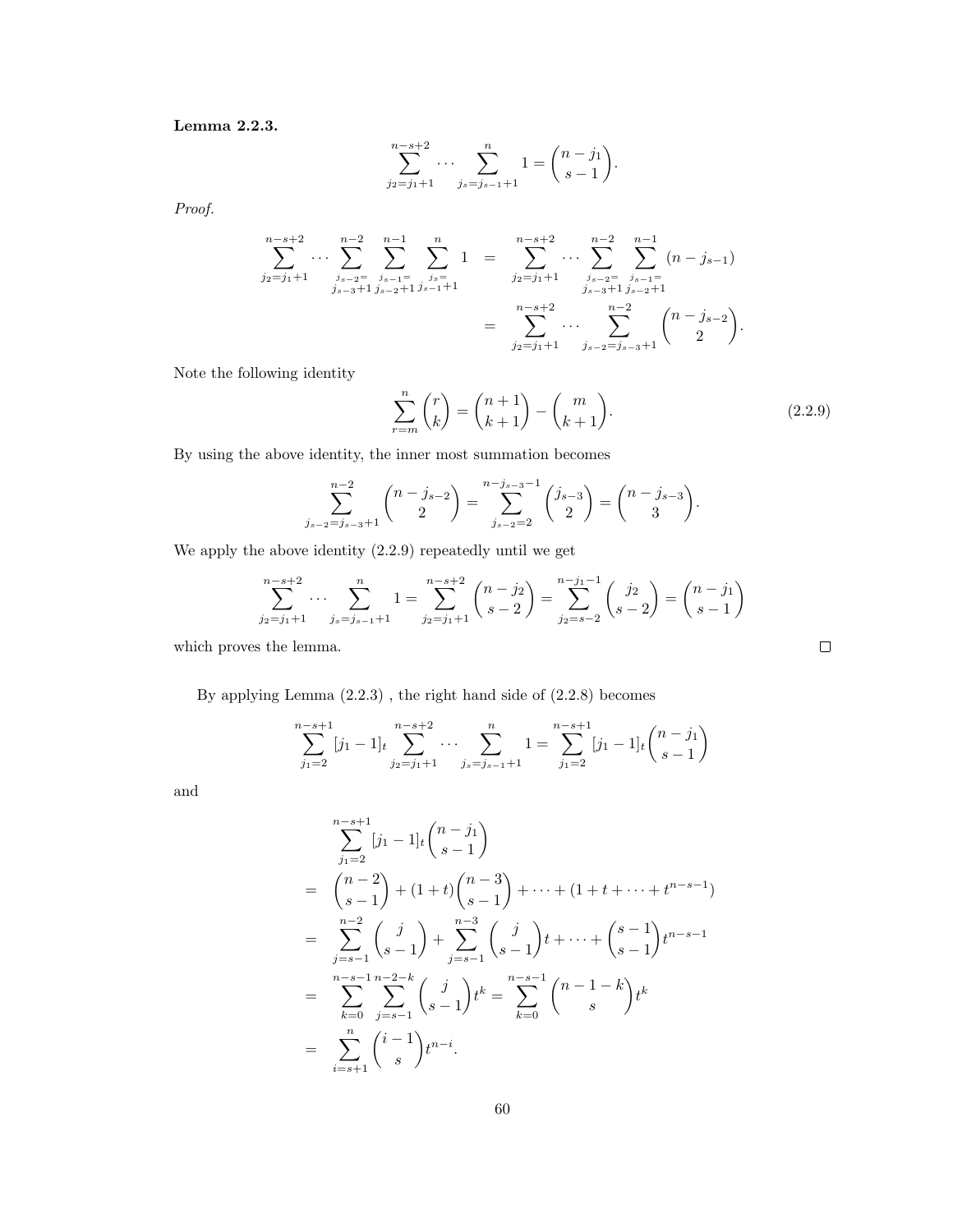This is the left hand side of  $(2.2.8)$ , hence it shows that the coefficients of  $q<sup>0</sup>$  are equal.

Secondly we consider when  $j = 1$ . In this case, what we want to show is the following identity :

$$
\sum_{i=s}^{n} {i-1 \choose s-1} (n-i)t^{n-i-1} = \sum_{j_1=2}^{n-s+1} \sum_{j_2=j_1+1}^{n-s+2} \cdots \sum_{j_s=j_{s-1}+1}^{n} [j_1-1]_t t^{n-j_s}
$$

$$
= \sum_{j_1=2}^{n-s+1} [j_1-1]_t \sum_{j_2=j_1+1}^{n-s+2} \cdots \sum_{j_s=j_{s-1}+1}^{n} t^{n-j_s}.
$$
(2.2.10)

Lemma 2.2.4.

$$
\sum_{j_2=j_1+1}^{n-s+2} \cdots \sum_{j_s=j_{s-1}+1}^{n} t^{n-j_s} = \sum_{k=0}^{n-j_1-s+1} {n-j_1-1-k \choose s-2} t^k.
$$

Proof.

$$
\sum_{j_2=j_1+1}^{n-s+2} \cdots \sum_{j_s=j_{s-1}+1}^{n} t^{n-j_s} = \sum_{j_2=j_1+1}^{n-s+2} \cdots \sum_{j_{s-1}=j_{s-2}+1}^{n-1} [n-j_{s-1}]_t
$$
  
\n
$$
= \sum_{j_2=j_1+1}^{n-s+2} \cdots \sum_{j_{s-2}=j_{s-3}+1}^{n-2} \sum_{k=0}^{n-j_{s-2}-2} (n-j_{s-2}-1-k)t^k
$$
  
\n
$$
= \sum_{j_2=j_1+1}^{n-s+2} \cdots \sum_{j_{s-3}=j_{s-4}+1}^{n-3} \sum_{k=0}^{n-j_{s-3}-3} \left( \sum_{r=1}^{n-j_{s-3}-2-k} r \right) t^k
$$
  
\n
$$
= \sum_{j_2=j_1+1}^{n-s+2} \cdots \sum_{j_{s-3}=j_{s-4}+1}^{n-3} \sum_{k=0}^{n-j_{s-3}-3} {n-j_{s-3}-3 \choose 2} t^k
$$
  
\n
$$
= \sum_{j_2=j_1+1}^{n-s+2} \cdots \sum_{j_{s-4}=j_{s-5}+1}^{n-4} \sum_{k=0}^{n-j_{s-4}-4} {n-j_{s-4}-4 \choose 2} t^k
$$
  
\n
$$
= \sum_{j_2=j_1+1}^{n-s+2} \cdots \sum_{j_{s-4}=j_{s-5}+1}^{n-4} \sum_{k=0}^{n-j_{s-4}-4} {n-j_{s-4}-4 \choose 3} t^k.
$$

Note that we are applying the previous identity (2.2.9) to get the binomial coefficients in each step. Keep applying (2.2.9) until we get

$$
\sum_{j_2=j_1+1}^{n-s+2} \cdots \sum_{j_s=j_{s-1}+1}^{n} t^{n-j_s} = \sum_{j_2=j_1+1}^{n-s+2} \sum_{k=0}^{n-j_2-(s-2)} {n-j_2-1-k \choose s-3} t^k
$$
  
= 
$$
\sum_{k=0}^{n-j_1-(s-1)} {n-j_1-1-k \choose s-2} t^k.
$$

This finishes the proof.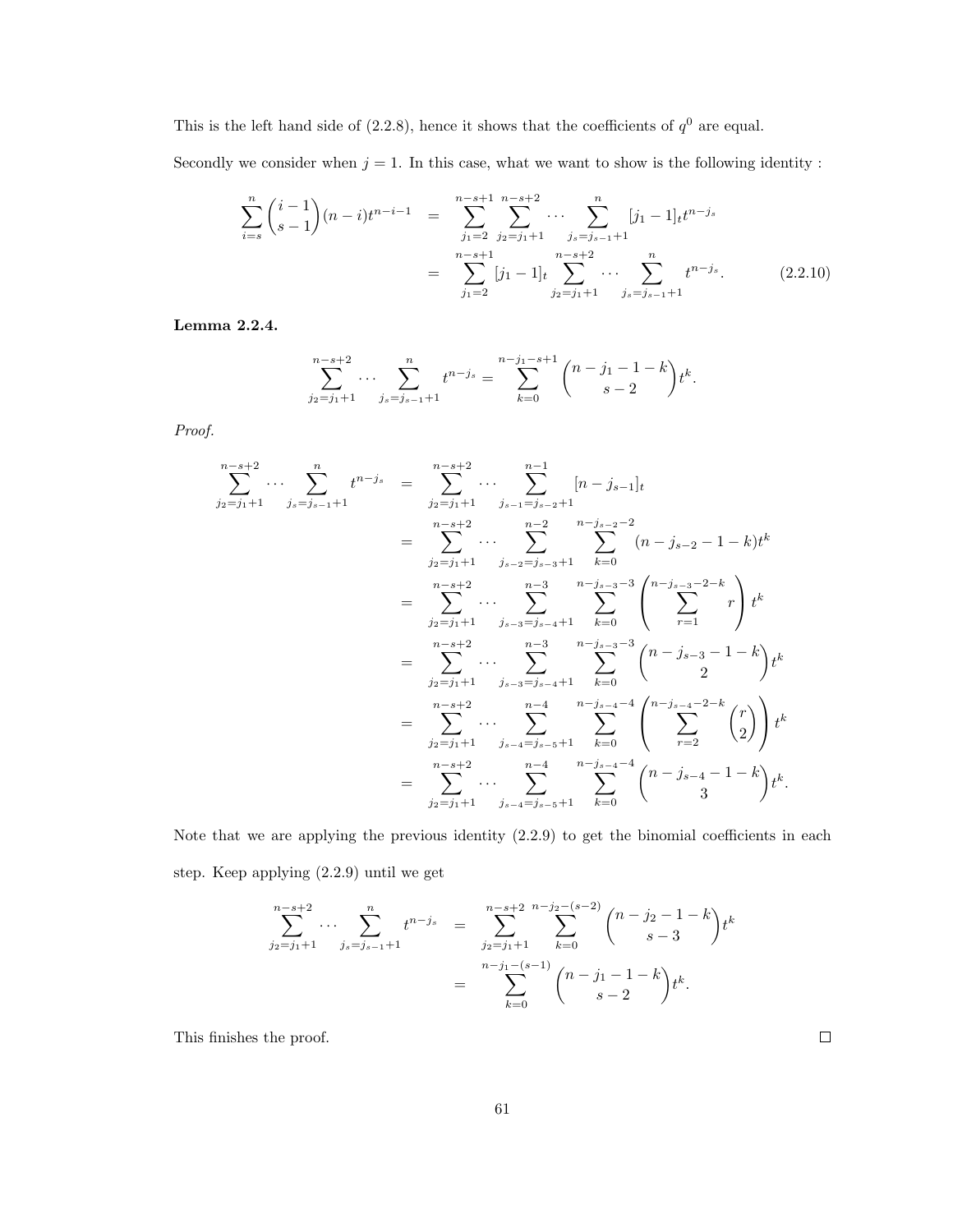By applying Lemma 4.2, the right hand side of (2.2.10) becomes

$$
\sum_{j_1=2}^{n-s+1} [j_1 - 1]_t \sum_{k=0}^{n-j_1 - (s-1)} {n-j_1 - 1-k \choose s-2} t^k = \sum_{k=0}^{n-s-1} (k+1) \left( \sum_{r=s-2}^{n-3-k} {r \choose s-2} \right) t^k
$$

$$
= \sum_{k=0}^{n-s-1} (k+1) {n-2-k \choose s-1} t^k = \sum_{i=s}^{n-1} (n-i) {i-1 \choose s-1} t^{n-i-1},
$$

which is the left hand side of  $(2.2.10)$  and so this proves the case when  $j = 1$ .

Now we compare the coefficients of  $q^j$  for general  $0 < j \leq s$ , and we want to show

$$
\sum_{i=s-j+1}^{n-j} \binom{i-1}{s-j} \binom{n-i}{j} t^{n-i-j} = \sum_{j_1=2}^{n-s+1} \sum_{j_2=j_1+1}^{n-s+2} \cdots \sum_{j_s=j_{s-1}+1}^{n} [j_1-1]_t t^{n-j_{s-j+1}-j+1}.
$$
 (2.2.11)

Note that the right hand side of (2.2.11) is equal to

$$
\sum_{j_1=2}^{n-s+1} [j_1-1]_t \sum_{j_2=j_1+1}^{n-s+2} \cdots \sum_{j_{s-j+1}=j_{s-j}+1}^{n-j+1} t^{n-j_{s-j+1}-j+1} \sum_{j_{s-j+2}=j_{s-j+1}+1}^{n-j+2} \cdots \sum_{j_s=j_{s-1}+1}^{n} 1.
$$

By applying the lemma (2.2.3),

$$
\sum_{j_{s-j+2}=j_{s-j+1}+1}^{n-j+2} \cdots \sum_{j_s=j_{s-1}+1}^{n} 1 = \binom{n-j_{s-j+1}}{j-1}
$$

so we can simplify the right hand side of (2.2.11) to

$$
\sum_{j_1=2}^{n-s+1} [j_1 - 1]_t \sum_{j_2=j_1+1}^{n-s+2} \cdots \sum_{j_s=j+1}^{n-j+1} {n-j_s-j+1 \choose j-1} t^{n-j_{s-j+1}-j+1}
$$
\n
$$
= \sum_{j_1=2}^{n-s+1} [j_1 - 1]_t \sum_{j_2=j_1+1}^{n-s+2} \cdots \sum_{j_s=j}^{n-j} (1 + \cdots + {n-j_s-j-1 \choose j-1} t^{n-j_{s-j}-j})
$$
\n
$$
= \sum_{j_1=2}^{n-s+1} [j_1 - 1]_t \sum_{j_2=j_1+1}^{n-s+2} \cdots \sum_{j_s=j-1}^{n-j-1} \sum_{k=0}^{n-j-1} {j-1-j \choose j-1} (n-j_{s-j-1}-j-k) t^k
$$
\n
$$
= \sum_{j_1=2}^{n-s+1} [j_1 - 1]_t \sum_{j_2=j_1+1}^{n-s+2} \cdots \sum_{j_s=j-2}^{n-j-2} \sum_{k=0}^{n-j-2} {j-1 \choose j-1} {n-j_{s-j-2}-j-k \choose j-1} t^k
$$
\n
$$
\cdots
$$
\n
$$
= \sum_{j_1=2}^{n-s+1} [j_1 - 1]_t \sum_{j_2=j_1+1}^{n-j_1+1-s} \cdots \sum_{j_s=j-3+1}^{j_{s-j-2}} \sum_{k=0}^{n-j-2} {j-1 \choose j-1} t^k
$$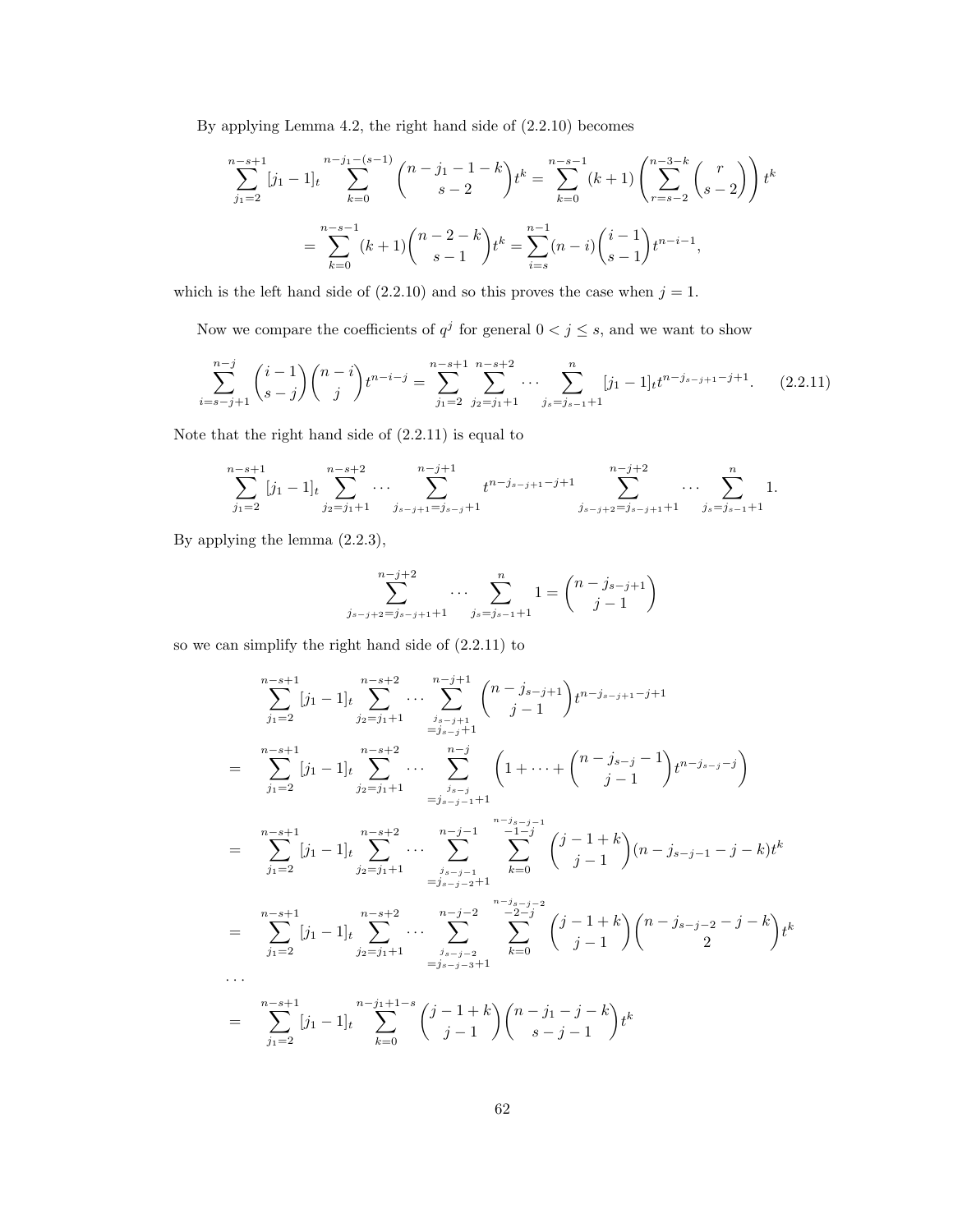$$
= \sum_{k=0}^{n-s-1} \binom{n-j-2-k}{r=s-j-1} {r \choose s-j-1} \left( \sum_{r=j-1}^{j+k-1} {r \choose j-1} \right) t^k
$$
  

$$
= \sum_{k=0}^{n-s-1} \binom{n-j-1-k}{s-j} {j+k \choose j} t^k = \sum_{i=s-j+1}^{n-j} {i-1 \choose s-j} {n-i \choose j} t^{n-i-j}.
$$

The last line of the equation is equal to the left hand side of (2.2.11), hence this proves that the coefficients of  $q^j$ ,  $0 \le j \le s$ , are equal. Therefore, we proved that

$$
\tilde{F}_{(n-s,1^s)}(q,t) = \tilde{G}_{(n-s,1^s)}(q,t)
$$

for any s, and this finishes the proof of Theorem (2.2.1).

#### 2.2.2 Proof by Recursion

We can derive a recursion formula in the hook shape case by fixing the position of the cell containing the largest number n.



Let's first start from a tableau of the shape  $(n-s, 1^{s-1})$  with

$$
\tilde{G}_{(n-s,1^{s-1})}(q,t) = \sum_{T \in \text{SYT}((n-s,1^{s-1}))} \prod_{i=1}^{n-1} [a_i(T)]_t \cdot [s-1]_q! \left(1 + \sum_{j=1}^{s-1} q^j t^{\alpha_t(T)}\right)
$$

and put the cell with  $n$  on the top of the first column. Then, since there is no other column with height s+1, adding the cell with n on the top of the first column gives  $a_n(T) = 1$ , hence it doesn't change the t-factor part of the above formula. Now as for the  $q$  part, we will have an additional factor of  $[s]_q$ , and all the q powers in the last parenthesis will be increased by 1 and it will have additional q from the top cell of the first column. The exponent of t with that q is 0 since n is the largest possible number. Hence, for the first case tableaux, the formula we get becomes

$$
\sum_{T \in \text{SYT}((n-s,1^{s-1}))} \prod_{i=1}^{n-1} [a_i(T)]_t \cdot [s]_q! \left[ 1 + q \left( 1 + \sum_{j=1}^{s-1} q^j t^{\alpha_j(T)} \right) \right]
$$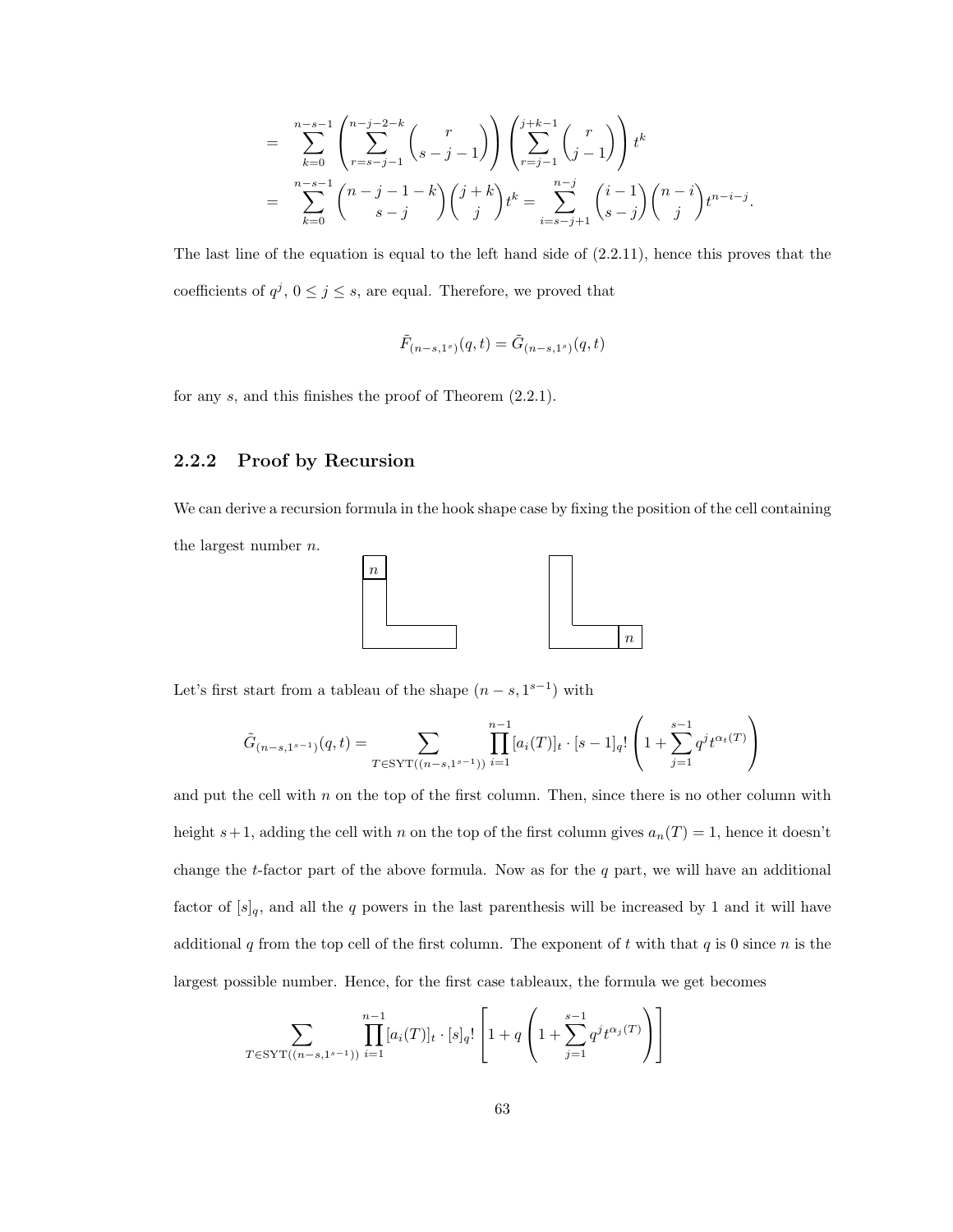$$
= \left(\sum_{T \in \text{SYT}((n-s,1^{s-1}))} \prod_{i=1}^{n-1} [a_i(T)]_t \cdot [s]_q!\right) + q[s]_q \tilde{G}_{(n-s,1^{s-1})}(q,t)
$$

and in terms of  $\tilde{G}_{(n-s,1^{s-1})}(q,t)$ , this is equal to

$$
[s]_q! \tilde{G}_{(n-s,1^{s-1})}(0,t) + q[s]_q \tilde{G}_{(n-s,1^{s-1})}(q,t).
$$
 (2.2.12)

For the second case, we start from a tableau of the shape  $(n-s-1, 1<sup>s</sup>)$  and add the cell with n in the end of the first row. This increases the number of columns with height 1 from  $(n - s - 2)$  to  $(n - s - 1)$ , so it contributes the t factor  $a_n = [n - s - 1]_t$ . Since it doesn't affect the first column, we don't get any extra q factor, but having the largest number  $n$  in the first row increases all  $\alpha_j$ 's by 1. In other words, if we let the formula for the shape  $(n - s - 1, 1^s)$  as

$$
\tilde{G}_{(n-s-1,1^{s})}(q,t) = \sum_{T \in \text{SYT}((n-s-1,1^{s}))} \prod_{i=1}^{n-1} [a_i(T)]_t \cdot [s]_q! \left(1 + \sum_{j=1}^{s} q^j t^{\alpha_j(T)}\right),
$$

then by adding the cell with  $n$  in the end of the first row, it becomes to

$$
\sum_{T \in \text{SYT}((n-s-1,1^s))} [n-s-1]_t \cdot \prod_{i=1}^{n-1} [a_i(T)]_t \cdot [s]_q! \left(1 + \sum_{j=1}^s q^j t^{\alpha_j(T)+1}\right)
$$
  
= 
$$
\sum_{T \in \text{SYT}((n-s-1,1^s))} [n-s-1]_t \cdot \prod_{i=1}^{n-1} [a_i(T)]_t \cdot [s]_q! \left[t \left(1 + \sum_{j=1}^s q^j t^{\alpha_j(T)}\right) + (1-t)\right].
$$

Thus, in terms of  $\tilde{G}_{(n-s-1,1^s)}$ , this can be expressed as

$$
t[n-s-1]_t\tilde{G}_{(n-s-1,1^s)}(q,t) + (1-t)[n-s-1]_t[s]_q!\tilde{G}_{(n-s-1,1^s)}(0,t). \tag{2.2.13}
$$

Thus, we get the recursion for  $\tilde{G}_{(n-s,1^s)}(q,t)$  by adding (2.2.12) and (2.2.13):

$$
\begin{array}{c}\tilde{G}_{(n-s,1^s)}(q,t)=q[s]_q\tilde{G}_{(n-s,1^{s-1})}(q,t)+t[n-s-1]_t\tilde{G}_{(n-s-1,1^s)}(q,t)\\ \\ \qquad+\lbrack s\rbrack_q! (\tilde{G}_{(n-s,1^{s-1})}(0,t)+(1-t^{n-s-1})\tilde{G}_{(n-s-1,1^s)}(0,t)).\end{array}
$$

To compare it to the recursion of the Hilbert series  $F_{\mu}(q, t)$ , we do the transformations  $\tilde{G}_{\mu'}(q, t)$  $G_{\mu}\left(\frac{1}{t},q\right)t^{n(\mu)},$  and get the final recursion of  $G_{\mu}(q,t)$ 

$$
G_{(s+1,1^{n-s-1})}(q,t) = q[s]_q G_{(s,1^{n-s-1})}(q,t) + [n-s-1]_t G_{(s+1,1^{n-s-2})}(q,t)
$$
\n(2.2.14)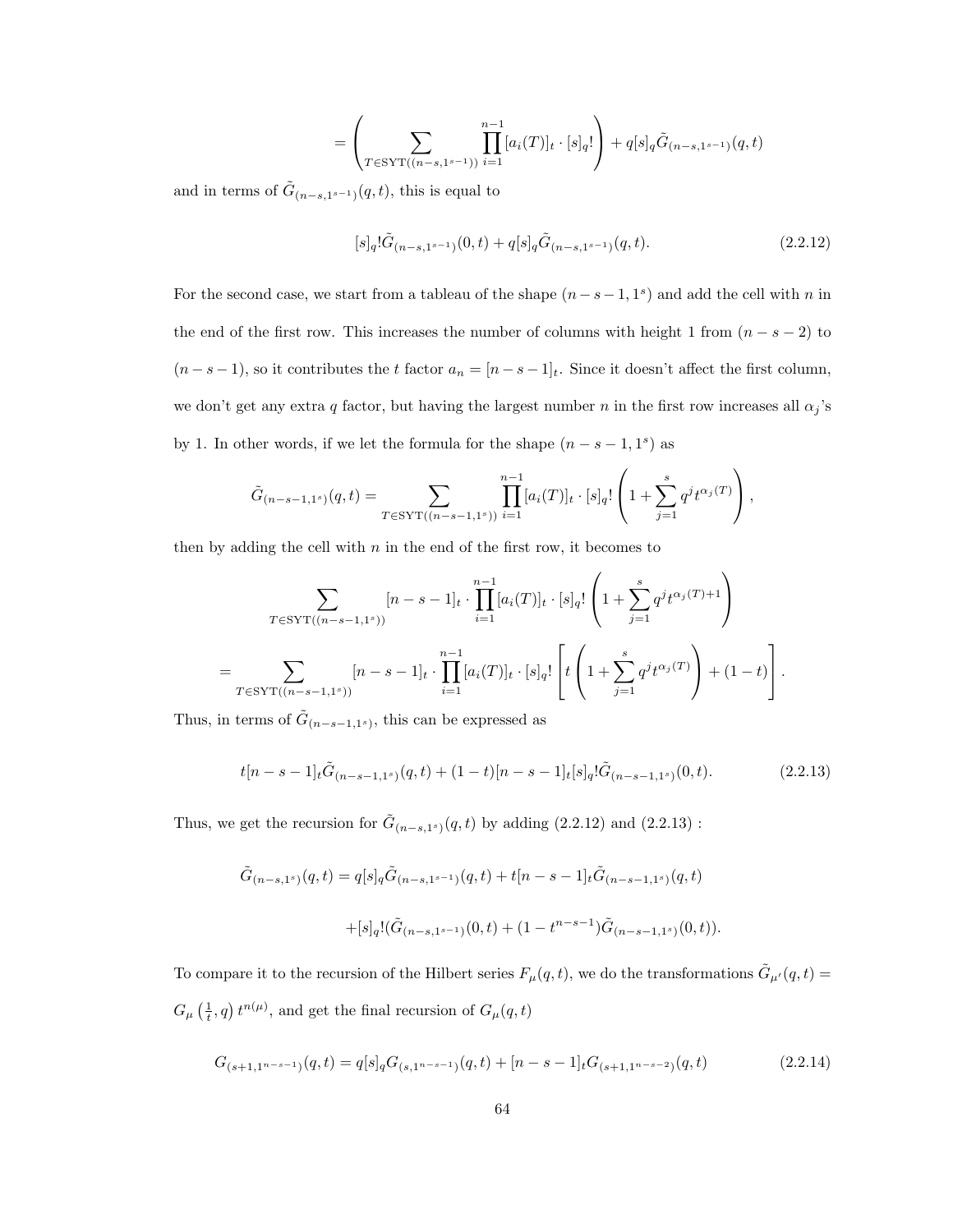$$
+[s]_q!(G_{(s,1^{n-s-1})}(0,t)+(t^{n-s-1}-1)G_{(s+1,1^{n-s-2})}(0,t)).\\
$$

Simple calculation gives the following proposition.

#### Proposition 2.2.5.

$$
[s]_q!(G_{(s,1^{n-s-1})}(0,t) + (t^{n-s-1} - 1)G_{(s+1,1^{n-s-2})}(0,t))
$$
  
= 
$$
{n-1 \choose s}t^{n-s-1}[n-s-1]_t![s]_q!.
$$
 (2.2.15)

Proof. By simple calculation, we find

$$
G_{(s,1^{n-s-1})}(q,t) = t^{n-s-1}[n-s-1]_t![s-1]_q! \sum_{j_1=2}^{n-s+1} \cdots
$$

$$
\cdots \sum_{j_{s-1}=j_{s-2}+1}^{n-1} \frac{[j_1-1]_t}{t^{j_1-2}}(1+qt^{-a_1}+\cdots+q^{s-1}t^{-a_{s-1}})
$$

for appropriate  $a_i$ 's. So

$$
G_{(s,1^{n-s-1})}(0,t) = t^{n-s-1}[n-s-1]_t! \sum_{j_1=2}^{n-s+1} \cdots \sum_{j_{s-1}=j_{s-2}+1}^{n-1} \frac{[j_1-1]_t}{t^{j_1-2}}
$$
  
\n
$$
= t^{n-s-1}[n-s-1]_t! \sum_{j_1=2}^{n-s+1} \frac{[j_1-1]_t}{t^{j_1-2}} \left( \sum_{j_2=j_1+1}^{n-s+2} \cdots \sum_{j_{s-1}=j_{s-2}+1}^{n-1} 1 \right)
$$
  
\n
$$
= t^{n-s-1}[n-s-1]_t! \sum_{j_1=2}^{n-s+1} \frac{[j_1-1]_t}{t^{j_1-2}} {n-1 \choose s-2}
$$
  
\n
$$
= t^{n-s-1}[n-s-1]_t! \sum_{i=s}^{n-1} {i-1 \choose s-1} t^{-(n-1-i)}
$$
  
\n
$$
= [n-s-1]_t! \sum_{i=s}^{n-1} {i-1 \choose s-1} t^{i-s}.
$$
 (2.2.16)

Similarly, we have

$$
G_{(s+1,1^{n-s-2})}(q,t) = t^{n-s-2}[n-s-2]_t![s]_q! \sum_{j_1=2}^{n-s} \cdots
$$

$$
\cdots \sum_{j_s=j_{s-1}+1}^{n-1} \frac{[j_1-1]_t}{t^{j_1-2}}(1+qt^{-b_1}+\cdots+q^st^{-b_s})
$$

for appropriate  $b_i$ 's, and by plugging in  $q = 0$ , we get

$$
G_{(s+1,1^{n-s-2})}(0,t) = t^{n-s-2} [n-s-2]_t! \sum_{j_1=2}^{n-s} \frac{[j_1-1]_t}{t^{j_1-2}} \left( \sum_{j_2=j_1+1}^{n-s+1} \cdots \sum_{j_s=j_{s-1}+1}^{n-1} 1 \right)
$$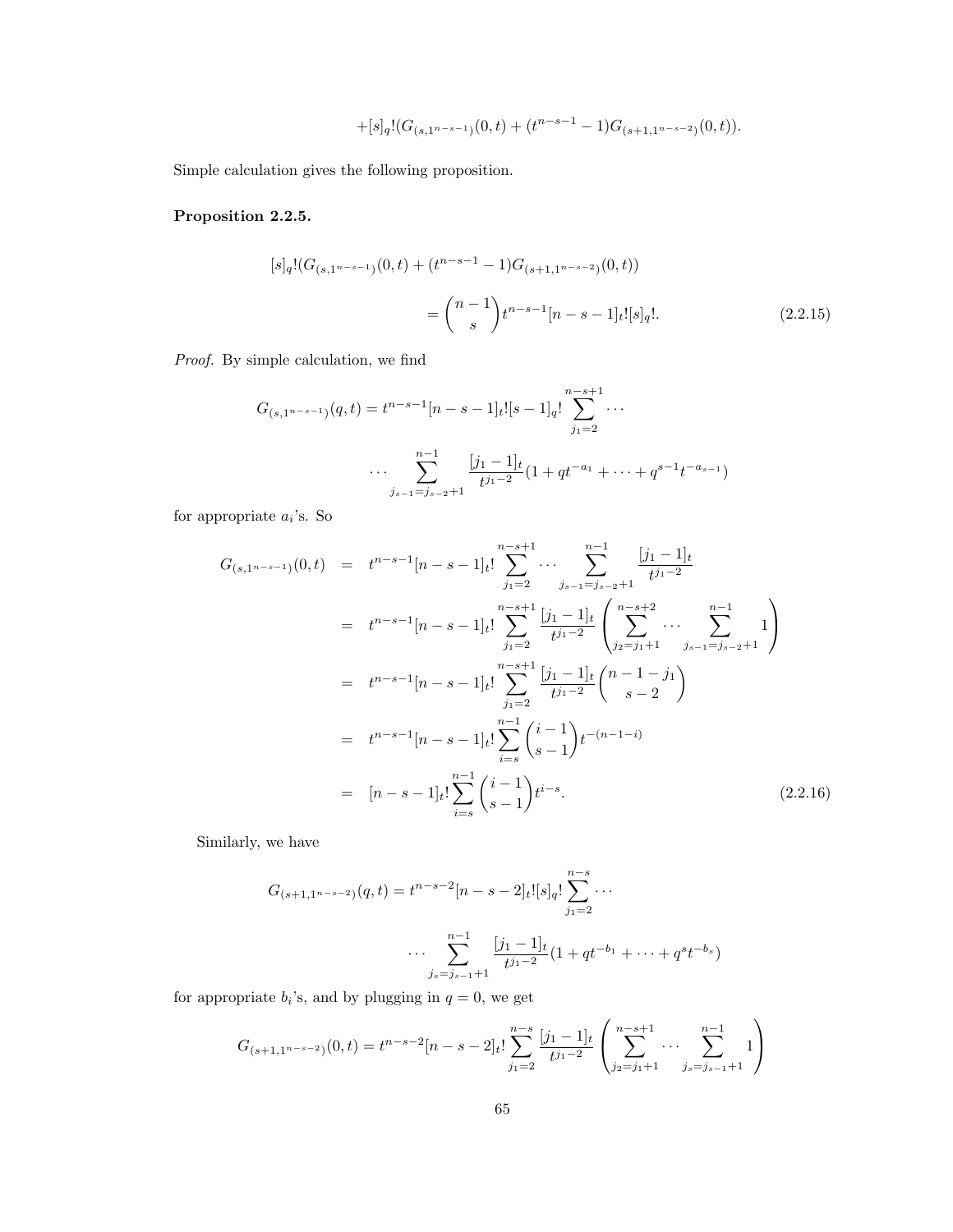$$
= t^{n-s-2} [n-s-2]_t! \sum_{j_1=2}^{n-s} \frac{[j_1-1]_t}{t^{j_1-2}} {n-1-j_1 \choose s-1}
$$
  

$$
= t^{n-s-2} [n-s-2]_t! \sum_{i=s+1}^{n-1} {i-1 \choose s} t^{-(n-1-i)}
$$
  

$$
= [n-s-2]_t! \sum_{i=s+1}^{n-1} {i-1 \choose s} t^{i-s-1}.
$$
 (2.2.17)

Using  $(2.2.16)$  and  $(2.2.17)$  in the left hand side of  $(2.2.15)$ 

$$
[s]_q! [n-s-1]_t! \left( \sum_{i=s}^{n-1} {i-1 \choose s-1} t^{i-s} + (t-1) \sum_{i=s+1}^{n-1} {i-1 \choose s} t^{i-s-1} \right).
$$

Note that the inside of the parenthesis simplifies as follows :

$$
\sum_{i=s}^{n-1} {i-1 \choose s-1} t^{i-s} + (t-1) \sum_{i=s+1}^{n-1} {i-1 \choose s} t^{i-s-1}
$$
  
= 
$$
\sum_{i=s}^{n-1} {i-1 \choose s-1} t^{i-s} + \sum_{i=s+1}^{n-1} {i-1 \choose s} t^{i-s} - \sum_{i=s+1}^{n-1} {i-1 \choose s} t^{i-s-1}
$$
  
= 
$$
\sum_{i=s+1}^{n-2} \left[ {i-1 \choose s-1} + {i-1 \choose s} - {i \choose s} \right] t^{i-s} + \left[ {n-2 \choose s-1} + {n-2 \choose s} \right] t^{n-s-1}
$$
  
= 
$$
{n-1 \choose s} t^{n-s-1}.
$$

Therefore, we get that the left hand side of (2.2.15) is equal to

$$
[s]_q! [n - s - 1]_t! \binom{n - 1}{s} t^{n - s - 1}
$$

which is the right hand side of (2.2.15). This finishes the proof.

 $\Box$ 

Thus the recursion formula for  $G_{(s+1,1^{n-s-1})}(q,t)$  in (2.2.14) becomes

$$
G_{\mu}(q,t) = [n-s-1]_t G_{(s+1,1^{n-s-2})} + {n-1 \choose s} t^{n-s-1} [n-s-1]_t! [s]_q! + q[s]_q G_{(s,1^{n-s-1})}. \tag{2.2.18}
$$

### Garsia-Haiman Recursion

Now we note the Garsia-Haiman recursion introduced in [GH96]. To begin with, we need to imbed the collection of  $\tilde{H}_{\mu}$ 's into a larger family which includes  $\tilde{H}$ 's indexed by *broken hooks*.<sup>2</sup> More

<sup>&</sup>lt;sup>2</sup>Diagrams which consist of the disjoint union of a row and a column.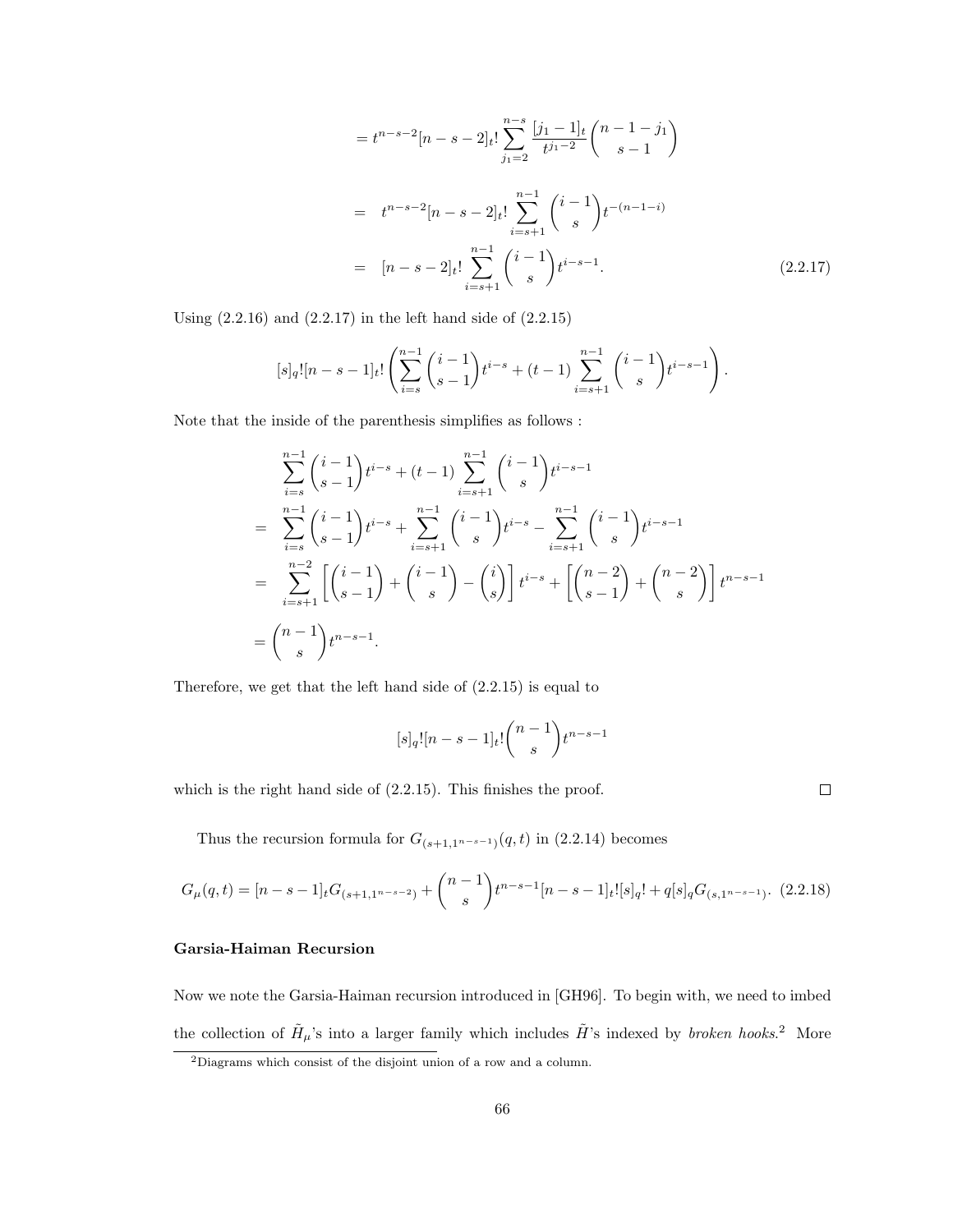precisely, we set

$$
\begin{cases}\na) \quad \tilde{H}_{[l,0,a]} = \tilde{H}_{1^l}(x;q,t)\tilde{H}_a(x;q,t) \\
b) \quad \tilde{H}_{[l,1,a]} = \tilde{H}_{b+1,1^a}(x;q,t)\n\end{cases}
$$

Since  $[l, 1, a]$  represents a hook with leg l and arm a, we may visualize the symbol  $[l, 0, a]$  as the diagram obtained by removing the corner cell from  $[l, 1, a]$ . Note that in  $(1.4.6)$ ,  $(1.4.7)$  and  $(1.4.8)$ , we derived the following identities :

(a) 
$$
\tilde{H}_{[l,0,a]} = \frac{t^l - 1}{t^l - q^a} \tilde{H}_{[l-1,1,a]} + \frac{1 - q^a}{t^l - q^a} \tilde{H}_{[l,1,a-1]}.
$$
\n(2.2.19)

(b) 
$$
\partial_{p_1} \tilde{H}_{[l,1,a]} = [l]_t \frac{t^{l+1} - q^a}{t^l - q^a} \tilde{H}_{[l-1,1,a]} + [a]_q \frac{t^l - q^{a+1}}{t^l - q^a} \tilde{H}_{[l,q,a-1]}.
$$
 (2.2.20)

Simple manipulations on identities (2.2.19) and (2.2.20) give the following expressions of  $\partial_{p_1}\tilde{H}_{[l,1,a]}$ .

### Proposition 2.2.6.

(a) 
$$
\partial_{p_1} \tilde{H}_{[l,1,a]} = [l]_t \tilde{H}_{[l-1,1,a]} + t^l \tilde{H}_{[l,0,a]} + q[a]_q \tilde{H}_{[l,1,a-1]}.
$$
 (2.2.21)

(b) 
$$
\partial_{p_1} \tilde{H}_{[l,1,a]} = t[l]_t \tilde{H}_{[l-1,1,a]} + q^a \tilde{H}_{[l,0,a]} + [a]_q \tilde{H}_{[l,1,a-1]}.
$$
 (2.2.22)

Proof. Starting from  $(2.2.20)$ ,

$$
\partial_{p_1} \tilde{H}_{[l,1,a]} = [l]_t \frac{t^{l+1} - q^a}{t^l - q^a} \tilde{H}_{[l-1,1,a]} + [a]_q \frac{t^l - q^{a+1}}{t^l - q^a} \tilde{H}_{[l,q,a-1]}
$$
\n
$$
= [l]_t \frac{t^l - q^a + t^l(t-1)}{t^l - q^a} \tilde{H}_{[l-1,1,a]} + [a]_q \frac{q(t^l - q^a) + (1-q)t^l}{t^l - q^a} \tilde{H}_{[l,1,a-1]}
$$
\n
$$
= [l]_t \tilde{H}_{[l-1,1,a]} + t^l \left( \frac{t^l - 1}{t^l - q^a} \tilde{H}_{[l-1,1,a]} + \frac{1 - q^a}{t^l - q^a} \tilde{H}_{[l,1,a-1]} \right) + q[a]_q \tilde{H}_{[l,1,a-1]}
$$
\n
$$
= [l]_t \tilde{H}_{[l-1,1,a]} + t^l \tilde{H}_{[l,0,a]} + q[a]_q \tilde{H}_{[l,1,a-1]}.
$$

Similar manipulation on (2.2.20) gives (2.2.22).

The Hilbert series of our module  $M_{1^l, a+1}$  should be given by the expression <sup>3</sup>

$$
F_{(1^l,a+1)}(q,t) = \partial_{p_1}^n \tilde{H}_{[l,1,a]}.
$$

 $\Box$ 

<sup>&</sup>lt;sup>3</sup>Note that if  $\phi$  is the Frobenius image of an  $S_n$  character  $\chi$ , then the partial derivative  $\partial_{p_1}\phi$  yields the Frobenius image of the restriction of  $\chi$  to  $S_{n-1}$ . In particular,  $\partial_{p_1}^n \tilde{H}_{\mu}$  must give the bigraded Hilbert series of  $\mu$ , i.e.,  $F_{\mu} = \partial_{p_1}^n \tilde{H}_{\mu}.$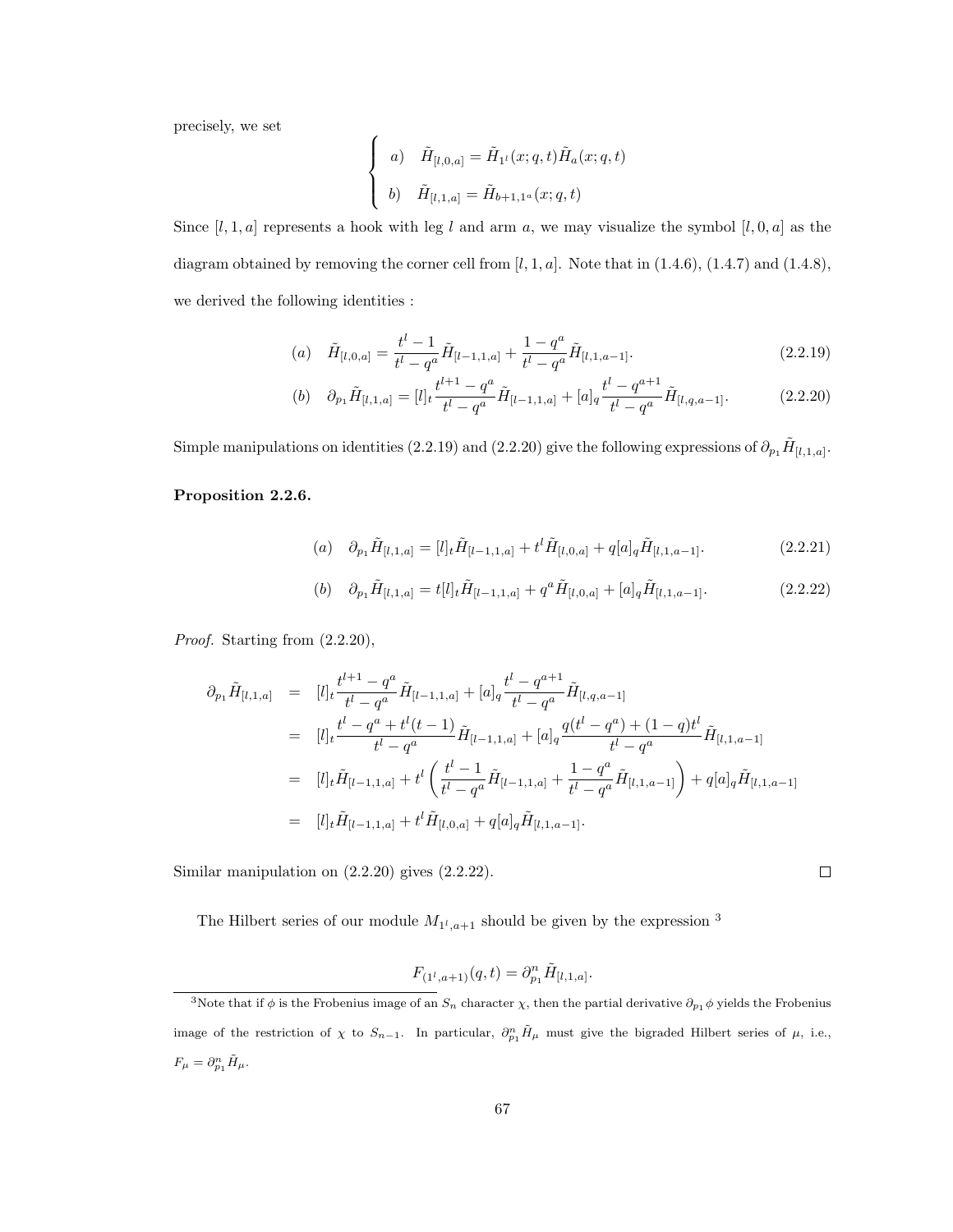To this end  $F_{(1^l, a+1)}(q, t)$  satisfies either of the following two recursions.

#### Proposition 2.2.7.

(a) 
$$
F_{[l,1,a]} = [l]_t F_{[l-1,1,a]} + {l+a \choose a} t^l [l]_t! [a]_q! + q[a]_q F_{[l,1,a-1]}.
$$
 (2.2.23)

(b) 
$$
F_{[l,1,a]} = t[l]_t F_{[l-1,1,a]} + {l+a \choose a} q^a[l]_t! [a]_q! + [a]_q F_{[l,1,a-1]}.
$$
 (2.2.24)

Proof. We derived that

$$
F_{[l,0,a]} = \binom{l+a}{a} [l]_t! [a]_q!
$$

in  $(1.4.10)$ . Then  $(a)$  and  $(b)$  follow from Proposition 2.2.6.

 $\Box$ 

Note that for  $\mu = (s+1, 1^{n-s-1})$ , the recursion of the Hilbert series would be

$$
F_{\mu}(q,t) = [n-s-1]_t F_{(s+1,1^{n-s-2})} + {n-1 \choose s} t^{n-s-1} [n-s-1]_t! [s]_q! + q[s]_q F_{(s,1^{n-s-1})}. \tag{2.2.25}
$$

#### Proof of Theorem 2.2.1

We compare the recursion of  $G_{(s+1,1^{n-s-1})}(q,t)$  (2.2.18) to (2.2.25) and prove Theorem 2.2.1 by verifying the equality of them. By comparing (2.2.18) to the recursion of  $F_{\mu}(q, t)$  in (2.2.25), we can confirm that  $G_{\mu}(q, t)$  and  $F_{\mu}(q, t)$  satisfy the same recursion formula for the hook shape partition  $\mu = (s+1, 1^{n-s-1})$ . Note that we already saw that  $G_{(2,1)}(q, t) = F_{(2,1)}(q, t)$ . Therefore, we have

$$
G_{(s+1,1^{n-s-2})}(q,t) = F_{(s+1,1^{n-s-2})}(q,t)
$$

and since  $\tilde{F}_{\mu'}(q,t) = t^{n(\mu)} F_{\mu}(\frac{1}{t},q), \tilde{G}_{\mu'}(q,t) = t^{n(\mu)} G_{\mu}(\frac{1}{t},q)$ , finally we get

$$
\tilde{G}_{(n-s,1^s)}(q,t) = \tilde{F}_{(n-s,1^s)}(q,t)
$$

and this finishes the proof of Theorem 2.2.1.

Remark 2.2.8. We have the way of expressing the Hilbert series  $F_{\mu}(q, t)$  as a sum over the hook shape standard Young tableaux as follows :

$$
F_{\mu}(q,t) = \sum_{T \in \text{SYT}(\mu)} \prod_{i=1}^{n} [a_i(T)]_t [\mu_1 - 1]_q! \left( \sum_{j=1}^{\mu_1 - 1} q^{j-1} t^{b_j(T)} + q^{\mu_1 - 1} \right)
$$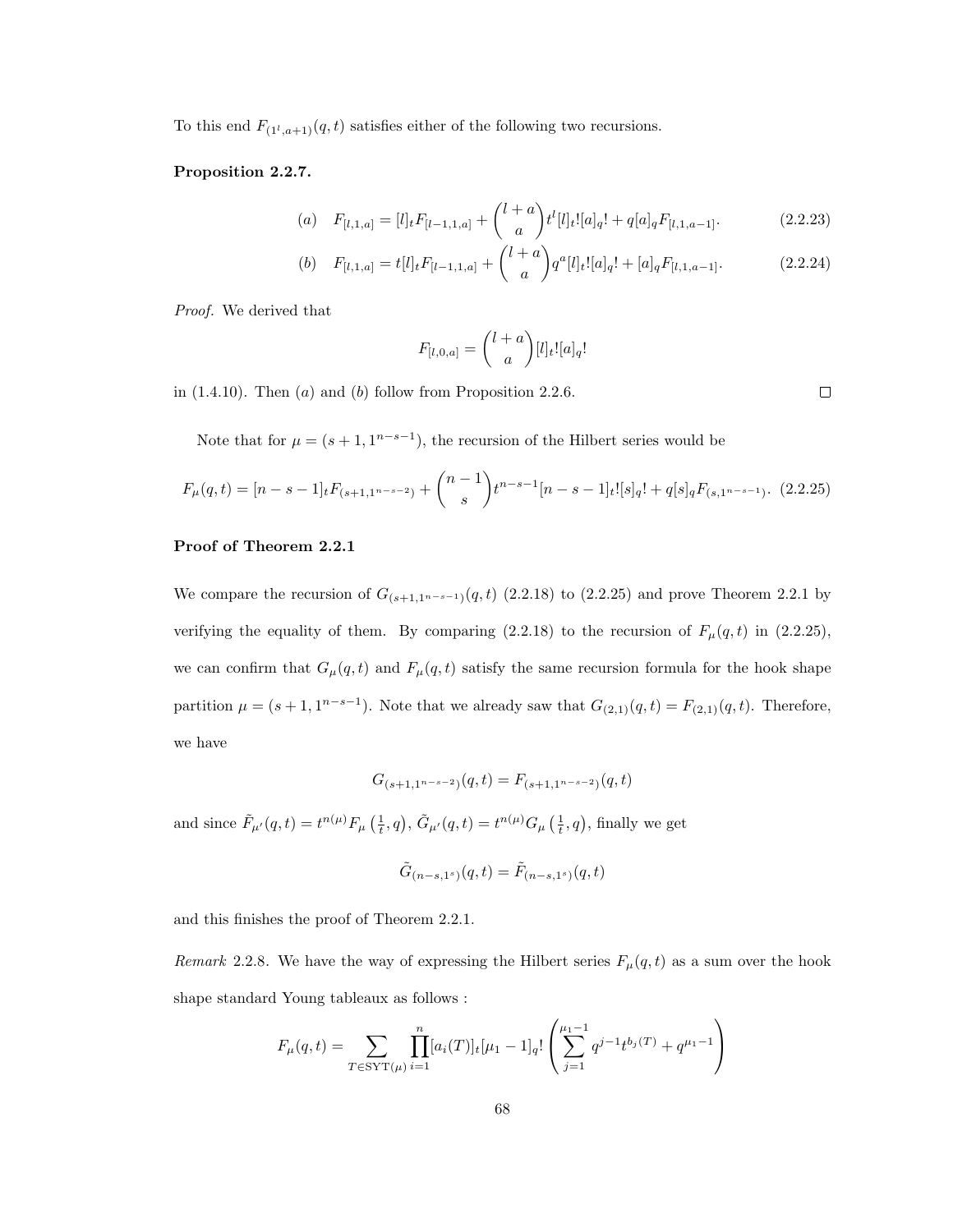where  $a_i(T)$  counts the number of rows having the same width with the row containing i as adding the cell i, from 1 to n, and  $b_i(T)$  counts the number of cells in the first column in rows strictly higher than row 1 containing bigger numbers than the element in the cell  $(1, j + 1)$ . This can be verified by the facts  $\tilde{G}_{\mu'}(q,t) = \tilde{F}_{\mu'}(q,t)$  and  $\tilde{F}_{\mu'}(q,t) = t^{n(\mu)} F_{\mu}(\frac{1}{t}, q)$ .

### 2.2.3 Proof by Science Fiction

There is another way of deriving the recursion formula (2.2.25) for  $F_{\mu}(q, t)$ ,  $\mu = (s + 1, q^{n-s-1})$ by using the theory of modules occurring in [BG99]. We consider the classical identity from Proposition 1.4.4

$$
\partial_{p_1}\tilde{H}_{\mu}=\sum_{i=1}^m c_{\mu\nu^{(i)}}(q,t)\tilde{H}_{\nu^{(i)}}
$$

where

$$
c_{\mu\nu^{(i)}}(q,t) = \frac{1}{(1 - 1/t)(1 - 1/q)} \frac{1}{x_i} \frac{\prod_{j=0}^m (x_i - u_j)}{\prod_{j=1, j \neq i}^m (x_i - x_j)}.
$$

In the hook shape case, we have

$$
m = 2, \quad \mu = (s+1, 1^{n-s-1}), \quad \nu^{(1)} = (s+1, 1^{n-s-2}), \quad \nu^{(2)} = (s, 1^{n-s-1}).
$$
  
  

$$
\boxed{B_0 | A_1}
$$
  
  

$$
\boxed{B_1}
$$
  
  
 $A_2$   
  
 $A_0$   
  
 $B_2$ 

Considering the diagram of a hook, the outer and inner corner cells are  $A_0 = (-1, -1), A_1 =$  $(1, n - s), A<sub>2</sub> = (s + 1, 1)$  and  $B<sub>0</sub> = (-1, n - s), B<sub>1</sub> = (1, 1), B<sub>2</sub> = (s + 1, -1),$  and the weights are

$$
x_0 = 1/tq
$$
,  $x_1 = t^{n-s-1}$ ,  $x_2 = q^s$ 

and

$$
u_0 = t^{n-s-1}/q
$$
,  $u_1 = 1$ ,  $u_2 = q^s/t$ .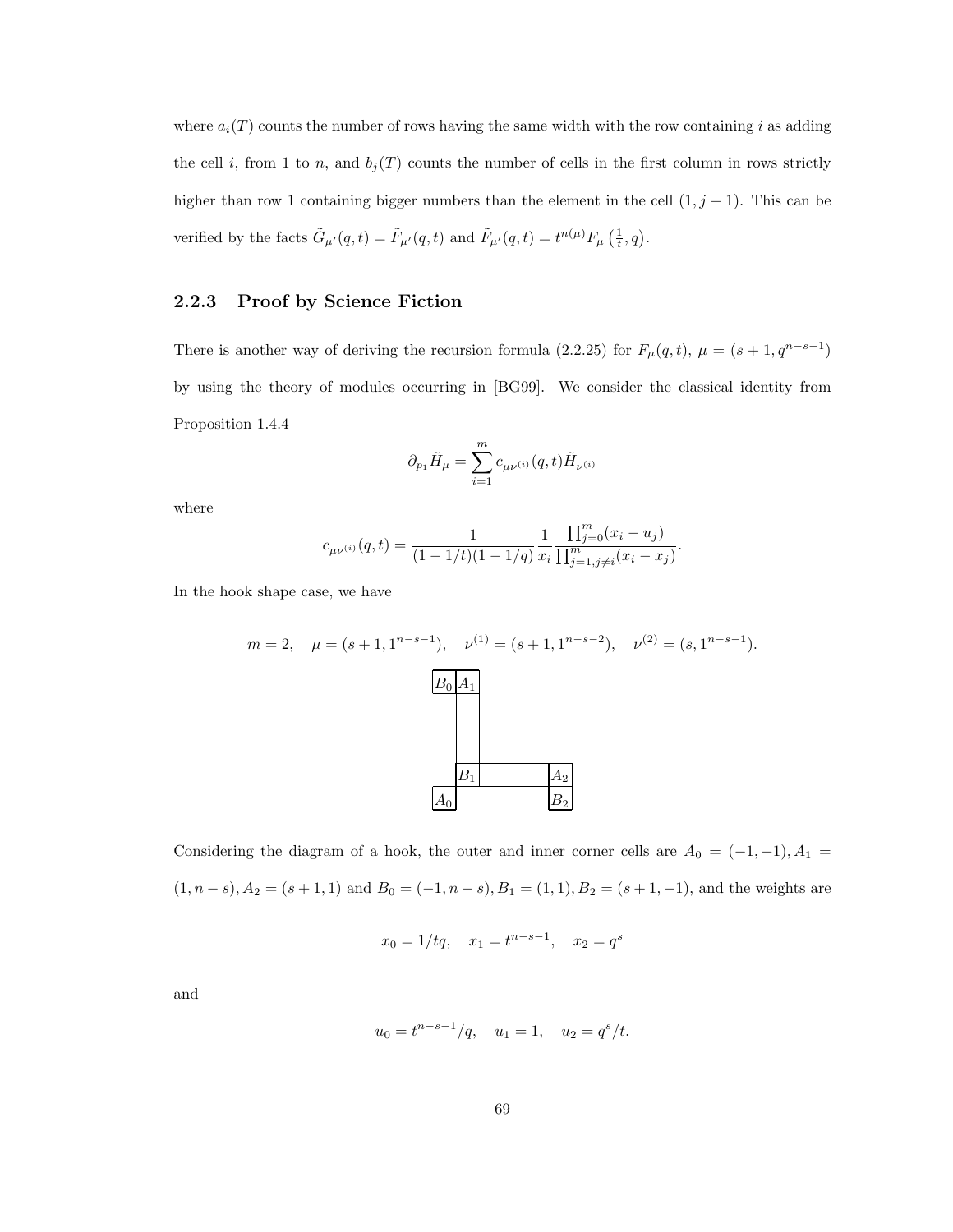By plugging in these weights to  $c_{\mu\nu^{(i)}}(q,t)$  and simplifying, we get

$$
c_{\mu\nu^{(1)}}(q,t)=\frac{(t^{n-s-1}-1)(t^{n-s}-q^s)}{(t-1)(t^{n-s-1}-q^s)},\quad c_{\mu\nu^{(2)}}(q,t)=\frac{(q^{s+1}-t^{n-s-1})(q^s-1)}{(q-1)(q^s-t^{n-s-1})}.
$$

So the  $\partial_{p_1}^{n-1}$  derivative of the Frobenius characteristic recursion gives

$$
\begin{aligned} \partial_{p_1}\tilde{H}_{(s+1,1^{n-s-1})} &= \frac{(t^{n-s-1}-1)(t^{n-s}-q^s)}{(t-1)(t^{n-s-1}-q^s)}\tilde{H}_{(s+1,1^{n-s-2})}\\ &\qquad\qquad + \frac{(q^{s+1}-t^{n-s-1})(q^s-1)}{(q-1)(q^s-t^{n-s-1})}\tilde{H}_{(s,1^{n-s-1})}. \end{aligned}
$$

The right hand side of the above recursion can be unraveled by means of the substitutions

$$
\tilde{H}_{(s+1,1^{n-s-2})} = \phi_{(s+1,1^{n-s-1})} + T_{(s+1,1^{n-s-2})} \psi_{(s+1,1^{n-s-1})},
$$
\n
$$
\tilde{H}_{(s,1^{n-s-1})} = \phi_{(s+1,1^{n-s-1})} + T_{(s,1^{n-s-1})} \psi_{(s+1,1^{n-s-1})}
$$

where

$$
T_{(s+1,1^{n-s-2})} = t^{n-s-1 \choose 2} q^{\binom{s+1}{2}}, \quad T_{(s,1^{n-s-1})} = t^{n-s \choose 2} q^{\binom{s}{2}}.
$$

By solving the system of equations we derive

$$
\begin{array}{rcl}\n\phi_{(s+1,1^{n-s-1})} & = & \frac{T_{(s,1^{n-s-1})}\tilde{H}_{(s+1,1^{n-s-2})}(q,t) - T_{(s+1,1^{n-s-2})}\tilde{H}_{(s,1^{n-s-1})}}{T_{(s,1^{n-s-1})} - T_{(s+1,1^{n-s-2})}}, \\
\psi_{(s+1,1^{n-s-1})} & = & \frac{\tilde{H}_{(s,1^{n-s-1})} - \tilde{H}_{(s+1,1^{n-s-2})}}{T_{(s,1^{n-s-1})} - T_{(s+1,1^{n-s-2})}}.\n\end{array}
$$

By definition of  $T$ , we get

$$
\frac{T_{(s,1^{n-s-1})}}{T_{(s+1,1^{n-s-2})}} = \frac{t^{n-s \choose 2} q^{{s \choose 2}}}{t^{n-s-1 \choose 2} q^{{s+1 \choose 2}}} = \frac{t^{n-s-1}}{q^s}
$$

and using this expression simplifies  $\phi$  and  $\psi$  to

$$
\begin{array}{rcl}\n\phi_{(s+1,1^{n-s-1})} & = & \frac{t^{n-s-1}\tilde{H}_{(s+1,1^{n-s-2})} - q^s\tilde{H}_{(s,1^{n-s-1})}}{t^{n-s-1} - q^s}, \\
T_{(s,1^{n-s-1})}\psi_{(s+1,1^{n-s-1})} & = & t^{n-s-1} \cdot \frac{\tilde{H}_{(s,1^{n-s-1})} - \tilde{H}_{(s+1,1^{n-s-2})}}{t^{n-s-1} - q^s}.\n\end{array}
$$

Proposition 2.2.9.

$$
\partial_{p_1} \tilde{H}_{(s+1,1^{n-s-1})} = [n-s-1]_t \tilde{H}_{(s+1,1^{n-s-2})} + q[s]_q \tilde{H}_{(s,1^{n-s-1})}
$$
  
 
$$
+ t^{n-s-1} \phi_{(s+1,1^{n-s-1})} + T_{(s,1^{n-s-1})} \psi_{(s+1,1^{n-s-1})}.
$$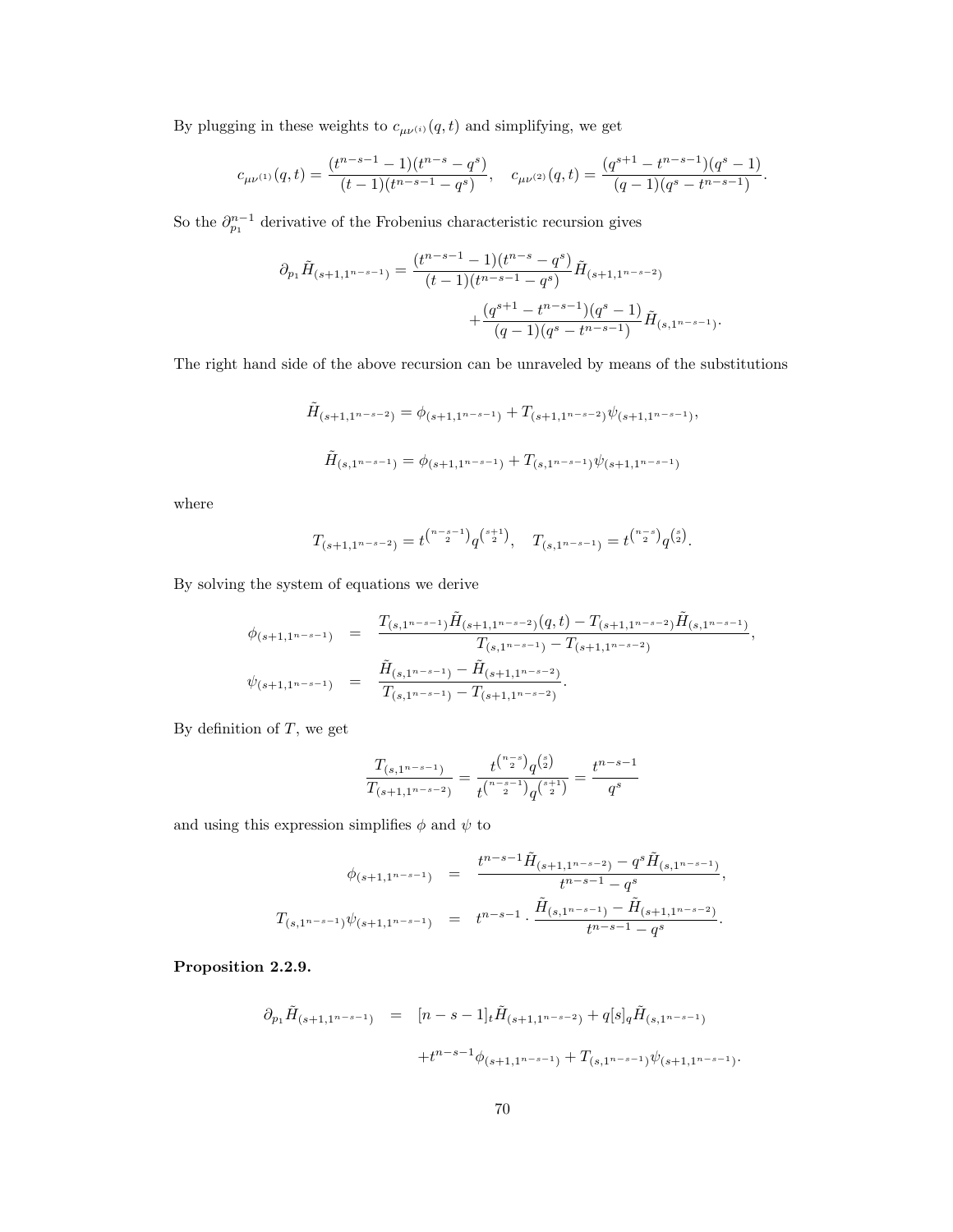Proof. Let's denote

$$
\mu = (s+1, 1^{n-s-1}), \quad \nu^{(1)} = (s+1, 1^{n-s-2}), \quad \nu^{(2)} = (s, 1^{n-s-1}).
$$

From above, we have the Frobenius characteristic recursion

$$
\partial_{p_1}\tilde{H}_{\mu} = \frac{(t^{n-s-1}-1)(t^{n-s}-q^{s})}{(t-1)(t^{n-s-1}-q^{s})}\tilde{H}_{\nu^{(1)}} + \frac{(q^{s+1}-t^{n-s-1})(q^{s}-1)}{(q-1)(q^{s}-t^{n-s-1})}\tilde{H}_{\nu^{(2)}}
$$
\n
$$
= [n-s-1]_t \left( \frac{(t^{n-s-1}-q^{s})+(t-1)t^{n-s-1}}{t^{n-s-1}-q^{s}} \right) \tilde{H}_{\nu^{(1)}}
$$
\n
$$
+ [s]_q \left( \frac{q(q^{s}-t^{n-s-1})+t^{n-s-1}(q-1)}{q^{s}-t^{n-s-1}} \right) \tilde{H}_{\nu^{(2)}}
$$
\n
$$
= [n-s-1]_t \tilde{H}_{\nu^{(1)}} + q[s]_q \tilde{H}_{\nu^{(2)}}
$$
\n
$$
+ \frac{t^{n-s-1}}{t^{n-s-1}-q^{s}} \left( (t^{n-s-1}-1) \tilde{H}_{\nu^{(1)}} + (1-q^{s}) \tilde{H}_{\nu^{(2)}} \right)
$$
\n
$$
= [n-s-1]_t \tilde{H}_{\nu^{(1)}} + q[s]_q \tilde{H}_{\nu^{(2)}}
$$
\n
$$
+ t^{n-s-1} \left( \frac{t^{n-s-1} \tilde{H}_{\nu^{(1)}} - q^{s} \tilde{H}_{\nu^{(2)}}}{t^{n-s-1}-q^{s}} \right) + t^{n-s-1} \left( \frac{\tilde{H}_{\nu^{(1)}} - \tilde{H}_{\nu^{(2)}}}{t^{n-s-1}-q^{s}} \right)
$$
\n
$$
= [n-s-1]_t \tilde{H}_{\nu^{(1)}} + q[s]_q \tilde{H}_{\nu^{(2)}} + t^{n-s-1} \phi_{\mu} + T_{\nu^{(2)}} \psi_{\mu}.
$$

The recursion in Proposition 2.2.9 gives the recursion for the Hilbert series :

$$
F_{(s+1,1^{n-s-1})}(q,t) = [n-s-1]_t F_{(s+1,1^{n-s-2})}(q,t) + q[s]_q F_{(s,1^{n-s-1})}(q,t)
$$
\n
$$
+ \frac{t^{n-s-1}}{t^{n-s-1}-q^s} \left( (t^{n-s-1}-1) F_{(s+1,1^{n-s-2})} + (1-q^s) F_{(s,1^{n-s-1})} \right).
$$
\n(2.2.26)

 $\Box$ 

Proposition 2.2.10.

$$
\frac{t^{n-s-1}}{t^{n-s-1}-q^s} \left( (t^{n-s-1}-1) F_{(s+1,1^{n-s-2})} + (1-q^s) F_{(s,1^{n-s-1})} \right)
$$

$$
= {n-1 \choose s} t^{n-s-1} [n-s-1]_t! [s]_q!.
$$
(2.2.27)

Proof. We calculate the Hilbert series by using the combinatorial formula for Macdonald polynomials in Theorem 1.3.7

$$
F_{\mu}(q,t) = \sum_{S:\mu \to \mathbb{N}} q^{\text{inv}(S)} t^{\text{maj}(S)}.
$$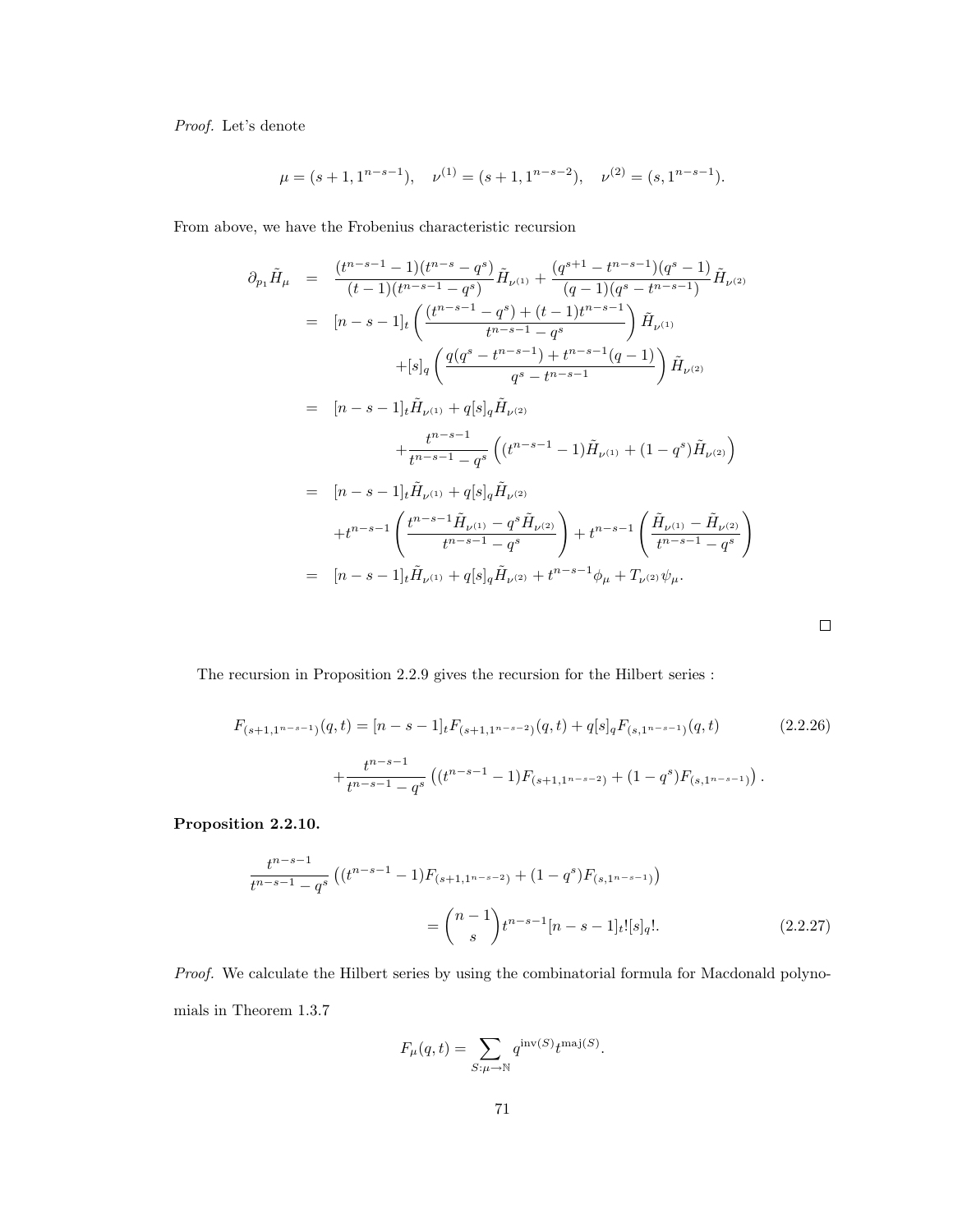We fix an element in the  $(1, 1)$  cell, and think about all the possible different monomials. From the permutation of the first column not including the  $(1, 1)$  cell, we get  $[n - s - 1]_t!$  factor, and the permutation of the first row excluding the left most cell gives  $[s-1]_q!$  factor. Having common factors  $[n-s-1]_t$ ![s−1]<sub>q</sub>!, assume that we have an element *i* in the (1, 1) coordinate cell. If there are j many elements in the first row which are smaller than i, then it gives  $q^j$  factor, and there are  $n-i-(s-j)$  many elements bigger than i in the first column which gives  $t^{n-i-s+j}$  factor. For the elements in the first row excluding  $(1,1)$  cell, we have  $\binom{i-1}{j}\binom{n-i}{s-j}$  choices. Therefore, adding up all the possible monomials gives

$$
F_{(s+1,1^{n-s-1})}(q,t) = [n-s-1]_t! [s]_q! \sum_{i=1}^n \sum_{j=0}^s {i-1 \choose j} {n-i \choose s-j} t^{n-i-s+j} q^j
$$

and thus

$$
F_{(s+1,1^{n-s-2})}(q,t) = [n-s-2]_t! [s]_q! \sum_{i=1}^{n-1} \sum_{j=0}^s {i-1 \choose j} {n-i-1 \choose s-j} t^{n-i-s+j-1} q^j,
$$
  

$$
F_{(s,1^{n-s-1})}(q,t) = [n-s-1]_t! [s-1]_q! \sum_{i=1}^{n-1} \sum_{j=0}^{s-1} {i-1 \choose j} {n-i-1 \choose s-j-1} t^{n-i-s+j} q^j.
$$

By using these formulas, the left hand side of (2.2.27) becomes

$$
\frac{t^{n-s-1}}{t^{n-s-1}-q^s} \left( (t^{n-s-1}-1) F_{(s+1,1^{n-s-2})}(q,t) + (1-q^s) F_{(s,1^{n-s-1})}(q,t) \right)
$$
\n
$$
= [n-s-1]_t! [s]_q! \frac{t^{n-s-1}}{t^{n-s-1}-q^s} \left( (t-1) \sum_{i=1}^{n-1} \sum_{j=0}^s \binom{i-1}{j} \binom{n-i-1}{s-j} t^{n-i-s+j-1} q^j + (1-q) \sum_{i=1}^{n-1} \sum_{j=0}^{s-1} \binom{i-1}{j} \binom{n-i-1}{s-j-1} t^{n-i-s+j} q^j \right).
$$

Let's consider the inside of the parenthesis in the above equation and calculate each coefficient of  $q^k$  for  $0 \leq k \leq s$ . First of all, the coefficient of  $q^0 = 1$  is

$$
(t-1)\sum_{i=1}^{n-1} \binom{n-i-1}{s} t^{n-i-s-1} + \sum_{i=1}^{n-1} \binom{n-i-1}{s-1} t^{n-i-s}
$$

$$
= \sum_{i=1}^{n-1} \binom{n-i-1}{s} t^{n-i-s} - \sum_{i=2}^{n} \binom{n-i}{s} t^{n-i-s} + \sum_{i=1}^{n-1} \binom{n-i-1}{s-1} t^{n-i-s}
$$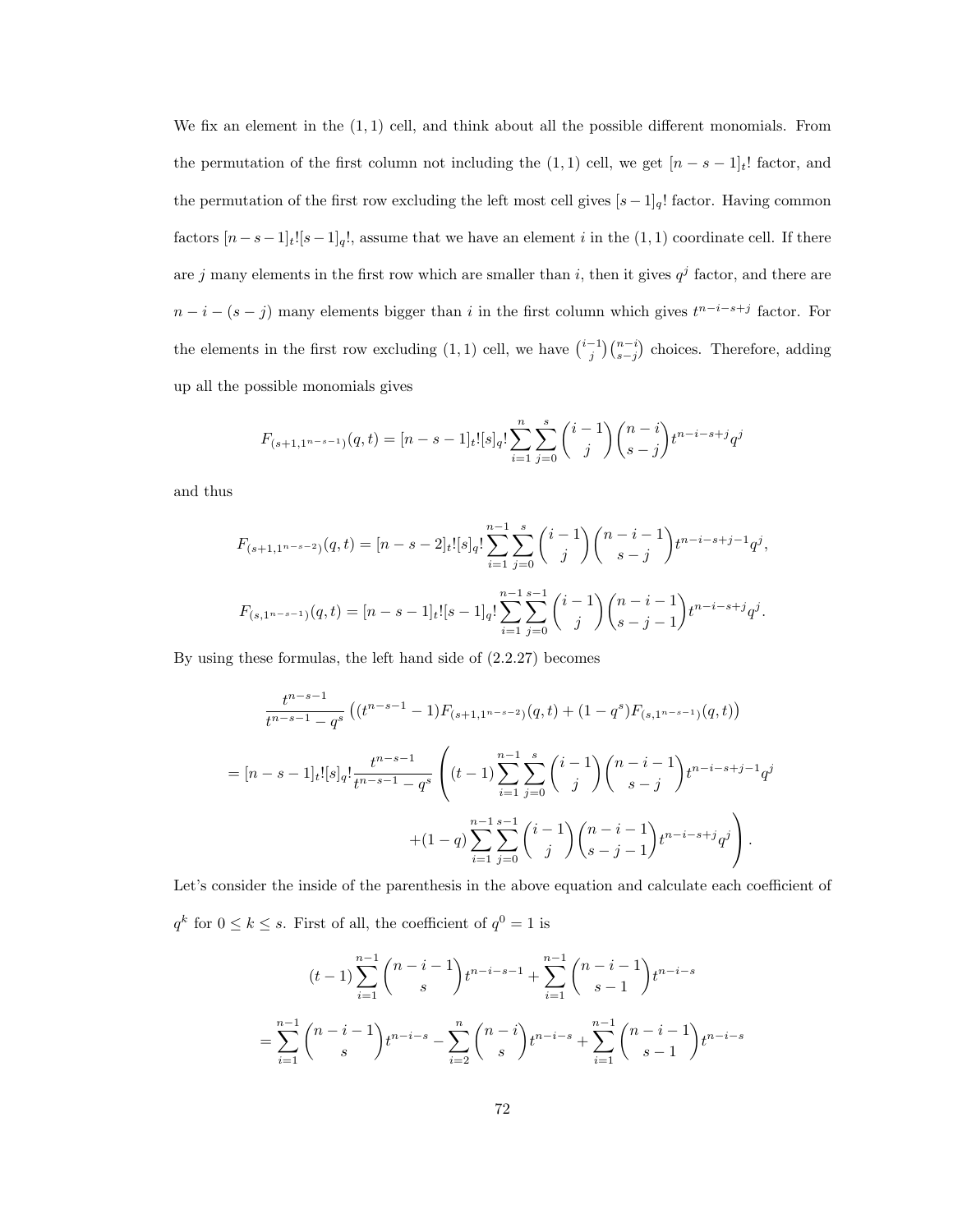$$
= \left[ \binom{n-2}{s} + \binom{n-2}{s-1} \right] t^{n-s-1}
$$
  
+ 
$$
\sum_{i=2}^{n-1} \left[ \binom{n-i-1}{s} + \binom{n-i-1}{s-1} - \binom{n-i}{s} \right] t^{n-i-s}
$$
  
= 
$$
\binom{n-1}{s} t^{n-s-1}.
$$

Similarly, the coefficient of  $q^s$  is

$$
(t-1)\sum_{i=1}^{n-1} {i-1 \choose s} t^{n-i-1} - \sum_{i=1}^{n-1} {i-1 \choose s-1} t^{n-i-1}
$$
  
= 
$$
\sum_{i=s}^{n-2} {i \choose s} t^{n-i-1} - \sum_{i=s+1}^{n-1} {i-1 \choose s} t^{n-i-1} - \sum_{i=s}^{n-1} {i-1 \choose s-1} t^{n-i-1}
$$
  
= 
$$
\sum_{i=s+1}^{n-2} \left[ {i \choose s} - {i-1 \choose s} - {i-1 \choose s-1} \right] t^{n-i-1} - \left[ {n-2 \choose s} + {n-2 \choose s-1} \right]
$$
  
= 
$$
- {n-1 \choose s}.
$$

Finally, for any  $k \neq 0, s$ , the coefficient of  $q^k$  is

$$
(t-1)\sum_{i=1}^{n-1} {i-1 \choose k} {n-i-1 \choose s-k} t^{n-i-s+k-1} + \sum_{i=1}^{n-1} {i-1 \choose k} {n-i-1 \choose s-k} t^{n-i-s+k}
$$
  

$$
-\sum_{i=1}^{n-1} {i-1 \choose k-1} {n-i-1 \choose s-k} t^{n-i-s+k-1}
$$
  

$$
=\sum_{i=1}^{n-1} {i-1 \choose k} {n-i-1 \choose s-k} t^{n-i-s+k} + \sum_{i=1}^{n-1} {i-1 \choose k} {n-i-1 \choose s-k} t^{n-i-s+k}
$$
  

$$
-\sum_{i=1}^{n-1} {i-1 \choose k} {n-i-1 \choose s-k} t^{n-i-s+k-1} - \sum_{i=1}^{n-1} {i-1 \choose k-1} {n-i-1 \choose s-k} t^{n-i-s+k-1}
$$
  

$$
=\sum_{i=1}^{n-1} {i-1 \choose k} {n-i \choose s-k} t^{n-i-s+k} - \sum_{i=1}^{n-1} {i \choose k} {n-i-1 \choose s-k} t^{n-i-s+k-1}
$$
  

$$
=\sum_{i=1}^{n-2} {i \choose k} {n-i-1 \choose s-k} t^{n-i-s+k-1} - \sum_{i=1}^{n-2} {i \choose k} {n-i-1 \choose s-k} t^{n-i-s+k-1}
$$
  

$$
= 0.
$$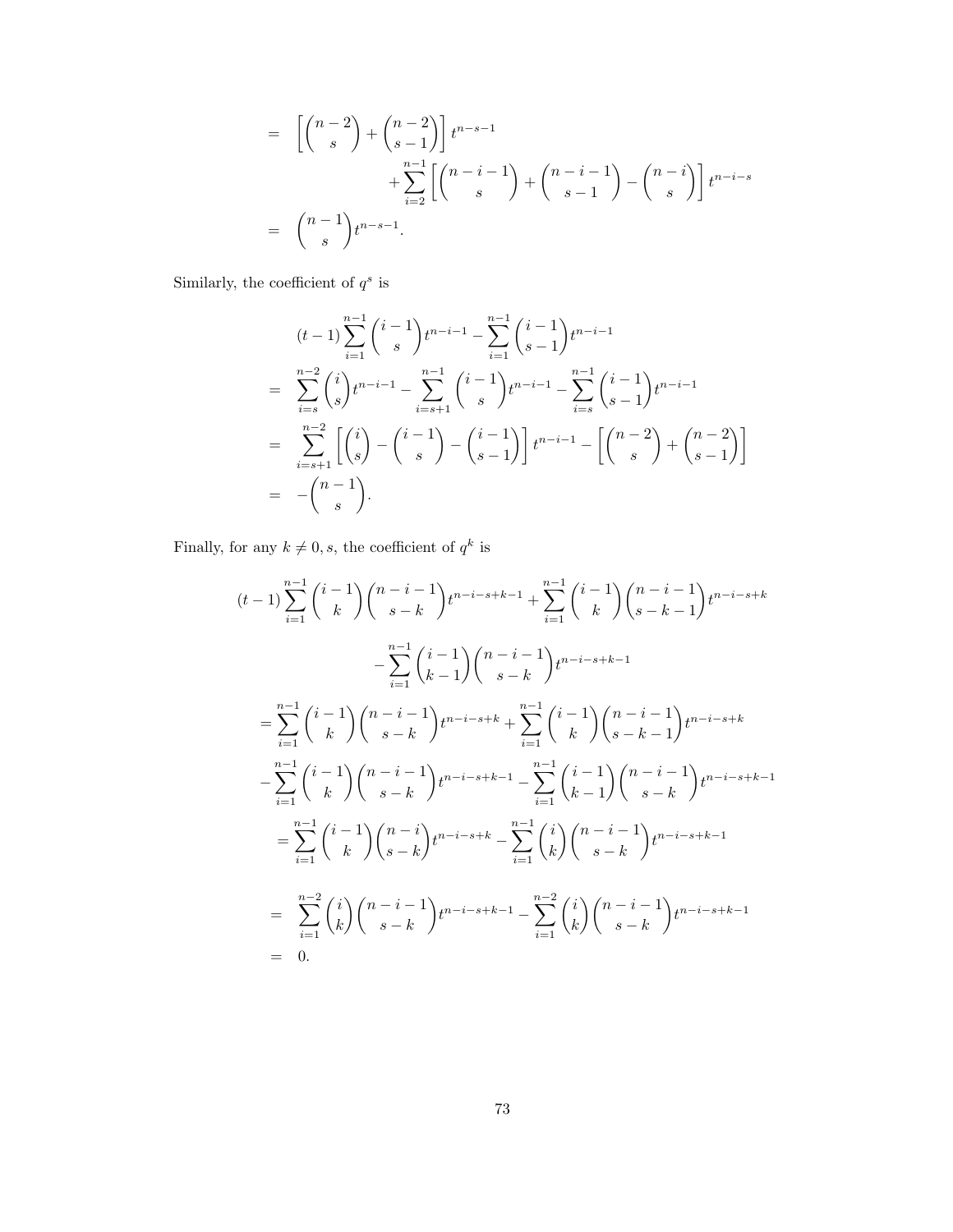Hence, the left hand side of (2.2.27) becomes

$$
[n-s-1]_t![s]_q! \frac{t^{n-s-1}}{t^{n-s-1}-q^s} \left( \binom{n-1}{s} t^{n-s-1} - \binom{n-1}{s} q^s \right)
$$
  
= 
$$
[n-s-1]_t![s]_q! t^{n-s-1} \binom{n-1}{s} \frac{t^{n-s-1}-q^s}{t^{n-s-1}-q^s}
$$
  
= 
$$
[n-s-1]_t![s]_q! t^{n-s-1} \binom{n-1}{s},
$$

which is exactly the right hand side of (2.2.27).

Using Proposition 2.2.10 in (2.2.26) gives the recursion for the Hilbert series (2.2.25), and we already showed that  $G_{\mu}(q,t)$  satisfies the same recursion. Hence, this completes the proof of Theorem 2.2.1.

### 2.2.4 Association with Fillings

For the Hilbert series  $F_{\mu}(q, t)$  of the Garsia-Haiman modules  $M_{\mu}$ , we have shown that the sum of n! many monomials can be calculated as a sum of polynomials over standard Young tableaux of shape  $\mu$ . Noting that the number of SYT's of shape  $\mu$  is  $n!/\prod_{c\in\mu}h(c)$  where  $h(c) = a(c) +$  $l(c) + 1$ , obviously the combinatorial formula for  $G_{\mu}(q, t)$  reduces the number of tableaux that we need to consider. Since we showed that  $F_{\mu}(q, t) = G_{\mu}(q, t)$ , now we are interested in finding the correspondence between a group of fillings and a standard Young tableaux giving the same polynomial for the Hilbert series. In this section, we construct a grouping table which gives a way of grouping the sets of fillings corresponding SYT's, and introduce a modified Garsia-Procesi tree which makes complete bijection of the grouping table correspondence.

 $\mu = (2, 1^{n-2})$  case

Recall the way of calculating the Hilbert series  $F_{\mu}(q, t)$  over the hook shape standard Young tableaux :

$$
F_{\mu}(q,t) = \sum_{T \in \text{SYT}(\mu)} \prod_{i=1}^{n} [a_i(T)]_t [\mu_1 - 1]_q! \left( \sum_{j=1}^{\mu_1 - 1} q^{j-1} t^{b_j(T)} + q^{\mu_1 - 1} \right)
$$
(2.2.28)

 $\Box$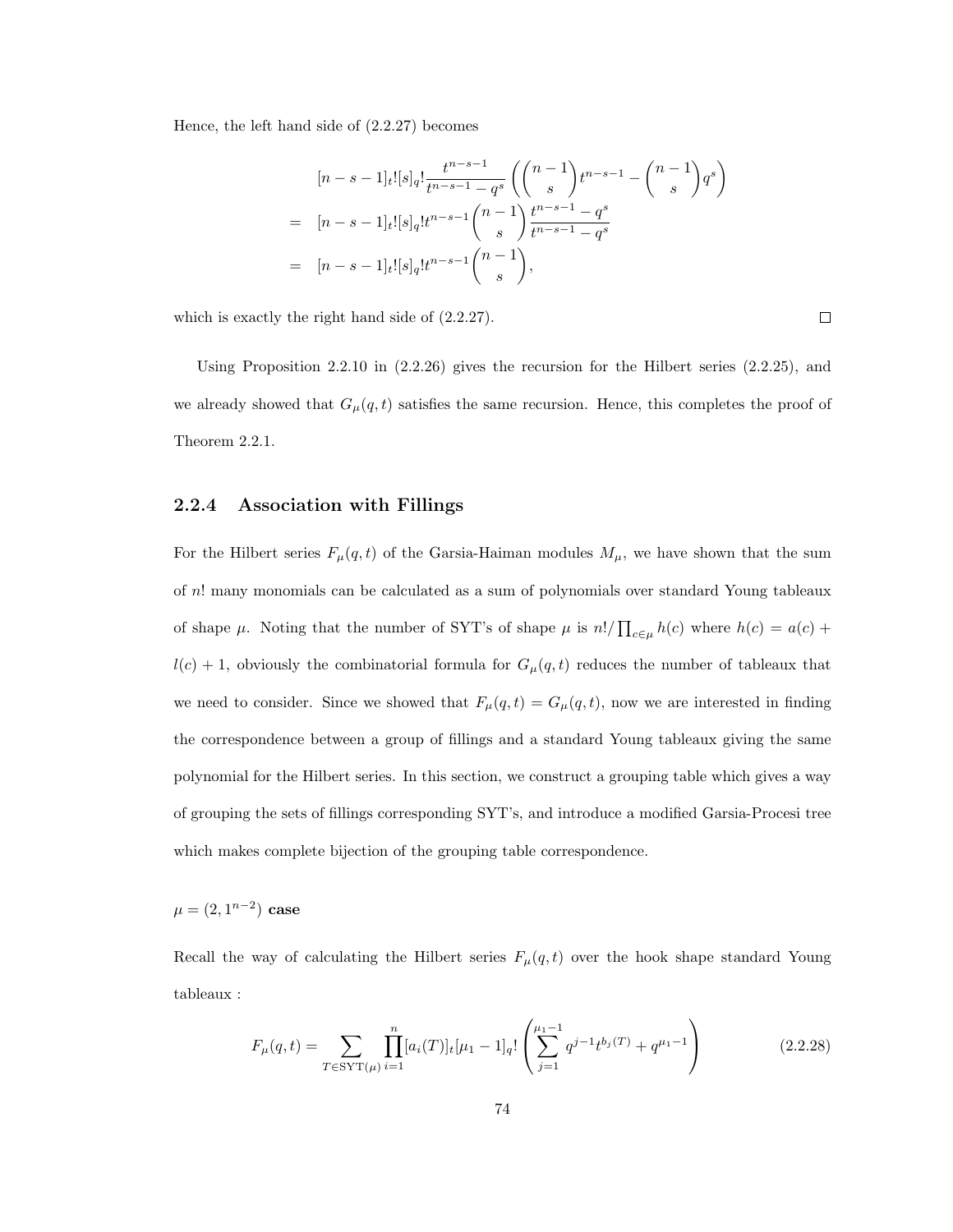where  $a_i(T)$  counts the number of rows having the same width with the row containing i as adding the cell i, from 1 to n, and  $b_j(T)$  counts the number of cells in the first column in rows strictly higher than row 1 containing bigger numbers than the element in the cell  $(1, j + 1)$ . From now on, we are going to use this formula to calculate the Hilbert series  $F_{\mu}(q, t)$  of the hook shape tableaux. Since we are now considering the case when  $\mu_1 = 2$ , the formula simplifies to

$$
F_{(2,1^{n-2})}(q,t) = \sum_{T \in \text{SYT}((2,1^{n-2}))} \prod_{i=1}^n [a_i(T)]_t(t^{b_1(T)} + q)
$$

and we can express it even more explicitly

$$
F_{(2,1^{n-2})}(q,t) = [n-2]_t! \sum_{k=2}^n [k-1]_t (t^{n-k} + q)
$$

where  $k$  denotes the element in the  $(1, 2)$  cell. Note that the permutation on the first column not including (1, 1) cell gives  $[n-2]_t!$  factor, and the permutation of the first row determines whether it has  $q$  factor or not. So we are going to focus on the pair of elements in the first row, i.e.,  $(1, 1)$ and (1, 2) cell. Keeping it mind that we have the  $[n-2]_t!$  common factor, if we consider the change of t powers and q power, as we change the elements in the first row, we get Table 2.1. We interpret the Table 2.1 as follows: the monomial in  $(i, j)$  coordinate gives the factor in front of  $[n-2]_t!$  when we have i in the  $(1, 1)$  cell and j in the  $(1, 2)$  cell, and add the monomials from all the possible fillings by permuting the first column above the first row. Now, we go back to the standard tableaux and consider one with  $k, k \geq 2$ , in  $(1, 2)$  cell. According to the above formula, this standard tableaux gives

$$
[n-2]_t![k-1]_t(t^{n-k}+q)
$$

which can be expressed as

$$
[n-2]_t!((t^{n-2}+t^{n-3}+\cdots+t^{n-k})+q(1+t+t^2+\cdots+t^{k-2})).
$$
 (2.2.29)

We look at the table again and notice that the terms in the  $k<sup>th</sup>$  column above the diagonal give the first part of the above polynomial (2.2.29) with no q factor, and the terms in the  $(n-(k-1))$ <sup>th</sup> column below the diagonal give the rest part combined with  $q$ . In other words, by combining the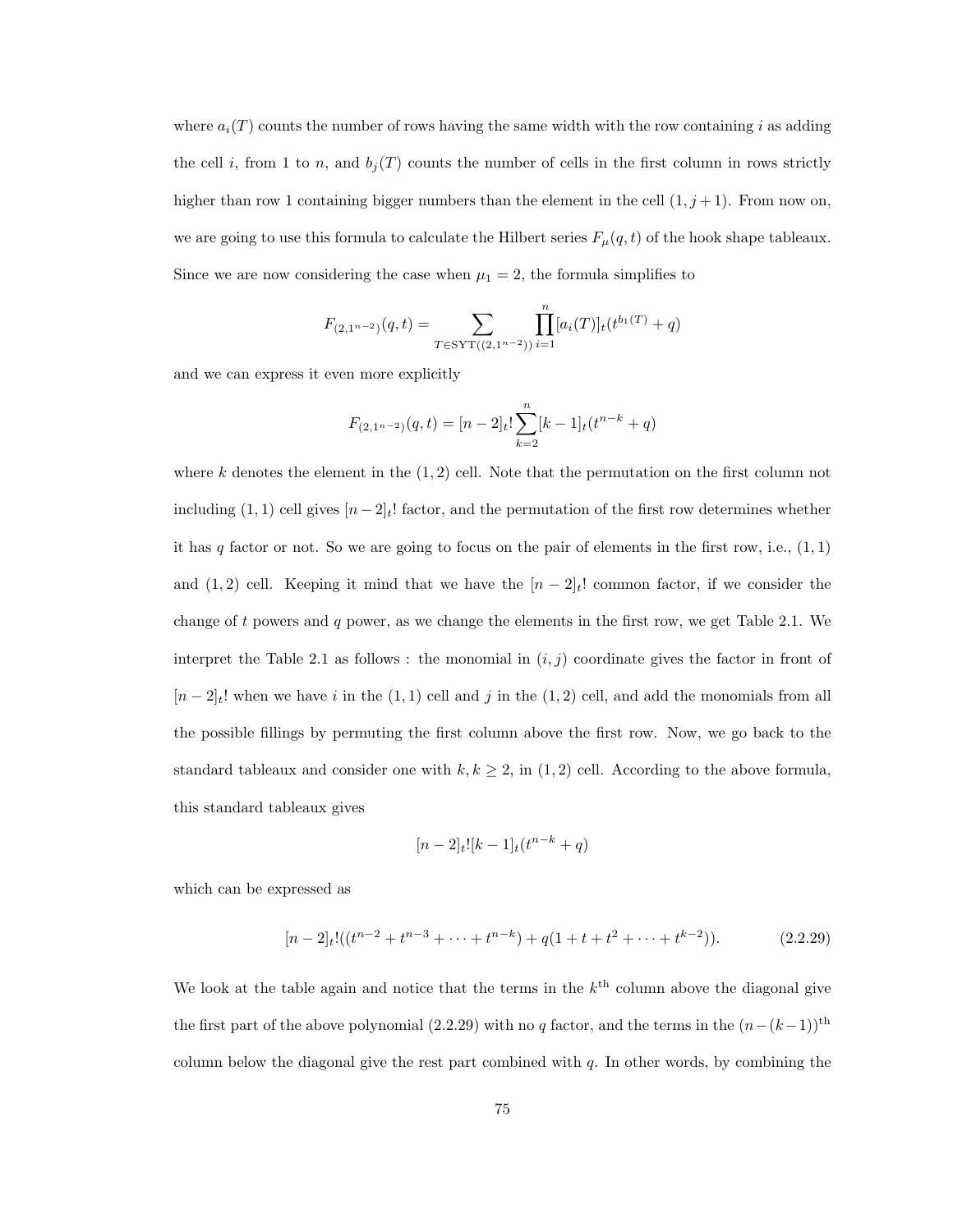| $\begin{array}{c} (1,1)\\ \in {\rm element} \, \setminus \, {\rm element} \end{array}$ |                 | $\mathbf{\Omega}$        | S                                                       | $\vdots$                 | یم                       | $\vdots$ | $n-(k-1)$                | $\vdots$                 | $n-1$     | $\boldsymbol{\mathcal{E}}$ |
|----------------------------------------------------------------------------------------|-----------------|--------------------------|---------------------------------------------------------|--------------------------|--------------------------|----------|--------------------------|--------------------------|-----------|----------------------------|
|                                                                                        | $\overline{1}$  | $t^{n-2}$                | $t^{n-2}$                                               | $\vdots$                 | $t^{n-2}$                | $\vdots$ | $t^{n-2}$                | $\vdots$                 | $t^{n-2}$ | $t^{n-2}$                  |
| 2                                                                                      | $q t^{n-2}$     | $\overline{\phantom{a}}$ | $t^{n-3}$                                               | $\vdots$                 | $t^{n-3}$                | $\vdots$ | $t^{n-3}$                | $\vdots$                 | $t^{n-3}$ | $t^{n-3}$                  |
| S                                                                                      | $q t^{n-3}$     | $q t^{n-3}$              | $\overline{\phantom{a}}$                                | $\vdots$                 | $t^{n-4}$                | $\vdots$ | $t^{n-4}$                | $\vdots$                 | $t^{n-4}$ | $t^{n-4}$                  |
| $\vdots$                                                                               | $\vdots$        |                          | $\vdots$                                                |                          | $\vdots$                 |          | $\vdots$                 |                          | $\vdots$  | $\vdots$                   |
| $k-1$                                                                                  | $q t^{n-(k-1)}$ | $\vdots$                 | $qt^{n-(k-1)}$                                          | $\overline{\phantom{a}}$ | $t^{n-k}$                | $\vdots$ | $t^{n-k}$                | $\vdots$                 | $t^{n-k}$ | $t^{n-k}$                  |
| $\vdots$                                                                               | $\vdots$        |                          | $\vdots$                                                |                          | $\overline{\phantom{a}}$ |          | $\vdots$                 |                          | $\vdots$  | $\vdots$                   |
| $\vdots$                                                                               |                 |                          | $\vdots$                                                | $\vdots$                 |                          | $\vdots$ | $\overline{\phantom{a}}$ |                          | $\vdots$  |                            |
| $n-(k-2)$                                                                              | $q t^{k-2}$     |                          | $\vdots$                                                | $\vdots$                 |                          |          | $q t^{k-2}$              | $\overline{\phantom{a}}$ |           | $\vdots$                   |
| $\vdots$                                                                               | $\vdots$        |                          |                                                         | $\vdots$                 |                          |          | $\vdots$                 | $\overline{\phantom{a}}$ |           |                            |
| $n -$                                                                                  | q               | q t                      | $\vdots$                                                |                          |                          | $\vdots$ | q                        | q                        |           |                            |
| $\boldsymbol{\mathcal{Z}}$                                                             | P               | P                        | $\vdots$                                                |                          |                          | $\vdots$ | P                        | P                        | P         |                            |
|                                                                                        |                 |                          | Table 2.1: Association table for $\mu = (2, 1^{n-2})$ . |                          |                          |          |                          |                          |           |                            |

Table 2.1: Association table for  $\mu = (2, 1^{n-2})$ .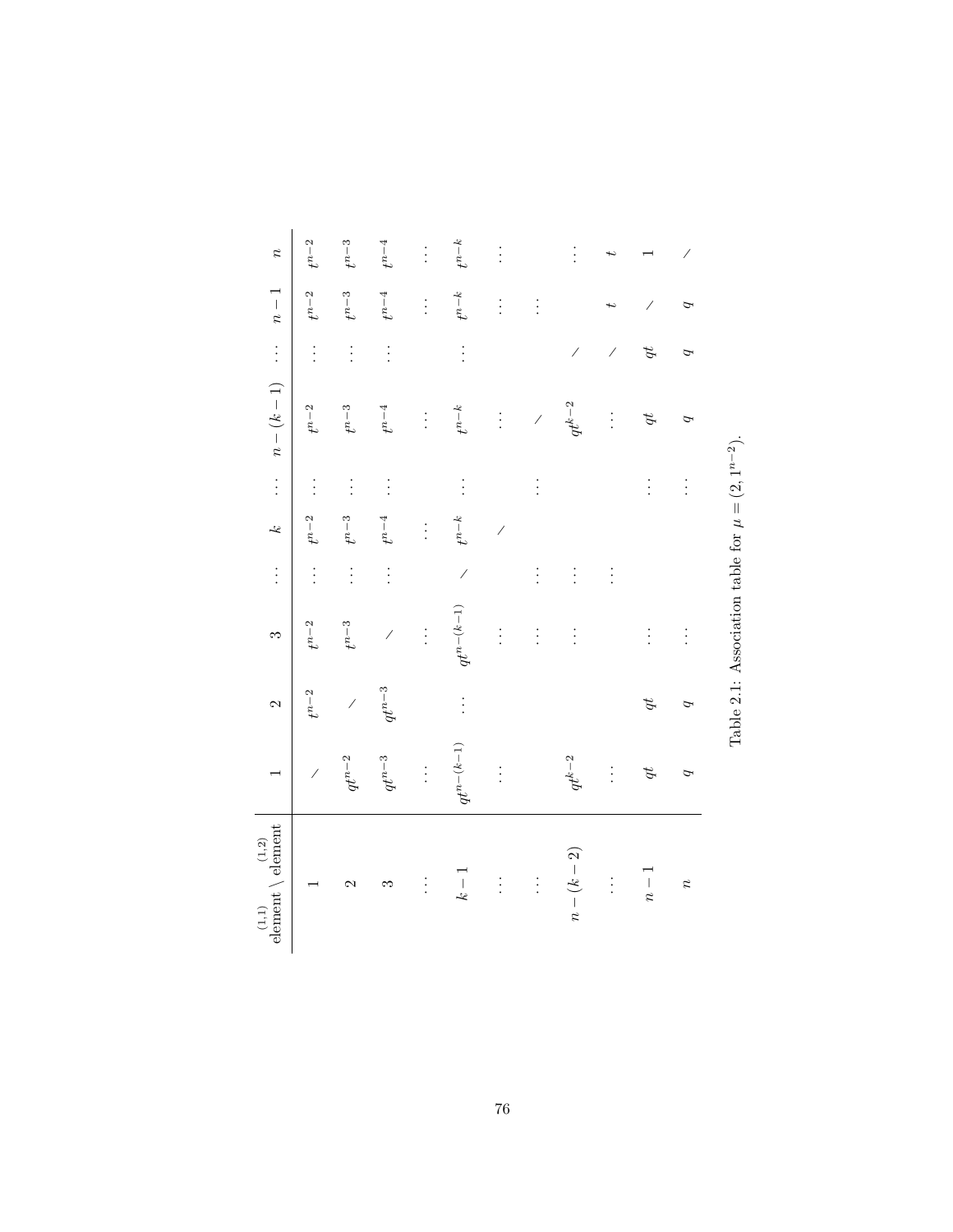terms in the  $k^{\text{th}}$  column above the diagonal and the terms in the  $(n-(k-1))^{\text{th}}$  column below the diagonal, we get the entire polynomial coming from the standard tableaux with  $k$  in the  $(1, 2)$  cell. Hence, this table gives the association of the fillings with the standard Young tableaux, i.e., the fillings with pairs  $[1, k]$ ,  $[2, k]$ , ...,  $[k-1, k]$  and  $[n-(k-2), n-(k-1)]$ ,  $[n-(k-2)+1, n-(k-1)]$ ,  $\ldots$ ,  $[n-1,n-(k-1)]$ ,  $[n,n-(k-1)]$  in the first row in this order ([element of  $(1,1)$ , elements of  $(1, 2)$ ) correspond to the standard tableaux with k in the  $(1, 2)$  cell.

 $\mu = (n - 1, 1)$  case

Note that in the case when  $\mu = (n-1,1)$ , the Hilbert series is

$$
F_{(n-1,1)}(q,t) = (1+t)[n-1]_q! + \sum_{k=3}^n [n-2]_q!(t+qt+\cdots+q^{k-3}t+q^{k-2}+\cdots+q^{n-2}). \tag{2.2.30}
$$

The first summand comes from the standard Young tableaux with 2 in the second row, and in the second summation, k denotes the element in the second row. Notice that the common factor  $[n-2]_q!$  comes from the permutation of the first row not including the  $(1, 1)$  cell. So in this case, we are going to fix the pair of elements in the first column and see how the factor changes. Let's consider the case when we have  $k, 1 < k < n$ , in the second row. If 1 comes right below k, then it makes a descent and since 1 is the smallest number, it doesn't make any inversion triples. So all the possible fillings with k in the second row and 1 in the  $(1, 1)$  cell give

$$
t[n-2]_q!
$$

Now, if 2 comes in the  $(1, 1)$  cell, and if k is bigger than 2, then we still have a descent, and by having 1 in the first row to the right of 2, it will create one inversion no matter where 1 goes. So this fillings with  $k$  and 2 in the first column give

$$
qt[n-2]_q!
$$

As the element in  $(1, 1)$  cell gets bigger, the power of q increases by 1. But once we get the bigger number than k in the  $(1, 1)$  cell, we lose the t factor, and so, summation of all possible monomials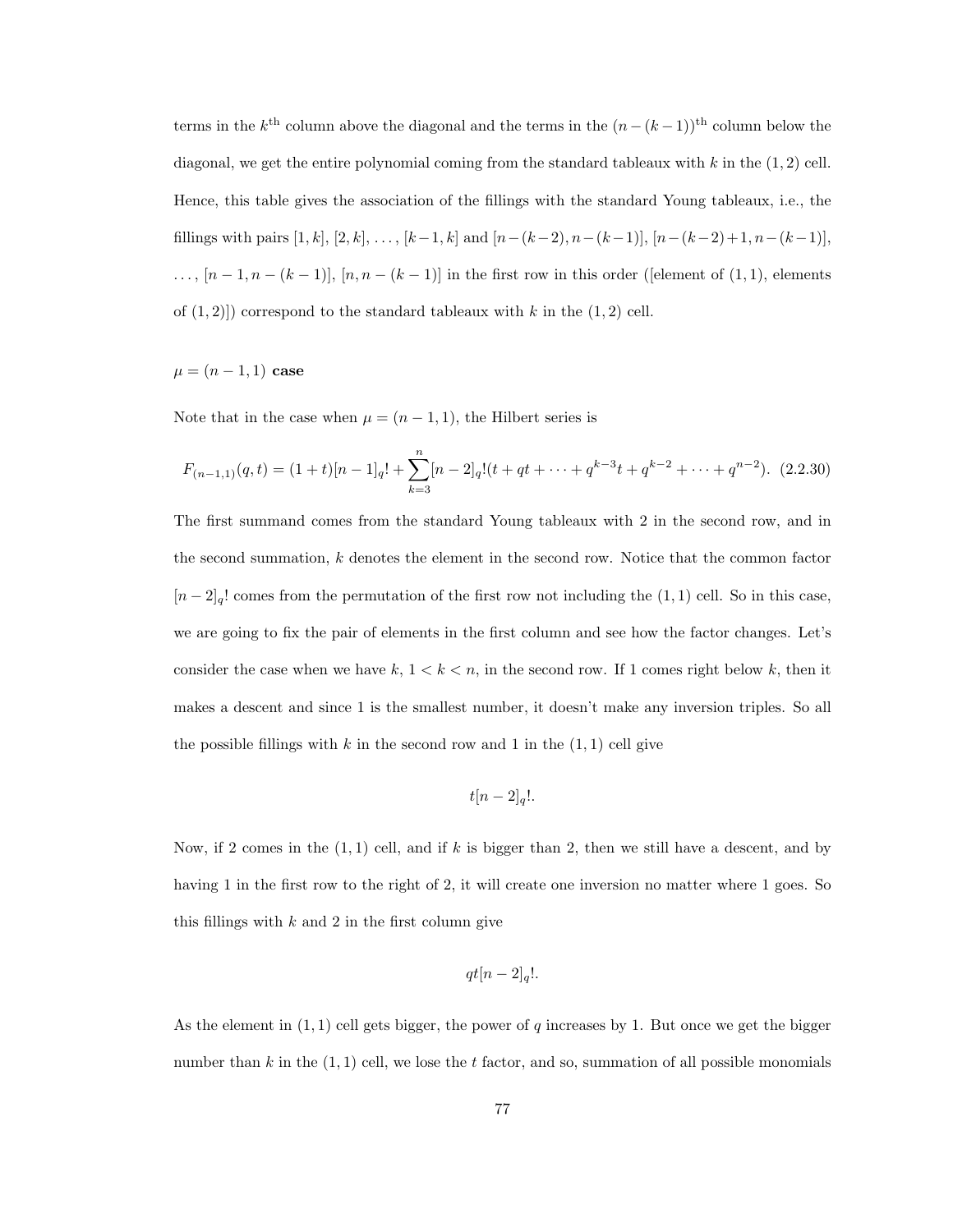with  $k$  in the second row gives

$$
[n-2]_q!(t+qt+\cdots+q^{k-2}t+q^{k-1}+\cdots+q^{n-2}).
$$

Notice that  $q^{k-2}t$  comes from the fillings with  $k-1$  in the  $(1, 1)$  cell, and  $q^{k-1}$  comes from the ones with  $k+1$  in the  $(1,1)$  cell. Comparing this polynomial to the Hilbert series  $(2.2.30)$ , we can know that this is exactly the same polynomial coming from the standard Young tableaux with  $(k + 1)$ in the second row. In this way, we can find all possible fillings corresponding to the polynomials in the summation in (2.2.30). The only thing left is the polynomial from the standard tableaux with 2 on the second row, and this polynomial can be expressed as

$$
[n-1]_q! + t[n-1]_q!
$$

Notice that the first term comes from the fillings with 1 in the second row, since it has no t factor, meaning there is no descents, and the second term comes from the fillings with  $n$  in the second row, which always have one descent no matter what element comes below  $n$ . We can make a table with the pair of elements in the first column as Table 2.2. In this table, the  $(i, j)$  factor gives the factor in front of  $[n-2]_q!$  from the fillings with i in the  $(1, 1)$  cell and j in the  $(2, 1)$  cell. According to the rule that we found above, the  $k^{\text{th}}$  column, for  $1 < k < n$ , will give the fillings corresponding to the standard tableaux with  $k + 1$  in the second row. And the sum of all monomials in the first and the last column will give the polynomial corresponding to the standard Young tableaux with 2 in the second row.

 $\mu = (s, 1^{n-s})$  case

Before we go into the details, we first introduce the Garsia-Procesi tree introduced in [GP92]. Note that in [GP92], they proved that this tree gives the Hilbert series when  $q = 0$ , i.e.,  $F_{\mu}(0, t)$ . Figure 2.3 is an example of the tree for the partition  $\mu = (2, 1, 1)$ . We see that the paths from the leaves can be identified with standard tableaux by filling the cells from 1 to  $n = 4$  following the tree from the bottom to top. The contribution to the Hilbert series from each of these leaves can then be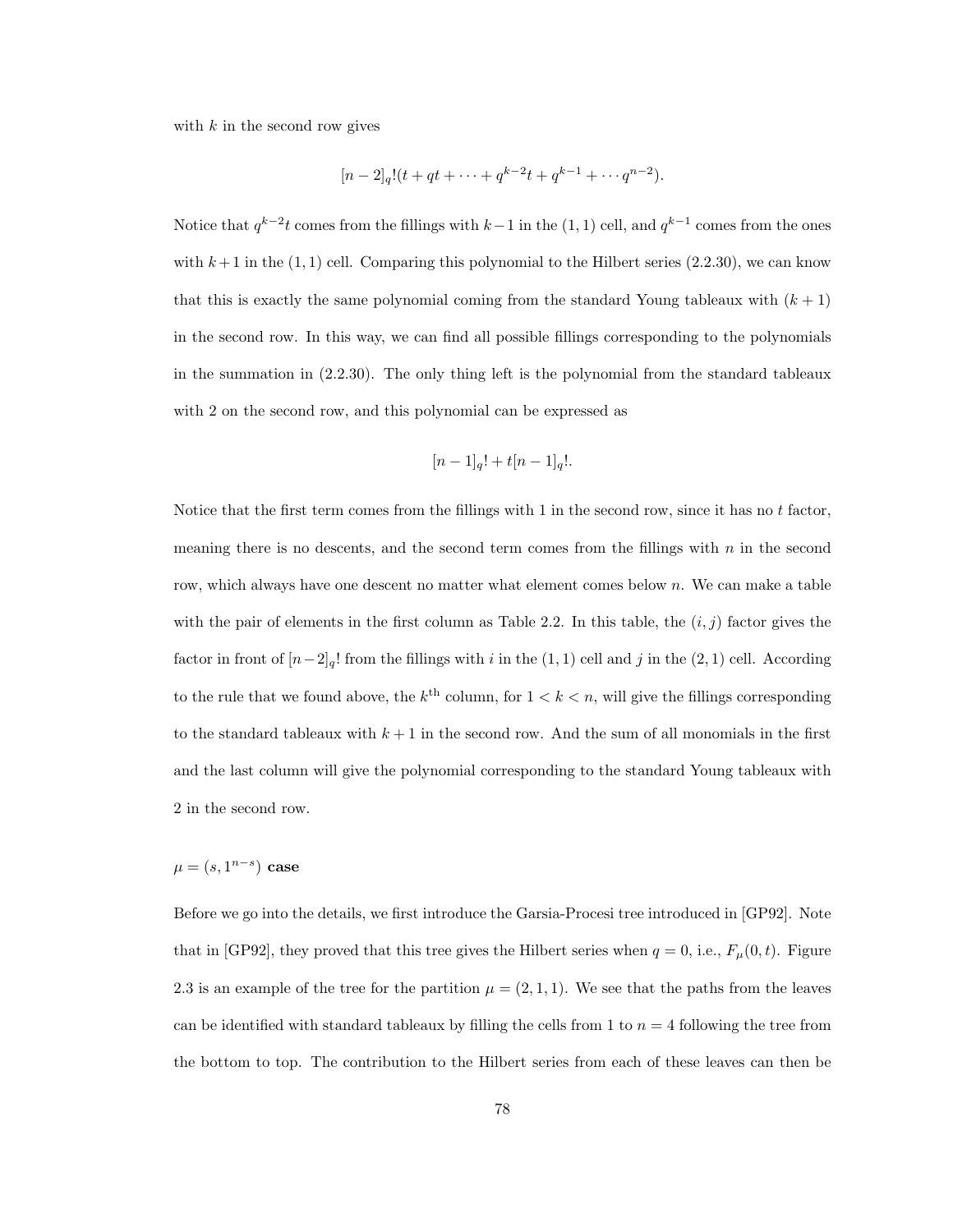| $(1,1)\setminus(2,1)$ 1 2 3 $k$ $n-1$ n |              |              |             |                                                                                                   |                           |                                                                                    |  |
|-----------------------------------------|--------------|--------------|-------------|---------------------------------------------------------------------------------------------------|---------------------------|------------------------------------------------------------------------------------|--|
| $\mathbf{1}$                            |              |              |             | $\begin{array}{cccccccccccccc} \diagdown & & t & t & \cdots & t & \cdots & t & t & t \end{array}$ |                           |                                                                                    |  |
| $\overline{2}$                          | $\mathbf{1}$ |              |             | $\diagdown\qquad qt \quad \cdots \quad qt \qquad \cdots \qquad qt \qquad qt$                      |                           |                                                                                    |  |
| 3 <sup>1</sup>                          |              | $q \qquad q$ | $\diagdown$ | $\cdots$ $q^2t$ $\cdots$ $q^2t$ $q^2t$                                                            |                           |                                                                                    |  |
| .                                       |              |              |             |                                                                                                   |                           |                                                                                    |  |
| $k-1$                                   |              |              |             | $\searrow q^{k-2}t$                                                                               |                           | $\cdots$ $q^{k-2}t$ $q^{k-2}t$                                                     |  |
| k                                       |              |              |             |                                                                                                   |                           |                                                                                    |  |
| $k+1$                                   | $q^{k-1}$    |              |             |                                                                                                   | $q^{k-1}$ $\qquad \qquad$ | $\cdots$                                                                           |  |
| $\cdots$                                | $\ldots$     |              |             | $\mathbf{r}$ , $\mathbf{r}$ , $\mathbf{r}$ , $\mathbf{r}$                                         |                           |                                                                                    |  |
| $n-1$                                   | $q^{n-3}$    |              |             |                                                                                                   |                           | $\label{eq:qn} q^{n-3} \hspace{.6cm} q^{n-3} \hspace{.6cm} \hspace{.6cm} q^{n-2}t$ |  |
| $\overline{n}$                          | $q^{n-2}$    | $q^{n-2}$    |             | $q^{n-2}$                                                                                         | $q^{n-2}$                 | $q^{n-2}$ $\sim$                                                                   |  |

Table 2.2: Association table for  $\mu = (n-1, 1)$ .

obtained by multiplying the contributions corresponding to each of the multiple edges encountered along the path. For instance, the contribution corresponding to the double edge joining shape  $(2,1,1)$  to shape  $(2,1)$  is  $(t+t^2)$ ; that corresponding to the triple edge joining  $(1,1,1)$  to  $(1,1)$  is  $(1 + t + t<sup>2</sup>)$ . Hence, from the left most leaves, we trace the tree and get a standard Young tableau having the filling 3214.

The Hilbert series corresponding to this SYT is  $(1+t)(1+t+t^2)$  which is exactly the same thing that we can get from our combinatorial construction. Similarly, from the middle leaves and the right most ones, we get the following standard tableaux.

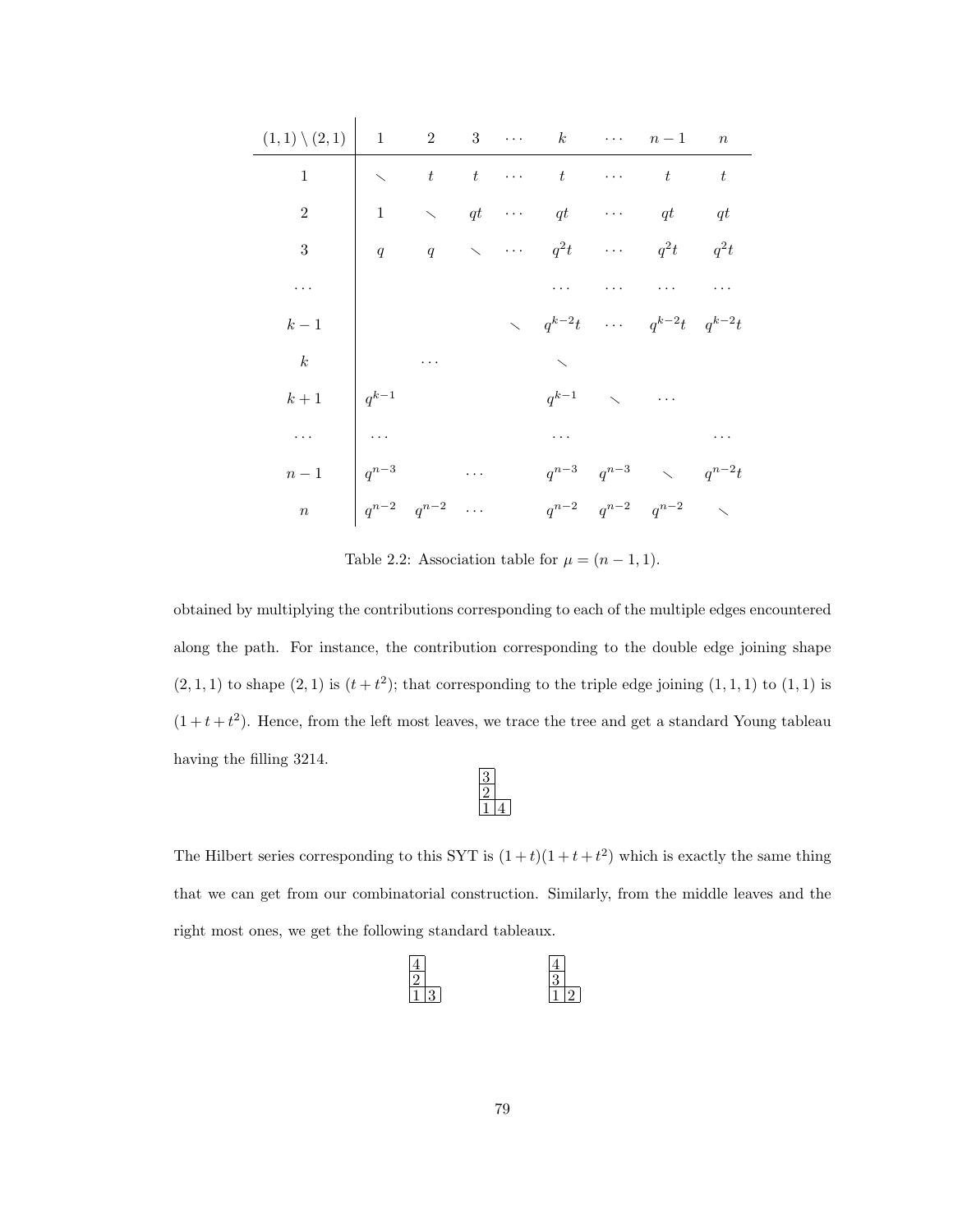

Figure 2.3: Garsia-Procesi tree for a partition  $\mu = (2, 1, 1)$ .

The corresponding Hilbert series would be  $(1+t)(t+t^2)$  and  $t(t+t^2)$ . Again, we can confirm that they are the same things that we get from our method when  $q = 0$ .

We are going to modify the Garsia-Procesi tree to make it to give the complete polynomial corresponding to the standard Young tableaux. In the beginning of the tree, we put 0's on the top of the cells in the first row to the right of the  $(1,1)$  corner cell. And whenever losing a cell from the first column not in the first row, instead of labeling edges with  $t$  and higher power of  $t$ 's, we start labeling from 1 and increase the number above the cells in the first column by 1. As soon as the cell in the first row is removed, the number above it will be fixed, and in the end, these numbers over the first row will give the  $b_i$  statistic in (2.2.28). For instance, according to our modification, the above example tree for  $\mu = (2, 1, 1)$  changes to Figure 2.4. The underbar of the numbers on the top of the first row cells means that the corresponding number has been fixed. So by the above tree, we can read the complete polynomial involving both of  $q$  and  $t$  corresponding to the standard Young tableau. For instance, the left most leaves give

$$
(1+t)(1+t+t^2)(1+q),
$$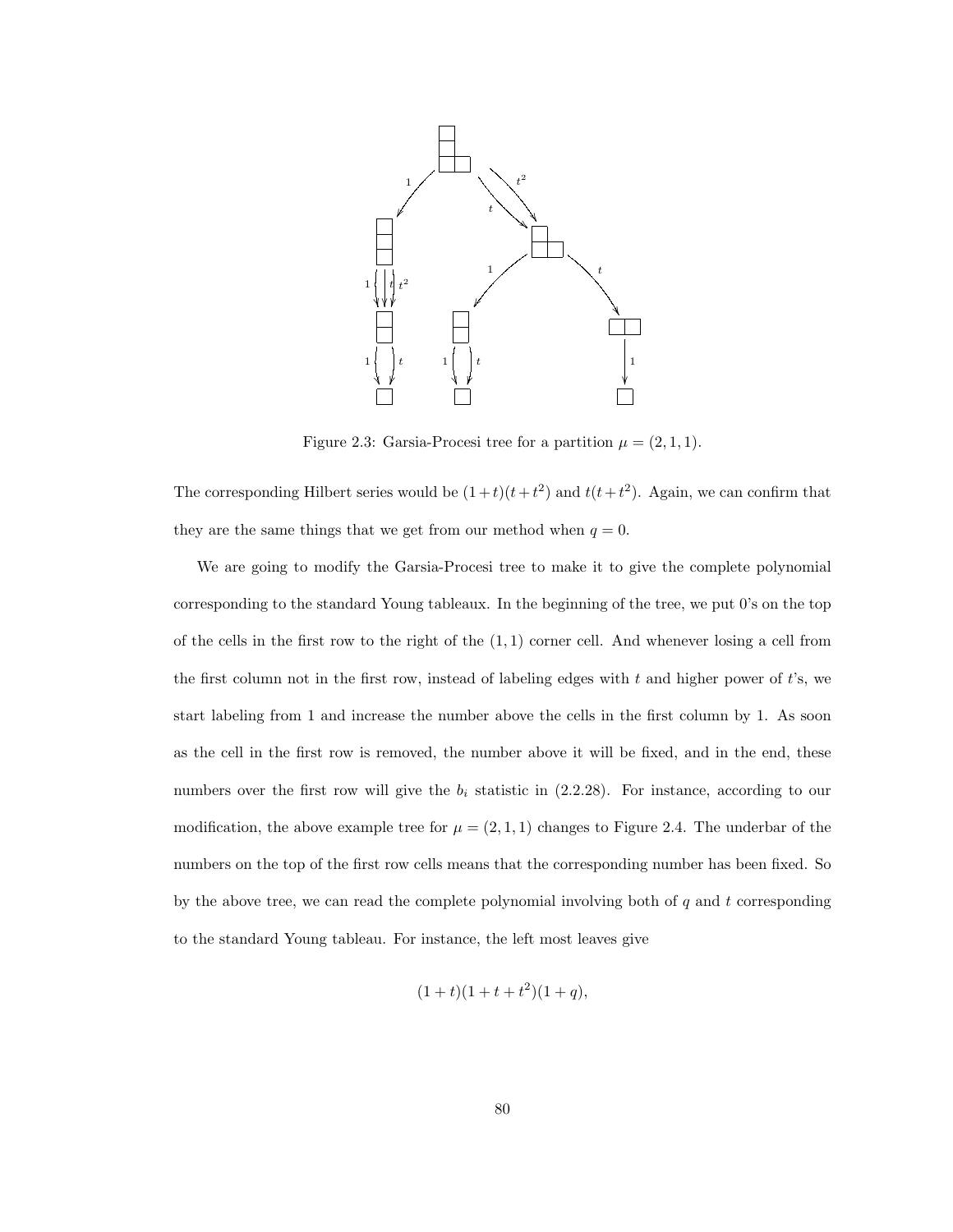

Figure 2.4: Modified Garsia-Procesi tree for a partition  $\mu = (2, 1, 1)$ .

the middle and the last ones give

$$
(1+t)^2(t+q)
$$
,  $(1+t)(t^2+q)$ 

which are exactly the same polynomials that we get from the combinatorial construction over the standard Young tableau.

Now, for the association with fillings, we are going to introduce a grouping table. For the general hook of shape  $\mu = (s, 1^{n-s})$ , the way that we construct the table is the following : first we choose s many numbers including 1 and  $n$ , in all possible ways. Note that for this we have  $\binom{n-2}{s-2}$  many choices. The unchosen  $n-s$  many numbers will be put in the first column above the  $(1, 1)$  cell, in all possible ways, and the chosen s many numbers will come in the first row, in all possible ways. Then, this set of fillings will correspond to one standard Young tableau. We read out the polynomial corresponding the tableau in the following way : keeping in mind that we are calculating  $q^{\text{inv}}t^{\text{maj}}$ , since the permutations in the first column without including the  $(1, 1)$ cell give  $[n-s]_t!$  factor and the permutations in the first row without the  $(1,1)$  cell give  $[s-1]_q!$ factor, we just consider s many different cases as we change the element coming in the  $(1, 1)$  cell by the chosen ones and each will give  $q^a t^b [n - s]_t [s - 1]_q$ ! where a is the number of elements in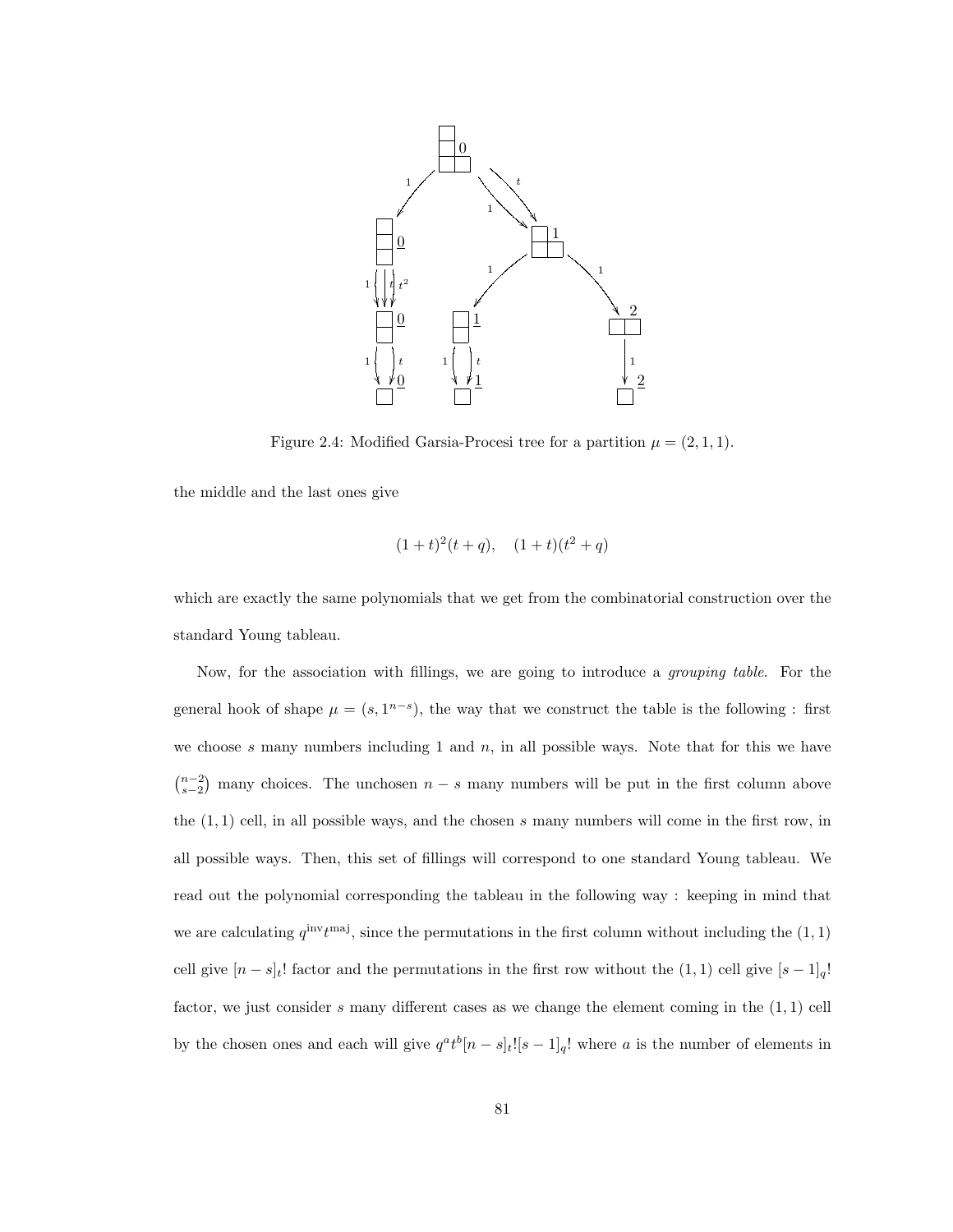the first row to the right of  $(1, 1)$  cell which are smaller than the element in the  $(1, 1)$  cell, and b is the number of elements in the first column above  $(1, 1)$  cell which are bigger than the one in the  $(1, 1)$  cell. For instance, for  $\mu = (4, 1, 1, 1)$ , if we choose 1, 3, 6 and 7, then 2, 4 and 5 will be placed in the first column not including  $(1, 1)$  cell in all possible ways, and the chosen  $1, 3, 6, 7$  in the first row, and we read out the monomials  $t^3$ ,  $qt$ ,  $q^2$  and  $q^3$ , multiplied by  $[3]_t![3]_q!$ , from the left, and summing up them all gives



We note that these fillings will correspond to the following standard Young tableau.



We can check that this standard Young tableau gives the same polynomial that we've got from the fillings. We find the corresponding standard Young tableaux from the modified Garsia-Procesi tree, by comparing the power of t's and the numbers above the first column in the bottom of the tree. For example, in the above example, the powers of  $t$  are  $3, 2, 0$ , so we find the same numbers above three cells in the first row in the tree, and trace back to the top of the tree to complete the standard tableau. This way will give us all the standard tableaux which have the following looking tail part in the tree :

Secondly, we choose s many numbers within 1 to  $n-1$  including 1 and  $n-1$ . Say we chose 1,  $\alpha_1, \alpha_2, \ldots, \alpha_{s-2}$  and  $n-1$ . Then the rest of the procedure will be the same. But in this case,  $2, \alpha_1 + 1, \alpha_2 + 1, \ldots, \alpha_{s-2} + 1$  and n will give another set of fillings and all of them will be in the same group of fillings corresponding to one SYT. Note that by the way of choosing the set

 $\frac{1}{1}$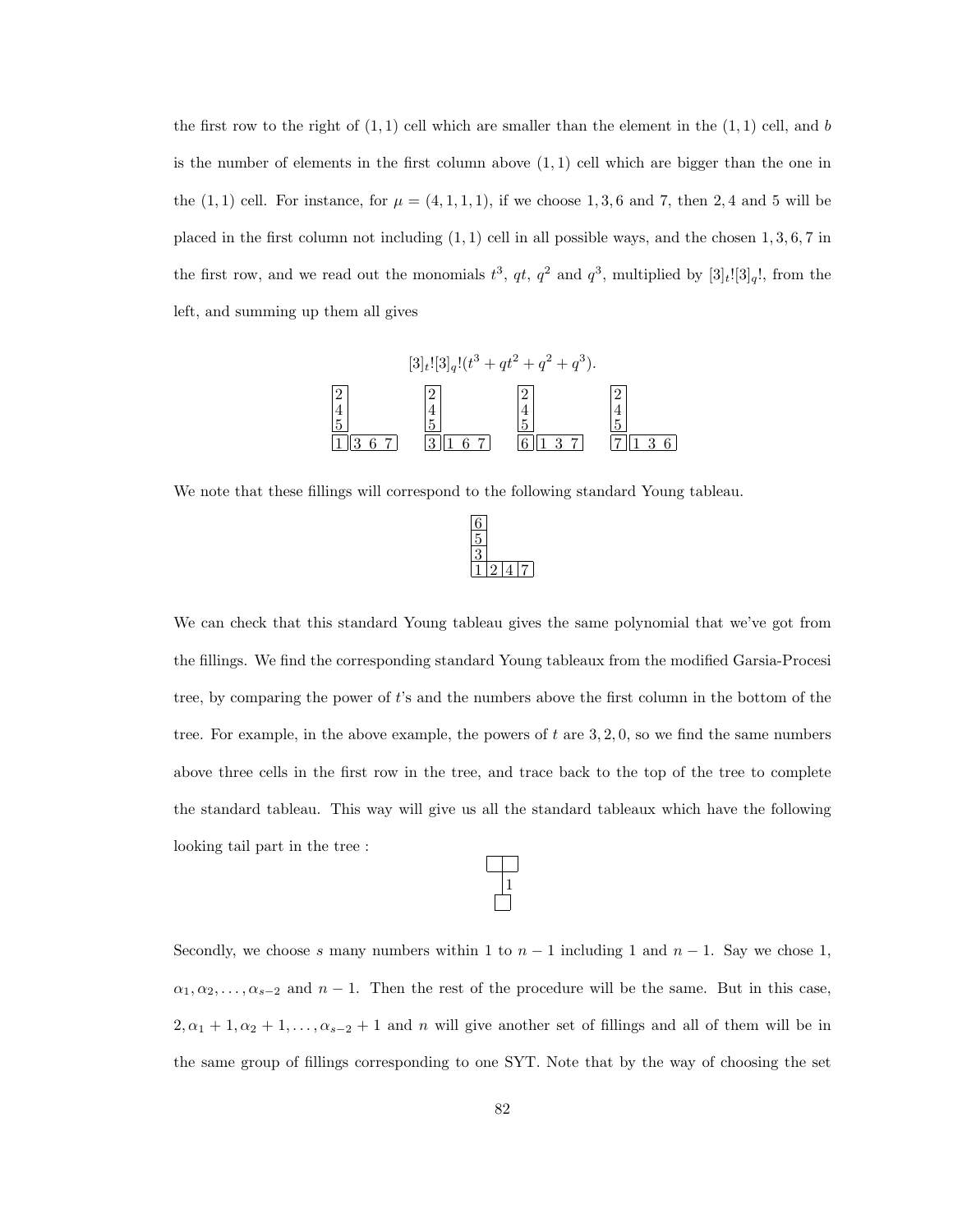of numbers filling the first row, the monomial factors from the first set have 1 more power of t than the ones from the second set, so we can factor out  $(1+t)$  so that it is enough to consider the monomials from the second set only. For these numbers, we repeat the same procedure as well. In the above running example for  $\mu = (4, 1, 1, 1)$ , say we have chosen 1, 3, 5 and 6.



This will give the polynomial



And the numbers 2, 4, 6 and 7 give  $[3]_t![3]_q!(t^2+qt+q^2+q^3)$  and adding them all gives  $[3]_t![3]_q!(1+$  $t$ )( $t^2 + qt + q^2 + q^3$ ). This set of fillings will correspond to the following standard Young tableau.

 $\sqrt{2}$ 

We can find this standard Young tableau from the modified Garsia-Procesi tree by finding the powers of t from the numbers above the three cells in the first row. We repeat the similar procedure as reducing the range of numbers by 1 until we get to choose  $1, 2, \ldots, s$  in the same group. Note that if the range of numbers is reduced by  $(k-1)$ , i.e., if we get to choose s many numbers within 1 and  $n - (k - 1)$  including 1 and  $n - (k - 1)$ , then we will have k many different sets of s many numbers, increased by 1 until we get to choose  $s$  many numbers between  $k$  to  $n$ . Lastly when we choose  $1, 2, ..., s$ , we also choose  $2, 3, ..., s + 1$ , and  $2, 3, ..., s + 2$  up to  $n - s + 1, ..., n$ , as well. Then we will have  $n - s + 1$  different sets of s numbers. We can see this grouping process easily by making a table.

For example, for  $\mu = (4, 1, 1)$ , the grouping table is the following. In Table 2.3, the  $\times$ 's denote the chosen numbers filling the first row, and ◦'s are the ones placed in the first column above the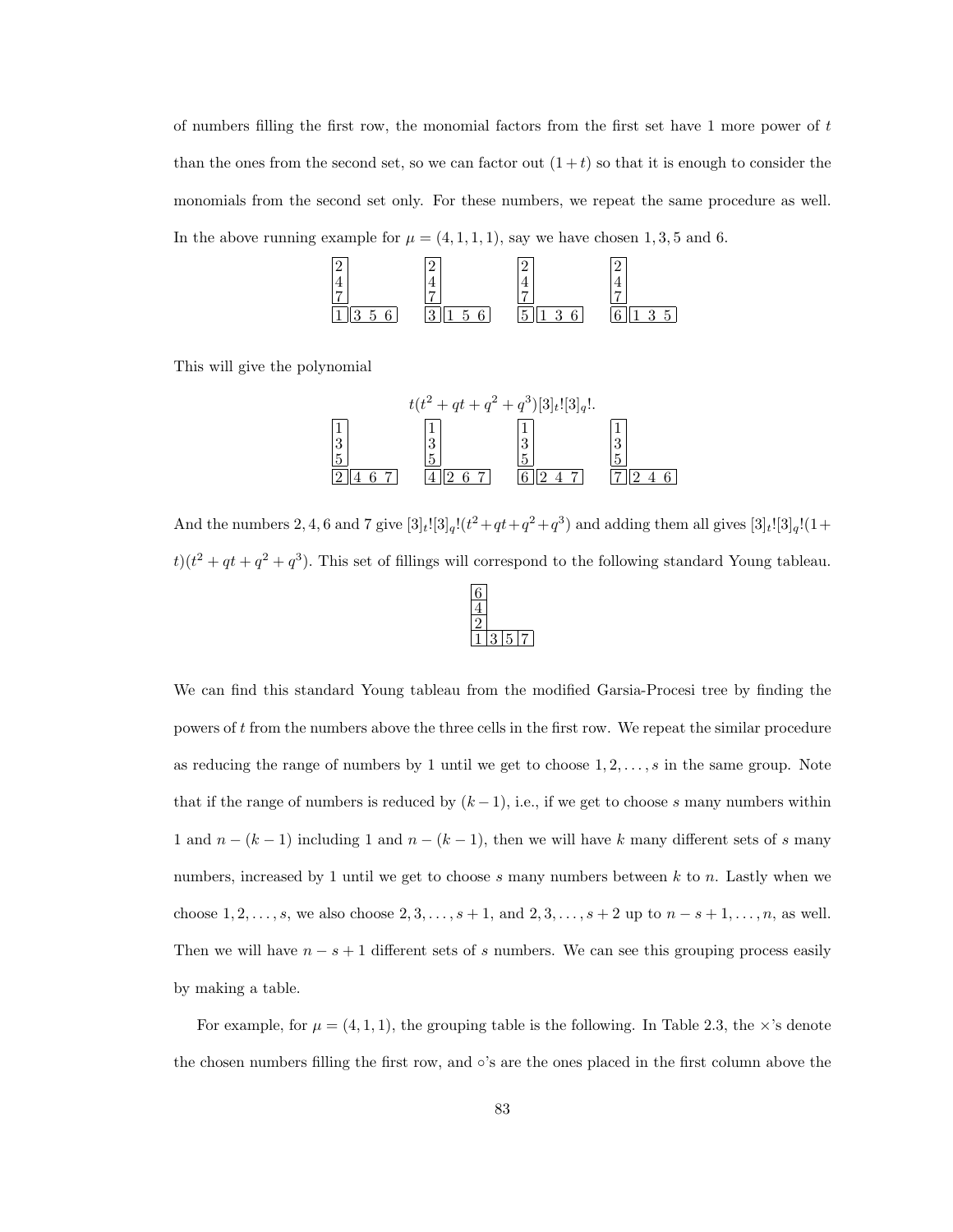| $\mathbf 1$ | $\overline{2}$ | 3        | 4        | 5        | 6        |
|-------------|----------------|----------|----------|----------|----------|
| $\times$    | $\times$       | X        | $\circ$  | $\circ$  | $\times$ |
| $\times$    | $\times$       | $\circ$  | $\times$ | $\circ$  | $\times$ |
| $\times$    | ×              | $\circ$  | $\circ$  | ×        | $\times$ |
| $\times$    | O              | $\times$ | $\times$ | $\circ$  | $\times$ |
| $\times$    | $\circ$        | $\times$ | $\circ$  | $\times$ | $\times$ |
| $\times$    | O              | $\circ$  | $\times$ | $\times$ | $\times$ |
| $\times$    | $\times$       | $\times$ | O        | $\times$ | O        |
| $\circ$     | X              | X        | $\times$ | $\circ$  | $\times$ |
| $\times$    | $\times$       | $\circ$  | $\times$ | $\times$ | O        |
| $\circ$     | $\times$       | $\times$ | $\circ$  | $\times$ | $\times$ |
| $\times$    | $\circ$        | $\times$ | $\times$ | $\times$ | $\circ$  |
| Ō           | $\times$       | $\circ$  | $\times$ | $\times$ | $\times$ |
| $\times$    | $\times$       | $\times$ | $\times$ | $\circ$  | $\circ$  |
| O           | $\times$       | $\times$ | $\times$ | $\times$ | O        |
| O           | O              | $\times$ | $\times$ | $\times$ | $\times$ |

Table 2.3: The grouping table for  $\mu = (4, 1, 1)$ .

 $(1, 1)$  cell. Here is the way of reading the table. The fillings between the lines will give fillings corresponding to one standard Young tableaux and the monomial coefficient factors  $q^a t^b$  multiplied by  $[n - s]_t$ ![s - 1]<sub>q</sub>! will come by the following way : say k is placed in the (1, 1) cell, then a is the number of chosen elements (i.e.,  $\times$  marked in the table) strictly smaller than k, and b is the number of unchosen elements (i.e.,  $\circ$  marked in the table) strictly bigger than k. For instance, in the first case, we choose 1, 2, 3 and 6 for the elements in the first row, and 4, 5 will be put in the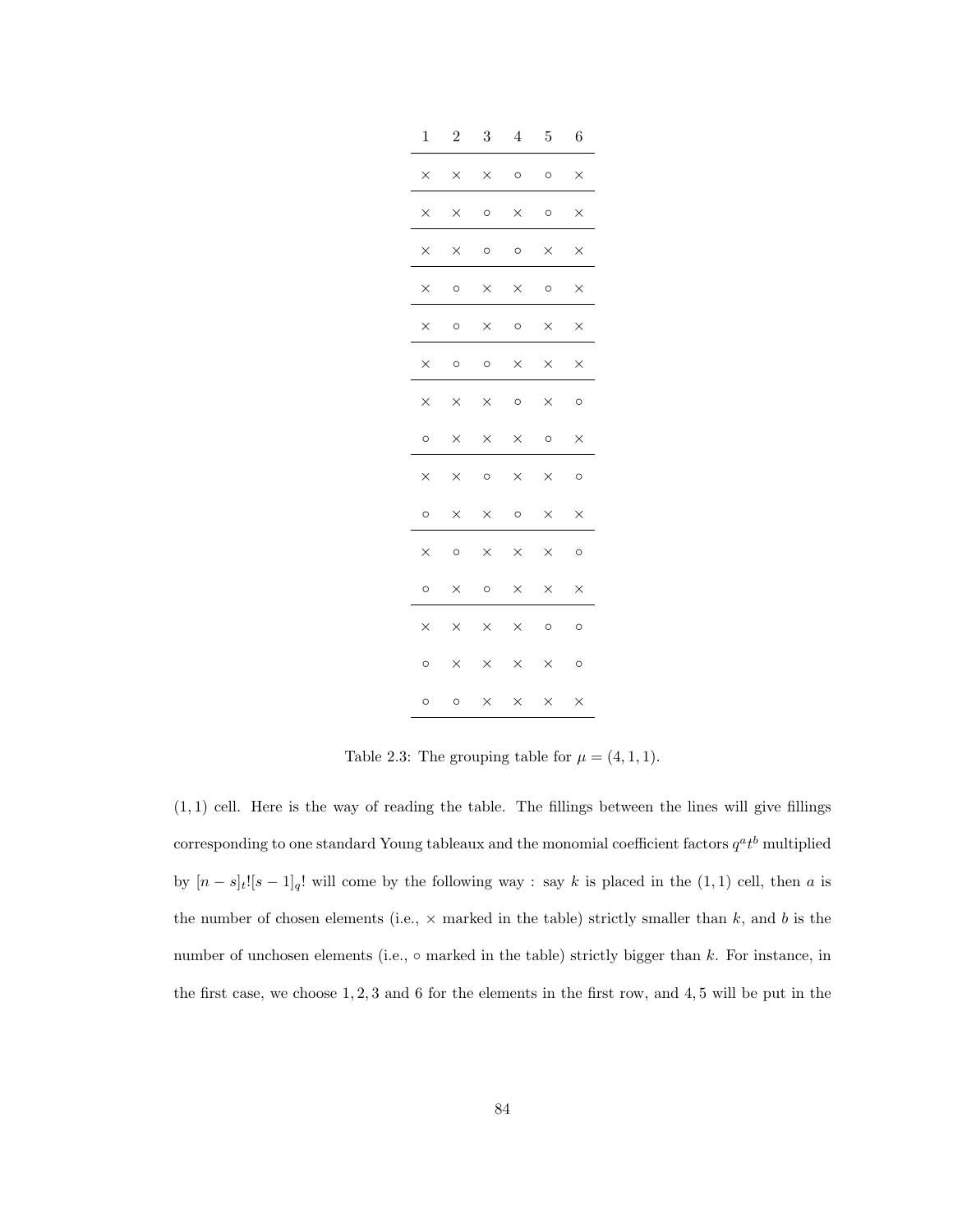first column above the  $(1, 1)$  cell.



By permuting the first column without  $(1, 1)$  cell, we get  $[2]_t$ , and by permuting the first row not including (1, 1) cell, we get [3]<sub>q</sub>!. And the coefficient monomials are  $t^2, qt^2, q^2t^2$  and  $q^3$ , from the left, and summing up them all gives

$$
[2]_t[3]_q!(t^2+qt^2+q^2t^2+q^3)\\
$$

which corresponds to the following standard Young tableau.

Example 2.2.11. We go over an example for  $\mu = (3,1,1)$ . The grouping table for  $\mu = (3,1,1)$ would be:

| $1 \quad \blacksquare$ |          | $2 \quad 3 \quad 4 \quad 5$ |          |          |
|------------------------|----------|-----------------------------|----------|----------|
| $\times$               | $\times$ | $\circ$ $\circ$             |          | $\times$ |
| $\times$               | $\circ$  | $\times$                    | $\circ$  | $\times$ |
| $\times$               | $\circ$  | $\circ$                     | $\times$ | $\times$ |
| $\times$               | $\times$ | $\circ$                     | $\times$ | $\circ$  |
| $\circ$                | $\times$ | $\times$                    | $\circ$  | $\times$ |
| $\times$               | $\circ$  | $\times$                    | $\times$ | $\circ$  |
| $\circ$                | $\times$ | $\circ$                     | $\times$ | $\times$ |
| $\times$               | $\times$ | $\times$                    | O        | $\circ$  |
| $\circ$                | $\times$ | $\times$                    | $\times$ | $\circ$  |
| O                      | $\circ$  | $\times$                    | $\times$ | $\times$ |

The rows between dividing lines will be grouped in the same set and the entries marked by  $\times$ will come in the first row and permute in all possible ways. The entries marked by ∘ will come in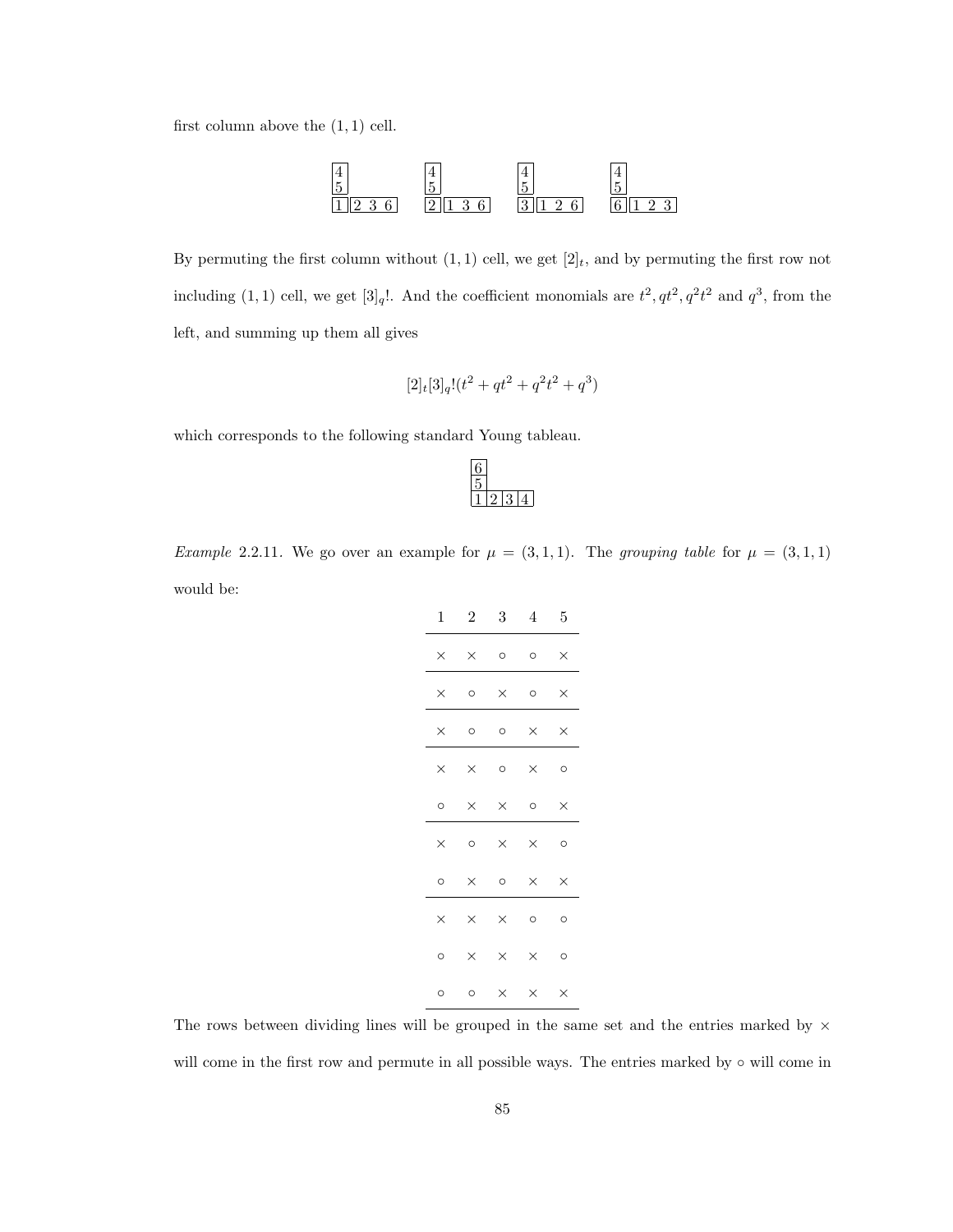the first column above the  $(1,1)$  cell, and permute in all possible ways. All the fillings obtained by these permutations of row and column will correspond to one standard Young tableau. For instance, from the first grouping  $\times \times \circ \circ \times$ , we get 12 different fillings.



If we calculate  $t^{\text{maj}}q^{\text{inv}}$  from the left of the top line, we get

$$
t^3 + qt^3 + t^2 + qt^2 + qt^3 + q^2t^3 + qt^2 + q^2t^2 + q^2t + q^3t + q^2 + q^3
$$

$$
= (1+t)(1+q)(t^2 + qt^2 + q^2).
$$

On the other hand, according to the way that we read the grouping table, we put 3 and 4 in the first column above  $(1, 1)$  cell, and put 1, 2, and 5 changing the element in  $(1, 1)$  cell :



From the permutations of 3 and 4, and permutations of two numbers in the first row not including  $(1, 1)$  cell, we get the common factors  $[2]_t!$  and  $[2]_q!$ . And we read out the monomials  $t^2, qt^2$  and  $q^2$ , from the left, hence we get

$$
(1+t)(1+q)(t^2+qt^2+q^2).
$$

This set of fillings will correspond to the following standard tableau.

Noting that the permutations of either column or row not including the  $(1, 1)$  cell will give  $(1 + t)$ from the permutations of the column, and  $(1+q)$  from the permutations of the row, the monomial coefficient factors  $q^a t^b$  multiplied by  $(1+t)(1+q)$  will be calculated by the following way : say k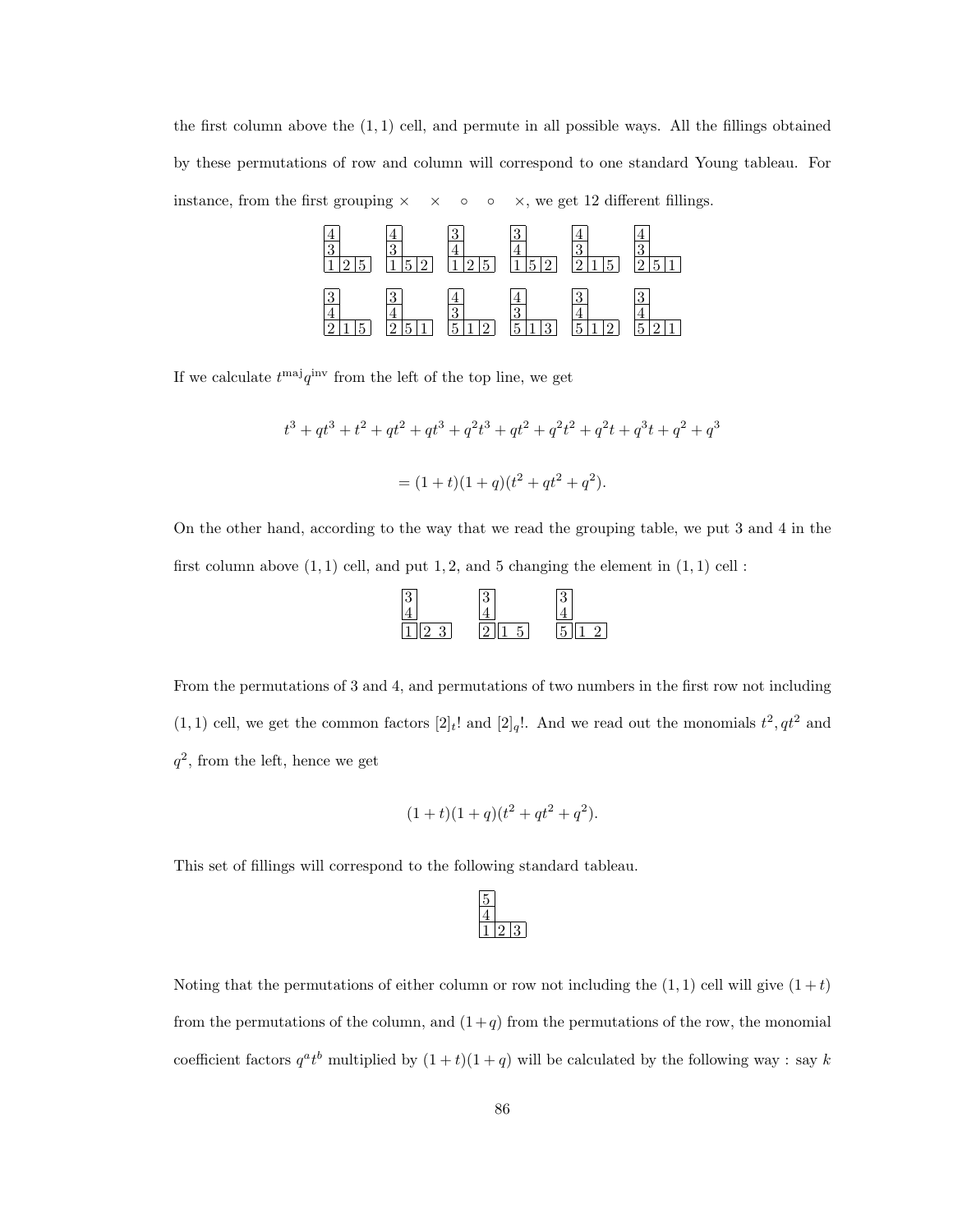is placed in the  $(1, 1)$  cell, then a is the number of chosen elements (i.e.,  $\times$  marked in the table) strictly smaller than k (or number of  $\times$ 's strictly to the left of k), and b is the number of unchosen elements (i.e.,  $\circ$  marked in the table) strictly bigger than k (or number of  $\circ$ 's strictly to the right of  $k$ ). Following this method, we read out the following polynomials from the grouping table, from the second line

$$
(1+t)(1+q)(t2 + qt + q2),
$$
  
\n
$$
(1+t)(1+q)(t2 + q + q2),
$$
  
\n
$$
(1+t)2(1+q)(t+qt+q2),
$$
  
\n
$$
(1+t)2(1+q)(t+q+q2),
$$
  
\n
$$
(1+t)(1+t+t2)(1+q)(1+q+q2).
$$

And the corresponding standard tableaux are from the top



We use the modified Garsia-Procesi tree [GP92] to find the corresponding standard Young tableau given the polynomial from the set of fillings. For the running example for  $\mu = (3, 1, 1)$ , the modified Garsia-Procesi tree is given in Figure 2.5.

The way of finding the standard tableau from the modified Garsia-Procesi tree is the following : given the polynomial from the fillings, either of the form  $(1+t)(1+q)(t^a+qt^b+q^2)$  or  $(1+t)^2(1+$  $q(t^a + qt^b + q^2)$ , compare  $(a, b)$  with the numbers on the right-top of bottom leaves in the tree. Finding the same numbers in the tree, trace back the tree from the bottom to top filling the cells with numbers from 1 to n (here  $n = 5$ ) as the tree adds the cells. Then on the top of the tree, we get the corresponding standard tableau giving exactly the same polynomial as we calculated from the table. We can check that all the possible 6 standard tableaux are covered in the grouping table and each set of fillings in the grouping table gives the polynomial corresponding to one standard Young tableau.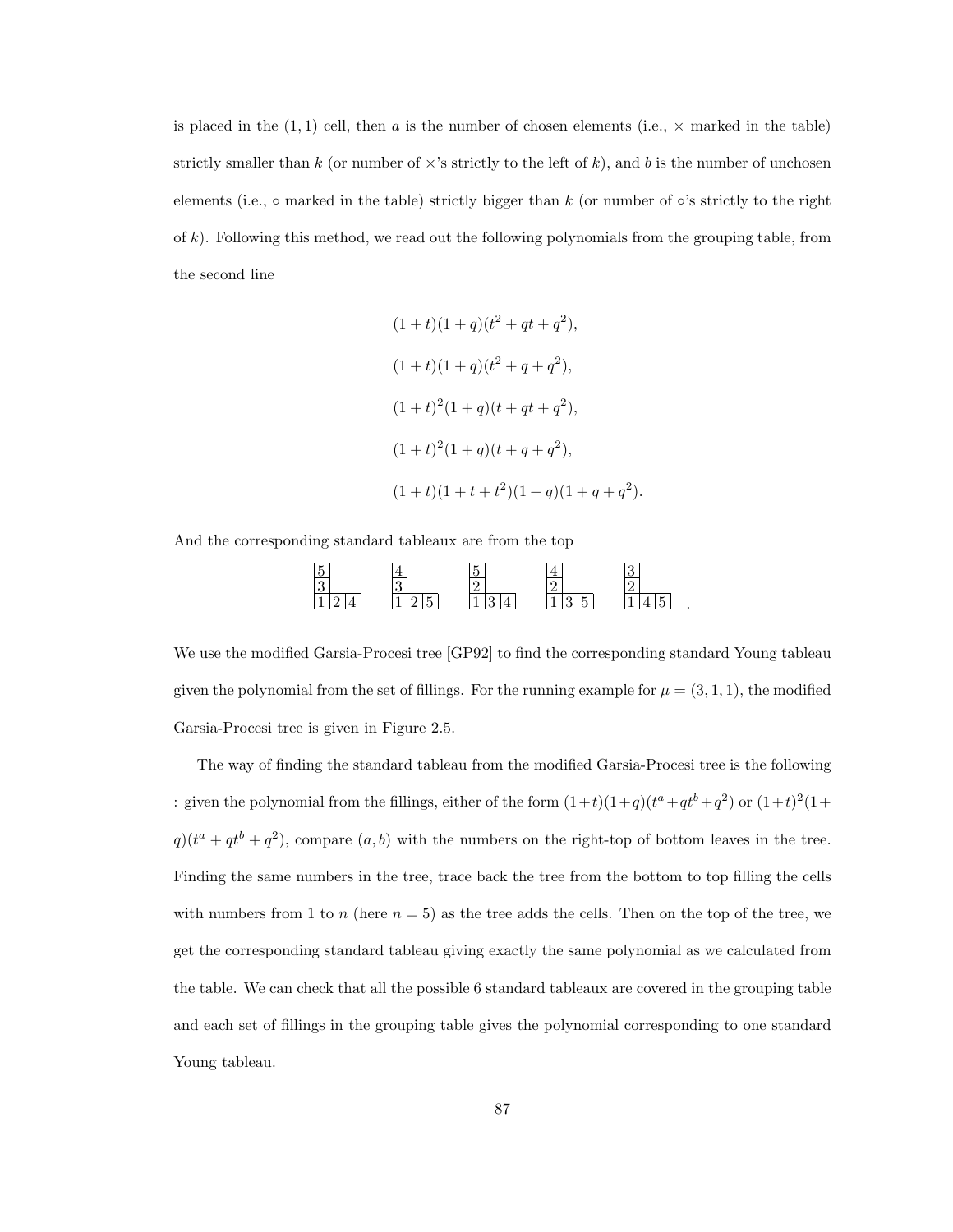

Figure 2.5: Modified Garsia-Procesi tree for  $\mu = (3, 1, 1)$ .

# **Proposition 2.2.12.** The grouping table gives the complete Hilbert series  $F_{\mu}(q, t)$ .

Proof. By the way of constructing the grouping table that we don't count the same filling multiple times, we only need to check that the number of fillings that are counted in the grouping table is  $n!$ . From the permutations on the first column and the first row not including  $(1, 1)$  we count  $(s-1)!(n-s)!$ . In the grouping table, the set with k lines will be  $\binom{n-(k-1)}{s-2}$  many and each line represents s different fillings. By adding them all, the number of fillings that the grouping table counts is

$$
s!(n-s)!\left(\binom{n-2}{s-1}+2\binom{n-3}{s-2}+\cdots+(n-s)\binom{s-1}{s-2}+(n-s+1)\binom{s-2}{s-2}\right).
$$

Therefore, we want to show the following identity

$$
\binom{n}{s} = \binom{n-2}{s-1} + 2\binom{n-3}{s-2} + \dots + (n-s)\binom{s-1}{s-2} + (n-s+1)\binom{s-2}{s-2}.\tag{2.2.31}
$$

Note the identity

$$
\sum_{j=k}^{n-1} \binom{j}{k} = \binom{n}{k}.\tag{2.2.32}
$$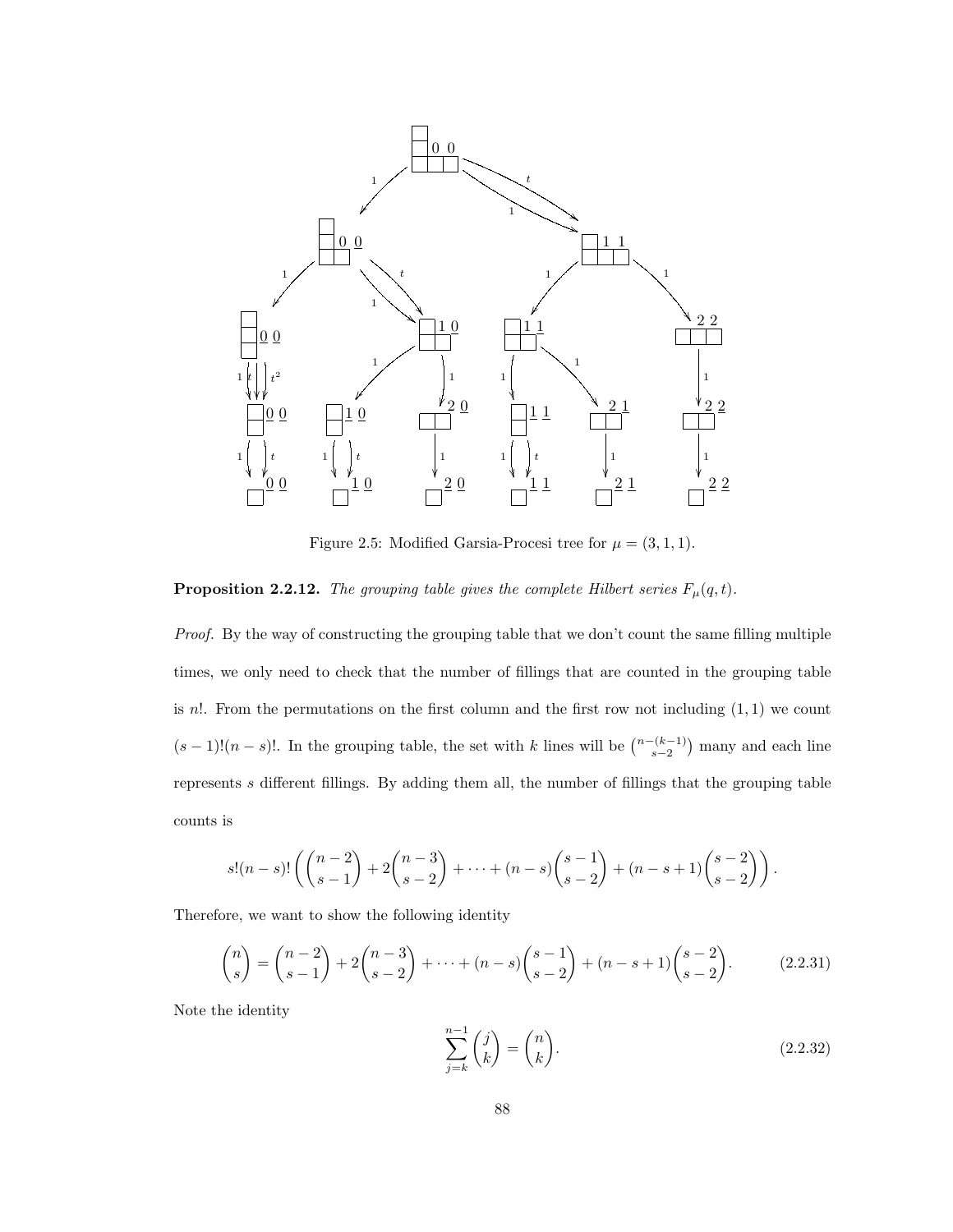Then, by applying (2.2.32) twice, the right hand side of (2.2.31) is

$$
\binom{n-2}{s-1} + 2\binom{n-3}{s-2} + \dots + (n-s)\binom{s-1}{s-2} + (n-s+1)\binom{s-2}{s-2}
$$
\n
$$
= \left(\binom{n-2}{s-1} + \binom{n-3}{s-2} + \dots + \binom{s-1}{s-2} + \binom{s-2}{s-2}\right)
$$
\n
$$
+ \left(\binom{n-3}{s-2} + \dots + \binom{s-1}{s-2} + \binom{s-2}{s-2}\right) + \dots + \binom{s-2}{s-2}
$$
\n
$$
= \binom{n-1}{s-1} + \binom{n-2}{s-1} + \dots + \binom{s}{s-1} + \binom{s-1}{s-1}
$$
\n
$$
= \binom{n}{s}.
$$

This shows that we considered all  $n!$  possible fillings, hence the grouping table gives the complete Hilbert series.  $\Box$ 

Proposition 2.2.13. The grouping table gives the association with the fillings corresponding to the standard Young tableaux.

*Proof.* Remind that for the hook of shape  $\mu = (s, 1^{n-s})$ , the Hilbert series will be expressed as the following.

$$
F_{\mu}(q,t) = [n-s]_t! [s-1]_q! \sum_{j_1=2}^{n-s+1} \cdots \sum_{j_{s-1}=1 \atop j_{s-2}+1}^{n} [j_1-1]_t (t^{b_1} + qt^{b_2} + \cdots + q^{s-2} t^{b_{s-1}} + q^{s-1}) \quad (2.2.33)
$$

where  $b_i$  is the number of elements in the first column above the  $(1,1)$  cell which are bigger than  $j_i$ . We start from the case where we have 1-lined set in the grouping table. Note that by knowing the tail part of the standard tableaux in the Garsia-Procesi tree, we know that in this case, the standard tableaux look like Figure 2.6. Then there are  $\binom{n-2}{s-2}$  possibilities for the choice of the rest



Figure 2.6: SYT corresponding to 1-lined set in grouping table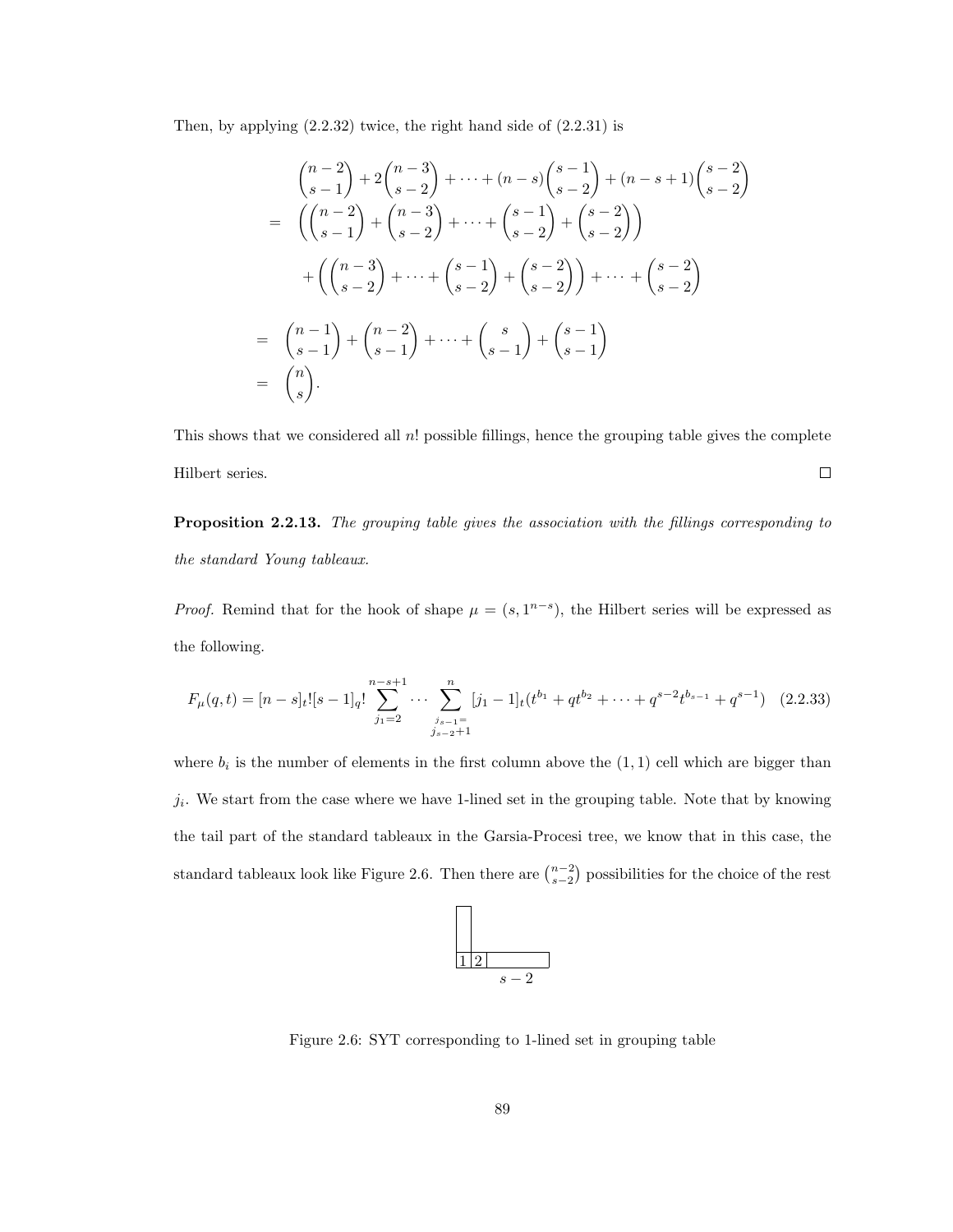of the  $(s-2)$  elements in the first row. Let's say  $1, a_1, \ldots, a_{s-2}, n, a_i < a_j$  for  $i < j$ , are chosen in the grouping table. If 1 comes in the  $(1, 1)$  cell, then all the elements in the first row to the right and all the elements in the first column above 1 are bigger than 1, so the monomial factor will be  $t^{n-s}$ . And if  $a_1$  comes in the  $(1, 1)$  cell, then we gain one power of q since 1 will be to the right of 2 in the first row, and the power of t will depend on  $a_1$ . Similarly, as  $a_i$  comes in the  $(1, 1)$  cell, as i gets larger by 1, the power of q will be increased by 1, and finally when n comes in the  $(1, 1)$ cell, since there are no bigger elements than  $n$ , it doesn't have any t powers and the power of  $q$ will be  $s - 1$ , since all the rest of the chosen numbers are smaller than n. So this case gives the following form of polynomial

$$
[n-s]_t![s-1]_q!(t^{n-s}+qt^{b_1}+\cdots+q^{s-2}t^{b_{s-2}}+q^{s-1})
$$

where  $b_i$  is the number of elements in the unchosen ones which are bigger than  $a_i$ . Note that the fact that we don't have any repeated lines in the grouping table guarantees that we don't get the same polynomials multiple times, since the power of  $t, b_i$ , is the number of unchosen ones to the right of  $a_i$  in the grouping table. Secondly, consider the two-lined sets in the grouping table. Again, by the tail looking of the standard tableaux in the tree, we know that this case takes care



Figure 2.7: SYT corresponding to 2-lined set in grouping table

of the standard tableaux of the kind in Figure 2.7. Then there are  $\binom{n-3}{s-2}$  many choices for the s − 2 elements in the rest of the first row. Let's say we have chosen  $1, a_1, \ldots, a_{s-2}, n-1$  in the first line. Then, by the construction,  $2, a_1 + 1, \ldots, a_{s-2} + 1, n$  will be chosen in the second line. Notice that in the grouping table, the lost of one  $\circ$  under n in the second line means that all the monomial factors from the first line have 1 more power of t than the ones from the second line, hence we get  $(1 + t)$  factor after we sum them up all. So the polynomial that we get from this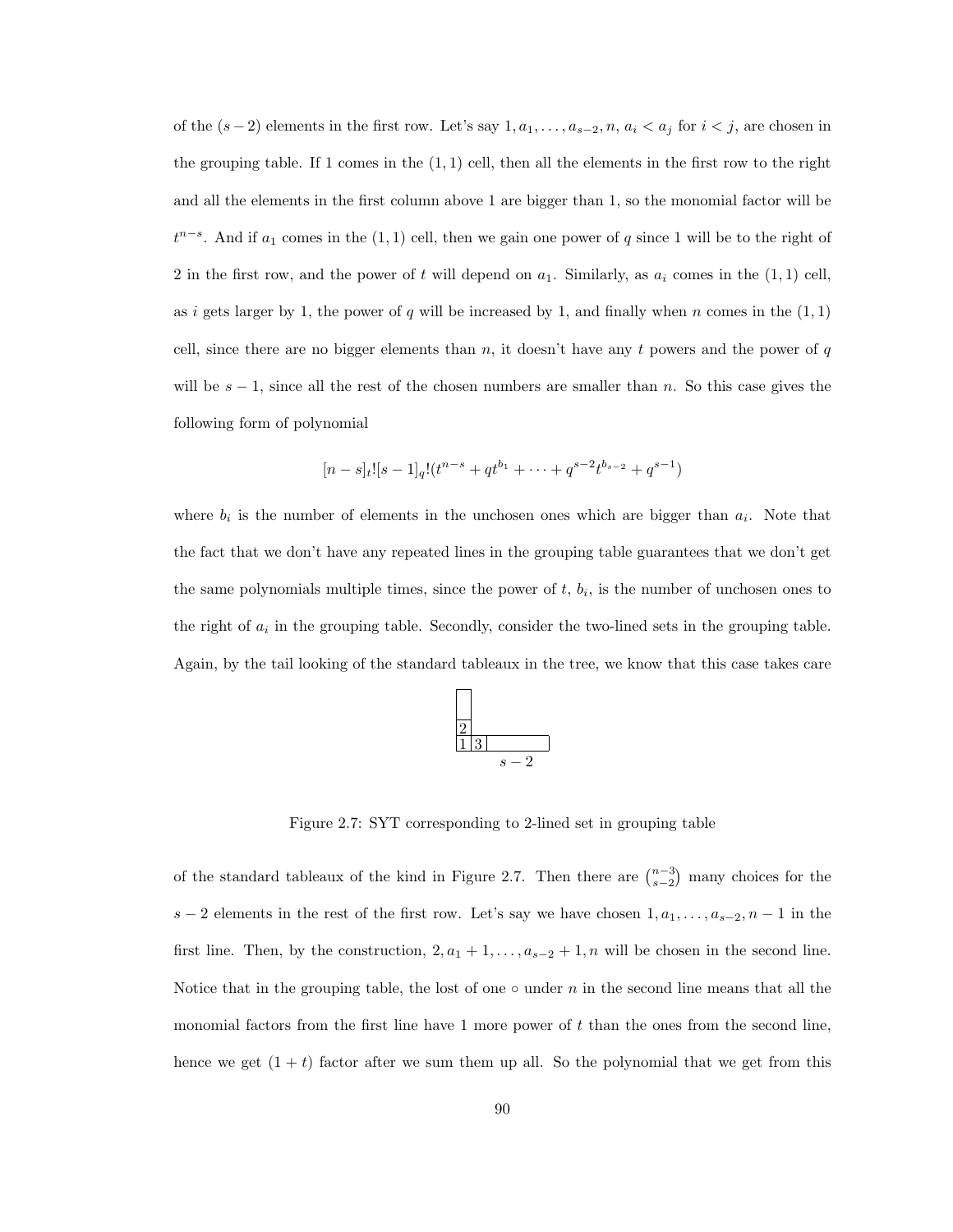|  |                    |  | 1 2 $a_1$ $a_{s-2}$ $n-1$ n          |  |
|--|--------------------|--|--------------------------------------|--|
|  |                    |  |                                      |  |
|  | $\circ$ $\times$ [ |  | $\begin{array}{ccc} & & \end{array}$ |  |

Table 2.4: 2-lined set of the grouping table.

case is the following

$$
[n-s]_t![s-1]_q!(1+t)(t^{n-s-1}+qt^{b_1}+\cdots+q^{s-2}t^{b_{s-s}}+q^{s-1})
$$

where  $b_i$  is the number of circles in the grouping table to the right of  $a_i + 1$ . Now, we consider a general case when we have k-lined set in the grouping table. This case takes care of the form of standard tableaux in Figure 2.8. Again, there are  $\binom{n-(k+1)}{s-2}$  different possibilities for the different



Figure 2.8: SYT corresponding to k-lined set in grouping table

choice of numbers coming in the rest of the first column. Let's say we choose  $1, a_1, \ldots, a_{s-2}, n-k+1$ in the first line, then  $2, a_1 + 1, \ldots, a_{s-2} + 1, n - k + 2$  will be chosen in the second line, and finally in the  $k^{\text{th}}$  line,  $k, a'_1, \ldots, a'_{s-2}, n$  will be chosen where  $a'_i = a_i + k - 1$ . Keeping in mind that the right most consecutive circles in the same line will give the common  $t$  powers and having the same number of circles and the same pattern means that the  $k$  lines have the common factor which comes from the  $k^{\text{th}}$  line, this case gives the polynomials as follows

$$
[n-s]_t![s-1]_q![k]_t(t^{n-s-(k-1)}+qt^{b_1}+\cdots+q^{s-2}t^{b_{s-2}}+q^{s-1})
$$

where  $b_i$  is the number of circles to the right of  $a'_i$ . In the last set of the grouping table, we choose 1, 2, ..., s in the first line and  $n - s + 1, \ldots, n$  in the last (which is  $(n - s + 1)$ <sup>th</sup>) line. This whole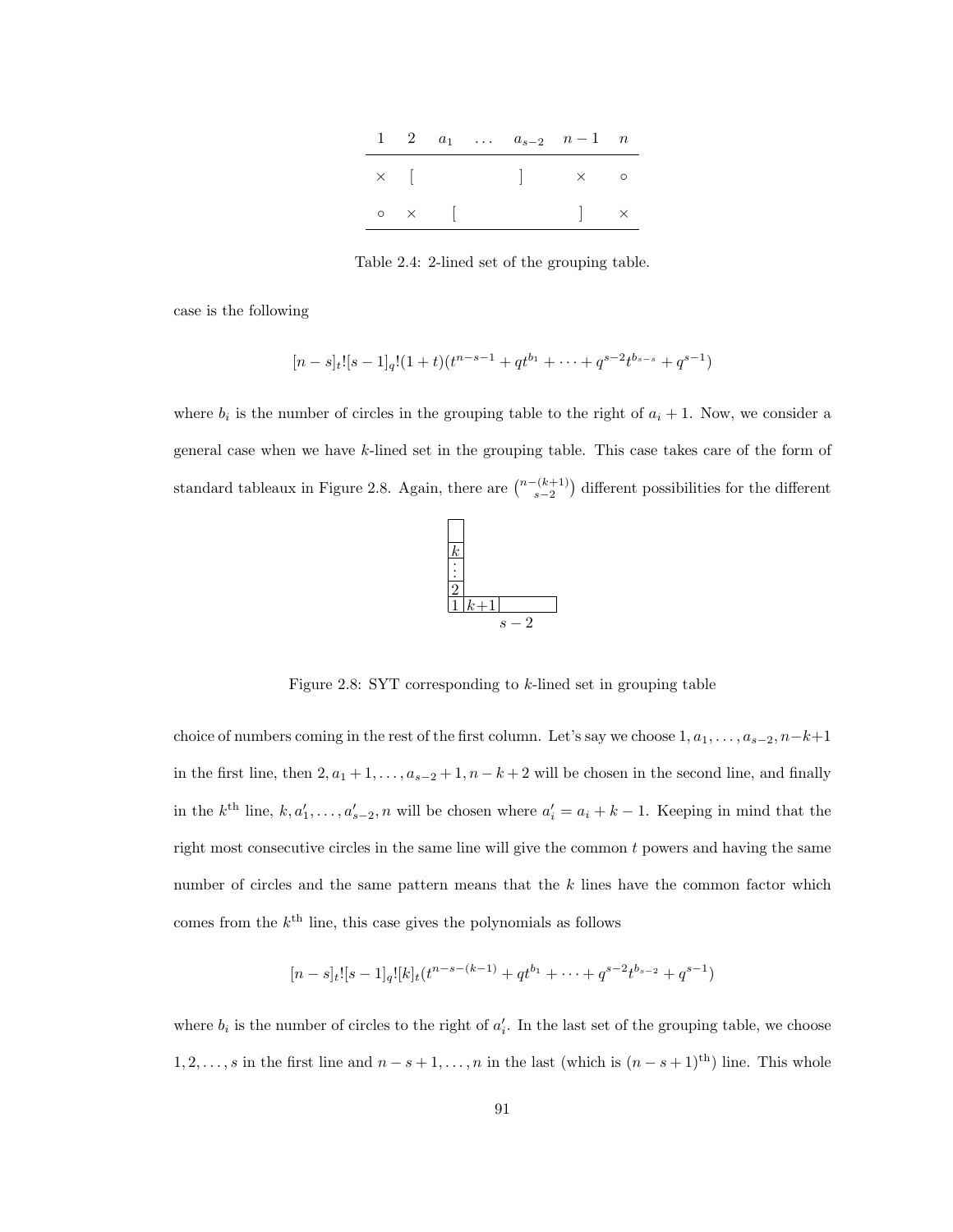

set of fillings will correspond to the standard tableaux of the kind in Figure 2.9. The fact that

Figure 2.9: SYT corresponding to the last line in grouping table

there is no  $\circ$  between  $\times$  marks means there is no t powers combined with q and the consecutive circles to the right of the chosen elements will give the common  $t$  factors. Adding up them all will give

$$
[n-s]_t![s-1]_q![n-s+1]_t(1+q+q^2+\cdots+q^{s-1}).
$$

By comparing the polynomials coming from the grouping table and the polynomials added in the Hilbert series, we can confirm that the sets in the grouping table give the polynomials corresponding to standard Young tableaux. Since we know that the grouping table gives the complete Hilbert series by Proposition 2.2.12, we conclude that the grouping table gives the association with fillings  $\Box$ to the standard Young tableaux.

Remark 2.2.14. We note that the grouping table doesn't give the information about what the right corresponding standard Young tableau is. But if the modified Garsia-Procesi tree is given, by using the powers of t combined with  $q$ 's, we can trace back the tree to construct the corresponding standard Young tableau, as we did in previous examples.

Remark 2.2.15. The case when  $\mu = (n-1,1)$ , the table method introduced in the beginning is consistent with the grouping table, in other words, they both give the same association with fillings to the standard tableaux. But when  $\mu = (2, 1^{n-2})$ , the grouping table's grouping is different from the one that the Table 2.1 (introduced previously) gives. Note that the association with the fillings from the grouping table can be seen in the Table 2.1 for this case in the following way : for the fillings corresponding to the standard Young tableaux with 2 in the  $(1, 2)$  cell, combine q in the left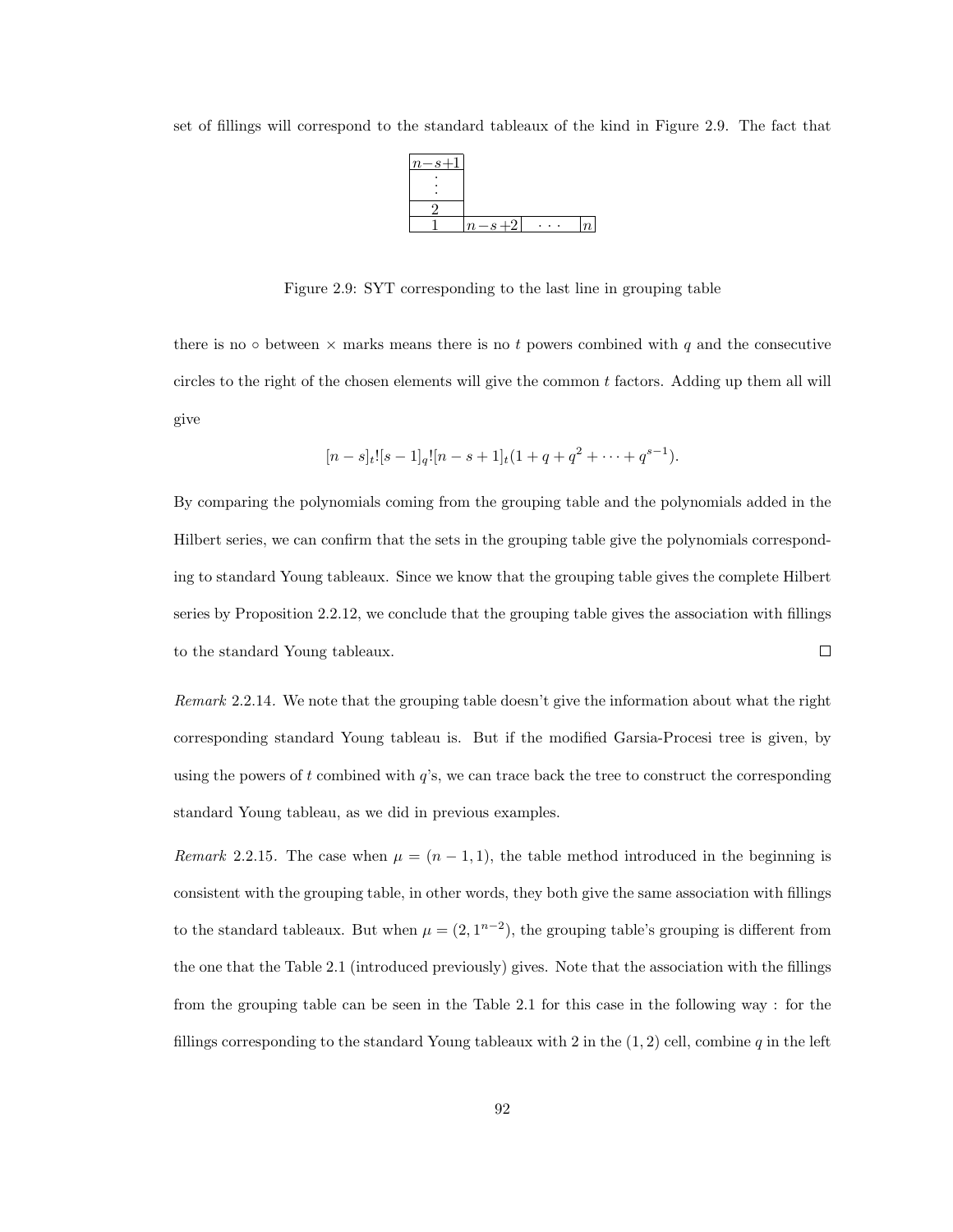most column in the bottom and  $t^{n-2}$  in the right most column in the top. And for the standard tableaux with 3 in the  $(1, 2)$  cell, combine qt in the left most column above the previous q and q in the bottom of the second column, and  $t^{n-2}$  in the top of the  $(n-1)$ <sup>th</sup> column and  $t^{n-3}$  below  $t^{n-3}$ in the right most column. In the similar way, we group the monomials diagonally so that we get  $k-1$  monomials from the lower triangular part and  $k-1$  terms from the upper triangular part, for the fillings corresponding to the standard tableaux with k in  $(1, 2)$  cell. Finally, combining the inner most diagonal  $(n - 1)$  terms from both of upper and lower triangular part will give the fillings corresponding to the standard tableaux with  $n$  in the  $(1, 2)$  cell.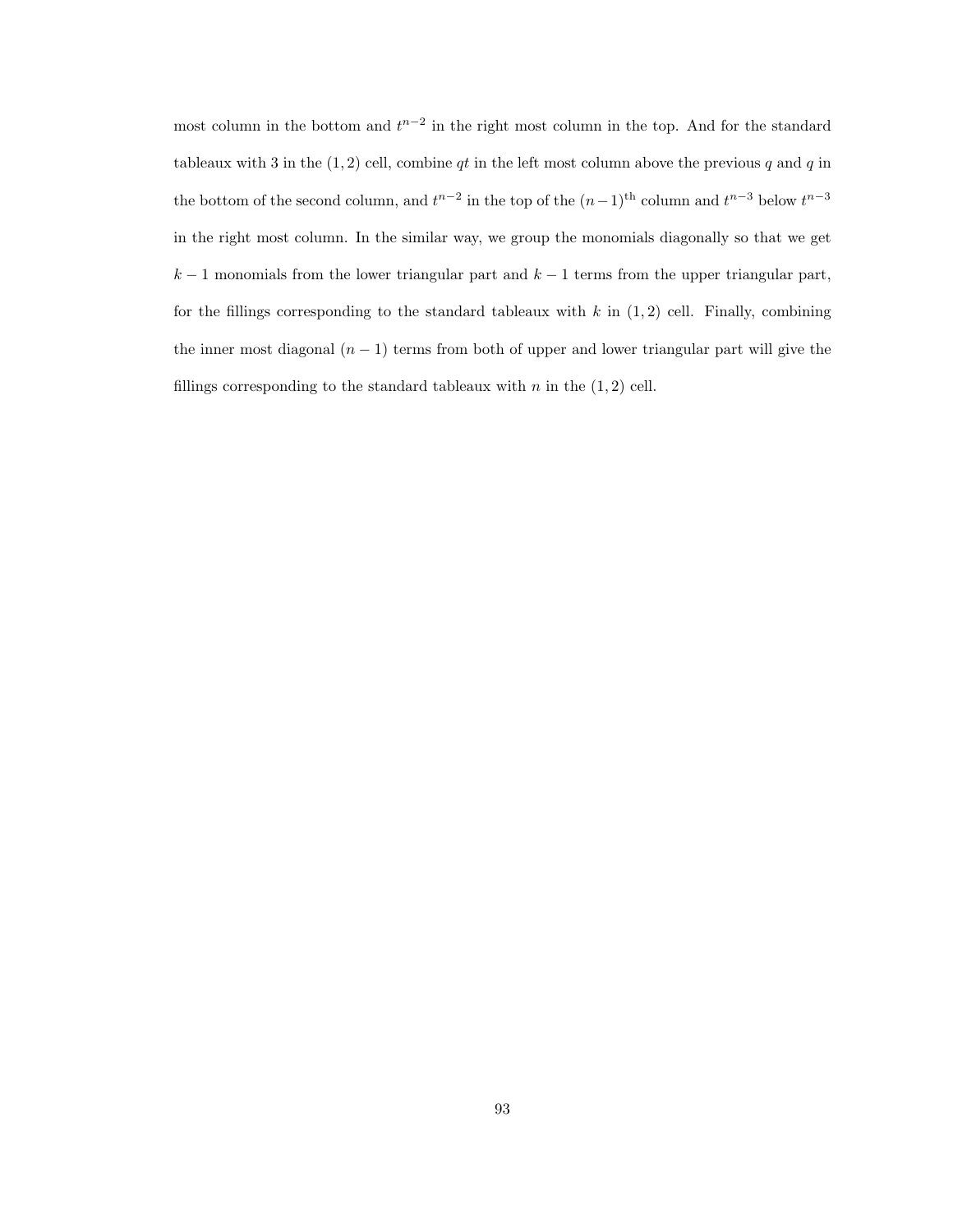# Chapter 3

# Schur Expansion of  $J_{\mu}$

In this chapter, we construct a combinatorial formula for the Schur coefficients of the integral form of the Macdonald polynomials  $J_{\mu}[X; q, t]$  when  $\mu$  is a hook. We recall the definition of the integral form of the Macdonald polynomials.

## 3.1 Integral Form of the Macdonald Polynomials

For each partition  $\lambda$ , we define

$$
h_{\lambda}(q,t) = \prod_{c \in \lambda} (1 - q^{a(c)} t^{l(c)+1}), \quad h'_{\lambda}(q,t) = \prod_{c \in \lambda} (1 - t^{l(c)} q^{a(c)+1}), \quad d_{\lambda}(q,t) = \frac{h_{\lambda}(q,t)}{h'_{\lambda}(q,t)}.
$$

Then the integral form of the Macdonald polynomials is defined by

$$
J_\mu[X;q,t]=h_\mu(q,t)P_\mu[X;q,t]=h_\mu'(q,t)Q_\mu[X;q,t]
$$

where  $Q_{\lambda}[X;q,t]=P_{\lambda}[X;q,t]/d_{\lambda}(q,t).$ 

Remark 3.1.1. If  $q = t$ ,

$$
h_\lambda(q,q)=\prod_{c\in\lambda}(1-q^{a(c)+l(c)+1})=H_\lambda(q),
$$

where  $H_{\lambda}(q)$  is the hook polynomial of  $\lambda$ , defined in Definition 1.1.8. Since we know that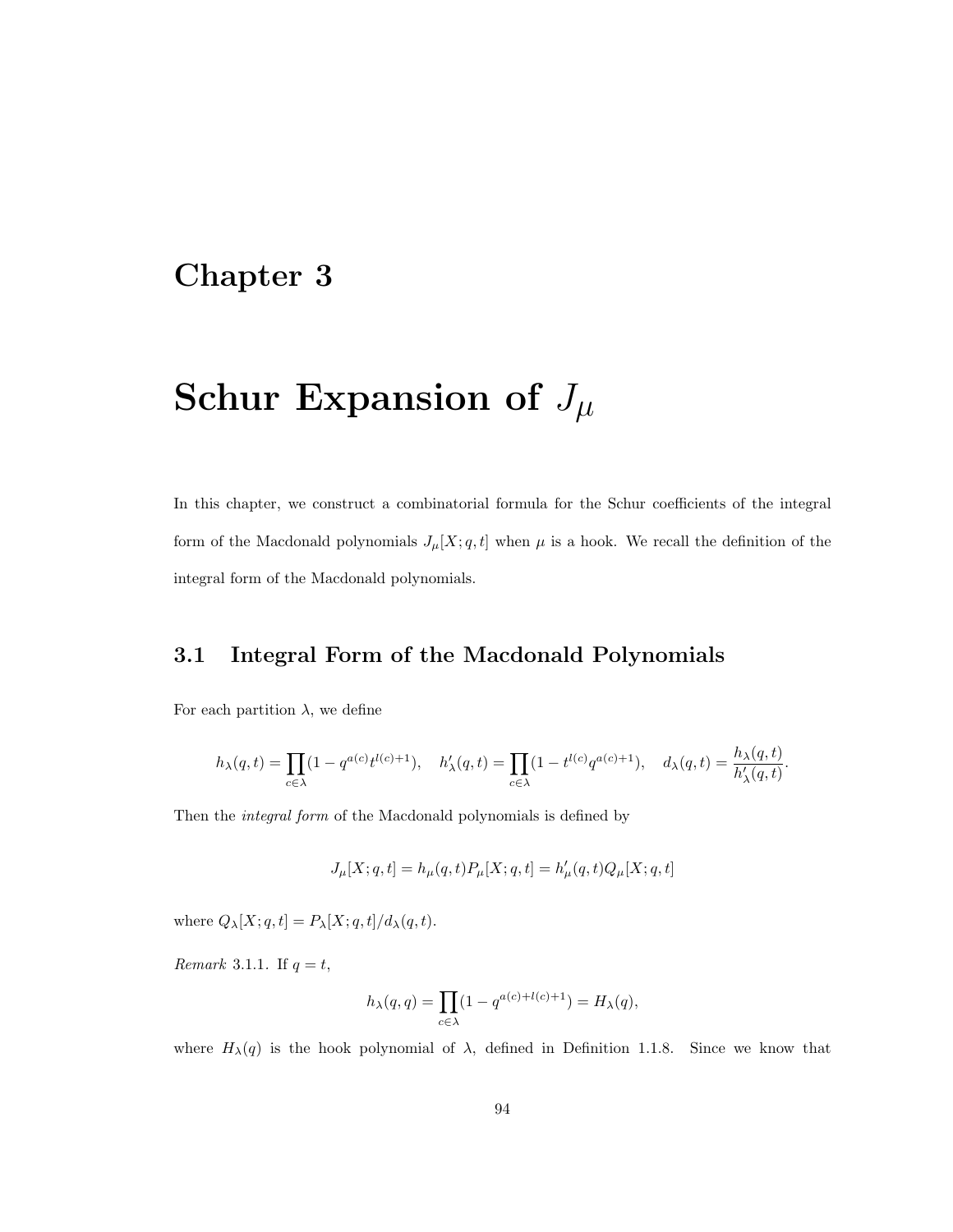$P_{\lambda}[X; q, q] = s_{\lambda},$ 

$$
J_{\lambda}[X;q,q] = H_{\lambda}(q) s_{\lambda}.
$$

In [Mac98, (8.11)], Macdonald showed that  $J_{\mu}[X; q, t]$  can be expressed in terms of the modified Schur functions  $s_\lambda[X(1-t)]$ 

$$
J_\mu[X;q,t]=\sum_{\lambda\vdash |\mu|}K_{\lambda\mu}(q,t)s_\lambda[X(1-t)],
$$

where  $K_{\lambda\mu}(q,t)$  is the q, t-Kostka polynomials. Using the relationship between  $J_{\mu}[X; q, t]$  and  $\tilde{H}_{\mu}[X;q,t]$  ([Mac98]) given by

$$
J_{\mu}[X;q,t] = t^{n(\mu)} \tilde{H}_{\mu}[X(1-t);q,t^{-1}]
$$
  

$$
= t^{n(\mu)+n} \tilde{H}_{\mu}[X(t^{-1}-1);q,t^{-1}]
$$
  

$$
= t^{n(\mu)+n} \tilde{H}_{\mu'}[X(t^{-1}-1);t^{-1},q],
$$

the combinatorial formula for monomial expansion of the Macdonald polynomials in Theorem 1.3.7 gives the following formula for  $J_{\mu}[X; q, t]$ .

Proposition 3.1.2. For any partition  $\mu$ ,

$$
J_{\mu}[X; q, t] = \sum_{\substack{\sigma: \mu' \to \mathbb{Z}_+ \\ non-attacking \\ \times \prod_{\substack{u \in \mu' \\ \sigma(u) = \sigma(south(u))}} (1 - q^{leg(u) + 1} t^{arm(u) + 1})} \prod_{\substack{u \in \mu' \\ \sigma(u) \neq \sigma(south(u))}} (1 - t),
$$

where each square in the bottom row is included in the last product, and  $\sigma$  is non-attacking if  $|\sigma(u)| \neq |\sigma(v)|$  for  $u = (i, j)$  and  $v = (i, k)$  (i.e., they are in the same row) or  $u = (i + 1, k)$  and  $v = (i, k), j < k$  (i.e., they are in the consecutive rows, with u in the upper row strictly to the right of  $v$ ).

Proof. See [HHL05, Prop. 8.1] or [Hag08, A.11.1].

We introduce another combinatorial formula for  $J_\mu$  as an expansion of quasisymmetric functions  $\{Q_{\alpha}\}\$  defined in Definition 1.2.18. For the formula, we need several definitions.

 $\Box$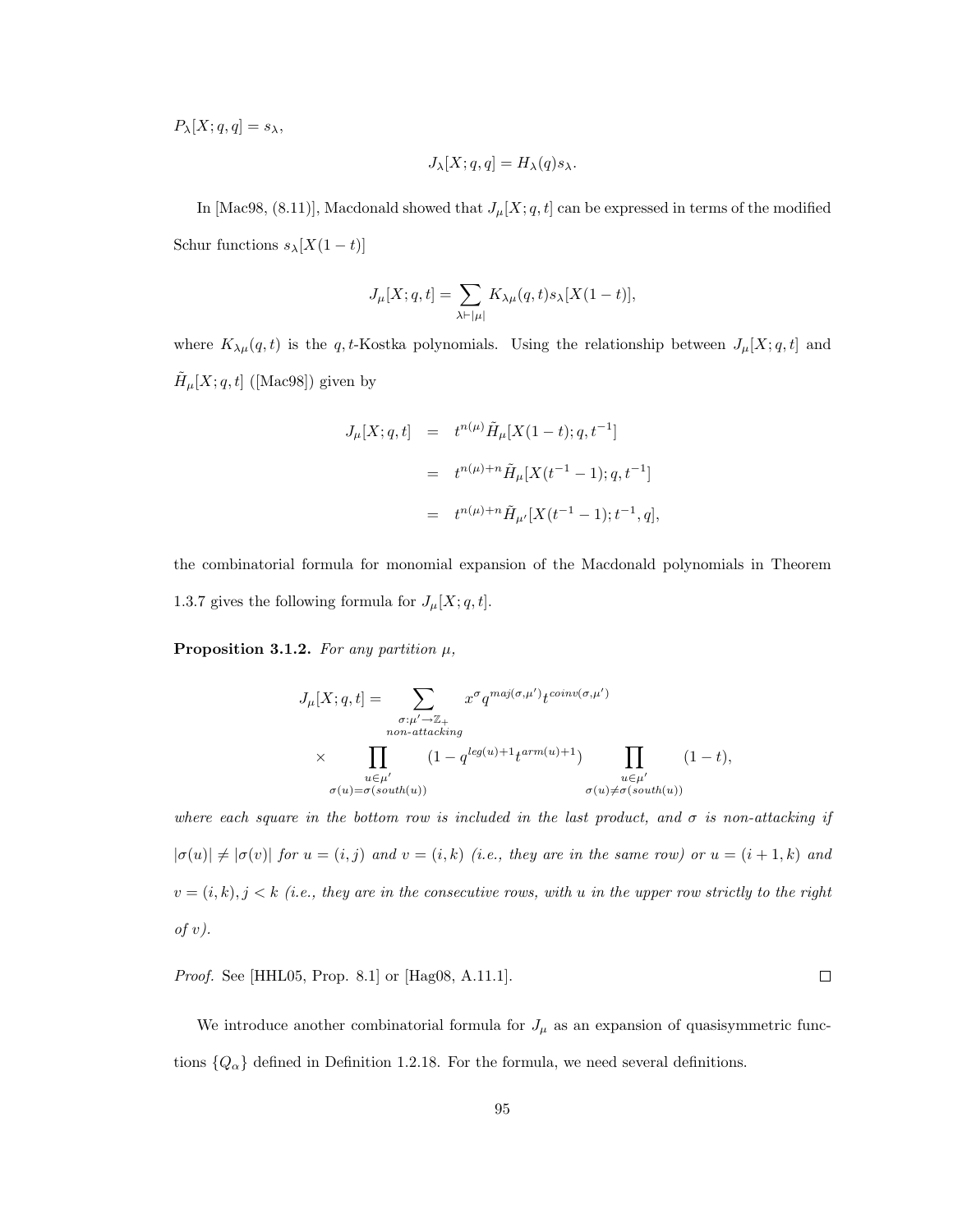**Definition 3.1.3.** For a positive filling  $\sigma$  and  $s \in \mu$ , let

$$
\text{maj}_s(\sigma, \mu) = \begin{cases} \text{leg}(s) & \text{if } \text{North}(s) \in \text{Des}(\sigma, \mu) \\ 0 & \text{else} \end{cases}
$$
\n
$$
\text{nondes}_s(\sigma, \mu) = \begin{cases} \text{leg}(s) + 1 & \text{if } s \notin \text{Des}(\sigma, \mu) \text{ and } \text{South}(s) \in \mu \\ 0 & \text{else} \end{cases}
$$

**Definition 3.1.4.** Given a triple  $u, v, w$  of  $\mu$ , we define the *middle square* of  $u, v, w$  with respect to  $\sigma$  to be the square containing the number which is neither the largest nor the smallest of the set  $\{\sigma(u), \sigma(v), \sigma(w)\}.$  And define  $\text{coinv}_s(\sigma, \mu)$  to be the number of coinversion triples for which s is the middle square, and  $inv_s(\sigma, \mu)$  to be the number of inversion triples for which s is the middle square.

**Definition 3.1.5.** A filling of  $\mu$  is called *primary* if all 1's occur in the first row of  $\mu$ , all 2's occur in the first two rows of  $\mu$ , and in general, all k's occur in the first k rows of  $\mu$ .

Corollary 3.1.6.

$$
J_{\mu}[X;q,t] = \sum_{\substack{\beta \in S_n \\ primary}} Q_{Des(\beta^{-1})}(X) \prod_{s \in \mu} (q^{inv_s(\beta,\mu)} t^{nondes_s(\beta,\mu)} - q^{coinv_s(\beta,\mu)} t^{1+maj_s(\beta,\mu)}).
$$

Proof. See [Hag08].

Let  $u$  be a new indeterminate, and define a homomorphism

$$
\epsilon_{u,t} : \Lambda_{\mathbb{Q}(q,t)} \to \mathbb{Q}(q,t)[u]
$$

by

$$
\epsilon_{u,t}(p_r) = \frac{1 - u^r}{1 - t^r} \tag{3.1.1}
$$

 $\Box$ 

for each  $r \geq 1$ . Then for  $u = t^n$ , n a positive integer, we have

$$
\epsilon_{t^n,t}(p_r) = \frac{1 - t^{nr}}{1 - t^r} = 1 + t^r + \dots + t^{(n-1)r}
$$

$$
= p_r(1, t, \dots, t^{n-1})
$$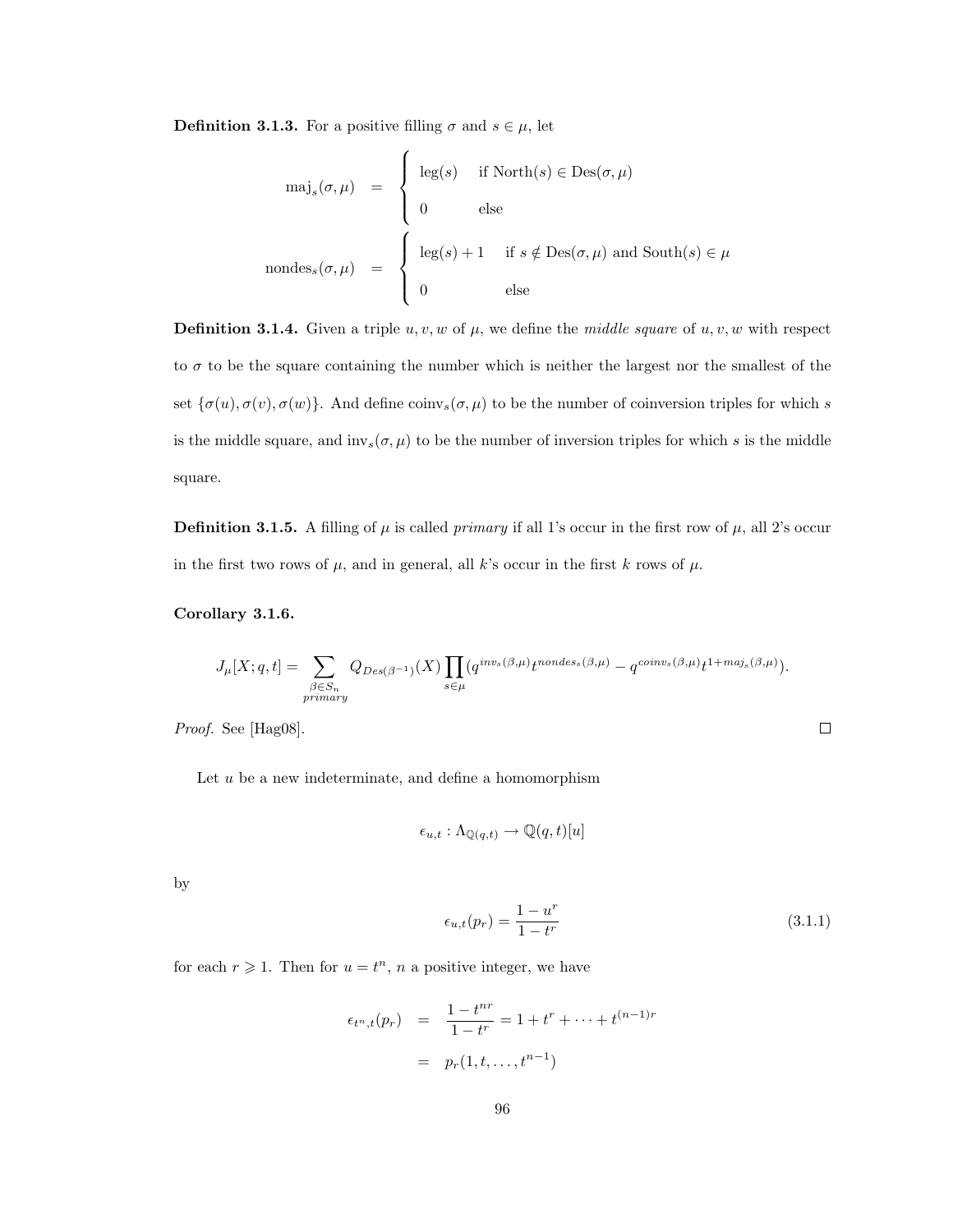and so for any symmetric function  $f$ , we have

$$
\epsilon_{t^n,t}(f) = f(1,t,\ldots,t^{n-1}).
$$
\n(3.1.2)

Proposition 3.1.7. We have

$$
\epsilon_{u,t}(P_{\lambda}(q,t)) = \prod_{c \in \lambda} \frac{q^{a'(c)}u - t^{l'(c)}}{q^{a(c)}t^{l(c)+1} - 1}.
$$

Proof. See [Mac88, (5.3)].

Using this result, we can prove a recursive formula of  $J_{\mu}$  when  $\mu$  is a hook.

### Proposition 3.1.8.

$$
J_r\cdot J_{1^s}=\frac{1-t^s}{1-q^rt^s}J_{(r+1,1^{s-1})}+\frac{1-q^r}{1-q^rt^s}J_{(r,1^s)}.
$$

*Proof.* By [Mac88, (4.8)], it is known that the  $J_{\lambda}$  expansion of  $J_r \cdot J_{\mu}$  only involves those partitions  $\lambda$  such that  $\lambda/\mu$  is a horizontal  $r\text{-strip.}$  Hence, we can find  $c_1, c_2 \in \mathbb Q(q,t)$  such that

$$
J_{(r)} \cdot J_{(1^s)} = c_1 J_{(r+1,1^{s-1})} + c_2 J_{(r,1^s)}.
$$
\n(3.1.3)

Note that by Proposition 3.1.7,

$$
\epsilon_{a,t}J_\mu[X;q,t] = \prod_{c \in \lambda} (t^{l'(c)} - q^{a'(c)}a).
$$

We apply  $\epsilon_{a,t}$  on both sides of (3.1.3), and get

$$
(1-a) = c_1(1-q^r a) + c_2(t^s - a),
$$

after cancelling the common factors. If we let  $a = t^s$  and  $a = q^{-r}$ , we get

$$
c_1 = \frac{1 - t^s}{1 - q^r t^s}, \quad c_2 = \frac{1 - q^r}{1 - q^r t^s}.
$$

 $\Box$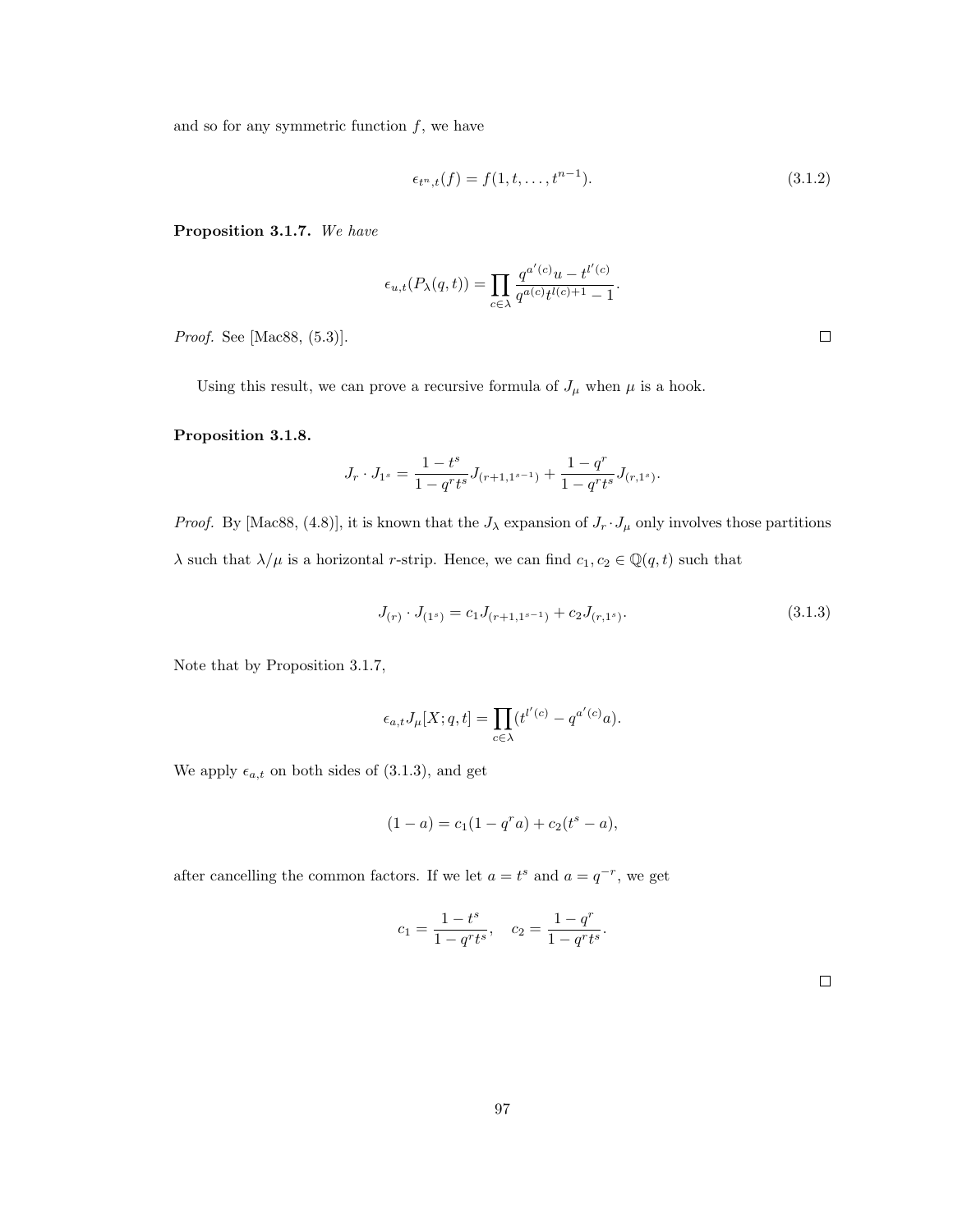# 3.2 Schur Expansion of  $J_\mu$

Upon observing several examples of calculations, Haglund noticed that for any nonnegative integer  $k \in \mathbb{N}$ ,

$$
\left\langle \frac{J_\mu[X;q,q^k]}{(1-q)^n},s_\lambda\right\rangle\in\mathbb{N}[q].
$$

Based on this, Haglund conjectured that the Schur expansion of the integral form of Macdonald polynomials would have the following form :

$$
J_{\mu}[X;q,t] = \sum_{\lambda \vdash n} \left[ \sum_{T \in \text{SSYT}(\lambda',\mu')} \prod_{c \in \mu} (1 - t^{l(c)+1} q^{\text{stat}(c,T)}) q^{ch(T)} \right] s_{\lambda},
$$

for certain appropriate q-statistics  $q$ stat $(c, T)$ . Motivated by this conjecture and based on explicit calculations of several examples, we could find the right  $q$ -statistic in one-row case and in the hook shape case.

### 3.2.1 Combinatorial Formula for the Schur coefficients of  $J(r)$

In this section, we construct a combinatorial formula for the Schur coefficient of  $J_{\mu}$  when  $\mu$  has only one row.

**Theorem 3.2.1.** When  $\mu = (r)$ ,  $J_{\mu}$  has the following Schur expansion

$$
J_{(r)}[X;q,t] = \sum_{\lambda \vdash r} \left[ \prod_{c \in \lambda} (1 - q^{a'(c) - l'(c)} t) \right] \left( \sum_{T \in SYT(\lambda')} q^{ch(T)} \right) s_{\lambda}[X]
$$
  

$$
= \sum_{\lambda \vdash r} \left[ \prod_{c \in \lambda} (1 - q^{a'(c) - l'(c)} t) \right] K_{\lambda',1'}(q) s_{\lambda}[X],
$$

where  $K_{\lambda\mu}(q)$  is the Kostka-Foulkes polynomial.

**Proof.** In  $(1.3.4)$ , we showed that

$$
J_{(r)}[X;q,t] = (t;q)_r P_{(r)}[X;q,t] = (q;q)_r g_r(X;q,t)
$$

where

$$
g_r(X; q, t) = \sum_{\mu \vdash r} \frac{(t; q)_{\mu}}{(q; q)_{\mu}} m_{\mu}(X)
$$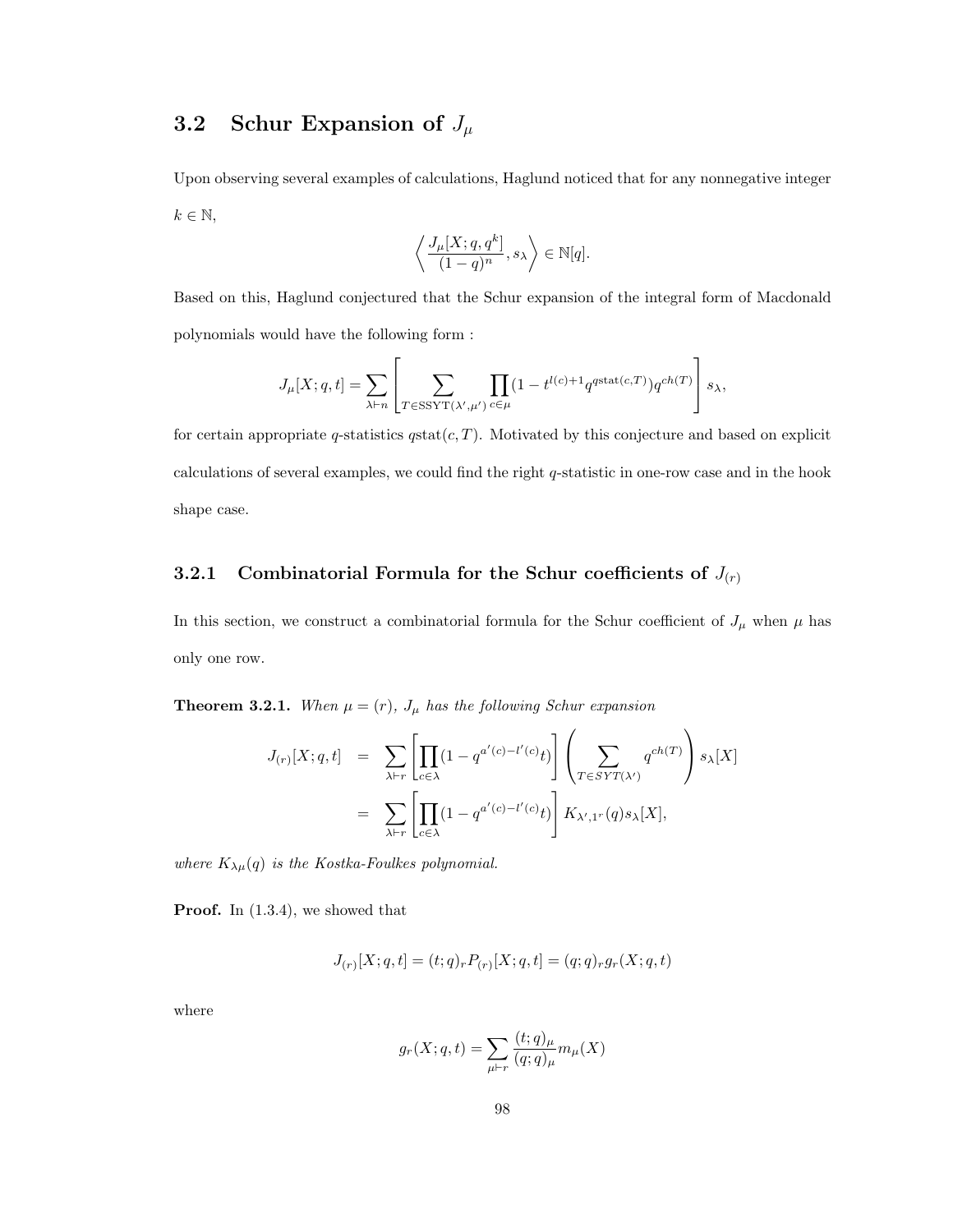by [Mac98, Example 1, p.314]. So,

$$
J_{(r)}[X;q,t] = (q;q)_r \sum_{\mu \vdash r} \frac{(t;q)_\mu}{(q;q)_\mu} m_\mu(x)
$$
\n(3.2.1)

On the other hand, noting that  $s_{\lambda} = \sum_{\mu \vdash r} K_{\lambda \mu} m_{\mu}$  and  $K_{\lambda \mu} = 0$  if  $\lambda < \mu$ ,

$$
\sum_{\lambda \vdash r} \left[ \prod_{c \in \lambda} (1 - q^{a'(c) - l'(c)} t) \right] K_{\lambda', 1^r}(q) s_{\lambda}[X]
$$
\n
$$
= \sum_{\lambda \vdash r} \left[ \left( \prod_{c \in \lambda} (1 - q^{a'(c) - l'(c)} t) \right) K_{\lambda', 1^r}(q) \left( \sum_{\mu \leq \lambda} K_{\lambda \mu} m_{\mu} \right) \right]
$$
\n
$$
= \sum_{\mu \vdash r} \left[ \sum_{\lambda \geq \mu} K_{\lambda \mu} \left( \prod_{c \in \lambda} (1 - q^{a'(c) - l'(c)} t) \right) K_{\lambda', 1^r}(q) \right] m_{\mu}.
$$

In Proposition 1.3.12, we showed that

$$
K_{\lambda',(1^r)}(q) = \frac{q^{n(\lambda)}(q;q)_r}{H_{\lambda}(q)},
$$

and so the above formula becomes

$$
\sum_{\mu \vdash r} \left[ \sum_{\lambda \ge \mu} K_{\lambda \mu} \left( \prod_{c \in \lambda} (1 - q^{a'(c) - l'(c)} t) \right) \frac{q^{n(\lambda)}(q; q)_r}{H_\lambda(q)} \right] m_\mu. \tag{3.2.2}
$$

By comparing the coefficients of  $m<sub>\mu</sub>$  of (3.2.1) and (3.2.2), we need to show the following identity

$$
\frac{(t;q)_{\mu}}{(q;q)_{\mu}} = \sum_{\lambda \ge \mu} K_{\lambda\mu} \left[ \prod_{c \in \lambda} (1 - q^{a'(c) - l'(c)} t) \right] \frac{q^{n(\lambda)}}{H_{\lambda}(q)} \tag{3.2.3}
$$

for each  $\mu \vdash r$ . For  $t = q^k$ , for any nonnegative integer k, the left hand side of (3.2.3) is

$$
\frac{(t;q)_{\mu}}{(q;q)_{\mu}}\bigg|_{t=q^k} = \frac{(q^k;q)_{\mu}}{(q;q)_{\mu}} = h_{\mu}(1,q,\ldots,q^{k-1}),
$$

by [Sta99, 7.8.3].

On the other hand, by Proposition 3.1.7,

$$
\left[\prod_{c\in\lambda}(1-q^{a'(c)-l'(c)}t)\right]\frac{q^{n(\lambda)}}{H_{\lambda}(q)}=\prod_{c\in\lambda}\frac{q^{l'(c)}-q^{a'(c)}t}{1-q^{a(c)+l(c)+1}}=\epsilon_{t,q}(P_{\lambda}[X;q;q]).
$$

Hence, the right hand side of (3.2.3) becomes

$$
\sum_{\lambda \ge \mu} K_{\lambda \mu} \left[ \prod_{c \in \lambda} (1 - q^{a'(c) - l'(c)} t) \right] \frac{q^{n(\lambda)}}{H_{\lambda}(q)} = \sum_{\lambda \ge \mu} K_{\lambda \mu} \cdot \epsilon_{t,q} (P_{\lambda}[X; q; q])
$$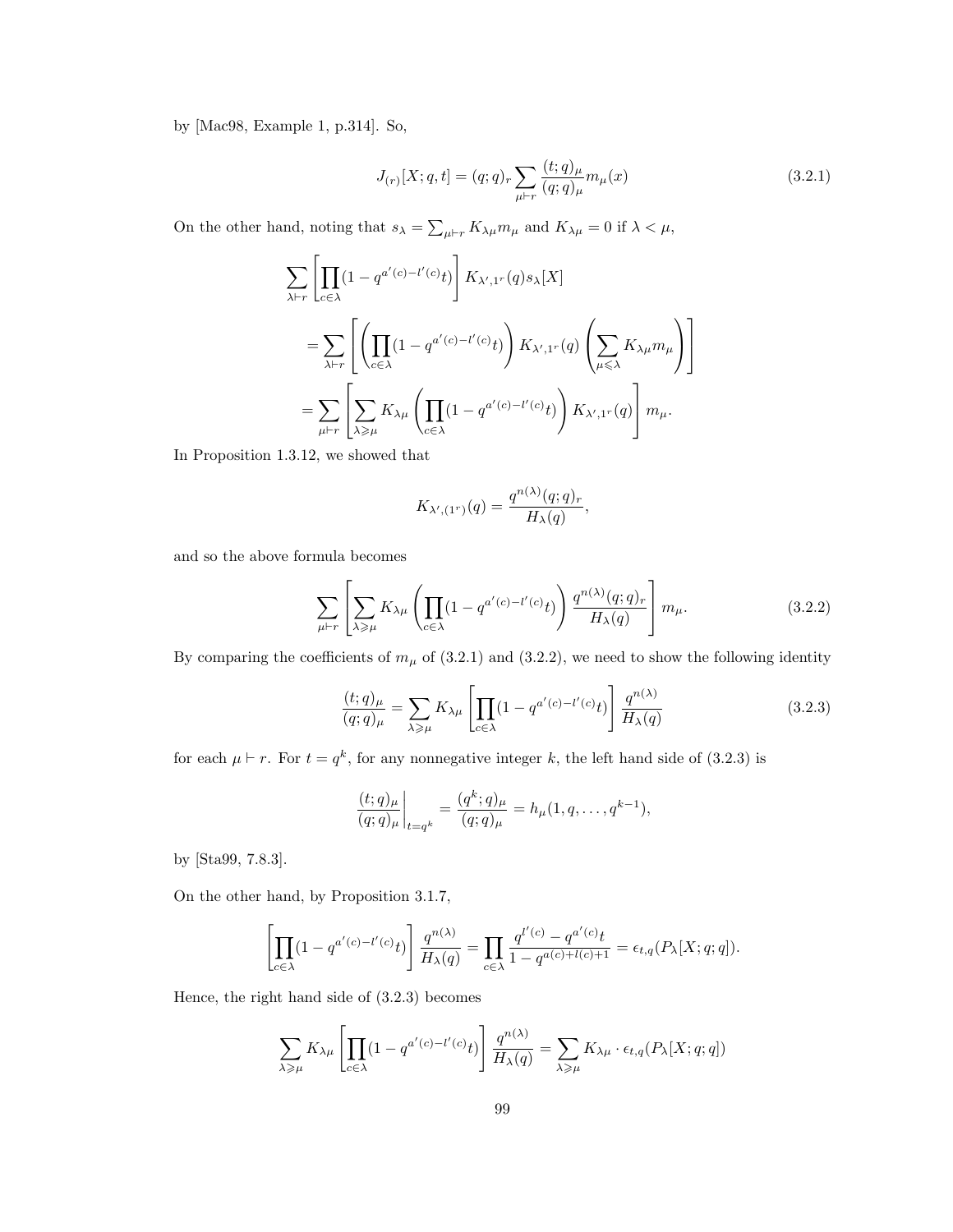$$
= \sum_{\lambda \geq \mu} K_{\lambda \mu} \epsilon_{t,q}(s_{\lambda}) = \epsilon_{t,q} \left( \sum_{\lambda \geq \mu} K_{\lambda \mu} s_{\lambda} \right)
$$
  
=  $\epsilon_{t,q}(h_{\mu}),$ 

since  $h_{\mu} = \sum_{\lambda} K_{\lambda \mu} s_{\lambda}$  by Proposition 1.2.6. Then for  $t = q^k$ ,

$$
\epsilon_{q^k,q}(h_\mu) = h_\mu(1,q,\ldots,q^{k-1})
$$

by (3.1.2). So, for any  $t = q^k$ , k a positive integer, (3.2.3) is true, and thus for any t. This finishes  $\Box$ the proof.

### 3.2.2 Schur Expansion of  $J_{(r,1^s)}$

Recall that in Proposition 3.1.8, we proved the following recursive formula of  $J_{\mu}$  when  $\mu$  is a hook.

$$
J_{(r)} \cdot J_{(1^s)} = \frac{1 - t^s}{1 - q^r t^s} J_{(r+1, 1^{s-1})} + \frac{1 - q^r}{1 - q^r t^s} J_{(r, 1^s)}.
$$
(3.2.4)

Note that by Corollary 3.1.6, we get

$$
J_{(1^s)}[X;q,t] = (t;t)_{s}s_{(1^s)}.
$$
\n(3.2.5)

Having this 1-column formula and 1-row formula from Theorem 3.2.1, by plugging in various values of r to (3.2.4) starting from  $r = 1$ , we can derive  $J_{(r+1,1^{s-1})}$  formula, when  $n = r + s$ .

Example 3.2.2. If we let  $r = 1, s = n - 1, (3.2.4)$  gives

$$
J_{(1)} \cdot J_{(1^{n-1})} = \frac{1-t^{n-1}}{1-qt^{n-1}} J_{(2,1^{n-2})} + \frac{1-q}{1-qt^{n-1}} J_{(1^n)}.
$$

Knowing that  $J_{(1^n)} = (t; t)_n s_{(1^n)}$  and especially  $J_{(1)} = (t; t)_1 s_{(1)}$ , we can derive the Schur expansion for  $J_{(2,1^{n-2})}$ :

$$
J_{(2,1^{n-2})} = \frac{1}{1-t^{n-1}} \left( (1-qt^{n-1})J_{(1)} \cdot J_{(1^{n-1})} - (1-q)J_{(1^n)} \right)
$$
  
= 
$$
\frac{1}{1-t^{n-1}} \left( (1-qt^{n-1})(t;t)_{1} s_{(1)} \cdot (t;t)_{n-1} s_{(1^{n-1})} - (1-q)(t;t)_{n} J_{(1^n)} \right)
$$
  
= 
$$
\frac{(1-t)^n [n-1]_t!}{1-t^{n-1}} \left( (1-qt^{n-1}) s_{(1)} \cdot s_{(1^{n-1})} - (1-q)[n]_t s_{(1^n)} \right)
$$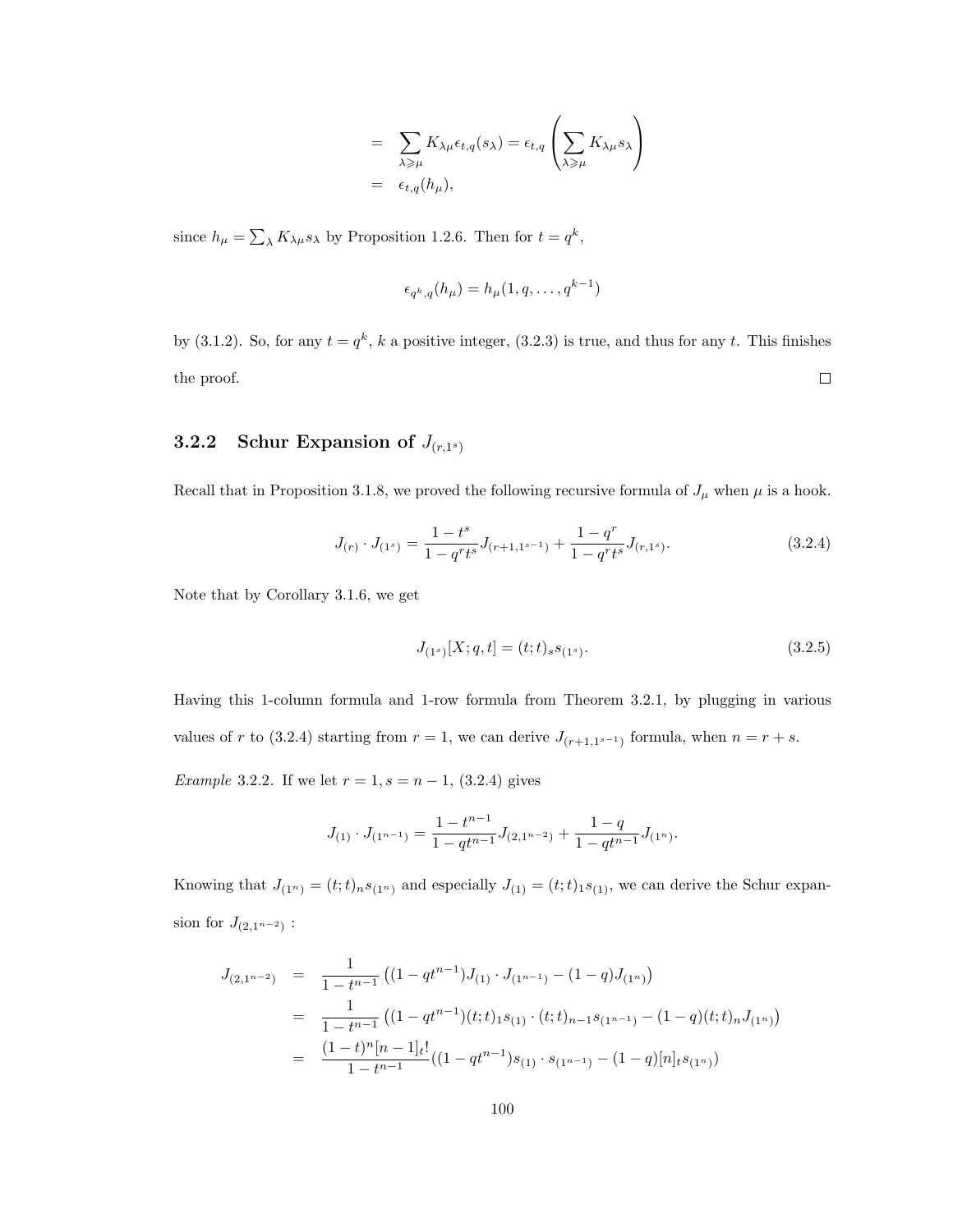$$
= (1-t)^{n-1}[n-2]_t!((1-qt^{n-1})(s_{(2,1^{n-2})}+s_{(1^n)})-(1-q)[n]_ts_{(1^n)})
$$
  

$$
= (t;t)_{n-2}\{(1-t)(1-qt^{n-1})s_{(2,1^{n-2})}+(q-t)(1-t^{n-1})s_{(1^n)}\}.
$$

Similarly, by letting  $r = 2$ ,  $s = n - 2$  and using this formula for  $J_{(2,1^{n-2})}$  in (3.2.4), we can get the formula for  $J_{(3,1^{n-3})}$ :

$$
J_{(3,1^{n-3})} = (t;t)_{n-3}\{(1-t)(1-qt)(1-q^2t^{n-2})s_{(3,1^{n-3})} + (1-t)(q-t)(1-q^2t^{n-2})s_{(221^{n-4})}
$$
  
 
$$
+ (1-t)(q-t)(1-qt^{n-2})(1+q)s_{(2,1^{n-2})} + (q-t)(q^2-t)(1-t^{n-2})s_{(1^n)}\}.
$$

Note that since we know the Schur expansion of  $J(r)$ , by recursively using  $(3.2.4)$ , we can derive the formula for  $J_{(r+1,1^{s-1})}$  from  $J_{(r,1^s)}$ .

Based on examples for small  $r$  values, we construct the following combinatorial formula for the Schur expansion of  $J_{\mu}$  when  $\mu = (r, 1^s), n = r + s$ :

**Theorem 3.2.3.** <sup>1</sup> For  $\mu = (r, 1^s), n = r + s$ , we have

$$
J_{(r,1^s)} = (t;t)_s \sum_{\substack{\lambda \vdash n \\ \lambda \leq \mu}} \left[ \prod_{c \in 1^{l(\lambda)}/1^{s+1}} (1 - q^{-l'(c)-1}t) \cdot \prod_{c \in \lambda/1^{l(\lambda)}} (1 - q^{a'(c)-l'(c)}t) \right]
$$

$$
\times \quad (1 - q^{n-l(\lambda)}t^{s+1}) \left( \sum_{T \in SSYT(\lambda',\mu')} q^{ch(T)} \right) s_{\lambda}.
$$

**Proof.** We prove by using this formula in  $(3.2.4)$  and showing that the recursion formula is still true. Using Theorem 3.2.1, the left hand side of (3.2.4) becomes

$$
J_{(r)} \cdot J_{(1^s)} = (t; t)_s \left( \sum_{\nu \vdash r} \left[ \prod_{c \in \nu} (1 - q^{a'(c) - l'(c)} t) \right] K_{\nu', 1^r}(q) s_{\nu} \right) \cdot s_{(1^s)}
$$
  

$$
= (t; t)_s \sum_{\nu \vdash r} \left\{ \left[ \prod_{c \in \nu} (1 - q^{a'(c) - l'(c)} t) \right] K_{\nu', 1^r}(q) \left( \sum_{\lambda} c_{\nu, 1^s}^{\lambda} s_{\lambda} \right) \right\},
$$

where  $c_{\nu,1^s}^{\lambda}$  is the Littlewood-Richardson coefficient (see Theorem 1.2.8). It is known that  $c_{\nu,1^s}^{\lambda} = 1$ ([Sta99, 7.15.7]) where  $\lambda$  changes over all partitions  $\lambda$  of n containing  $\nu$  and  $1^s$  such that  $\lambda/\nu$  is a

<sup>&</sup>lt;sup>1</sup>The combinatorial formula in Theorem 3.2.3 holds when  $s$  is large enough so that the coefficients of all the possible  $s_\lambda$ 's,  $\lambda \vdash n$ ,  $\lambda \leqslant (r, 1^s)$ , occur in the expansion.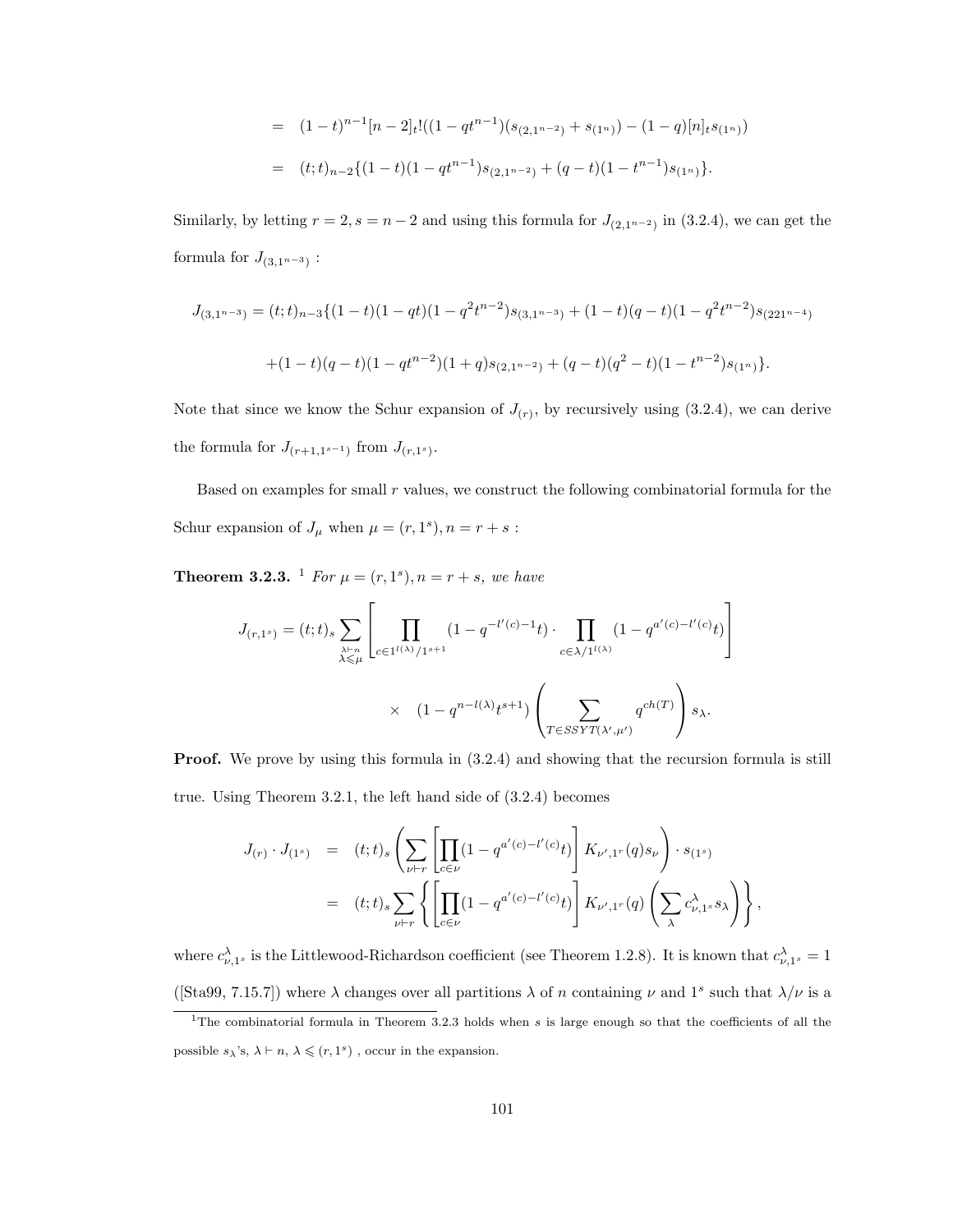vertical strip of size s. So,

$$
J_{(r)} \cdot J_{(1^s)} = (t; t)_s \sum_{\lambda} \left\{ \sum_{\nu \vdash r} \left[ \prod_{c \in \nu} (1 - q^{a'(c) - l'(c)} t) \right] K_{\nu', 1^r}(q) \right\} s_{\lambda}
$$
(3.2.6)

summed over all partitions  $\lambda \vdash n$  for which  $\lambda/\nu$  is a vertical strip of size s.

Now, we consider the right hand side of (3.2.4). First of all,

$$
(1-t^{s})J_{(r+1,1^{s-1})} + (1-q^{r})J_{(r,1^{s})}
$$
\n
$$
= (t;t)_{s} \sum_{\lambda \leq r+1,1^{s-1}} \left[ \prod_{c \in 1^{l(\lambda)}/1^{s}} (1-q^{-l'(c)-1}t) \cdot \prod_{c \in \lambda/1^{l(\lambda)}} (1-q^{a'(c)-l'(c)}t) \right]
$$
\n
$$
\times (1-q^{n-l(\lambda)}t^{s})K_{\lambda',(s,1^{r})}(q)s_{\lambda}
$$
\n
$$
+ (1-q^{r})(t;t)_{s} \sum_{\lambda \leq r,1^{s}} \left[ \prod_{c \in 1^{l(\lambda)}/1^{s+1}} (1-q^{-l'(c)-1}t) \cdot \prod_{c \in \lambda/1^{l(\lambda)}} (1-q^{a'(c)-l'(c)}t) \right]
$$
\n
$$
\times (1-q^{n-l(\lambda)}t^{s+1})K_{\lambda',(s+1,1^{r-1})}(q)s_{\lambda}.
$$
\n(3.2.7)

For every possible  $\lambda$ , we compare the coefficient of  $s_{\lambda}$  of  $(1-q^r t^s)J_{(r)} \cdot J_{(1^s)}$  from  $(3.2.6)$  and the one from (3.2.7). Note that up to the order of  $\lambda$  (according to the dominance order), (1 –  $(t^{s})J_{(r+1,1^{s-1})} + (1-q^{r})J_{(r,1^{s})}$  can be decomposed in the following way :

$$
(1-ts)J(r+1,1s-1) + (1-qr)J(r,1s)
$$
  
=  $(t;t)s(1-qrts)(t;q)rs(r+1,1s-1)$  (3.2.8)

+ 
$$
(t;t)_s \sum_{\substack{\lambda \vdash n, \lambda \leqslant (r,1^s) \\ l(\lambda)=s}} \left[ \prod_{c \in \lambda/1^s} (1 - q^{a'(c)-l'(c)} t) \right] (1 - q^r t^s) K_{\lambda', (s,1^r)}(q) s_{\lambda}
$$
 (3.2.9)

+ 
$$
(t;t)_s \sum_{\substack{\lambda \vdash n, \lambda \leqslant (r,1^s) \\ l(\lambda) \geqslant s+1}} \left[ \prod_{c \in 1^{l(\lambda)}/1^s} (1 - q^{-l'(c)-1}t) \cdot \prod_{c \in \lambda/1^{l(\lambda)}} (1 - q^{a'(c)-l'(c)}t) \right]
$$
 (3.2.10)  
 
$$
\times \left[ (1 - q^{n-l(\lambda)}t^s) K_{\lambda',(s,1^r)}(q) + \frac{(1 - q^r)(1 - q^{n-l(\lambda)}t^{s+1})}{(1 - q^{s-l(\lambda)}t)} K_{\lambda',(s+1,1^{r-1})}(q) \right] s_{\lambda}.
$$

The coefficient of  $s_{(r+1,1^{s-1})}$  in  $(1-q^rt^s)J_{(r)}\cdot J_{(1^s)}$  is

$$
(t;t)_{s}(1-q^{r}t^{s})\left[\prod_{c\in \nu}(1-q^{a'(c)-l'(c)}t)\right]
$$

where  $\nu = (r)$ , since  $\nu = (r)$  is the only partition for which  $\lambda/\nu$  becomes a vertical s-strip for  $\lambda = (r+1, 1^{s-1})$ , and for  $\nu = (r)$ ,  $K_{\nu', (1^r)}(q) = 1$ . For each  $c \in \nu$ ,  $l'(c) = 0$  and  $a'(c)$  changes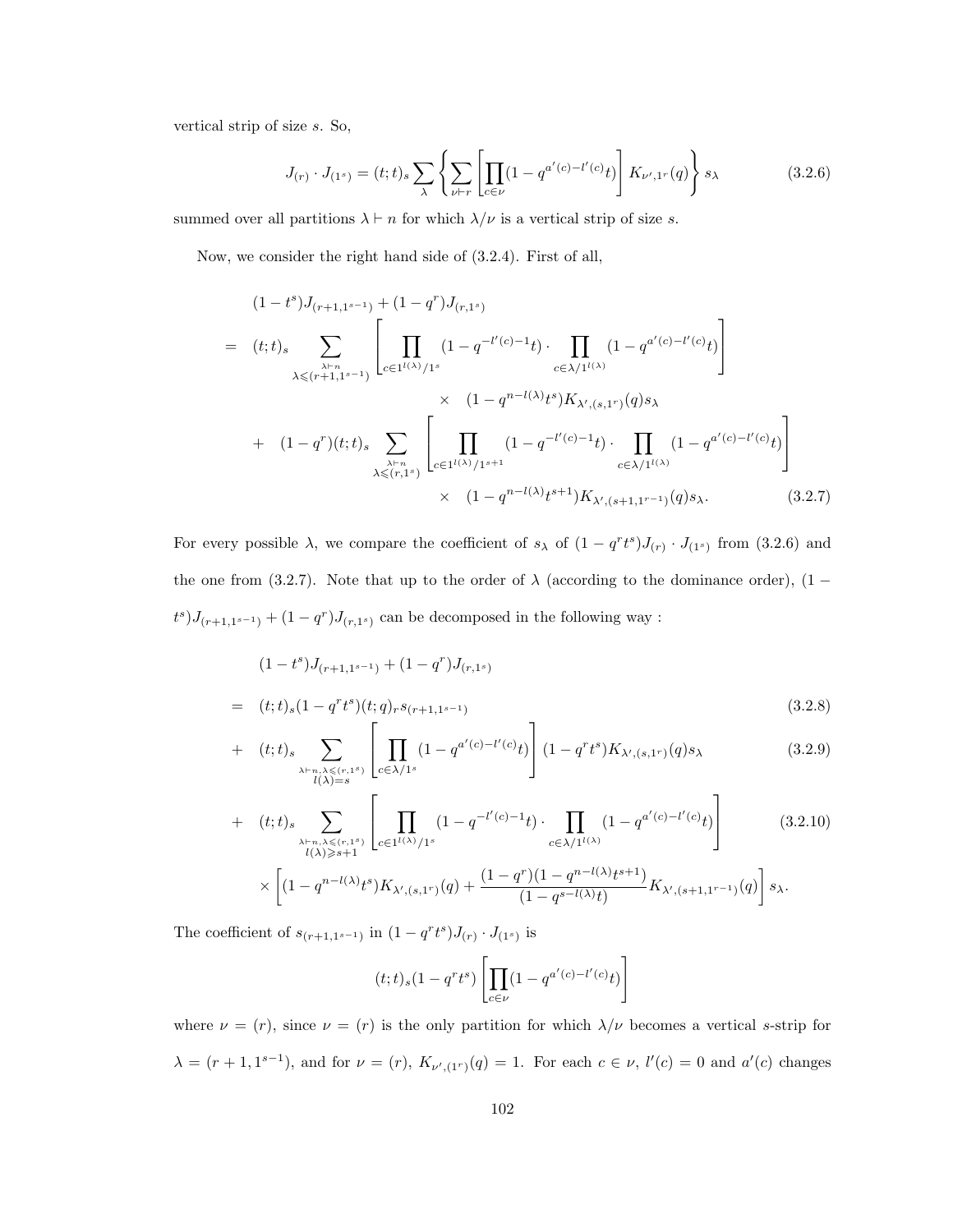from 0 to  $r-1$ , so

$$
\prod_{c\in \nu}(1-q^{a'(c)-l'(c)}t)=(t;q)_r.
$$

Hence,

$$
(t;t)_s(1-q^rt^s)\left[\prod_{c\in \nu}(1-q^{a'(c)-l'(c)}t)\right]=(t;t)_s(1-q^rt^s)(t;q)_r
$$

which is  $s_{(r+1,1^{s-1})}$  coefficient of  $(1-t^s)J_{(r+1,1^{s-1})}+(1-q^r)J_{(r,1^s)}$  in (3.2.8). Secondly, we compare the coefficients of  $s_\lambda$  when  $\lambda \leqslant (r, 1^s)$  and  $l(\lambda) = s$ . Note that because of these two conditions of λ, for each λ, there is only one  $\nu$  such that  $\lambda/\nu$  becomes a vertical s-strip, namely,  $\nu = \lambda/(1^s)$ . And note that

$$
K_{\lambda',(s,1^r)}(q) = K_{\nu',1^r}(q)
$$

since  $\lambda'_1 = s$ , all the s many 1's fill the first row when we make the filling for the SSYT of shape  $\lambda'$  and weight  $(s, 1^r)$  and those 1's contribute nothing to the charge statistic, and so, we can just ignore the first row with 1's. Hence, in (3.2.9), the coefficient of  $s_{\lambda}$  becomes

$$
(1 - qr ts)(t; t)s \left[ \prod_{c \in \nu} (1 - q^{a'(c) - l'(c)} t) \right] K_{\nu', (1r)}(q)
$$

and if we divide it by  $(1 - q^r t^s)$ , the result is exactly the coefficient of  $s_\lambda$  in  $J_{(r)} \cdot J_{(1^s)}$  of (3.2.6).

Lastly, we consider  $\lambda$ 's such that  $\lambda \leqslant (r, 1^s), l(\lambda) \geqslant s+1$ . We first simplify the terms in the second square bracket of (3.2.10).

$$
(1 - q^{n-l(\lambda)}t^{s})K_{\lambda',(s,1^{r})}(q) + \frac{(1 - q^{r})(1 - q^{n-l(\lambda)}t^{s+1})}{(1 - q^{s-l(\lambda)}t)}K_{\lambda',(s+1,1^{r-1})}(q)
$$
  
\n
$$
= (1 - q^{r}t^{s} + q^{r}t^{s}(1 - q^{s-l(\lambda)}))K_{\lambda',(s,1^{r})}(q)
$$
  
\n
$$
+ (1 - q^{r})\left(q^{r}t^{s} + \frac{1 - q^{r}t^{s}}{1 - q^{s-l(\lambda)}t}\right)K_{\lambda',(s+1,1^{r-1})}(q)
$$
  
\n
$$
= (1 - q^{r}t^{s})\left[K_{\lambda',(s,1^{r})}(q) + \frac{1 - q^{r}}{1 - q^{s-l(\lambda)}t}K_{\lambda',(s+1,1^{r-1})}(q)\right]
$$
  
\n
$$
+ q^{r}t^{s}\left[(1 - q^{s-l(\lambda)})K_{\lambda',(s,1^{r})}(q) + (1 - q^{r})K_{\lambda',(s+1,1^{r-1})}(q)\right].
$$
  
\n(3.2.11)

Later, in Proposition 3.2.6, we prove that

$$
(1 - q^{s-l(\lambda)})K_{\lambda', (s, 1^r)}(q) + (1 - q^r)K_{\lambda', (s+1, 1^{r-1})}(q) = 0.
$$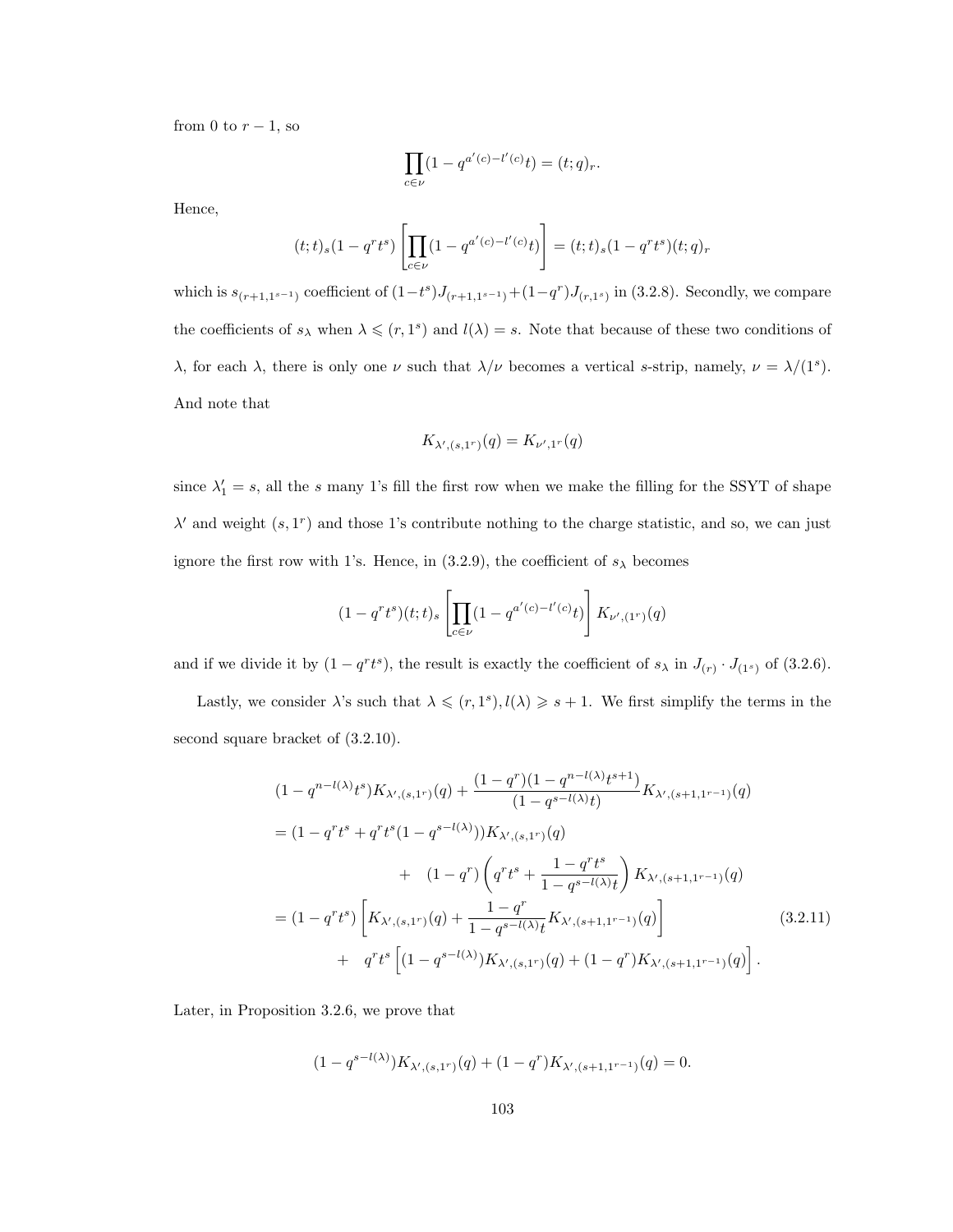Using this identity, we can even more simplify  $(3.2.11)$ :

$$
K_{\lambda',(s,1^r)}(q) + \frac{1-q^r}{1-q^{s-l(\lambda)}t}K_{\lambda',(s+1,1^{r-1})}(q) = \frac{q^{s-l(\lambda)}(1-t)}{1-q^{s-l(\lambda)}t}K_{\lambda',(s,1^r)}(q).
$$

So, the coefficient of  $s_{\lambda}$  in (3.2.10) becomes

$$
(t;t)_s(1-q^rt^s)\left[\prod_{c\in 1^{l(\lambda)}/1^s}(1-q^{-l'(c)}t)\cdot\prod_{c\in \lambda/1^{l(\lambda)}}(1-q^{a'(c)-l'(c)}t)\right]q^{s-l(\lambda)}K_{\lambda',(s,1^r)}(q).
$$

In Proposition 3.2.5, we prove that

$$
q^{s-l(\lambda)}K_{\lambda',(s,1^r)}(q)=\sum_{\nu}K_{\nu',1^r}(q),
$$

where  $\nu$  ranges over partitions of r such that  $\lambda/\nu$  is a vertical strip of size s. Note that in Proposition 1.3.12, we showed that

$$
K_{\nu',1^r}(q) = K_{\nu',1^r}(0,q) = \frac{q^{n(\nu)}(q;q)_r}{H_{\nu}(q)}
$$

and by Proposition 1.2.11,  $q^{n(\nu)}/H_{\nu}(q) = s_{\nu}(1, q, q^2, \dots)$ , hence

$$
\sum_{\nu} K_{\nu',1^r}(q) = (q;q)_r \sum_{\nu} \frac{q^{n(\nu)}}{H_{\nu}(q)}
$$
  
=  $(q;q)_r \sum_{\nu} s_{\nu}(1,q,q^2,...)$   
=  $(q;q)_r s_{\lambda/1^s}(1,q,q^2,...).$ 

The last line is by [Sta99, 7.15.7]. Finally dividing by  $(1 - q^r t^s)$  gives the s<sub>λ</sub>-coefficient of  $1-t^s$  $\frac{1-t^s}{1-q^rt^s}J_{(r+1,1^{s-1})}+\frac{1-q^r}{1-q^rt}$  $\frac{1-q}{1-q^rt^s}J_{(r,1^s)}$  which is  $(t;t)_{s}(q;q)_{r}$  $\lceil$  $\parallel$  II  $c \in 1^{l(\lambda)}/1^s$  $(1 - q^{-l'(c)}t) \cdot \prod$  $c \in \lambda / 1^{l(\lambda)}$  $(1 - q^{a'(c) - l'(c)}t)$ 1  $\Big| \, s_{\lambda/1^s}(1,q,q^2,\dots) \,$  $=(t; t)_{s}(q; q)_{r}$  $\lceil$  $\parallel \Pi$  $c \in \lambda/1^s$  $(1 - q^{a'(c) - l'(c)}t)$ 1  $\Big| s_{\lambda/1^s}(1,q,q^2)$  $(3.2.12)$ 

assuming that s is large enough so that  $s \geq \lambda_2'$ . By Proposition 3.1.7 (or [Mac88, p.161]),

$$
\prod_{c \in \lambda/1^s} (1 - q^{a'(c) - l'(c)} t) = \frac{\epsilon_{t,q} J_{\lambda/1^s}[X; q, q]}{q^{n(\lambda/1^s)}} = \frac{H_{\lambda/1^s}(q)}{q^{n(\lambda/1^s)}} \cdot \epsilon_{t,q}(s_{\lambda/1^s}[X]),
$$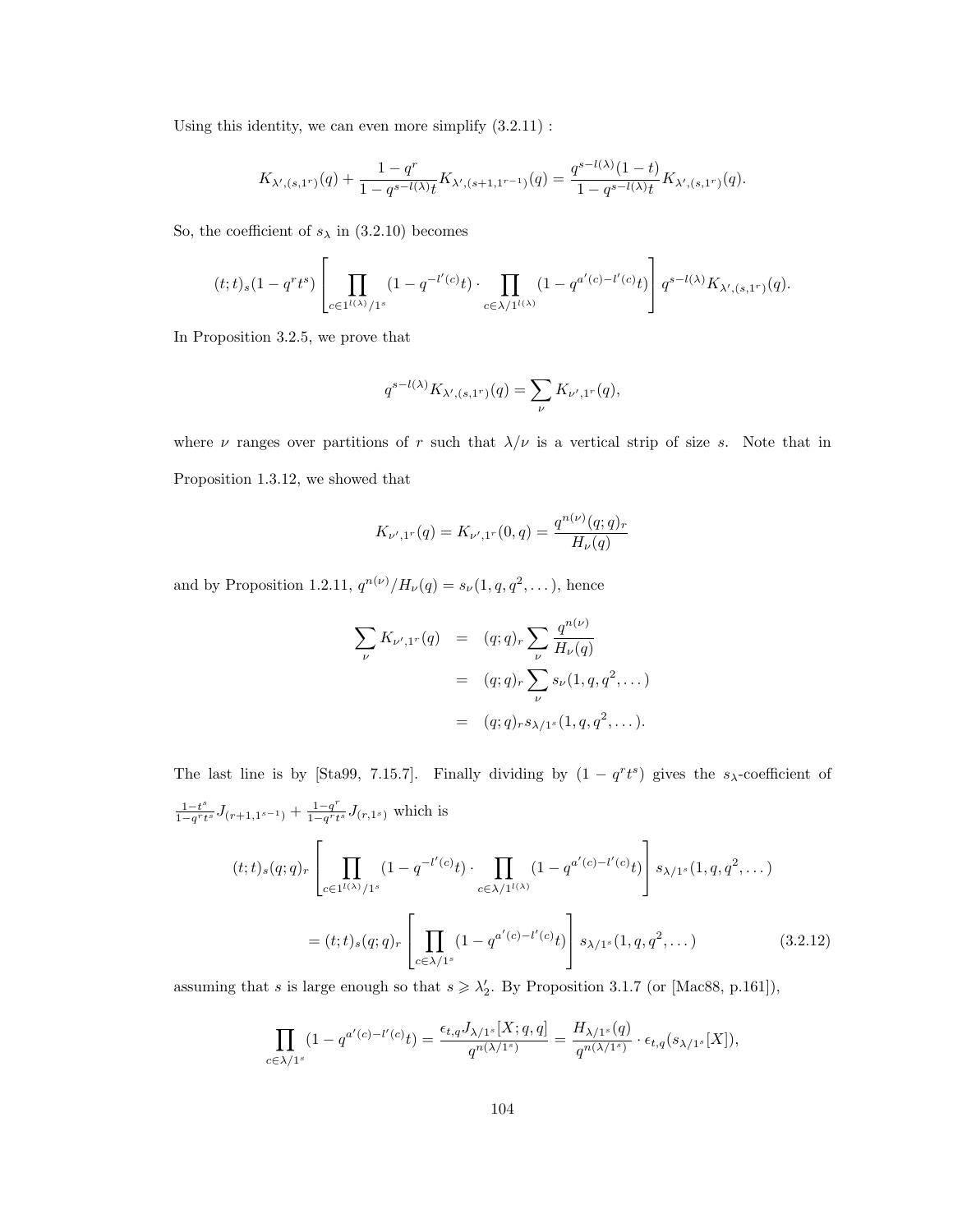since  $J_{\lambda/1^s}[X; q, q] = H_{\lambda/1^s}(q) s_{\lambda/1^s}[X]$ . Again, by Proposition 1.2.11,

$$
q^{n(\lambda/1^s)}/H_{\lambda/1^s}(q) = s_{\lambda/1^s}(1, q, q^2, \dots),
$$

thus (3.2.12) becomes

$$
(t; t)_{s}(q; q)_{r} \cdot \frac{\epsilon_{t,q}(s_{\lambda/1^{s}}[X])}{s_{\lambda/1^{s}}(1, q, q^{2}, \dots)} \cdot s_{\lambda/1^{s}}(1, q, q^{2}, \dots)
$$

$$
= (t; t)_{s}(q; q)_{r} \epsilon_{t,q}(s_{\lambda/1^{s}}[X]).
$$
(3.2.13)

Now we consider the  $s_{\lambda}$ -coefficient of  $J(r) \cdot J(r_1)$ , which is

$$
(t;t)_s \sum_{\nu \vdash r} \left[ \prod_{c \in \nu} (1 - q^{a'(c) - l'(c)} t) \right] K_{\nu',1^r}(q) \tag{3.2.14}
$$

summed over all partitions  $\nu \vdash r$  for which  $\lambda/\nu$  is a vertical strip of size s. Note that

$$
K_{\nu',1^r}(q) = K_{\nu',1^r}(0,q) = \frac{q^{n(\nu)}(q;q)_r}{H_{\nu}(q)}
$$

and so

$$
\sum_{\nu \vdash r} \left[ \prod_{c \in \nu} (1 - q^{a'(c) - l'(c)} t) \right] K_{\nu', 1^r}(q) = (q; q)_r \sum_{\nu \vdash r} \left[ \prod_{c \in \nu} \frac{q^{l'(c)} - q^{a'(c)} t}{1 - q^{a(c) + l(c) + 1}} \right].
$$

By Proposition 3.1.7,

$$
\prod_{c \in \nu} \frac{q^{l'(c)} - q^{a'(c)}t}{1 - q^{a(c) + l(c) + 1}} = \epsilon_{t,q}(P_{\nu}[X; q, q]) = \epsilon_{t,q}(s_{\nu}[X])
$$

and if we sum  $\epsilon_{t,q}(s_\nu)$  over all partitions  $\nu$  of r for which  $\lambda/\nu$  is a vertical strip of size s, then

$$
\sum_{\nu \vdash r} \epsilon_{t,q}(s_{\nu}) = \epsilon_{t,q} \sum_{\nu \vdash r} s_{\nu} = \epsilon_{t,q}(s_{\lambda/1^s}),
$$

where the last equality comes from [Sta99, 7.15.7]. Using this, (3.2.14) becomes

$$
(t; t)_{s}(q; q)_{r} \epsilon_{t, q}(s_{\lambda/1^{s}}[X]).
$$

This is the  $s_{\lambda}$  coefficient of  $J(r) \cdot J(1^{s})$  and it is the same to (3.2.13) which is the  $s_{\lambda}$  coefficient of  $\frac{1-t^s}{1-q^rt^s}J_{(r+1,1^{s-1})}+\frac{1-q^r}{1-q^rt}$  $1-t^s$  $\frac{1-q}{1-q^r t^s} J_{(r,1^s)}$ . Hence, the  $J_\mu$  recursion (3.2.4) is satisfied and this finishes the proof.  $\Box$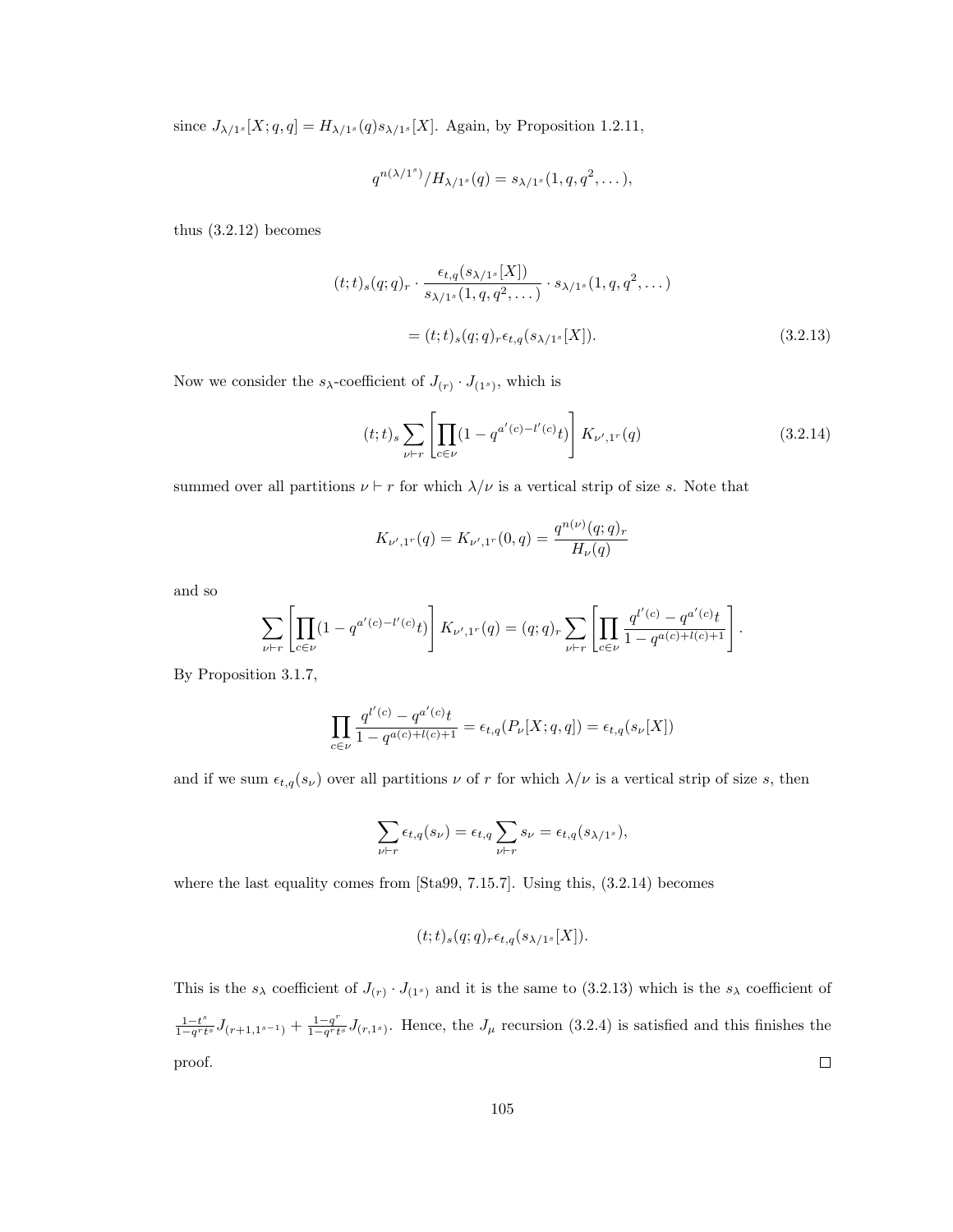We provide the proofs of the following propositions that we used in the proof of Theorem 3.2.3. Before we prove, we introduce a maj statistic.

**Definition 3.2.4.** Let  $\lambda$  be a partition. For  $T \in \text{SYT}(\lambda)$ , let  $D(T)$  denote the corresponding descent set ; i.e., the subset of  $[n-1]$  with  $i \in D(T)$  if and only if  $i+1$  appears in a row strictly higher than i in T. For  $T \in \text{SYT}(\lambda)$ , we define the *major index* maj(T) by

$$
\mathrm{maj}(T) = \sum_{k \in D(T)} k.
$$

**Proposition 3.2.5.** For a given partition  $\lambda$  of n, we have

$$
q^{s-l(\lambda)}K_{\lambda',(s,1^r)}(q)=\sum_{\nu}K_{\nu',1^r}(q)
$$

where  $\nu$  ranges over partitions of r such that  $\lambda/\nu$  is a vertical strip of size s.

Proof. Note that Morris' Lemma in [Mor63, p.114] of the recursive formula of Kostka polynomials  $K_{\lambda\mu}(q)$  reduces to

$$
K_{(m,\tau)(\lambda_0,\lambda)}(q) = \sum_{\substack{\mu \\ \mu/\tau \text{ horizontal } (m-\lambda_0)\text{-strip}}} q^{m-\lambda_0} K_{\mu\lambda}(q)
$$

by Butler [But94, 2.2.6]. For the detailed proof, see [But94, 2.5.1]. To apply this recursion, we let

$$
m = l(\lambda), \quad \tau = \lambda'/(l(\lambda)), \quad \lambda_0 = s, \quad \lambda = 1^r.
$$

Then we get the recursion for  $K_{\lambda',(s,1^r)}(q)$ :

$$
K_{\lambda',(s,1^r)}(q)=\sum_{\substack{\mu\neq \text{ horizontal }(\mathcal{U}(\lambda)=s)\text{-strip}}}q^{l(\lambda)-s}K_{\mu,1^r}(q).
$$

Then

$$
q^{s-l(\lambda)} K_{\lambda', (s,1^r)}(q) = \sum_{\substack{\mu \\ \mu/\tau \text{ horizontal } (l(\lambda)-s)\text{-strip}}} K_{\mu,1^r}(q).
$$

So, if we can make a one-to-one correspondence between  $\mu'$  such that  $\mu/\tau$  is a horizontal  $(l(\lambda)-s)$ strip (or,  $\mu' / (\lambda / (1^{l(\lambda)}))$  is a vertical  $(l(\lambda) - s)$ -strip) and  $\nu$  such that  $\lambda / \nu$  is a vertical strip of size s, then that finishes the proof. But this correspondence is obvious since  $\nu/(\lambda/(1^{l(\lambda)}))$  is a vertical  $(l(\lambda) - s)$ -strip by the construction of  $\nu$ .  $\Box$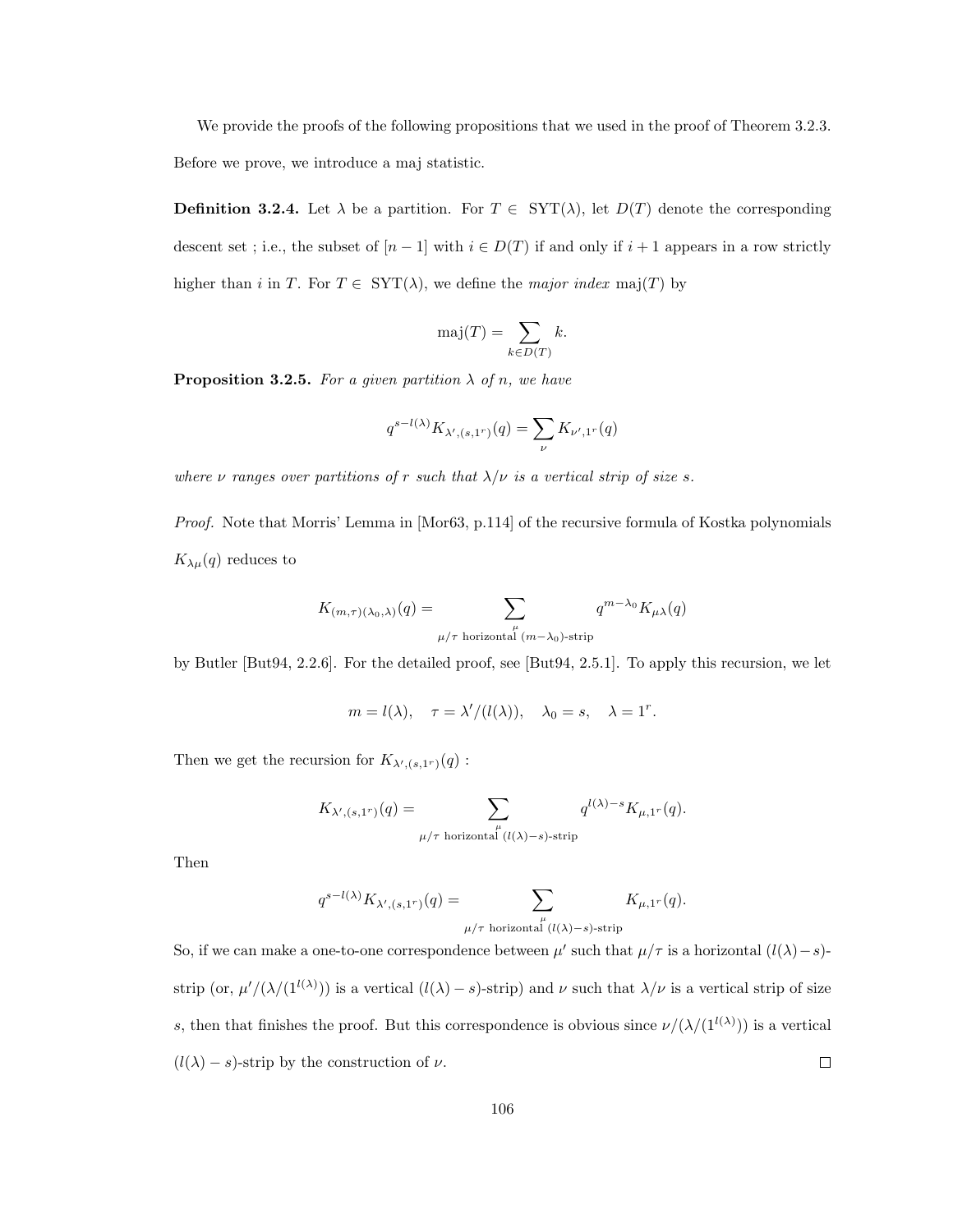**Proposition 3.2.6.** For a given partition  $\lambda$  of n, we have

$$
(1 - q^{s-l(\lambda)})K_{\lambda', (s, 1^r)}(q) + (1 - q^r)K_{\lambda', (s+1, 1^{r-1})}(q) = 0.
$$

Proof. The identity is equivalent to

$$
K_{\lambda',(s,1^r)}(q) + (1-q^r)K_{\lambda',(s+1,1^{r-1})}(q) = q^{s-l(\lambda)}K_{\lambda',(s,1^r)}(q),
$$

and by Proposition 3.2.5, the right hand side is

$$
\sum_\nu K_{\nu',1^r}(q)
$$

where  $\nu$  ranges over partitions of r such that  $\lambda/\nu$  is a vertical strip of size s, which we showed in the middle of the proof of Theorem 3.2.3 that is equal to

$$
\sum_{\nu} (q;q)_r s_{\nu} (1,q,q^2,\dots).
$$

So we can show that the following identity holds :

$$
K_{\lambda', (s,1^r)}(q) + (1 - q^r) K_{\lambda', (s+1,1^{r-1})}(q) = \sum_{\nu} (q; q)_r s_{\nu} (1, q, q^2, \dots), \tag{3.2.15}
$$

where  $\nu$  satisfies the specified conditions. It is known by [Sta99, 7.19.11] that

$$
s_{\nu}(1,q,q^2,\dots) = \frac{\sum_{T \in \text{SYT}(\nu)} q^{\text{maj}(T)}}{(q;q)_r}.
$$

So the right hand side of (3.2.15) becomes

$$
\sum_{\nu} \sum_{T \in \text{SYT}(\nu)} q^{\text{maj}(T)},\tag{3.2.16}
$$

where  $\nu$  ranges over partitions of r such that  $\lambda/\nu$  is a vertical strip of size s.

Now we consider the left hand side of (3.2.15). Note that

$$
K_{\lambda\mu}(q) = K_{\lambda\mu}(0,q) = K_{\lambda'\mu'}(q,0),
$$

where the last equality comes from the duality property of the  $q$ ,  $t$ -Kostka polynomials. So the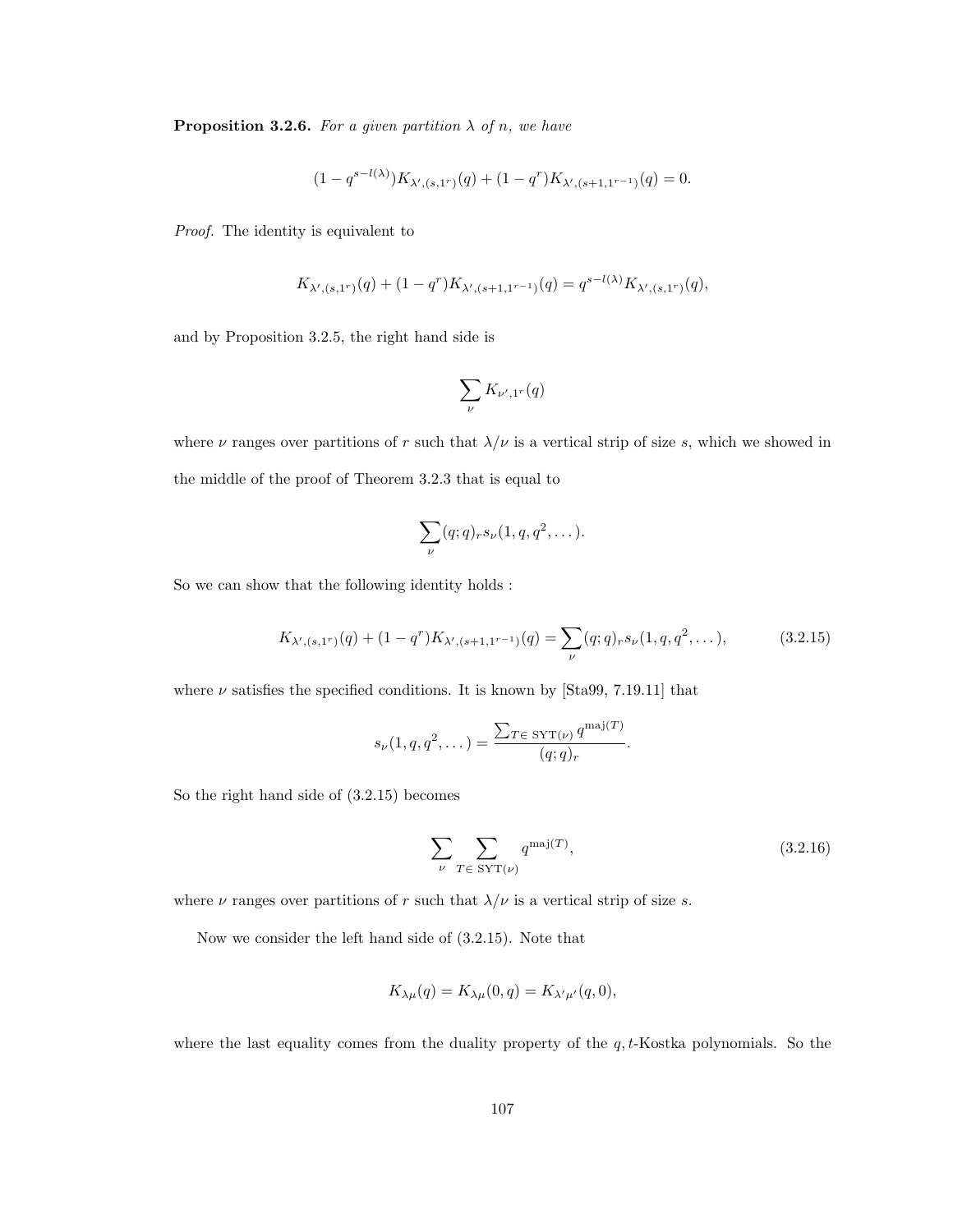left hand side of (3.2.15) becomes

$$
K_{\lambda', (s,1^r)}(q) + (1 - q^r) K_{\lambda', (s+1,1^{r-1})}(q)
$$
  
=  $K_{\lambda', (s,1^r)}(0,q) + (1 - q^r) K_{\lambda', (s+1,1^{r-1})}(0,q)$   
=  $K_{\lambda, (r+1,1^{s-1})}(q,0) + (1 - q^r) K_{\lambda, (r,1^s)}(q,0).$  (3.2.17)

In [Ste94], Stembridge showed that

$$
\sum_{T \in \text{SYT}(\lambda)} q^{\alpha_r(T)} t^{\beta_{r+1}(T)} = \frac{1-t^s}{1-q^r t^s} K_{\lambda, (r+1, 1^{s-1})}(q, t) + \frac{1-q^r}{1-q^r t^s} K_{\lambda, (r, 1^s)}(q, t),
$$

where  $\alpha_r(T)$  and  $\beta_r(T)$  are defined by

$$
\alpha_r(T) = \sum_{\substack{1 \le k < r \\ k \in D(T)}} k, \qquad \beta_r(T) = \sum_{\substack{r \le k < n \\ k \notin D(T)}} n - k.
$$

 $(3.2.17)$  comes from the above formula by plugging in  $t = 0$ , and we get

$$
K_{\lambda,(r+1,1^{s-1})}(q,0) + (1-q^r)K_{\lambda,(r,1^s)}(q,0) = \sum_{T \in \text{SYT}(\lambda)} q^{\alpha_r(T)}
$$

where  $\beta_{r+1}(T) = 0$ . If  $\beta_{r+1}(T) = 0$ , then the numbers from  $r + 1$  to n should be in the vertical s-border strip in  $\lambda$ . Hence, for those fillings  $T \in \text{SYT}(\lambda)$ ,

$$
\sum_{T\in\ \mathrm{SYT}(\lambda)}q^{\alpha_r(T)}=\sum_{\nu}\sum_{T\in\ \mathrm{SYT}(\nu)}q^{\mathrm{maj}(T)}
$$

where  $\nu$  ranges over partitions of r such that  $\lambda/\nu$  is a vertical s-strip, and this is exactly the right  $\Box$ hand side (3.2.16) of (3.2.15). This finishes the proof.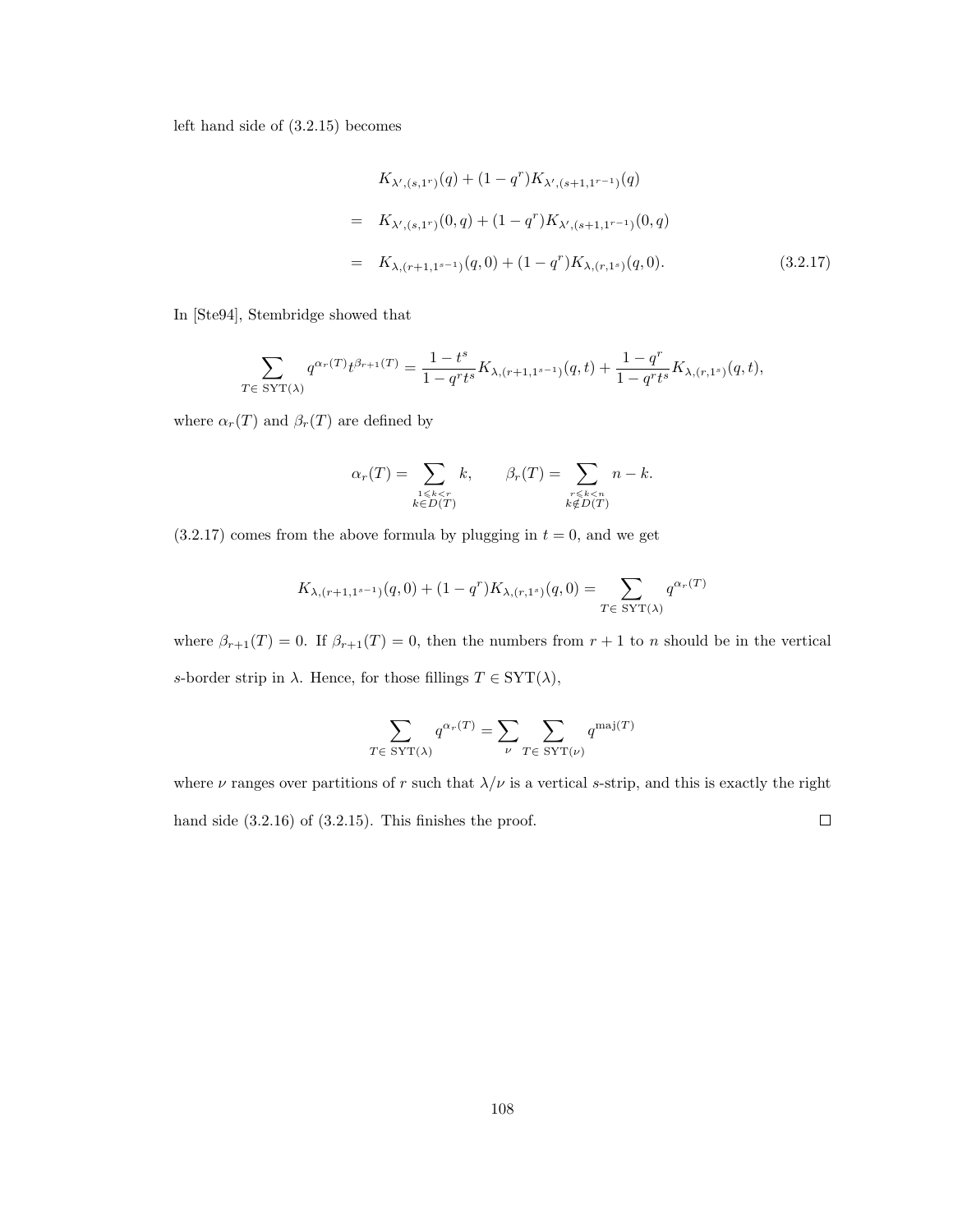### Chapter 4

## Further Research

# 4.1 Combinatorial formula of the Hilbert series of  $M_{\mu}$  for  $\mu$ with three or more columns

In this thesis, we constructed a combinatorial formula for the Hilbert series of  $S_n$ -modules  $M_\mu$ for the hook case, and Garsia and Haglund found a similar formula for the two-column case. We would like to find a combinatorial formula for the general shapes of  $\mu$ , but after doing several computational experiments, we don't believe that we can extend the same (or similar) combinatorial construction for the Hilbert series when  $\mu$  has three or more columns. However, we do believe that there is a way that we can group the monomials corresponding to standard Young tableaux and express the Hilbert series as a sum of polynomials with certain statistics in  $q$  and  $t$  over standard Young tableaux. Based on the fact that the modified Garsia-Procesi tree gives a correspondence of fillings to standard Young tableaux, by studying Garsia-Procesi tree or modifying it in a certain way, we might be able to find a way of associating fillings to the standard Young tableaux for  $\mu$ in general shape.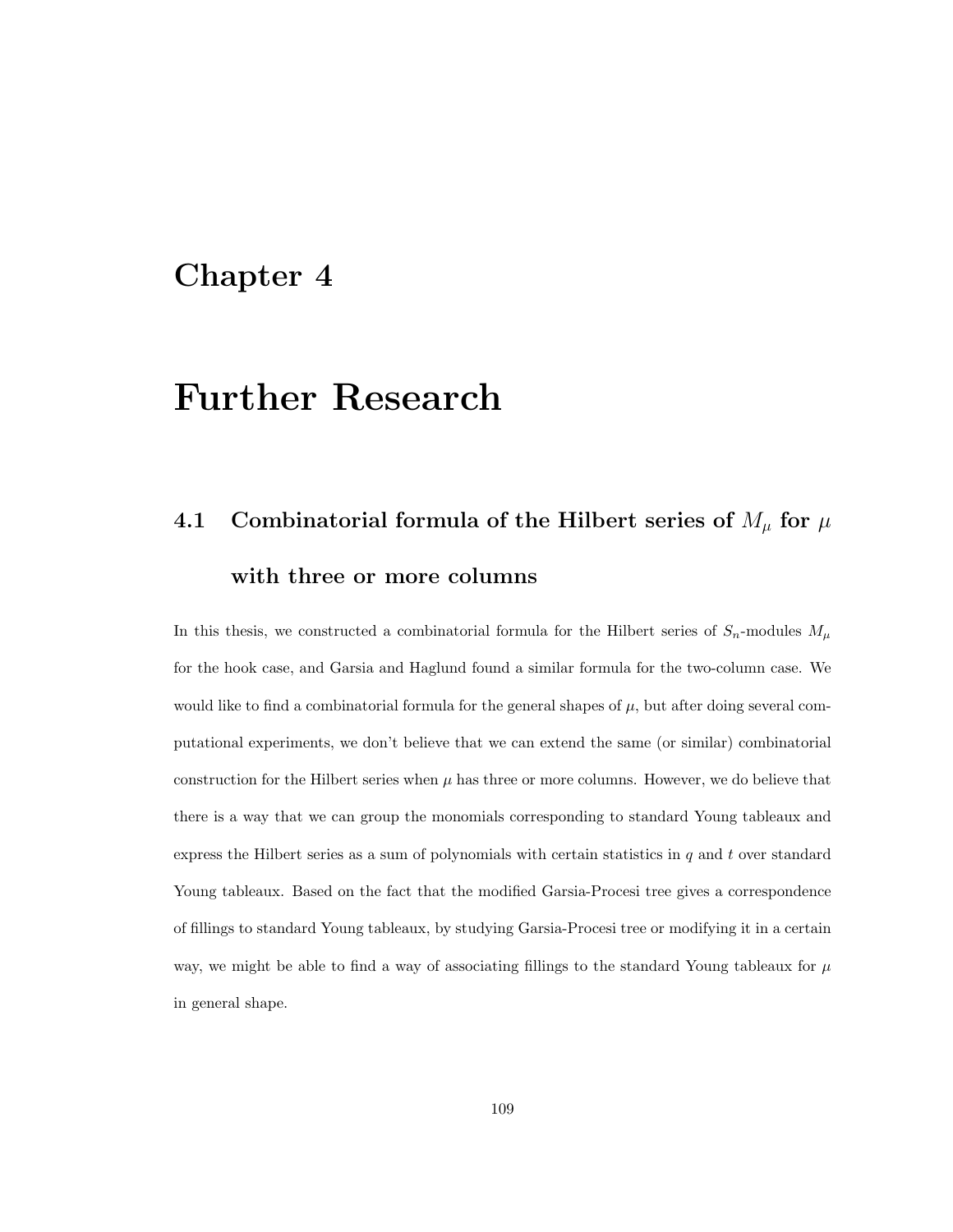#### 4.2 Finding the basis for the Hilbert series of  $S_n$ -modules

In 2001, Haiman [Hai01] proved the n! conjecture, which implies that the dimension of  $M_{\mu}$  is n!, by using techniques in algebraic geometry, but the proof doesn't give an explicit way of constructing the basis set of  $M_{\mu}$ . Garsia expected that the combinatorial formula for the Hilbert series of  $M_{\mu}$ would give some clues to find the basis of  $M_{\mu}$ , so we hope that the recursion formula that we used to prove the combinatorial formula in the hook shape case to give a way of constructing the basis for the Garsia-Haiman modules of the hook shape case. We should mention that there are unproven conjectures [BG99] made in the process of constructing the Garsia-Haiman modules. Constructing the basis of the Garsia-Haiman modules would be the key to prove those conjectures.

# 4.3 Constructing the coefficients in the Schur expansion of  $J_\mu[X; q, t]$  for general  $\mu$

We can continue to construct the combinatorial formula for the Schur coefficients of  $J_{\mu}[X; q, t]$  for the general  $\mu$ 's. We expect that

$$
J_{\mu}[X;q,t] = \sum_{\lambda \vdash n} \left[ \sum_{T \in \text{SSYT}(\lambda',\mu')} \prod_{c \in \mu} (1 - t^{l(c) + 1} q^{\text{gstat}(c,T)}) q^{ch(T)} \right] s_{\lambda}
$$

holds in general. Thus, we hope to find the appropriate q-statistics  $q$ stat $(c, T)$  for the general  $\mu$ 's.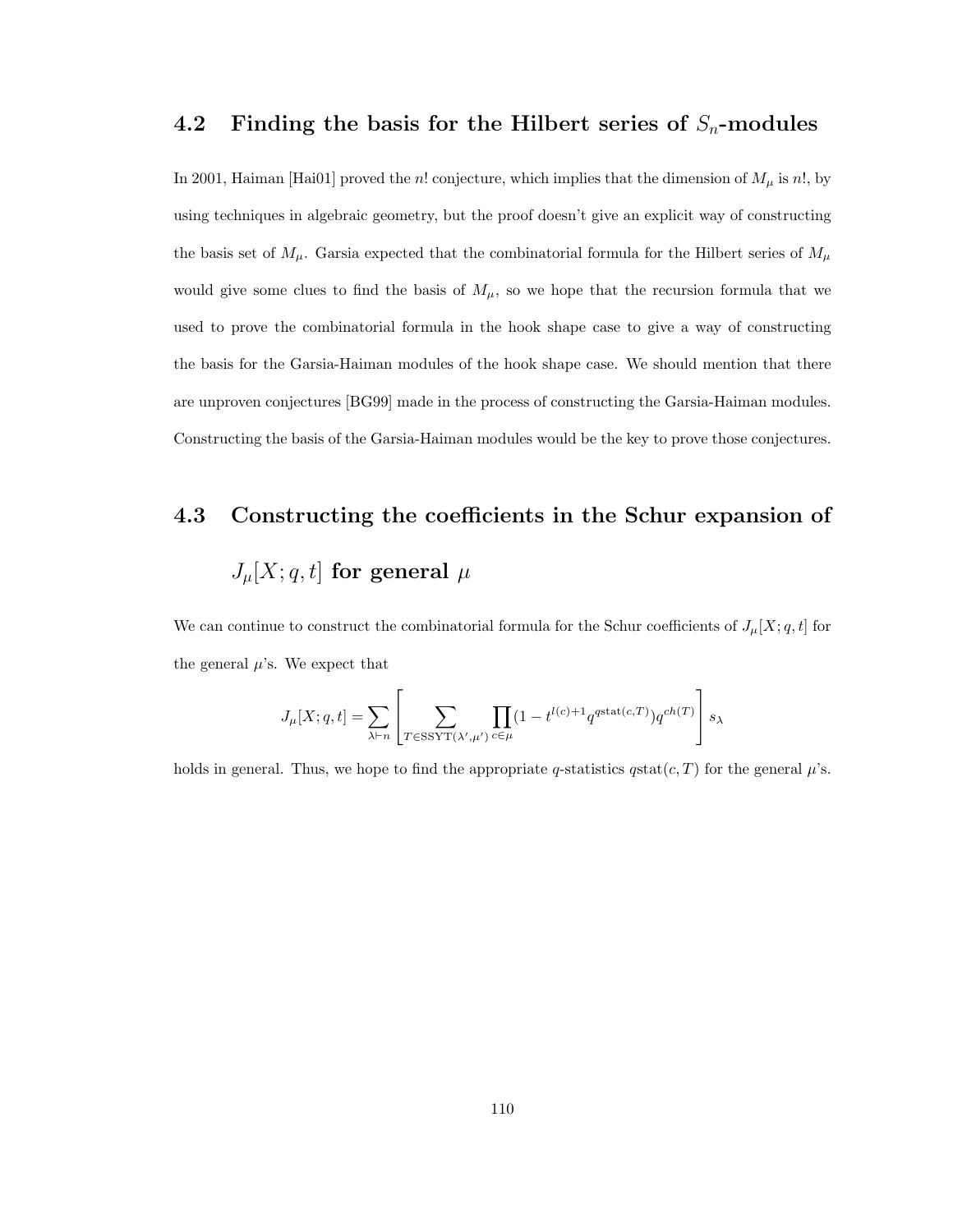# Bibliography

- [Ass07] Sami H. Assaf, A combinatorial proof of LLT and Macdonald positivity, preprint (2007).
- [BBG<sup>+99]</sup> François Bergeron, Nantel Bergeron, Adriano M. Garsia, Mark Haiman, and Glenn Tesler, Lattice diagram polynomials and extended Pieri rules, Adv. Math. 142 (1999), no. 2, 244–334.
- [BG99] F. Bergeron and A. M. Garsia, Science fiction and Macdonald's polynomials, Algebraic methods and  $q$ -special functions (Montréal, QC, 1996), CRM Proc. Lecture Notes, vol. 22, Amer. Math. Soc., Providence, RI, 1999, pp. 1–52.
- [But94] Lynne M. Butler, Subgroup lattices and symmetric functions, Mem. Amer. Math. Soc. 112 (1994), no. 539, vi+160.
- [Fis95] Susanna Fishel, Statistics for special q, t-Kostka polynomials, Proc. Amer. Math. Soc. 123 (1995), no. 10, 2961–2969.
- [GH93] Adriano M. Garsia and Mark Haiman, A graded representation model for Macdonald's polynomials, Proc. Nat. Acad. Sci. U.S.A. 90 (1993), no. 8, 3607–3610.
- [GH95] A. M. Garsia and M. Haiman, Factorizations of Pieri rules for Macdonald polynomials, Discrete Math. 139 (1995), no. 1-3, 219–256, Formal power series and algebraic combinatorics (Montreal, PQ, 1992).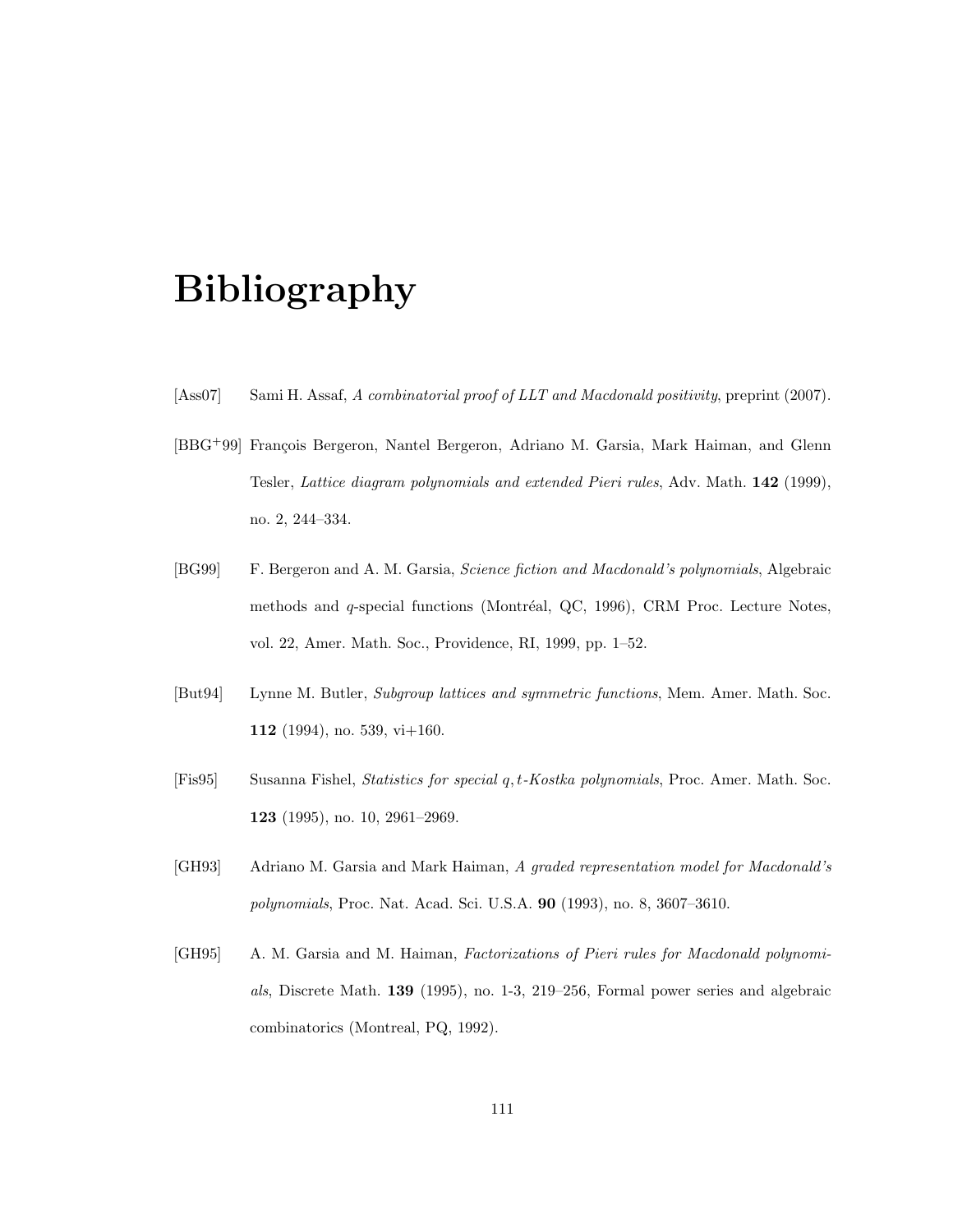- [GH96]  $\Box$ , Some natural bigraded  $S_n$ -modules and q, t-Kostka coefficients, Electron. J. Combin. 3 (1996), no. 2, Research Paper 24, approx. 60 pp. (electronic), The Foata Festschrift.
- [GHT99] A. M. Garsia, M. Haiman, and G. Tesler, Explicit plethystic formulas for Macdonald  $q, t-Koska$  coefficients, Sém. Lothar. Combin. 42 (1999), Art. B42m, 45 pp. (electronic), The Andrews Festschrift (Maratea, 1998).
- [GP92] A. M. Garsia and C. Procesi, On certain graded  $S_n$ -modules and the q-Kostka polynomials, Adv. Math. 94 (1992), no. 1, 82–138.
- [GT96] A. M. Garsia and G. Tesler, *Plethystic formulas for Macdonald q, t-Kostka coefficients*, Adv. Math. 123 (1996), no. 2, 144–222.
- [Hag04] J. Haglund, A combinatorial model for the Macdonald polynomials, Proc. Natl. Acad. Sci. USA 101 (2004), no. 46, 16127–16131 (electronic).
- [Hag08] James Haglund, The q,t-Catalan numbers and the space of diagonal harmonics, University Lecture Series, vol. 41, American Mathematical Society, Providence, RI, 2008, With an appendix on the combinatorics of Macdonald polynomials.
- [Hai99] Mark Haiman, Macdonald polynomials and geometry, New perspectives in algebraic combinatorics (Berkeley, CA, 1996–97), Math. Sci. Res. Inst. Publ., vol. 38, Cambridge Univ. Press, Cambridge, 1999, pp. 207–254.
- [Hai01] , Hilbert schemes, polygraphs and the Macdonald positivity conjecture, J. Amer. Math. Soc. 14 (2001), no. 4, 941–1006 (electronic).
- [Hai02a] , Notes on Macdonald polynomials and the geometry of Hilbert schemes, Symmetric functions 2001: surveys of developments and perspectives, NATO Sci. Ser. II Math. Phys. Chem., vol. 74, Kluwer Acad. Publ., Dordrecht, 2002, pp. 1–64.